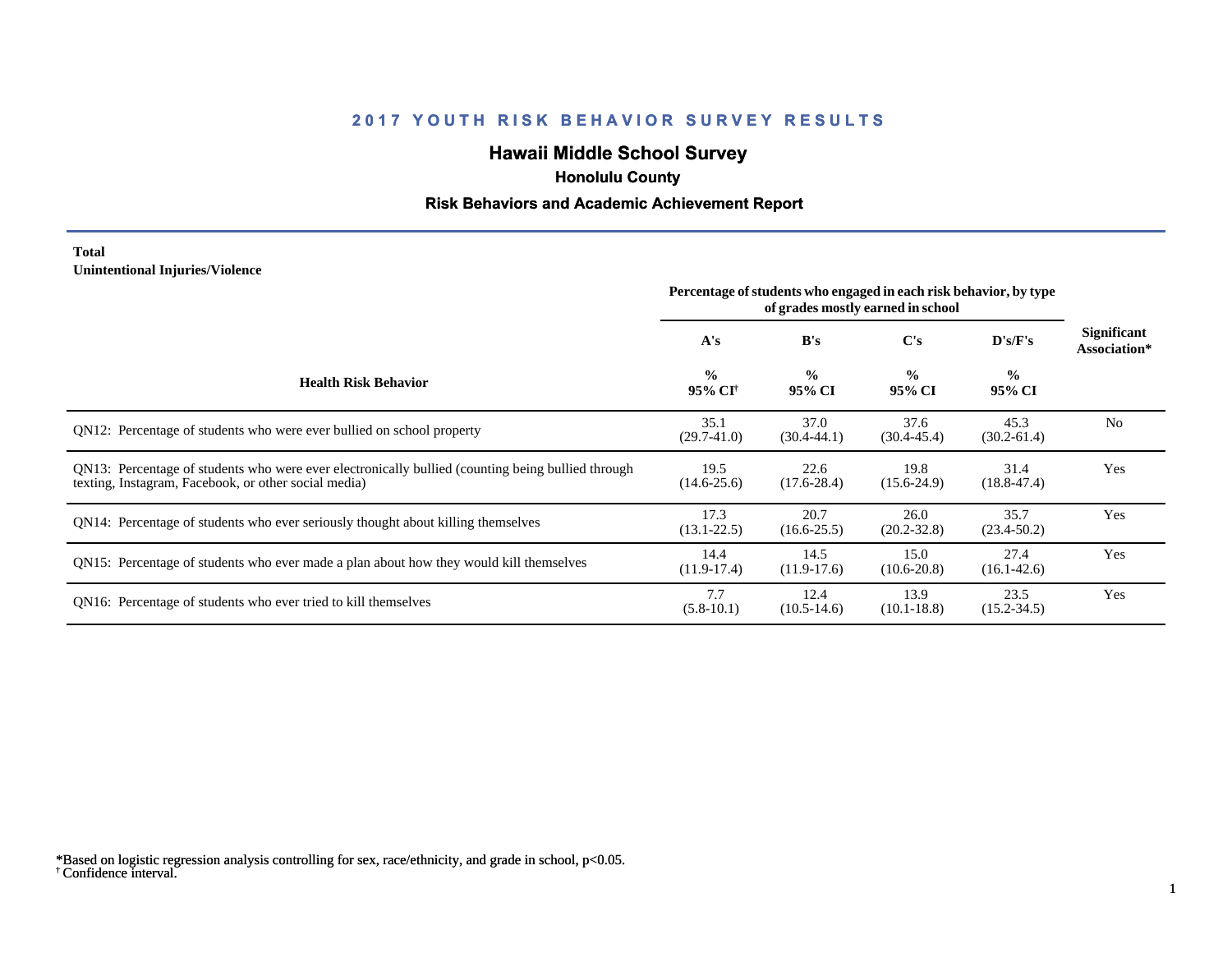# **Hawaii Middle School Survey**

 **Honolulu County**

## **Risk Behaviors and Academic Achievement Report**

| <b>Total</b>       |  |
|--------------------|--|
| <b>Tobacco Use</b> |  |

|                                                                                                                                                                                                                                                                                                                 | Percentage of students who engaged in each risk behavior, by type<br>of grades mostly earned in school |                         |                         |                         |                                    |
|-----------------------------------------------------------------------------------------------------------------------------------------------------------------------------------------------------------------------------------------------------------------------------------------------------------------|--------------------------------------------------------------------------------------------------------|-------------------------|-------------------------|-------------------------|------------------------------------|
|                                                                                                                                                                                                                                                                                                                 | A's                                                                                                    | B's                     | C's                     | D's/F's                 | <b>Significant</b><br>Association* |
| <b>Health Risk Behavior</b>                                                                                                                                                                                                                                                                                     | $\frac{0}{0}$<br>95% CI <sup>+</sup>                                                                   | $\frac{0}{0}$<br>95% CI | $\frac{0}{0}$<br>95% CI | $\frac{0}{0}$<br>95% CI |                                    |
| QN18: Percentage of students who tried cigarette smoking for the first time before age 11 years (even<br>one or two puffs)                                                                                                                                                                                      | 2.8<br>$(1.2-6.3)$                                                                                     | 4.8<br>$(3.5-6.7)$      | 6.7<br>$(4.1 - 10.8)$   | 13.9<br>$(8.8-21.4)$    | Yes                                |
| QN19: Percentage of students who currently smoked cigarettes (on at least 1 day during the 30 days<br>before the survey)                                                                                                                                                                                        | 2.0<br>$(0.9-4.4)$                                                                                     | 4.5<br>$(3.0-6.7)$      | 5.9<br>$(3.6-9.7)$      | 15.1<br>$(10.5 - 21.2)$ | Yes                                |
| QNFRCIG: Percentage of students who currently smoked cigarettes frequently (on 20 or more days<br>during the 30 days before the survey)                                                                                                                                                                         | 0.1<br>$(0.0-0.5)$                                                                                     | 0.0                     | 0.2<br>$(0.0 - 0.7)$    | 0.9<br>$(0.2-4.3)$      | Yes                                |
| QNDAYCIG: Percentage of students who currently smoked cigarettes daily (on all 30 days during the<br>30 days before the survey)                                                                                                                                                                                 | 0.0                                                                                                    | 0.0                     | 0.2<br>$(0.0-0.7)$      | 0.3<br>$(0.1-1.5)$      | N <sub>0</sub>                     |
| QN21: Percentage of students who ever used an electronic vapor product (including e-cigarettes,<br>e-cigars, e-pipes, vape pipes, vaping pens, e-hookahs, and hookah pens [such as blu, NJOY, Vuse,<br>MarkTen, Logic, Vapin Plus, eGo, and Halo])                                                              | 14.5<br>$(10.0 - 20.6)$                                                                                | 24.6<br>$(18.8 - 31.6)$ | 31.7<br>$(19.0 - 47.9)$ | 48.6<br>$(32.4 - 65.1)$ | Yes                                |
| QN22: Percentage of students who currently used an electronic vapor product (including e-cigarettes,<br>e-cigars, e-pipes, vape pipes, vaping pens, e-hookahs, and hookah pens [such as blu, NJOY, Vuse,<br>MarkTen, Logic, Vapin Plus, eGo, and Halo], on at least 1 day during the 30 days before the survey) | 6.4<br>$(3.2-12.6)$                                                                                    | 12.9<br>$(10.0-16.6)$   | 20.2<br>$(11.2 - 33.7)$ | 39.1<br>$(22.4 - 58.8)$ | Yes                                |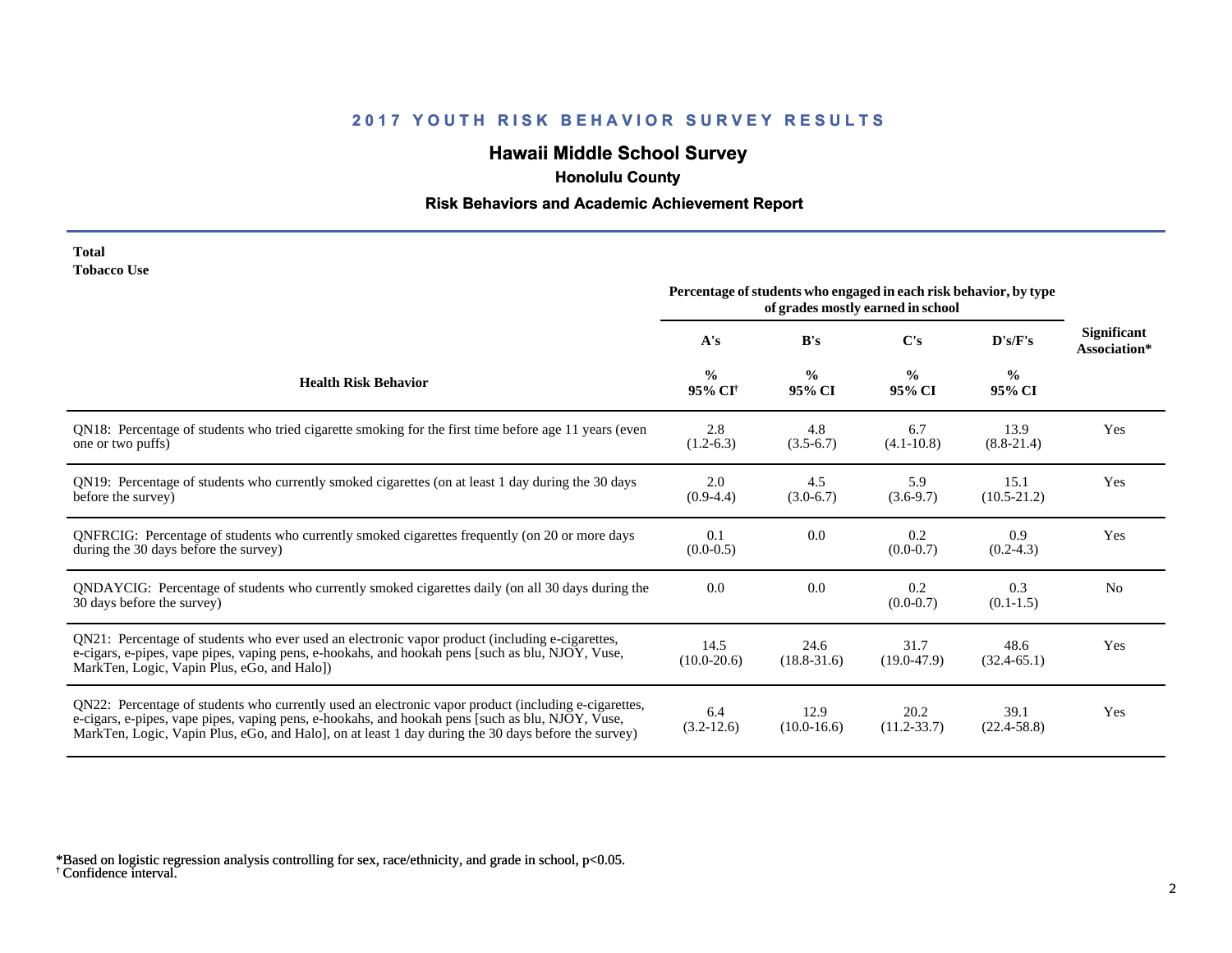# **Hawaii Middle School Survey**

 **Honolulu County**

## **Risk Behaviors and Academic Achievement Report**

#### **Total Alcohol/Other Drug Use**

|                                                                                                                                                                                                                                                  | Percentage of students who engaged in each risk behavior, by type<br>of grades mostly earned in school |                         |                         |                         |                             |
|--------------------------------------------------------------------------------------------------------------------------------------------------------------------------------------------------------------------------------------------------|--------------------------------------------------------------------------------------------------------|-------------------------|-------------------------|-------------------------|-----------------------------|
|                                                                                                                                                                                                                                                  | A's                                                                                                    | B's                     | C's                     | D's/F's                 | Significant<br>Association* |
| <b>Health Risk Behavior</b>                                                                                                                                                                                                                      | $\frac{0}{0}$<br>95% CI <sup>†</sup>                                                                   | $\frac{0}{0}$<br>95% CI | $\frac{0}{0}$<br>95% CI | $\frac{0}{0}$<br>95% CI |                             |
| QN27: Percentage of students who drank alcohol for the first time before age 11 years (other than a<br>few sips)                                                                                                                                 | 7.6<br>$(4.3-13.3)$                                                                                    | 9.6<br>$(7.3-12.5)$     | 11.1<br>$(8.2 - 14.8)$  | 19.2<br>$(10.3 - 33.1)$ | N <sub>0</sub>              |
| QN29: Percentage of students who tried marijuana for the first time before age 11 years                                                                                                                                                          | 1.6<br>$(0.6 - 3.8)$                                                                                   | 1.9<br>$(0.9-4.1)$      | 4.3<br>$(1.7-10.5)$     | 10.0<br>$(4.3-21.3)$    | Yes                         |
| QN30: Percentage of students who ever used cocaine (any form of cocaine, including powder, crack,<br>or freebase)                                                                                                                                | 3.7<br>$(1.9-6.8)$                                                                                     | 3.4<br>$(1.6-7.3)$      | 1.4<br>$(0.5-4.0)$      | 4.5<br>$(2.2-9.1)$      | N <sub>0</sub>              |
| QN33: Percentage of students who ever took prescription pain medicine without a doctor's<br>prescription or differently than how a doctor told them to use it (counting drugs such as codeine,<br>Vicodin, Oxycontin, hydrocodone, and Percocet) | 5.6<br>$(4.1 - 7.6)$                                                                                   | 6.1<br>$(3.7-9.9)$      | 5.8<br>$(3.3-9.7)$      | 8.2<br>$(4.8-13.6)$     | N <sub>0</sub>              |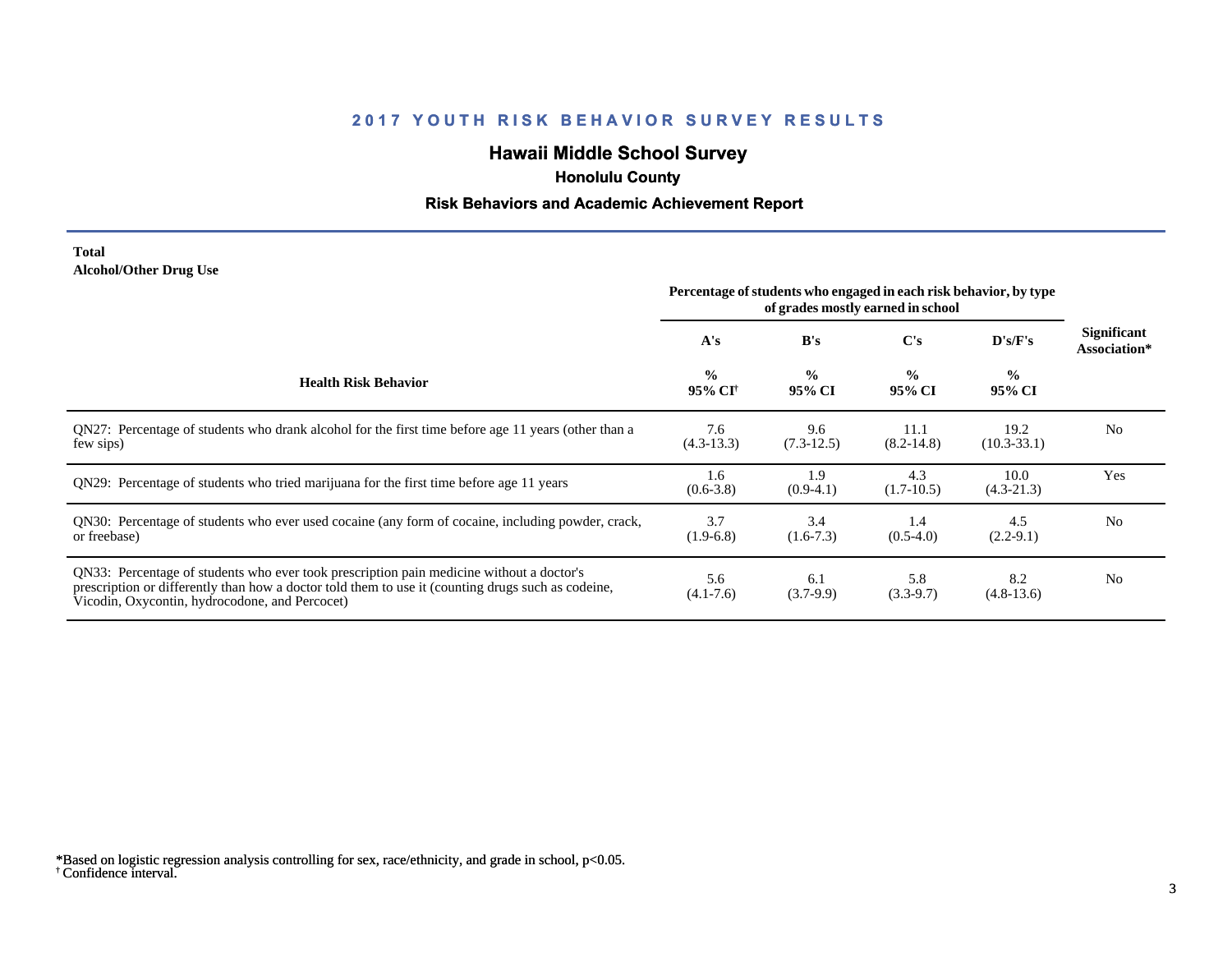# **Hawaii Middle School Survey**

 **Honolulu County**

## **Risk Behaviors and Academic Achievement Report**

| <b>Total</b>            |  |
|-------------------------|--|
| <b>Sexual Behaviors</b> |  |

|                                                                                                | Percentage of students who engaged in each risk behavior, by type<br>of grades mostly earned in school |                         |                         |                         |                             |
|------------------------------------------------------------------------------------------------|--------------------------------------------------------------------------------------------------------|-------------------------|-------------------------|-------------------------|-----------------------------|
|                                                                                                | A's                                                                                                    | B's                     | $\bf C's$               | $\bf{D's/F's}$          | Significant<br>Association* |
| <b>Health Risk Behavior</b>                                                                    | $\frac{0}{0}$<br>95% CI                                                                                | $\frac{0}{0}$<br>95% CI | $\frac{0}{0}$<br>95% CI | $\frac{0}{0}$<br>95% CI |                             |
| QN35: Percentage of students who had sexual intercourse for the first time before age 11 years | 1.6<br>$(0.6-4.2)$                                                                                     | 1.9<br>$(0.6-5.3)$      | 3.9<br>$(1.5-10.1)$     | 3.9<br>$(1.5-10.1)$     | N <sub>0</sub>              |
| QN36: Percentage of students who ever had sexual intercourse with three or more persons        | 0.9<br>$(0.2 - 3.5)$                                                                                   | $(1.1-2.6)$             | 2.0<br>$(0.7-5.6)$      | 1.5<br>$(0.4-5.6)$      | N <sub>0</sub>              |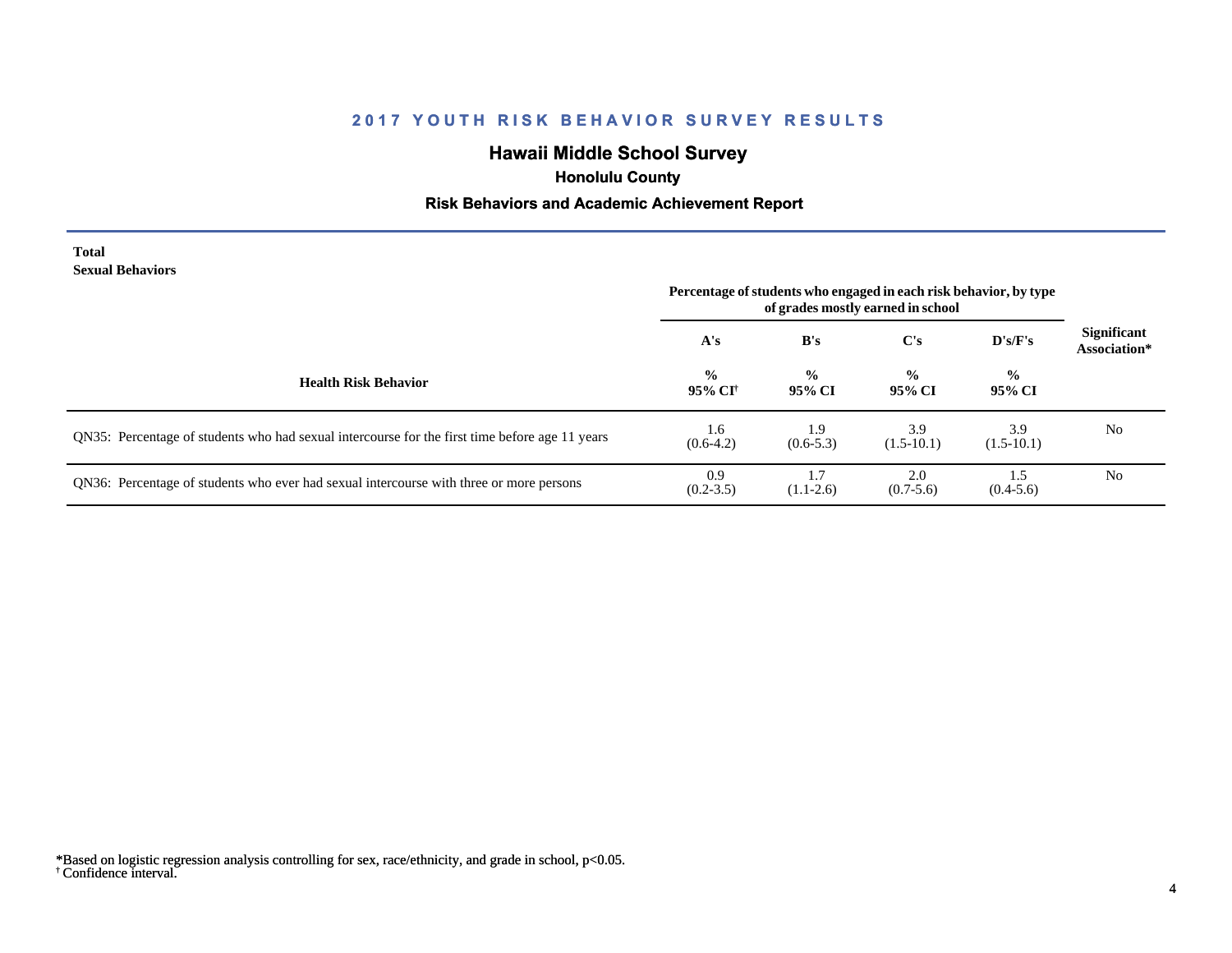# **Hawaii Middle School Survey**

 **Honolulu County**

## **Risk Behaviors and Academic Achievement Report**

#### **Total Dietary Behaviors**

|                                                                                                           | Percentage of students who engaged in each risk behavior, by type<br>of grades mostly earned in school |                         |                         |                          |                                    |
|-----------------------------------------------------------------------------------------------------------|--------------------------------------------------------------------------------------------------------|-------------------------|-------------------------|--------------------------|------------------------------------|
|                                                                                                           | A's                                                                                                    | B's                     | C's                     | D's/F's                  | <b>Significant</b><br>Association* |
| <b>Health Risk Behavior</b>                                                                               | $\frac{0}{0}$<br>95% CI <sup>+</sup>                                                                   | $\frac{0}{0}$<br>95% CI | $\frac{0}{0}$<br>95% CI | $\frac{6}{10}$<br>95% CI |                                    |
| QN38: Percentage of students who described themselves as slightly or very overweight                      | 23.8<br>$(18.4 - 30.1)$                                                                                | 26.7<br>$(22.6 - 31.2)$ | 26.1<br>$(17.3 - 37.3)$ | 42.7<br>$(33.2 - 52.8)$  | Yes                                |
| ON39: Percentage of students who were trying to lose weight                                               | 37.0<br>$(29.0 - 45.9)$                                                                                | 40.7<br>$(35.3 - 46.3)$ | 53.4<br>$(45.5-61.2)$   | 52.6<br>$(45.8 - 59.3)$  | Yes                                |
| QN40: Percentage of students who did not eat breakfast (during the 7 days before the survey)              | 6.7<br>$(4.3 - 10.2)$                                                                                  | 12.7<br>$(9.4-16.9)$    | 12.6<br>$(6.9-22.1)$    | 17.9<br>$(11.5-26.6)$    | Yes                                |
| QNBK7DAY: Percentage of students who ate breakfast on all 7 days (during the 7 days before the<br>survey) | 53.1<br>$(45.2 - 60.9)$                                                                                | 47.5<br>$(40.9 - 54.2)$ | 37.5<br>$(27.4 - 48.9)$ | 30.3<br>$(18.3 - 45.6)$  | Yes                                |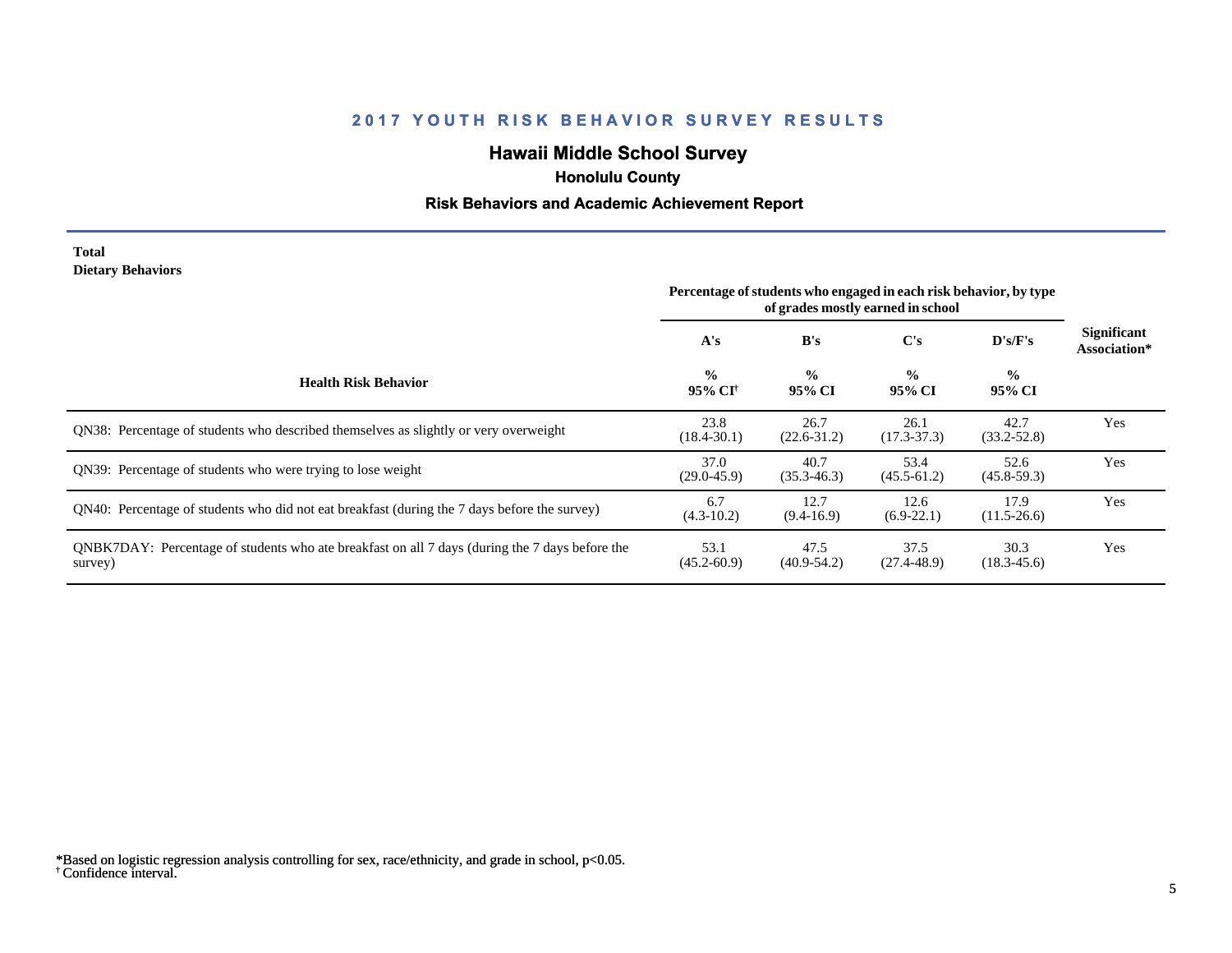# **Hawaii Middle School Survey**

 **Honolulu County**

## **Risk Behaviors and Academic Achievement Report**

#### **Total Physical Activity**

|                                                                                                                                                                                                                                                                                                                                                      | Percentage of students who engaged in each risk behavior, by type<br>of grades mostly earned in school |                         |                         |                         |                                    |
|------------------------------------------------------------------------------------------------------------------------------------------------------------------------------------------------------------------------------------------------------------------------------------------------------------------------------------------------------|--------------------------------------------------------------------------------------------------------|-------------------------|-------------------------|-------------------------|------------------------------------|
|                                                                                                                                                                                                                                                                                                                                                      | A's                                                                                                    | B's                     | $\bf C$ 's              | D's/F's                 | <b>Significant</b><br>Association* |
| <b>Health Risk Behavior</b>                                                                                                                                                                                                                                                                                                                          | $\frac{0}{0}$<br>95% CI <sup>†</sup>                                                                   | $\frac{0}{0}$<br>95% CI | $\frac{6}{9}$<br>95% CI | $\frac{0}{0}$<br>95% CI |                                    |
| QN41: Percentage of students who were physically active at least 60 minutes per day on 5 or more<br>days (in any kind of physical activity that increased their heart rate and made them breathe hard some<br>of the time during the 7 days before the survey)                                                                                       | 51.8<br>$(45.8 - 57.6)$                                                                                | 45.5<br>$(39.5 - 51.6)$ | 49.9<br>$(35.8 - 63.9)$ | 42.4<br>$(33.4 - 51.9)$ | N <sub>0</sub>                     |
| QNPA0DAY: Percentage of students who did not participate in at least 60 minutes of physical activity<br>on at least 1 day (in any kind of physical activity that increased their heart rate and made them breathe<br>hard some of the time during the 7 days before the survey)                                                                      | 8.9<br>$(6.2 - 12.5)$                                                                                  | 14.8<br>$(11.2 - 19.2)$ | 15.0<br>$(8.4 - 25.6)$  | 18.2<br>$(8.9 - 33.6)$  | Yes                                |
| QNPA7DAY: Percentage of students who were physically active at least 60 minutes per day on all 7<br>days (in any kind of physical activity that increased their heart rate and made them breathe hard some<br>of the time during the 7 days before the survey)                                                                                       | 25.7<br>$(22.0 - 29.7)$                                                                                | 24.6<br>$(18.9 - 31.3)$ | 32.7<br>$(22.8 - 44.4)$ | 22.9<br>$(18.7 - 27.7)$ | N <sub>0</sub>                     |
| QN42: Percentage of students who watched television 3 or more hours per day (on an average school<br>day)                                                                                                                                                                                                                                            | 19.7<br>$(16.3 - 23.7)$                                                                                | 23.4<br>$(17.4 - 30.6)$ | 21.6<br>$(16.5 - 27.8)$ | 29.2<br>$(17.3 - 45.0)$ | N <sub>0</sub>                     |
| QN43: Percentage of students who played video or computer games or used a computer 3 or more<br>hours per day (counting time spent on things such as Xbox, PlayStation, an iPad or other tablet, a<br>smartphone, texting, YouTube, Instagram, Facebook, or other social media, for something that was not<br>school work, on an average school day) | 41.2<br>$(33.6-49.2)$                                                                                  | 46.4<br>$(40.6 - 52.3)$ | 43.9<br>$(38.8-49.1)$   | 43.3<br>$(33.4 - 53.7)$ | No                                 |
| QN44: Percentage of students who attended physical education (PE) classes on 1 or more days (in an<br>average week when they were in school)                                                                                                                                                                                                         | 51.1<br>$(42.1 - 60.0)$                                                                                | 59.3<br>$(49.6 - 68.2)$ | 58.7<br>$(45.4 - 70.8)$ | 45.4<br>$(24.3 - 68.3)$ | Yes                                |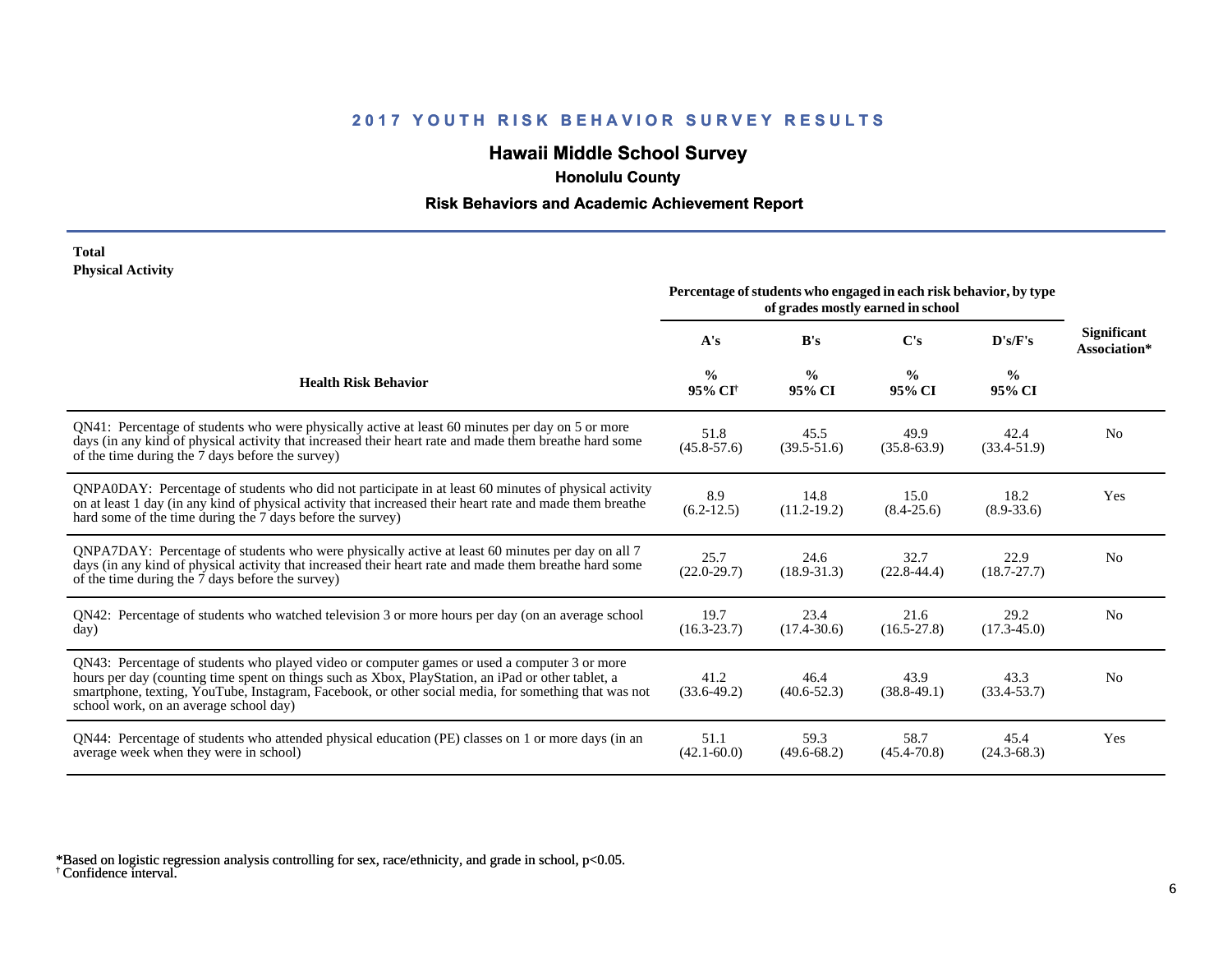# **Hawaii Middle School Survey**

 **Honolulu County**

## **Risk Behaviors and Academic Achievement Report**

#### **Total Physical Activity**

|                                                                                                                                                                                  | Percentage of students who engaged in each risk behavior, by type<br>of grades mostly earned in school |                         |                         |                          |                                    |
|----------------------------------------------------------------------------------------------------------------------------------------------------------------------------------|--------------------------------------------------------------------------------------------------------|-------------------------|-------------------------|--------------------------|------------------------------------|
|                                                                                                                                                                                  | A's                                                                                                    | B's                     | C's                     | $\bf{D}$ 's/ $\bf{F}$ 's | <b>Significant</b><br>Association* |
| <b>Health Risk Behavior</b>                                                                                                                                                      | $\frac{0}{0}$<br>95% CI†                                                                               | $\frac{0}{0}$<br>95% CI | $\frac{0}{0}$<br>95% CI | $\frac{0}{0}$<br>95% CI  |                                    |
| ONDLYPE: Percentage of students who attended physical education (PE) classes on all 5 days (in an<br>average week when they were in school)                                      | 7.5<br>$(4.8-11.6)$                                                                                    | 13.0<br>$(9.8-17.0)$    | 16.7<br>$(12.5 - 22.1)$ | 10.7<br>$(4.7 - 22.7)$   | Yes                                |
| QN45: Percentage of students who played on at least one sports team (counting any teams run by their<br>school or community groups, during the past 12 months before the survey) | 54.3<br>$(47.2 - 61.3)$                                                                                | 48.8<br>$(38.5-59.2)$   | 49.8<br>$(42.0 - 57.6)$ | 53.4<br>$(36.9 - 69.2)$  | N <sub>0</sub>                     |
| QN46: Percentage of students who had a concussion from playing a sport or being physically active<br>(one or more times during the 12 months before the survey)                  | 12.8<br>$(9.7-16.7)$                                                                                   | 17.7<br>$(14.4 - 21.6)$ | 26.6<br>$(17.0 - 39.0)$ | 26.5<br>$(18.0 - 37.2)$  | N <sub>0</sub>                     |
| QN48: Percentage of students who got 8 or more hours of sleep (on an average school night)                                                                                       | 57.3<br>$(46.3 - 67.6)$                                                                                | 51.8<br>$(45.6 - 57.9)$ | 47.7<br>$(38.9 - 56.7)$ | 42.2<br>$(28.4 - 57.4)$  | N <sub>0</sub>                     |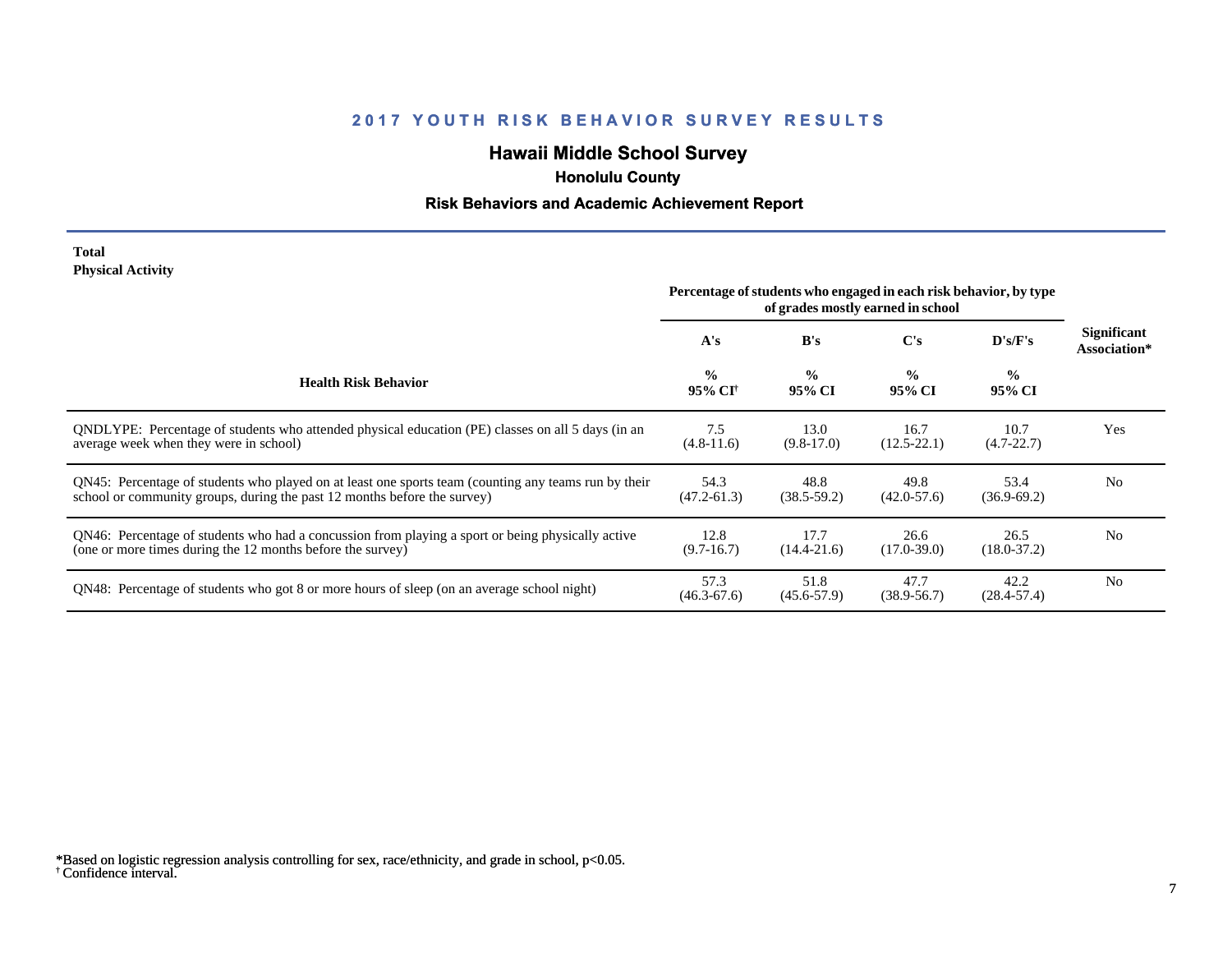# **Hawaii Middle School Survey**

 **Honolulu County**

## **Risk Behaviors and Academic Achievement Report**

| <b>Total</b><br>Other                                                                         | Percentage of students who engaged in each risk behavior, by type<br>of grades mostly earned in school |                         |                         |                         |                                    |
|-----------------------------------------------------------------------------------------------|--------------------------------------------------------------------------------------------------------|-------------------------|-------------------------|-------------------------|------------------------------------|
|                                                                                               | A's                                                                                                    | B's                     | $\bf C's$               | $\bf{D's/F's}$          | <b>Significant</b><br>Association* |
| <b>Health Risk Behavior</b>                                                                   | $\frac{0}{0}$<br>95% CI <sup>†</sup>                                                                   | $\frac{0}{0}$<br>95% CI | $\frac{6}{9}$<br>95% CI | $\frac{0}{0}$<br>95% CI |                                    |
| QN47: Percentage of students who had ever been told by a doctor or nurse that they had asthma | 22.9<br>$(19.6 - 26.6)$                                                                                | 22.7<br>$(18.3 - 27.9)$ | 23.5<br>$(19.4 - 28.2)$ | 24.4<br>$(15.0 - 37.2)$ | N <sub>0</sub>                     |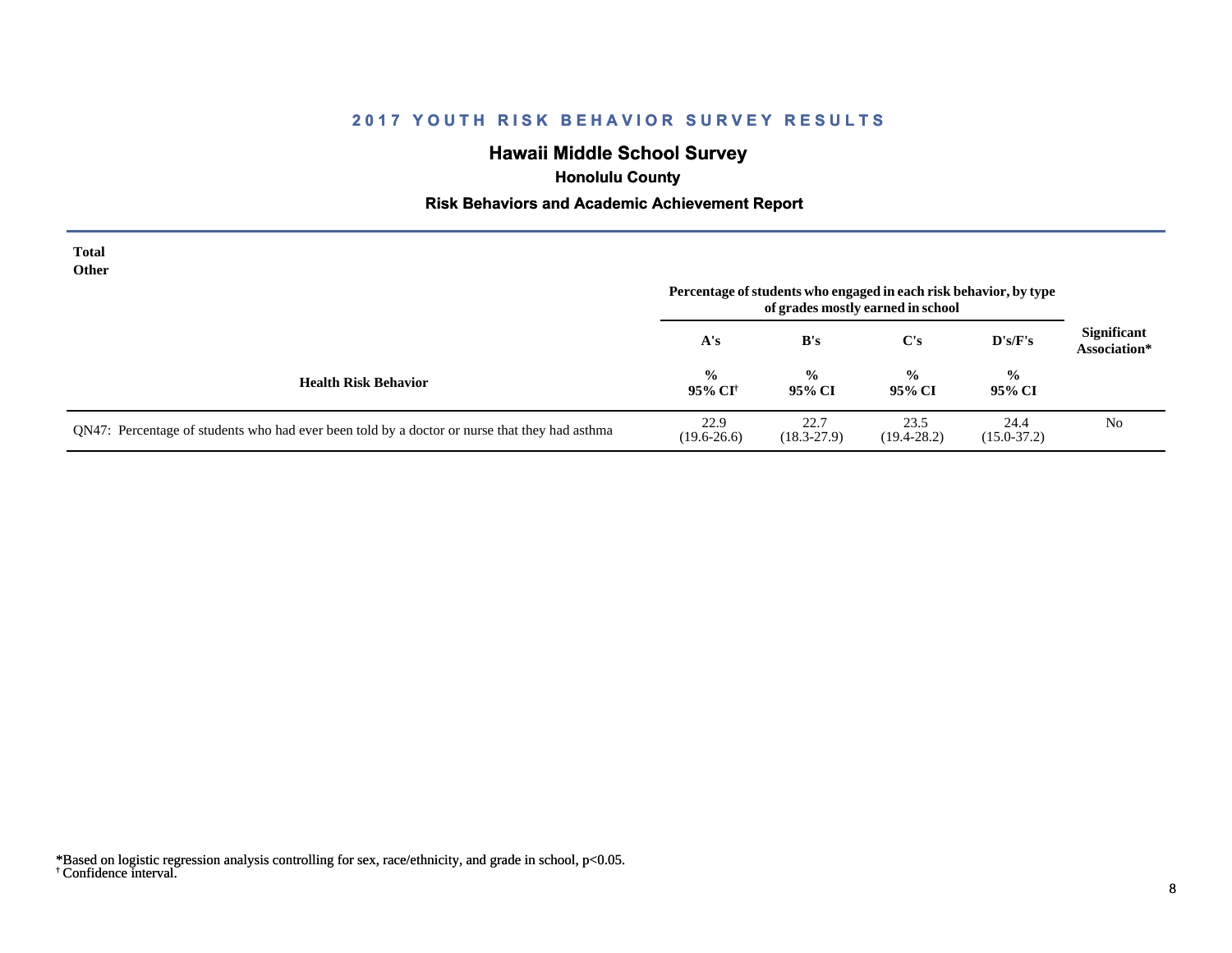# **Hawaii Middle School Survey**

 **Honolulu County**

## **Risk Behaviors and Academic Achievement Report**

| Total      |
|------------|
| Site-Added |

| one Auucu                                                                                              | Percentage of students who engaged in each risk behavior, by type<br>of grades mostly earned in school |                         |                         |                         |                                    |
|--------------------------------------------------------------------------------------------------------|--------------------------------------------------------------------------------------------------------|-------------------------|-------------------------|-------------------------|------------------------------------|
|                                                                                                        | A's                                                                                                    | B's                     | $\bf C's$               | D's/F's                 | <b>Significant</b><br>Association* |
| <b>Health Risk Behavior</b>                                                                            | $\frac{0}{0}$<br>95% CI <sup>+</sup>                                                                   | $\frac{0}{0}$<br>95% CI | $\frac{0}{0}$<br>95% CI | $\frac{6}{6}$<br>95% CI |                                    |
| QN50: Percentage of students who report they do not describe themselves as only one race or ethnicity  | 14.5<br>$(10.9-19.1)$                                                                                  | 18.5<br>$(13.7 - 24.4)$ | 19.5<br>$(14.9 - 25.0)$ | 25.5<br>$(14.2 - 41.4)$ | Yes                                |
| QN51: Percentage of students who reported that either of their parents or other adults in their family | 31.6                                                                                                   | 29.3                    | 34.8                    | 32.2                    | N <sub>0</sub>                     |
| are serving on active duty in the military                                                             | $(18.6 - 48.3)$                                                                                        | $(17.9-44.2)$           | $(22.9 - 48.9)$         | $(21.9-44.4)$           |                                    |
| QN52: Percentage of students who have serious difficulty concentrating, remembering, or making         | 14.7                                                                                                   | 24.0                    | 26.1                    | 32.0                    | Yes                                |
| decisions (because of a physical, mental, or emotional problem)                                        | $(11.6-18.6)$                                                                                          | $(18.2 - 30.9)$         | $(19.9 - 33.5)$         | $(21.8-44.2)$           |                                    |
| QN53: Percentage of students who carried a weapon (such as a gun, knife, or club, during the 12        | 11.3                                                                                                   | 12.6                    | 13.9                    | 19.8                    | N <sub>0</sub>                     |
| months before the survey)                                                                              | $(8.9-14.4)$                                                                                           | $(9.3-16.8)$            | $(11.3-16.9)$           | $(11.5-31.9)$           |                                    |
| QN54: Percentage of students who did not go to school because they felt they would be unsafe at        | 7.6                                                                                                    | 8.7                     | 7.5                     | 21.7                    | Yes                                |
| school or on their way to or from school (during the 12 months before the survey)                      | $(5.2-11.1)$                                                                                           | $(6.0-12.4)$            | $(4.6-11.9)$            | $(11.3-37.6)$           |                                    |
| QN55: Percentage of students who have been in a physical fight (during the 12 months before the        | 9.3                                                                                                    | 13.4                    | 20.6                    | 40.5                    | Yes                                |
| survey)                                                                                                | $(7.0-12.4)$                                                                                           | $(9.3-18.9)$            | $(14.9 - 27.9)$         | $(27.1 - 55.4)$         |                                    |
| QN56: Percentage of students who were ever physically forced to have sexual intercourse (when they     | 1.7                                                                                                    | 1.5                     | 2.9                     | 9.3                     | Yes                                |
| did not want to)                                                                                       | $(1.2 - 2.4)$                                                                                          | $(0.5-4.4)$             | $(1.2-6.6)$             | $(5.6-14.9)$            |                                    |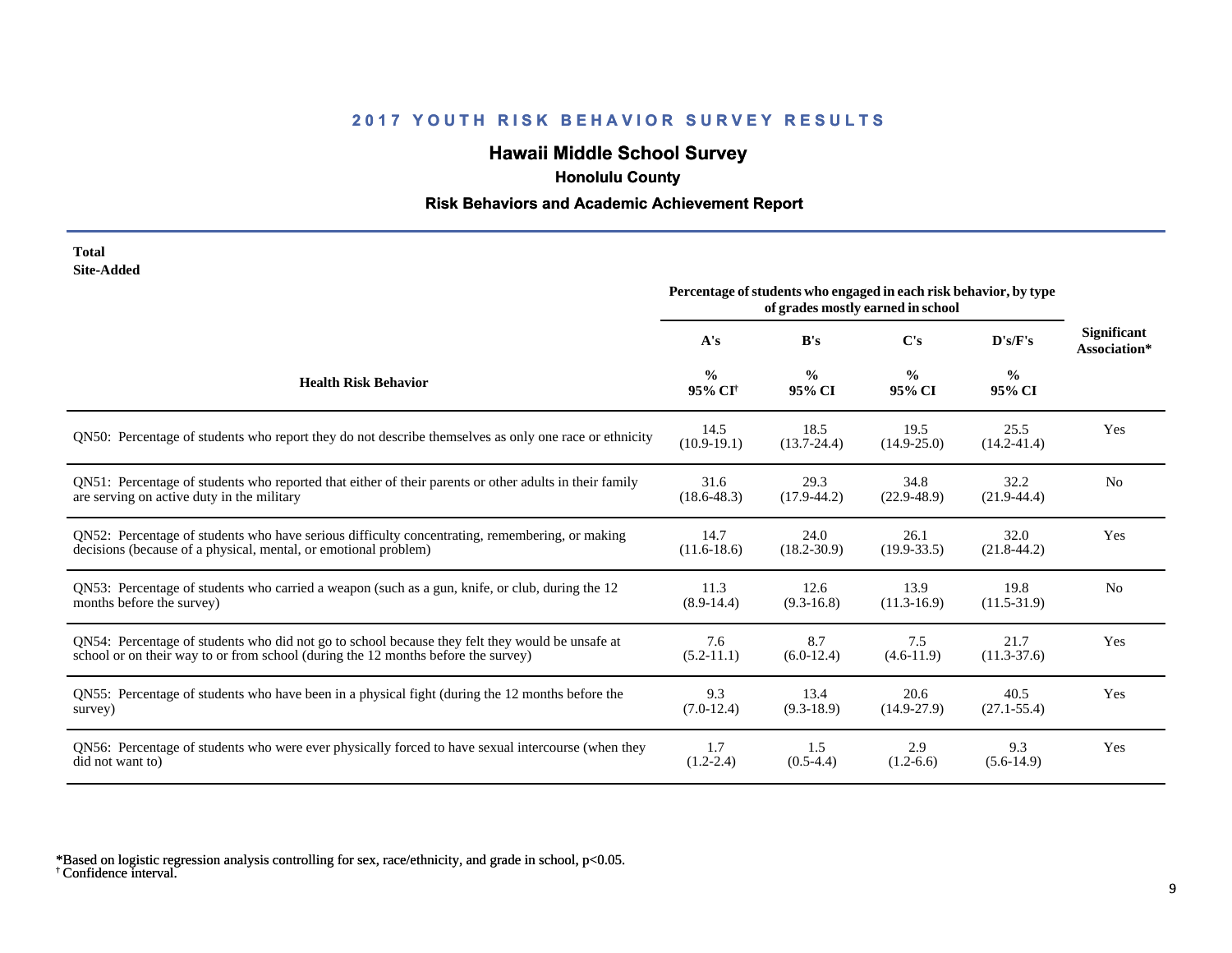# **Hawaii Middle School Survey**

 **Honolulu County**

## **Risk Behaviors and Academic Achievement Report**

| Total      |
|------------|
| Site-Added |

| one-nuuvu                                                                                                                                                                                                                                                                                                                                                                                                                                                                   | Percentage of students who engaged in each risk behavior, by type<br>of grades mostly earned in school |                         |                         |                         |                             |
|-----------------------------------------------------------------------------------------------------------------------------------------------------------------------------------------------------------------------------------------------------------------------------------------------------------------------------------------------------------------------------------------------------------------------------------------------------------------------------|--------------------------------------------------------------------------------------------------------|-------------------------|-------------------------|-------------------------|-----------------------------|
|                                                                                                                                                                                                                                                                                                                                                                                                                                                                             | A's                                                                                                    | B's                     | C's                     | D's/F's                 | Significant<br>Association* |
| <b>Health Risk Behavior</b>                                                                                                                                                                                                                                                                                                                                                                                                                                                 | $\frac{0}{0}$<br>95% CI <sup>†</sup>                                                                   | $\frac{0}{0}$<br>95% CI | $\frac{0}{0}$<br>95% CI | $\frac{0}{0}$<br>95% CI |                             |
| QN57: Percentage of students who had someone force them to do sexual things that they did not want<br>to do (counting such things as kissing, touching, or being physically forced to have sexual intercourse)                                                                                                                                                                                                                                                              | 4.3<br>$(2.4-7.8)$                                                                                     | 4.2<br>$(3.2 - 5.6)$    | 5.6<br>$(3.1 - 10.1)$   | 15.9<br>$(6.7-33.3)$    | Yes                         |
| QN58: Percentage of students who had someone they were dating or going out with purposely try to<br>control them or emotionally hurt them (counting such things as being told who they could and could<br>not spend time with, being humiliated in front of others, or being threatened if they did not do what<br>they wanted, during the 12 months before the survey, among students who were dating or going out<br>with someone during the 12 months before the survey) | 26.4<br>$(17.5 - 37.7)$                                                                                | 30.3<br>$(22.7-39.1)$   | 36.2<br>$(24.6 - 49.7)$ | 21.1<br>$(12.1 - 34.3)$ | Yes                         |
| QN59: Percentage of students who had someone they were dating or going out with physically hurt<br>them on purpose (counting such things as being hit, slammed into something, or injured with an object<br>or weapon, during the 12 months before the survey, among students who were dating or going out with<br>someone during the 12 months before the survey)                                                                                                          | 17.4<br>$(11.9-24.6)$                                                                                  | 19.7<br>$(12.5-29.5)$   | 28.8<br>$(17.5-43.5)$   | 15.3<br>$(7.8-28.0)$    | Yes                         |
| QN60: Percentage of students who physically hurt someone they were dating or going out with<br>(counting such things as hitting them, slamming them into something, or injuring them with an object<br>or weapon, during the 12 months before the survey, among students who were dating or going out with<br>someone during the 12 months before the survey)                                                                                                               | 19.5<br>$(13.8 - 27.0)$                                                                                | 18.1<br>$(11.5-27.4)$   | 27.6<br>$(14.4 - 46.2)$ | 14.7<br>$(8.1 - 25.3)$  | N <sub>0</sub>              |
| QN61: Percentage of students who had texted, e-mailed, or posted electronically a revealing or sexual<br>photo of themselves (during the 30 days before the survey)                                                                                                                                                                                                                                                                                                         | 3.0<br>$(1.5-6.1)$                                                                                     | 3.9<br>$(2.1-6.8)$      | 2.2<br>$(1.0-5.2)$      | 3.7<br>$(1.3-10.0)$     | N <sub>0</sub>              |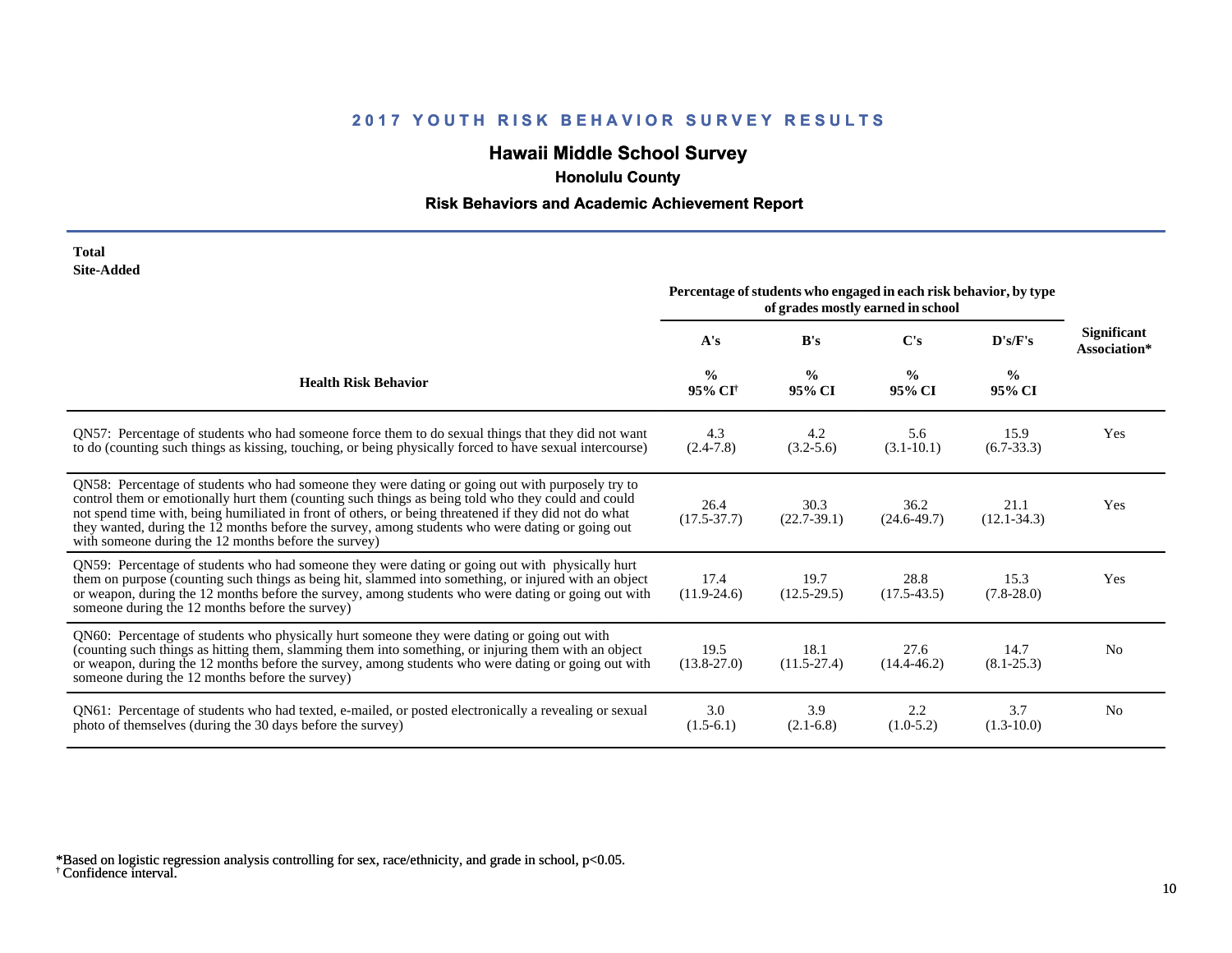# **Hawaii Middle School Survey**

 **Honolulu County**

## **Risk Behaviors and Academic Achievement Report**

| Total             |
|-------------------|
| <b>Site-Added</b> |

|                                                                                                      | Percentage of students who engaged in each risk behavior, by type<br>of grades mostly earned in school |                         |                         |                         |                                    |
|------------------------------------------------------------------------------------------------------|--------------------------------------------------------------------------------------------------------|-------------------------|-------------------------|-------------------------|------------------------------------|
|                                                                                                      | A's                                                                                                    | B's                     | $\bf C's$               | D's/F's                 | <b>Significant</b><br>Association* |
| <b>Health Risk Behavior</b>                                                                          | $\frac{0}{0}$<br>95% CI <sup>+</sup>                                                                   | $\frac{0}{0}$<br>95% CI | $\frac{0}{0}$<br>95% CI | $\frac{0}{0}$<br>95% CI |                                    |
| QN62: Percentage of students who ever electronically bullied someone (counting being bullied         | 6.5                                                                                                    | 11.5                    | 9.1                     | 21.8                    | Yes                                |
| through texting, Instagram, Facebook, or other social media)                                         | $(3.4-12.2)$                                                                                           | $(8.4 - 15.6)$          | $(5.9-13.6)$            | $(16.1 - 28.9)$         |                                    |
| QN63: Percentage of students who disagree or strongly disagree that harassment and bullying by other | 11.3                                                                                                   | 16.8                    | 15.8                    | 14.5                    | No                                 |
| students is a problem at their school                                                                | $(6.5-19.1)$                                                                                           | $(10.8 - 25.0)$         | $(8.1 - 28.3)$          | $(8.7 - 23.2)$          |                                    |
| QN64: Percentage of students who have ever done something to purposely hurt themselves without       | 20.8                                                                                                   | 19.1                    | 22.6                    | 33.9                    | Yes                                |
| wanting to die (such as cutting or burning themselves on purpose)                                    | $(15.7 - 26.9)$                                                                                        | $(15.4 - 23.5)$         | $(15.4 - 31.9)$         | $(22.0 - 48.3)$         |                                    |
| QN65: Percentage of students who have ever felt so sad or hopeless almost every day for two weeks or | 24.7                                                                                                   | 23.5                    | 30.8                    | 41.1                    | Yes                                |
| more in a row that they stopped doing some usual activities                                          | $(19.6 - 30.6)$                                                                                        | $(19.2 - 28.4)$         | $(23.2 - 39.6)$         | $(29.4 - 53.9)$         |                                    |
| QN66: Percentage of students who reported their attempt to kill themselves resulted in an injury,    | 7.1                                                                                                    | 13.2                    | 17.3                    | 9.5                     | Yes                                |
| poisoning, or overdose that had to be treated by a doctor or nurse                                   | $(4.2 - 11.9)$                                                                                         | $(9.7-17.6)$            | $(9.2 - 30.4)$          | $(6.1-14.5)$            |                                    |
| QN67: Percentage of students who had at least one drink of alcohol (during the 30 days before the    | 8.6                                                                                                    | 9.8                     | 14.6                    | 17.6                    | N <sub>0</sub>                     |
| survey)                                                                                              | $(5.5-13.2)$                                                                                           | $(5.5-16.7)$            | $(9.7 - 21.3)$          | $(7.7-35.1)$            |                                    |
| ON68: Percentage of students who had five or more drinks of alcohol in a row (within a couple of     | 3.2                                                                                                    | 3.6                     | 7.0                     | 12.5                    | N <sub>0</sub>                     |
| hours on at least one day during the 30 days before the survey)                                      | $(1.6-6.4)$                                                                                            | $(1.9-6.6)$             | $(3.9-12.3)$            | $(5.3 - 27.0)$          |                                    |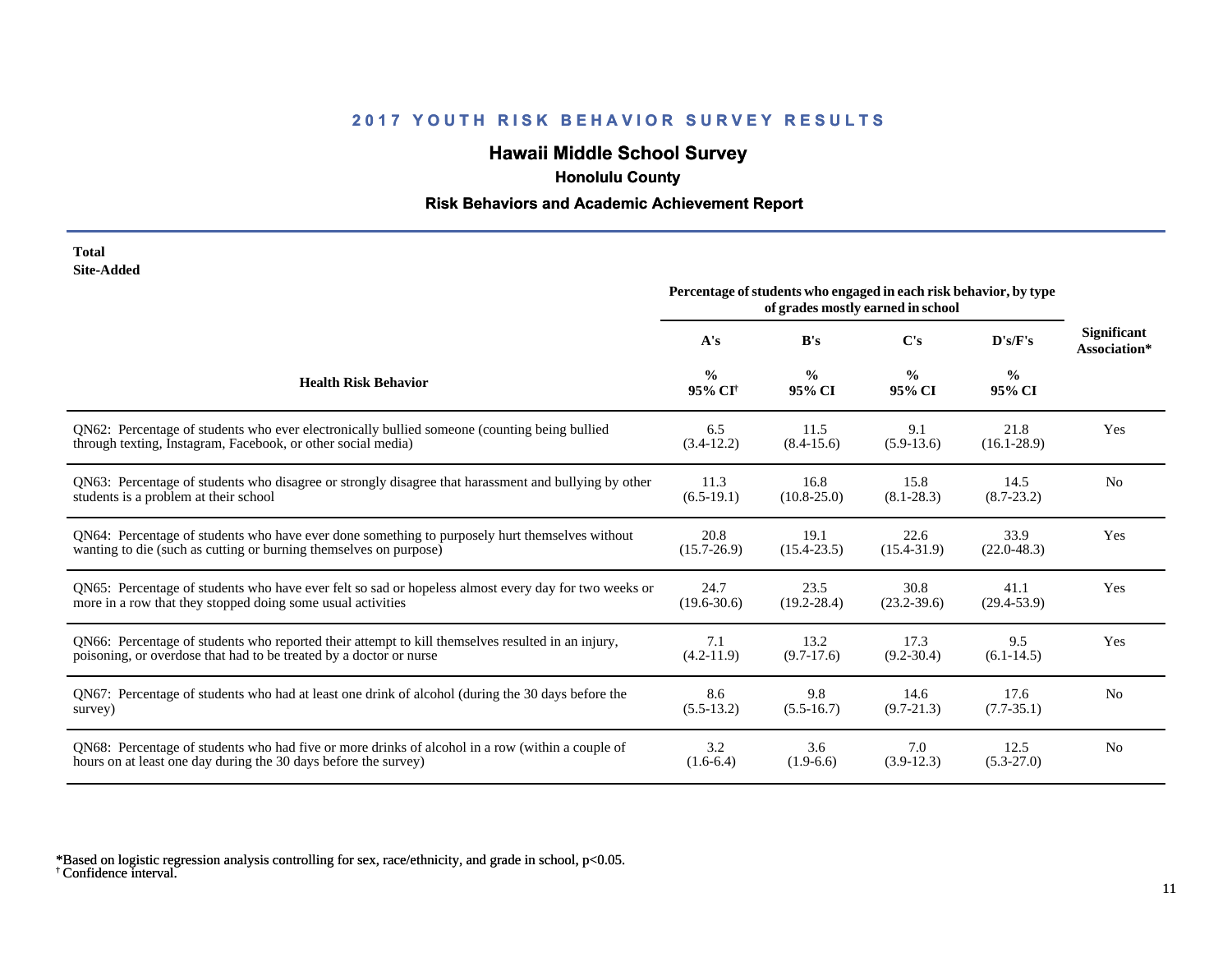# **Hawaii Middle School Survey**

 **Honolulu County**

## **Risk Behaviors and Academic Achievement Report**

| Total             |
|-------------------|
| <b>Site-Added</b> |

| one maara                                                                                                                                                                                                                                                                                    | Percentage of students who engaged in each risk behavior, by type<br>of grades mostly earned in school      |                         |                         |                       |                                    |
|----------------------------------------------------------------------------------------------------------------------------------------------------------------------------------------------------------------------------------------------------------------------------------------------|-------------------------------------------------------------------------------------------------------------|-------------------------|-------------------------|-----------------------|------------------------------------|
|                                                                                                                                                                                                                                                                                              | A's                                                                                                         | B's                     | C's                     | D's/F's               | <b>Significant</b><br>Association* |
| <b>Health Risk Behavior</b>                                                                                                                                                                                                                                                                  | $\frac{0}{0}$<br>$\frac{0}{0}$<br>$\frac{0}{0}$<br>$\frac{0}{0}$<br>95% CI <sup>+</sup><br>95% CI<br>95% CI |                         | 95% CI                  |                       |                                    |
| QN69: Percentage of students who report their parents would feel it is a little bit wrong, wrong, or very                                                                                                                                                                                    | 90.3                                                                                                        | 87.2                    | 87.8                    | 79.0                  | N <sub>0</sub>                     |
| wrong for them to drink beer, wine, or hard liquor regularly                                                                                                                                                                                                                                 | $(82.9 - 94.6)$                                                                                             | $(80.7 - 91.7)$         | $(82.2 - 91.9)$         | $(62.9 - 89.3)$       |                                    |
| QN70: Percentage of students who currently used marijuana (one or more times during the 30 days                                                                                                                                                                                              | 3.2                                                                                                         | 6.3                     | 8.4                     | 17.6                  | Yes                                |
| before the survey)                                                                                                                                                                                                                                                                           | $(1.3 - 7.8)$                                                                                               | $(3.6-10.7)$            | $(3.8-17.6)$            | $(10.4 - 28.2)$       |                                    |
| ON71: Percentage of students who ever used methamphetamines (also called "speed," "crystal,"                                                                                                                                                                                                 | 1.5                                                                                                         | 2.3                     | 1.6                     | 2.9                   | Yes                                |
| "crank," or "ice")                                                                                                                                                                                                                                                                           | $(0.6 - 3.7)$                                                                                               | $(1.4-3.8)$             | $(0.6-4.2)$             | $(0.7-10.8)$          |                                    |
| QN72: Percentage of students who ever used ecstasy (also called MDMA)                                                                                                                                                                                                                        | 1.2<br>$(0.4 - 3.2)$                                                                                        | 1.3<br>$(0.3-5.1)$      | 0.9<br>$(0.3-2.4)$      | 1.1<br>$(0.3-3.7)$    | N <sub>0</sub>                     |
| QN73: Percentage of students who ever injected any illegal drug (used a needle to inject any illegal                                                                                                                                                                                         | 7.1                                                                                                         | 5.5                     | 7.9                     | 11.4                  | N <sub>0</sub>                     |
| drug into their body, one or more times during their life)                                                                                                                                                                                                                                   | $(4.7-10.5)$                                                                                                | $(3.1-9.6)$             | $(3.6-16.3)$            | $(5.4-22.3)$          |                                    |
| QN76: Percentage of students who tried to lose weight or keep from gaining weight by going without<br>eating for 24 hours or more; taking any diet pills, powders, or liquids; vomiting or taking laxatives;<br>smoking cigarettes; or skipping meals (during the 30 days before the survey) | 9.6<br>$(6.1 - 14.7)$                                                                                       | 12.9<br>$(10.4 - 15.9)$ | 17.9<br>$(12.6 - 24.9)$ | 23.5<br>$(13.8-37.2)$ | N <sub>0</sub>                     |
| QN77: Percentage of students who most of the time or always went hungry because there was not                                                                                                                                                                                                | 2.8                                                                                                         | 7.1                     | 7.3                     | 16.7                  | Yes                                |
| enough food in their home (during the 30 days before the survey)                                                                                                                                                                                                                             | $(1.3-6.1)$                                                                                                 | $(4.1 - 12.0)$          | $(3.1 - 16.3)$          | $(12.3 - 22.3)$       |                                    |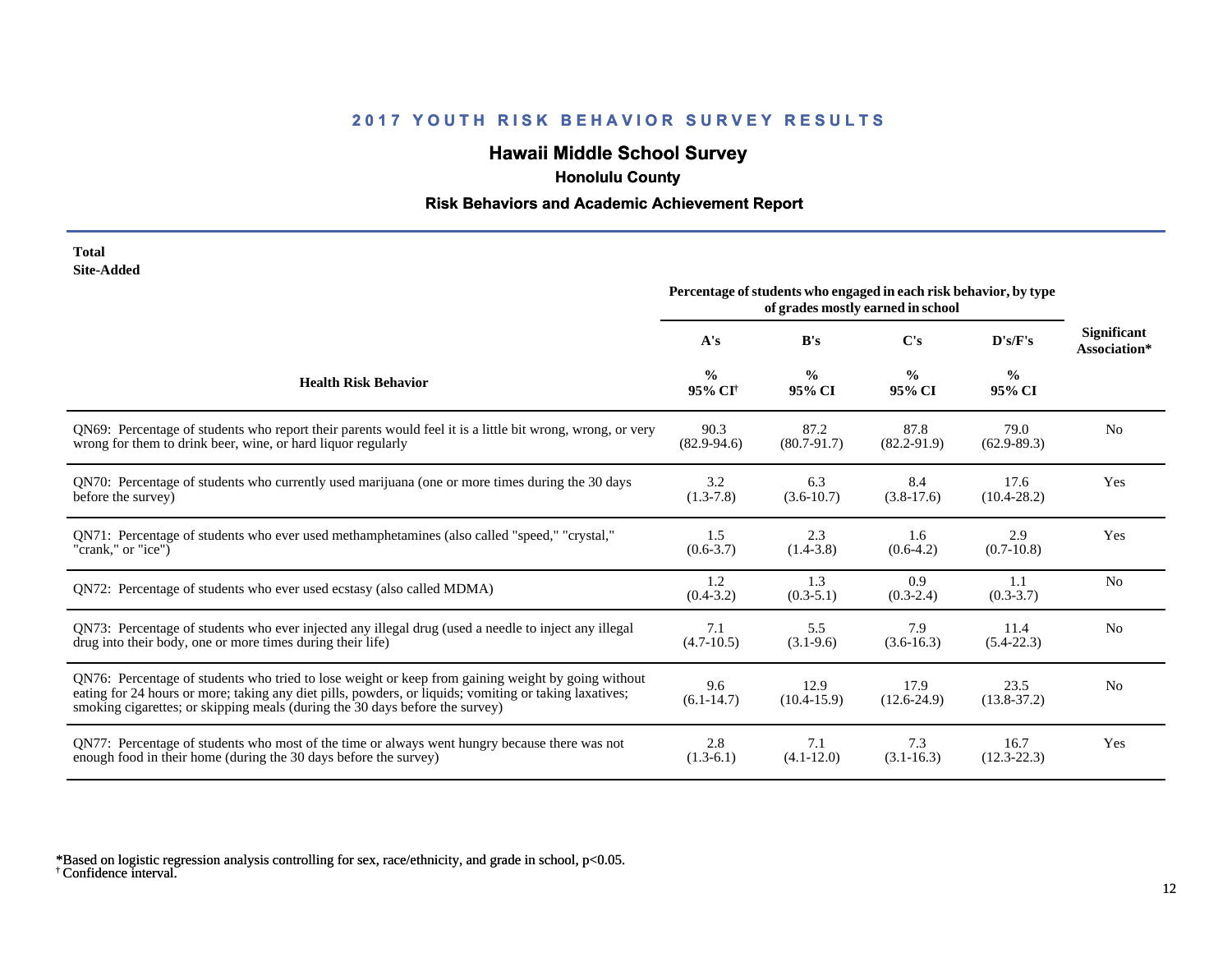# **Hawaii Middle School Survey**

 **Honolulu County**

## **Risk Behaviors and Academic Achievement Report**

| Total      |
|------------|
| Site-Added |

|                                                                                                       |                                      | Percentage of students who engaged in each risk behavior, by type<br>of grades mostly earned in school |                         |                         |                                    |
|-------------------------------------------------------------------------------------------------------|--------------------------------------|--------------------------------------------------------------------------------------------------------|-------------------------|-------------------------|------------------------------------|
|                                                                                                       | A's                                  | B's                                                                                                    | $\bf C's$               | D's/F's                 | <b>Significant</b><br>Association* |
| <b>Health Risk Behavior</b>                                                                           | $\frac{0}{0}$<br>95% CI <sup>+</sup> | $\frac{0}{0}$<br>$\frac{0}{0}$<br>$\frac{6}{9}$<br>95% CI<br>95% CI<br>95% CI                          |                         |                         |                                    |
| ON78: Percentage of students who did exercises to strengthen or tone their muscles on three or more   | 47.9                                 | 48.1                                                                                                   | 61.8                    | 54.9                    | N <sub>0</sub>                     |
| days (such as push-ups, sit-ups, or weight lifting, during the 7 days before the survey)              | $(42.5 - 53.3)$                      | $(43.1 - 53.2)$                                                                                        | $(51.7 - 71.0)$         | $(41.6 - 67.6)$         |                                    |
| QN79: Percentage of students who walk or ride their bike to or from school (one or more days during   | 45.1                                 | 43.4                                                                                                   | 54.3                    | 47.8                    | N <sub>0</sub>                     |
| an average week when they are in school and weather allows them to do so)                             | $(33.8 - 57.0)$                      | $(34.4 - 52.9)$                                                                                        | $(46.1 - 62.3)$         | $(29.2 - 67.0)$         |                                    |
| ON80: Percentage of students who have been taught about AIDS or HIV infection in school               | 38.4<br>$(28.2 - 49.8)$              | 38.4<br>$(32.1 - 45.1)$                                                                                | 44.8<br>$(37.8 - 52.0)$ | 37.7<br>$(26.2 - 50.8)$ | N <sub>0</sub>                     |
| QN81: Percentage of students who most of the time or always wear sunscreen (with an SPF of 15 or      | 18.5                                 | 10.6                                                                                                   | 5.2                     | 6.4                     | Yes                                |
| higher when they are outside for more than one hour on a sunny day)                                   | $(14.7 - 22.9)$                      | $(7.2 - 15.3)$                                                                                         | $(2.6 - 10.3)$          | $(2.3-16.6)$            |                                    |
| QN82: Percentage of students who did not go to school because they were sick (on one or more days     | 34.8                                 | 41.6                                                                                                   | 46.5                    | 57.9                    | Yes                                |
| during the 30 days before the survey)                                                                 | $(29.4 - 40.7)$                      | $(36.9 - 46.5)$                                                                                        | $(40.8 - 52.3)$         | $(45.8 - 69.0)$         |                                    |
| QN83: Percentage of students who saw a doctor or nurse (for a check-up or physical exam when they     | 57.1                                 | 49.5                                                                                                   | 49.3                    | 40.4                    | N <sub>0</sub>                     |
| were not sick or injured during the 12 months before the survey)                                      | $(49.7 - 64.2)$                      | $(43.4 - 55.6)$                                                                                        | $(39.6 - 59.1)$         | $(28.6 - 53.4)$         |                                    |
| QN84: Percentage of students who saw a dentist (for a check-up, exam, teeth cleaning, or other dental | 70.8                                 | 65.1                                                                                                   | 50.7                    | 39.7                    | Yes                                |
| work, during the 12 months before the survey)                                                         | $(63.6 - 77.1)$                      | $(60.2 - 69.7)$                                                                                        | $(43.5 - 57.8)$         | $(31.0-49.1)$           |                                    |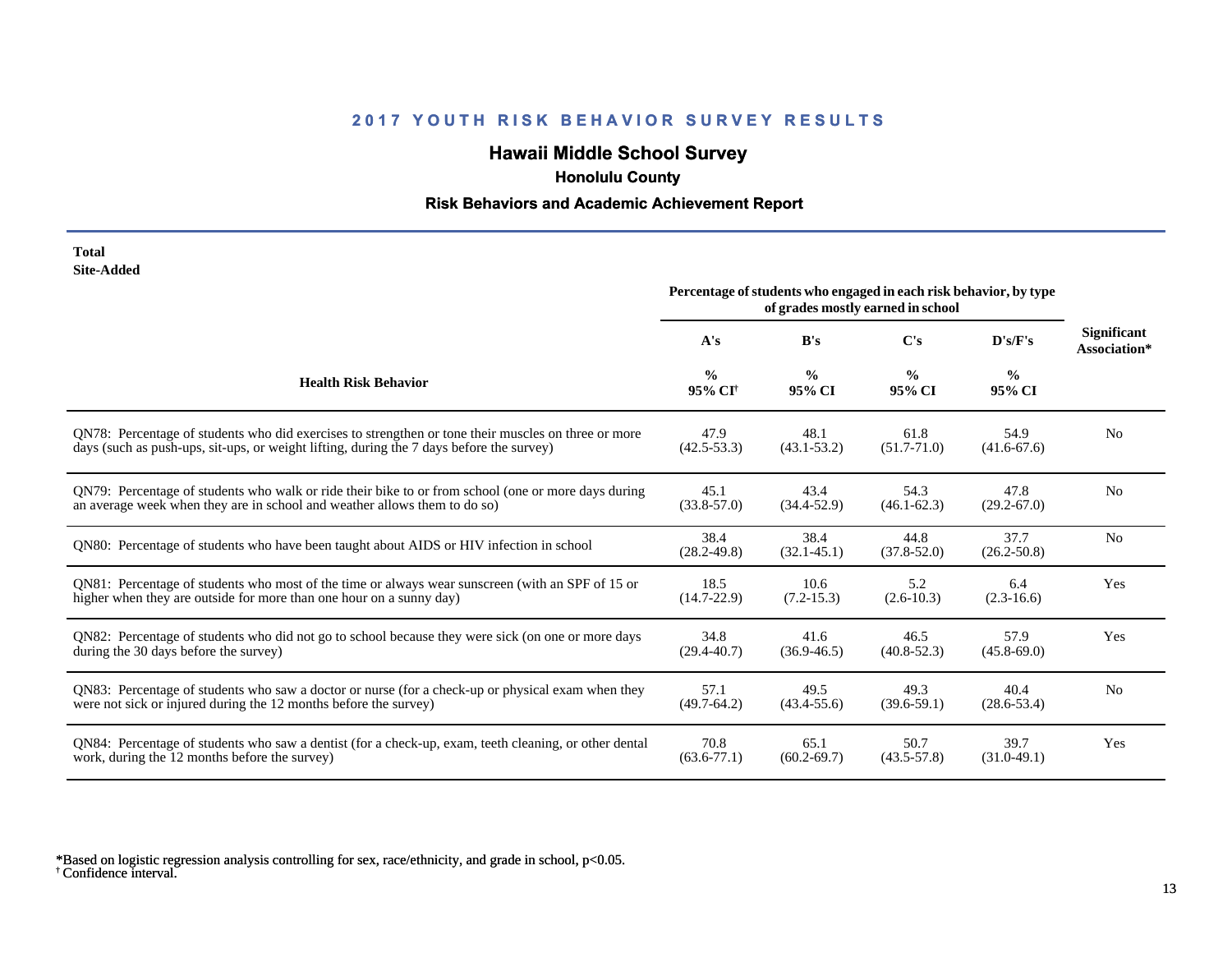# **Hawaii Middle School Survey**

 **Honolulu County**

## **Risk Behaviors and Academic Achievement Report**

#### **Total Site-Added**

|                                                                                                                                                                                                                                            | Percentage of students who engaged in each risk behavior, by type<br>of grades mostly earned in school |                         |                         |                         |                                    |
|--------------------------------------------------------------------------------------------------------------------------------------------------------------------------------------------------------------------------------------------|--------------------------------------------------------------------------------------------------------|-------------------------|-------------------------|-------------------------|------------------------------------|
|                                                                                                                                                                                                                                            | A's                                                                                                    | B's                     | C's                     | D's/F's                 | <b>Significant</b><br>Association* |
| <b>Health Risk Behavior</b>                                                                                                                                                                                                                | $\frac{0}{0}$<br>95% CI <sup>+</sup>                                                                   | $\frac{0}{0}$<br>95% CI | $\frac{6}{9}$<br>95% CI | $\frac{6}{6}$<br>95% CI |                                    |
| QN85: Percentage of students who had a toothache (during the 12 months before the survey)                                                                                                                                                  | 23.6<br>$(18.0 - 30.4)$                                                                                | 21.1<br>$(17.3 - 25.5)$ | 26.4<br>$(19.1 - 35.2)$ | 21.7<br>$(14.3 - 31.4)$ | N <sub>0</sub>                     |
| QN86: Percentage of students who had been told by a doctor or nurse that they had asthma and who<br>still have asthma                                                                                                                      | 9.4<br>$(6.0-14.3)$                                                                                    | 8.2<br>$(4.5-14.5)$     | 9.4<br>$(5.0-16.8)$     | 10.5<br>$(7.3 - 15.0)$  | N <sub>o</sub>                     |
| QN87: Percentage of students who think they definitely will not complete high school                                                                                                                                                       | 2.2<br>$(0.9-5.3)$                                                                                     | 4.6<br>$(2.5-8.1)$      | 1.3<br>$(0.5-3.3)$      | 13.0<br>$(7.2 - 22.3)$  | Yes                                |
| QN88: Percentage of students who usually slept in the home of a friend, family member, or other<br>person because they had to leave their home or their parent or guardian cannot afford housing (during<br>the 30 days before the survey) | 1.2<br>$(0.5-2.9)$                                                                                     | 4.6<br>$(2.6 - 7.7)$    | 3.0<br>$(1.0-8.2)$      | 3.1<br>$(1.4-6.7)$      | Yes                                |
| QN89: Percentage of students who reported there is at least one teacher or other adult in their school<br>that they can talk to if they have a problem                                                                                     | 68.8<br>$(62.0 - 74.8)$                                                                                | 70.3<br>$(64.3 - 75.7)$ | 74.0<br>$(68.2 - 79.1)$ | 62.2<br>$(44.1 - 77.5)$ | N <sub>0</sub>                     |
| QN90: Percentage of students who have a teacher or other adult at their school who really cares about<br>them                                                                                                                              | 48.8<br>$(42.2 - 55.4)$                                                                                | 58.5<br>$(49.5 - 66.9)$ | 50.1<br>$(39.2 - 60.9)$ | 48.9<br>$(34.0 - 63.9)$ | N <sub>0</sub>                     |
| QN91: Percentage of students who have an adult outside of school they can talk to about things that<br>are important to them                                                                                                               | 74.7<br>$(69.5-79.2)$                                                                                  | 72.5<br>$(65.6 - 78.4)$ | 68.2<br>$(55.6 - 78.6)$ | 59.0<br>$(44.1 - 72.5)$ | Yes                                |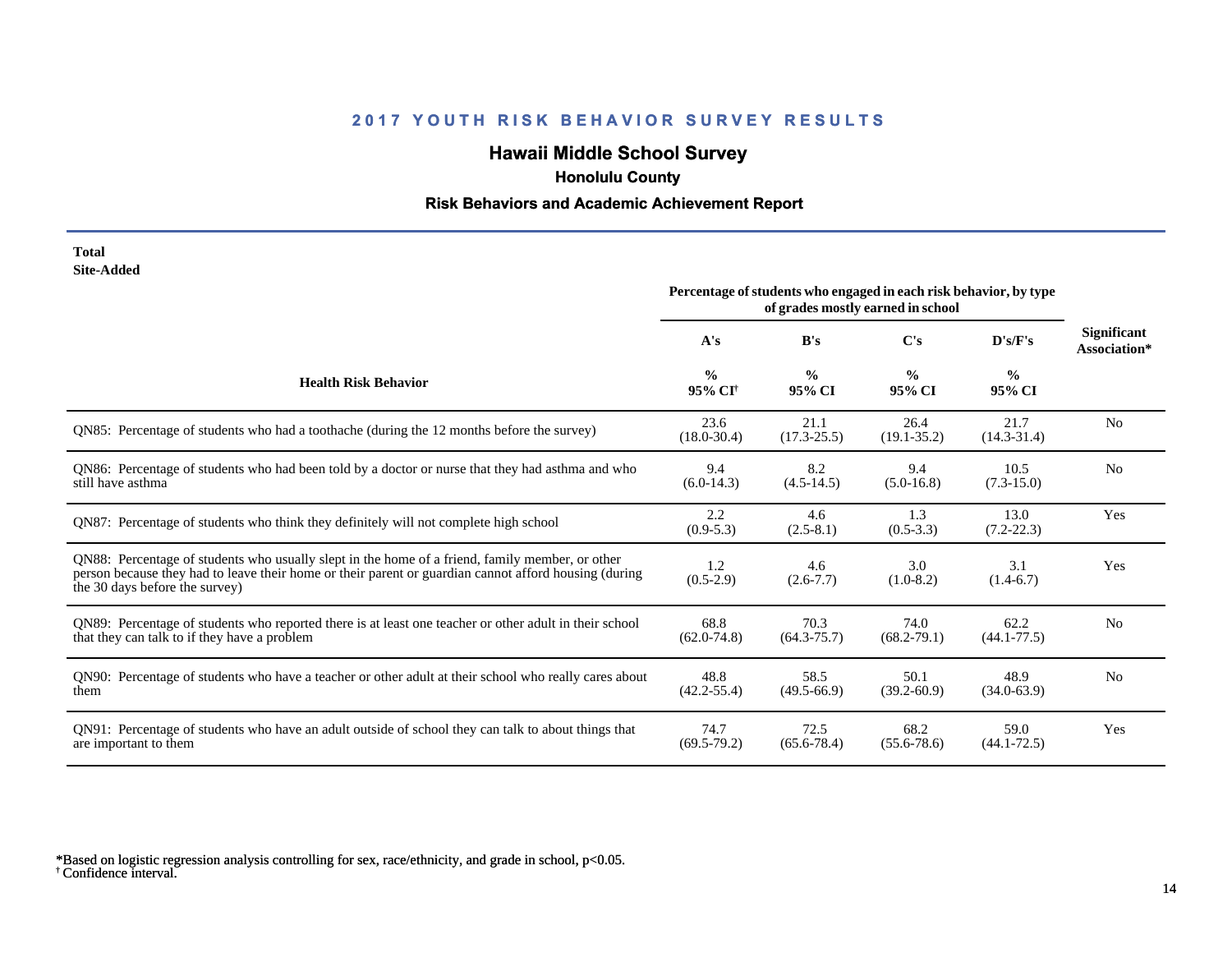# **Hawaii Middle School Survey**

 **Honolulu County**

## **Risk Behaviors and Academic Achievement Report**

| Total      |
|------------|
| Site-Added |

|                                                                                                          | Percentage of students who engaged in each risk behavior, by type<br>of grades mostly earned in school |                         |                         |                         |                                    |
|----------------------------------------------------------------------------------------------------------|--------------------------------------------------------------------------------------------------------|-------------------------|-------------------------|-------------------------|------------------------------------|
|                                                                                                          | A's                                                                                                    | B's                     | C's                     | D's/F's                 | <b>Significant</b><br>Association* |
| <b>Health Risk Behavior</b>                                                                              | $\frac{0}{0}$<br>95% CI <sup>+</sup>                                                                   | $\frac{0}{0}$<br>95% CI | $\frac{6}{9}$<br>95% CI | $\frac{6}{6}$<br>95% CI |                                    |
| QN92: Percentage of students who have talked with at least one of their parents or another adult in      | 45.8                                                                                                   | 37.5                    | 35.7                    | 30.8                    | N <sub>o</sub>                     |
| their family about the dangers of tobacco, alcohol, or drug use (during the 12 months before the survey) | $(36.6 - 55.2)$                                                                                        | $(30.3 - 45.2)$         | $(27.5 - 44.8)$         | $(21.1 - 42.7)$         |                                    |
| QN93: Percentage of students who reported their parents or other adults in their family talked with      | 26.5                                                                                                   | 25.9                    | 25.7                    | 32.3                    | Yes                                |
| them about what they expect them to do or not to do when it comes to sex                                 | $(20.4 - 33.6)$                                                                                        | $(21.8 - 30.5)$         | $(17.2 - 36.6)$         | $(21.4 - 45.5)$         |                                    |
| QN94: Percentage of students who ever talked with their parents or other adults in their family about    | 22.6                                                                                                   | 23.6                    | 21.7                    | 24.1                    | N <sub>o</sub>                     |
| how to say no to having sex                                                                              | $(16.1 - 30.7)$                                                                                        | $(19.5 - 28.3)$         | $(12.9 - 34.0)$         | $(15.4 - 35.7)$         |                                    |
| QN95: Percentage of students who most of the time or always get the kind of help they need (among        | 31.1                                                                                                   | 30.8                    | 27.9                    | 17.2                    | N <sub>o</sub>                     |
| students who report having felt sad, empty, hopeless, angry, or anxious)                                 | $(22.8 - 40.8)$                                                                                        | $(26.4 - 35.5)$         | $(23.0 - 33.3)$         | $(6.2-39.6)$            |                                    |
| QN96: Percentage of students who have ever ridden in a car driven by someone, including the student,     | 15.4                                                                                                   | 20.6                    | 20.0                    | 35.8                    | Yes                                |
| who was "high" or had been using alcohol or drugs                                                        | $(9.8-23.3)$                                                                                           | $(16.1 - 25.8)$         | $(14.4 - 27.2)$         | $(25.5 - 47.7)$         |                                    |
| QN97: Percentage of students who ever use alcohol or drugs to relax, feel better about themselves, or    | 5.9                                                                                                    | 7.7                     | 11.0                    | 20.1                    | Yes                                |
| fit in                                                                                                   | $(4.2 - 8.3)$                                                                                          | $(5.5-10.6)$            | $(6.6-17.7)$            | $(14.0 - 28.1)$         |                                    |
| QN98: Percentage of students who ever use alcohol or drugs while they are alone                          | 4.5<br>$(2.7 - 7.3)$                                                                                   | 6.8<br>$(4.5-10.1)$     | 7.2<br>$(3.8-13.5)$     | 19.1<br>$(12.5 - 28.1)$ | Yes                                |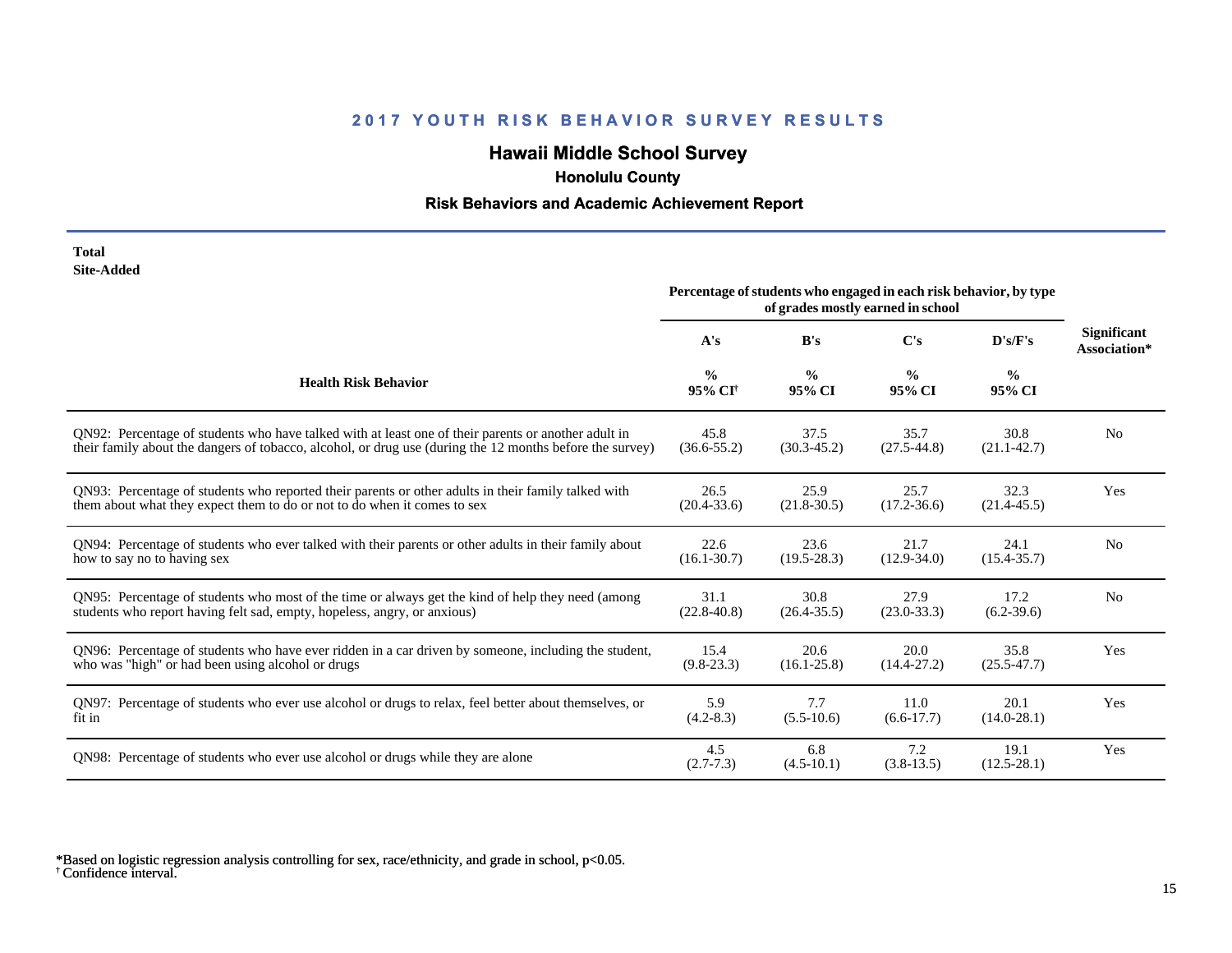# **Hawaii Middle School Survey**

 **Honolulu County**

## **Risk Behaviors and Academic Achievement Report**

| Total      |
|------------|
| Site-Added |

|                                                                                                      | Percentage of students who engaged in each risk behavior, by type<br>of grades mostly earned in school |                         |                         |                         |                                    |
|------------------------------------------------------------------------------------------------------|--------------------------------------------------------------------------------------------------------|-------------------------|-------------------------|-------------------------|------------------------------------|
|                                                                                                      | A's                                                                                                    | B's                     | C's                     | D's/F's                 | <b>Significant</b><br>Association* |
| <b>Health Risk Behavior</b>                                                                          | $\frac{0}{0}$<br>95% CI <sup>+</sup>                                                                   | $\frac{0}{0}$<br>95% CI | $\frac{0}{0}$<br>95% CI | $\frac{0}{0}$<br>95% CI |                                    |
| QN99: Percentage of students who ever forget things they did while using alcohol or drugs            | 3.8<br>$(2.0-7.1)$                                                                                     | 5.6<br>$(3.9-8.1)$      | 5.7<br>$(3.3-9.7)$      | 14.9<br>$(10.3 - 21.2)$ | Yes                                |
| QN100: Percentage of students who have family or friends that have told them that they should cut    | 5.7                                                                                                    | 10.2                    | 9.5                     | 15.3                    | N <sub>0</sub>                     |
| down on their drinking or drug use                                                                   | $(3.1 - 10.1)$                                                                                         | $(7.9-13.0)$            | $(5.2 - 16.6)$          | $(8.7 - 25.6)$          |                                    |
| QN101: Percentage of students who have ever gotten into trouble while they were using alcohol or     | 3.8                                                                                                    | 6.1                     | 6.0                     | 12.2                    | Yes                                |
| drugs                                                                                                | $(1.9-7.4)$                                                                                            | $(3.8-9.7)$             | $(3.6-9.9)$             | $(8.9-16.5)$            |                                    |
| QN102: Percentage of students who have attended school under the influence of alcohol, marijuana, or | 2.9                                                                                                    | 7.1                     | 8.5                     | 14.1                    | Yes                                |
| other drugs (during the 12 months before the survey)                                                 | $(1.4-6.1)$                                                                                            | $(4.7-10.6)$            | $(4.2 - 16.4)$          | $(8.5-22.6)$            |                                    |
| QNNODNT: Percentage of students who never saw a dentist (for a check-up, exam, teeth cleaning, or    | 2.1                                                                                                    | 2.2                     | 3.5                     | 3.5                     | N <sub>0</sub>                     |
| other dental work)                                                                                   | $(0.9-4.7)$                                                                                            | $(1.2-4.1)$             | $(1.2-9.4)$             | $(1.0-11.4)$            |                                    |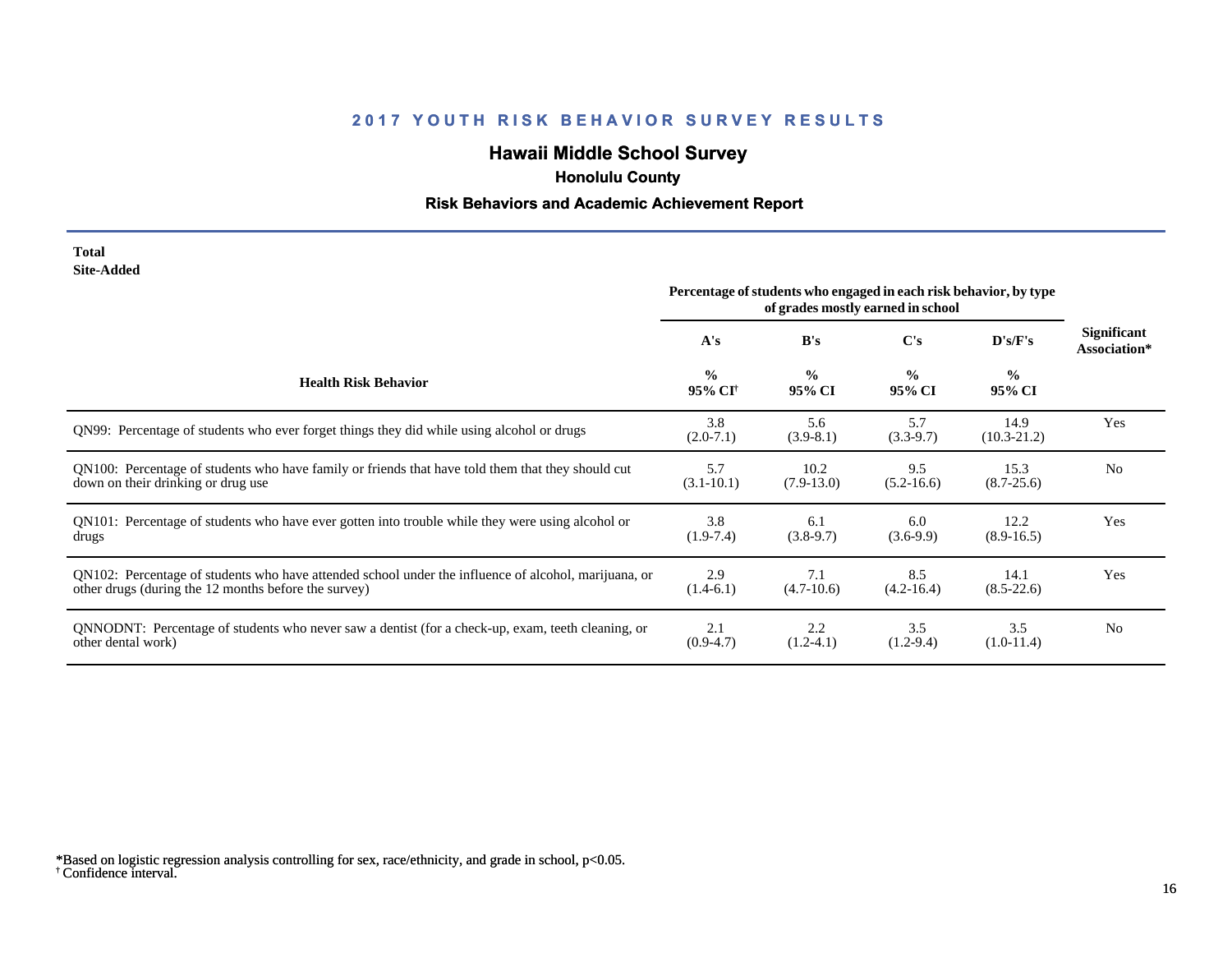# **Hawaii Middle School Survey**

 **Honolulu County**

## **Risk Behaviors and Academic Achievement Report**

#### **Male Unintentional Injuries/Violence**

|                                                                                                                                                           | Percentage of students who engaged in each risk behavior, by type<br>of grades mostly earned in school |                         |                         |                         |                                    |
|-----------------------------------------------------------------------------------------------------------------------------------------------------------|--------------------------------------------------------------------------------------------------------|-------------------------|-------------------------|-------------------------|------------------------------------|
|                                                                                                                                                           | A's                                                                                                    | B's                     | $\bf C's$               | D's/F's                 | <b>Significant</b><br>Association* |
| <b>Health Risk Behavior</b>                                                                                                                               | $\frac{0}{0}$<br>95% CI <sup>+</sup>                                                                   | $\frac{0}{0}$<br>95% CI | $\frac{0}{0}$<br>95% CI | $\frac{6}{6}$<br>95% CI |                                    |
| QN12: Percentage of students who were ever bullied on school property                                                                                     | 31.1<br>$(22.5 - 41.1)$                                                                                | 34.2<br>$(26.8 - 42.3)$ | 27.0<br>$(17.6 - 38.9)$ | 40.0<br>$(22.4 - 60.7)$ | N <sub>0</sub>                     |
| QN13: Percentage of students who were ever electronically bullied (counting being bullied through<br>texting, Instagram, Facebook, or other social media) | 13.8<br>$(10.3 - 18.4)$                                                                                | 14.6<br>$(9.1 - 22.5)$  | 11.2<br>$(5.7 - 20.8)$  | 16.0<br>$(7.9-29.8)$    | N <sub>0</sub>                     |
| QN14: Percentage of students who ever seriously thought about killing themselves                                                                          | 12.4<br>$(6.7-21.8)$                                                                                   | 12.4<br>$(10.4 - 14.7)$ | 21.8<br>$(13.9 - 32.4)$ | 15.9<br>$(7.0-32.2)$    | Yes                                |
| QN15: Percentage of students who ever made a plan about how they would kill themselves                                                                    | 13.3<br>$(8.0-21.1)$                                                                                   | 7.3<br>$(4.5-11.6)$     | 11.4<br>$(6.4-19.3)$    | 9.4<br>$(2.7 - 28.3)$   | N <sub>0</sub>                     |
| QN16: Percentage of students who ever tried to kill themselves                                                                                            | 7.6<br>$(3.5-15.6)$                                                                                    | 6.0<br>$(3.4-10.5)$     | 5.2<br>$(2.7-9.7)$      | 9.4<br>$(3.6-22.3)$     | N <sub>o</sub>                     |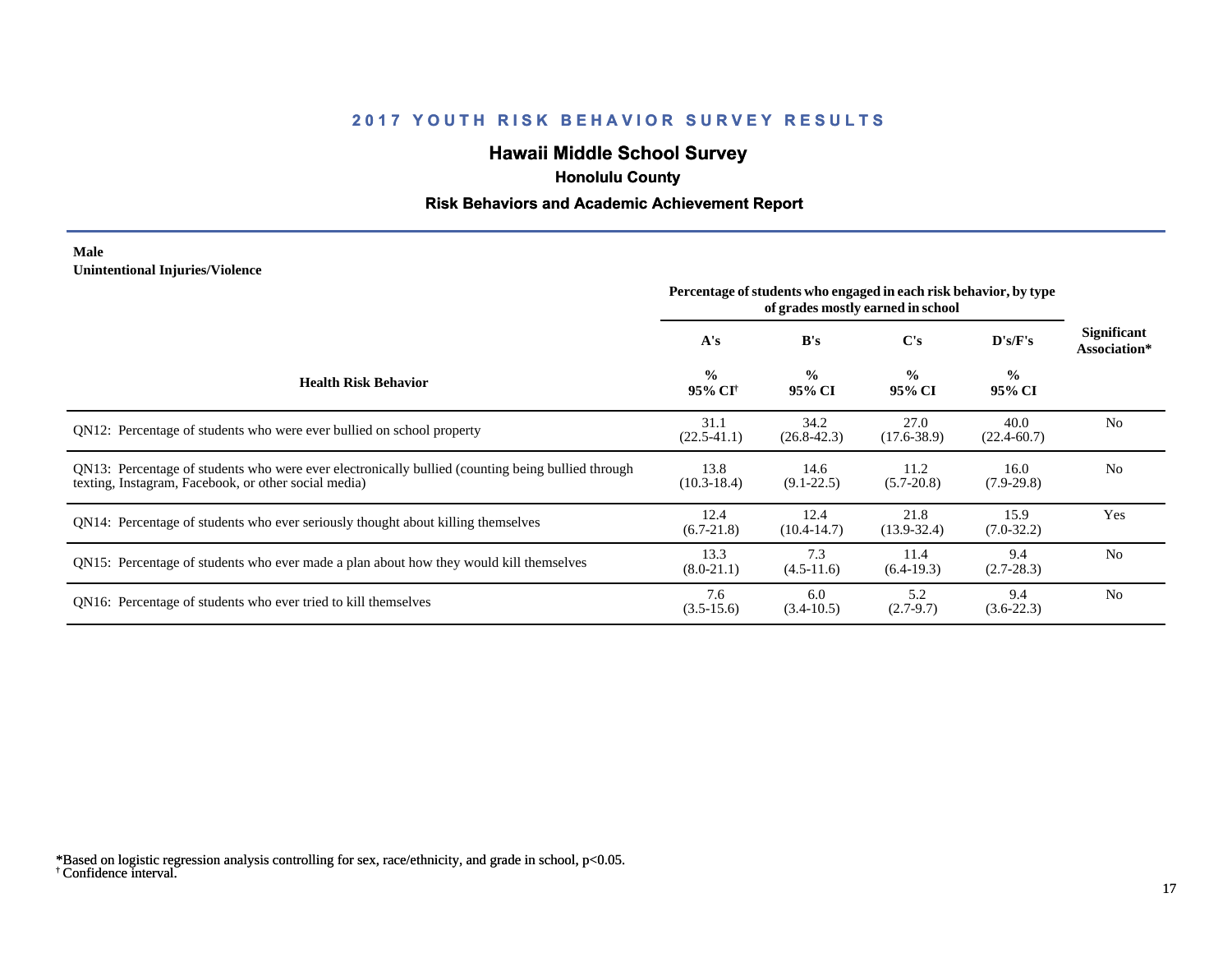# **Hawaii Middle School Survey**

 **Honolulu County**

## **Risk Behaviors and Academic Achievement Report**

| Male               |  |
|--------------------|--|
| <b>Tobacco Use</b> |  |

|                                                                                                                                                                                                                                                                                                                 | Percentage of students who engaged in each risk behavior, by type<br>of grades mostly earned in school |                         |                         |                         |                             |
|-----------------------------------------------------------------------------------------------------------------------------------------------------------------------------------------------------------------------------------------------------------------------------------------------------------------|--------------------------------------------------------------------------------------------------------|-------------------------|-------------------------|-------------------------|-----------------------------|
|                                                                                                                                                                                                                                                                                                                 | A's                                                                                                    | B's                     | $\bf C's$               | D's/F's                 | Significant<br>Association* |
| <b>Health Risk Behavior</b>                                                                                                                                                                                                                                                                                     | $\frac{0}{0}$<br>95% CI <sup>+</sup>                                                                   | $\frac{0}{0}$<br>95% CI | $\frac{6}{9}$<br>95% CI | $\frac{0}{0}$<br>95% CI |                             |
| QN18: Percentage of students who tried cigarette smoking for the first time before age 11 years (even<br>one or two puffs)                                                                                                                                                                                      | 2.9<br>$(1.1 - 7.7)$                                                                                   | 4.2<br>$(2.2 - 7.7)$    | 5.6<br>$(2.3-12.8)$     | 18.8<br>$(13.5 - 25.7)$ | Yes                         |
| QN19: Percentage of students who currently smoked cigarettes (on at least 1 day during the 30 days<br>before the survey)                                                                                                                                                                                        | 3.5<br>$(1.2-9.4)$                                                                                     | 1.7<br>$(0.9-3.2)$      | 5.6<br>$(2.2-13.2)$     | 10.3<br>$(4.8-20.7)$    | Yes                         |
| QNFRCIG: Percentage of students who currently smoked cigarettes frequently (on 20 or more days<br>during the 30 days before the survey)                                                                                                                                                                         | 0.1<br>$(0.0-1.2)$                                                                                     | 0.0                     | 0.1<br>$(0.0-0.9)$      | 0.4<br>$(0.1 - 2.5)$    | N <sub>0</sub>              |
| QNDAYCIG: Percentage of students who currently smoked cigarettes daily (on all 30 days during the<br>30 days before the survey)                                                                                                                                                                                 | 0.0                                                                                                    | 0.0                     | 0.1<br>$(0.0-0.9)$      | 0.4<br>$(0.1 - 2.5)$    | N <sub>o</sub>              |
| QN21: Percentage of students who ever used an electronic vapor product (including e-cigarettes,<br>e-cigars, e-pipes, vape pipes, vaping pens, e-hookahs, and hookah pens [such as blu, NJOY, Vuse,<br>MarkTen, Logic, Vapin Plus, eGo, and Halo])                                                              | 17.7<br>$(9.5 - 30.8)$                                                                                 | 20.3<br>$(14.3 - 28.0)$ | 34.2<br>$(19.8 - 52.2)$ | 49.2<br>$(26.7 - 72.1)$ | Yes                         |
| QN22: Percentage of students who currently used an electronic vapor product (including e-cigarettes,<br>e-cigars, e-pipes, vape pipes, vaping pens, e-hookahs, and hookah pens [such as blu, NJOY, Vuse,<br>MarkTen, Logic, Vapin Plus, eGo, and Halo], on at least 1 day during the 30 days before the survey) | 7.1<br>$(2.3-19.6)$                                                                                    | 9.1<br>$(6.4-12.7)$     | 21.1<br>$(10.7 - 37.4)$ | 40.3<br>$(18.6 - 66.7)$ | Yes                         |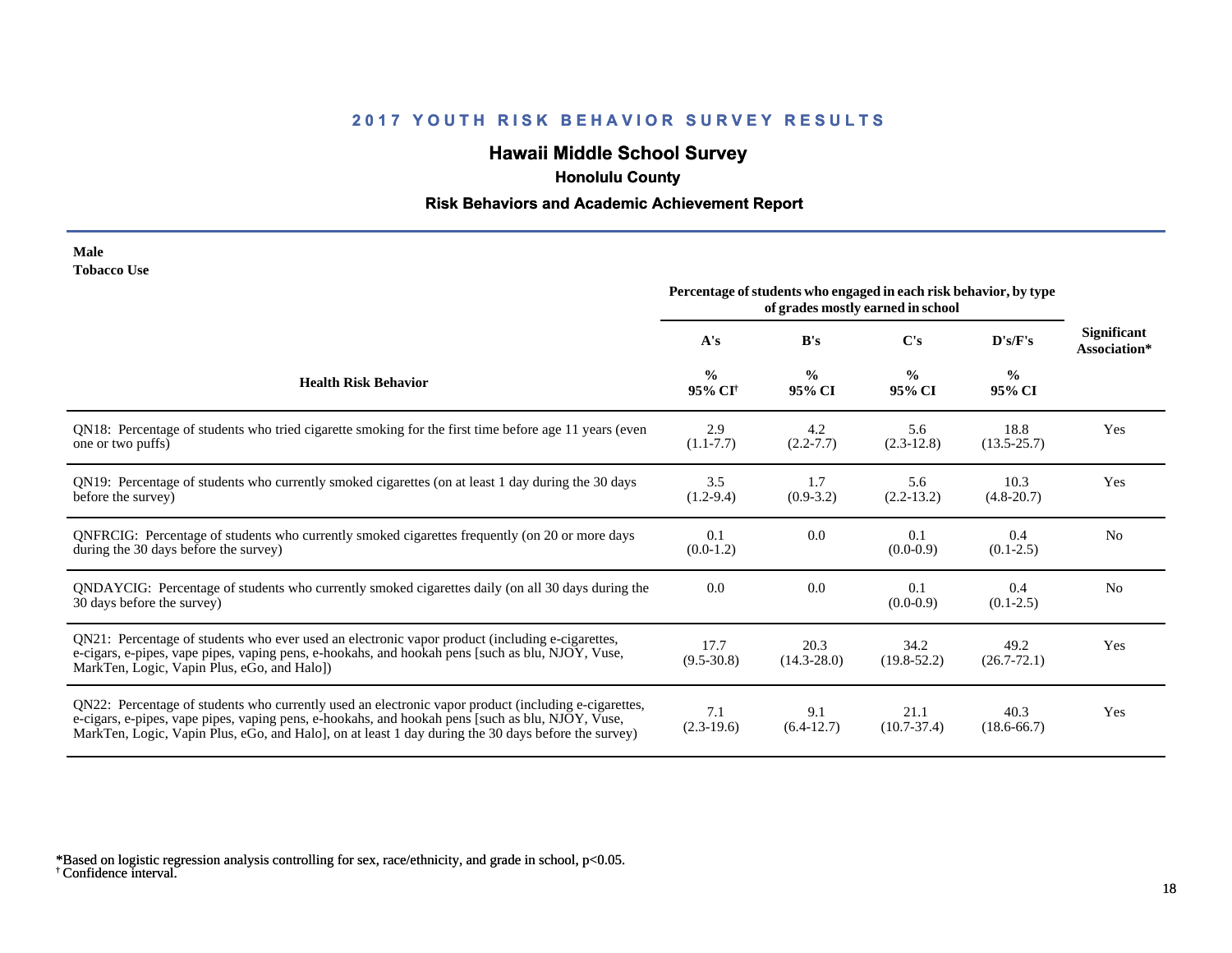# **Hawaii Middle School Survey**

 **Honolulu County**

## **Risk Behaviors and Academic Achievement Report**

#### **Male Alcohol/Other Drug Use**

|                                                                                                                                                                                                                                                  | Percentage of students who engaged in each risk behavior, by type<br>of grades mostly earned in school |                         |                         |                         |                             |
|--------------------------------------------------------------------------------------------------------------------------------------------------------------------------------------------------------------------------------------------------|--------------------------------------------------------------------------------------------------------|-------------------------|-------------------------|-------------------------|-----------------------------|
|                                                                                                                                                                                                                                                  | A's                                                                                                    | B's                     | C's                     | D's/F's                 | Significant<br>Association* |
| <b>Health Risk Behavior</b>                                                                                                                                                                                                                      | $\frac{0}{0}$<br>95% CI <sup>†</sup>                                                                   | $\frac{0}{0}$<br>95% CI | $\frac{0}{0}$<br>95% CI | $\frac{0}{0}$<br>95% CI |                             |
| QN27: Percentage of students who drank alcohol for the first time before age 11 years (other than a<br>few sips)                                                                                                                                 | 9.1<br>$(3.7-20.9)$                                                                                    | 7.2<br>$(4.9-10.6)$     | 8.1<br>$(4.7-13.8)$     | 20.7<br>$(10.2 - 37.6)$ | Yes                         |
| QN29: Percentage of students who tried marijuana for the first time before age 11 years                                                                                                                                                          | 3.3<br>$(1.1-9.1)$                                                                                     | 1.9<br>$(0.8-4.4)$      | 4.4<br>$(1.6-11.9)$     | 8.6<br>$(3.0-22.6)$     | Yes                         |
| QN30: Percentage of students who ever used cocaine (any form of cocaine, including powder, crack,<br>or freebase)                                                                                                                                | 6.6<br>$(2.7-15.0)$                                                                                    | 0.5<br>$(0.1-1.8)$      | 1.4<br>$(0.2 - 9.0)$    | 2.1<br>$(0.5-7.9)$      | N <sub>0</sub>              |
| QN33: Percentage of students who ever took prescription pain medicine without a doctor's<br>prescription or differently than how a doctor told them to use it (counting drugs such as codeine,<br>Vicodin, Oxycontin, hydrocodone, and Percocet) | 6.3<br>$(4.3-9.0)$                                                                                     | 5.8<br>$(2.9-11.4)$     | 5.1<br>$(2.0-12.3)$     | 4.1<br>$(1.1 - 14.5)$   | No.                         |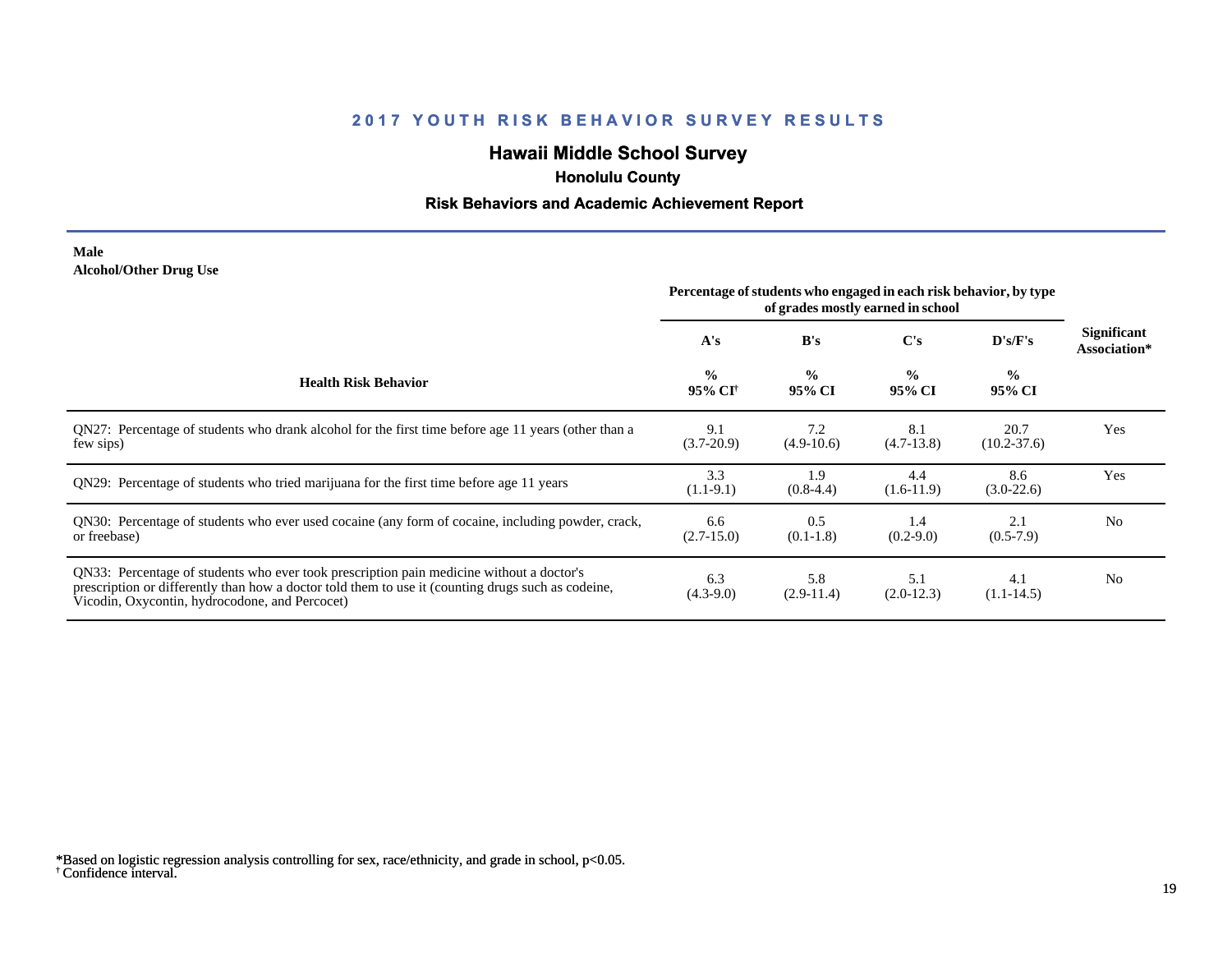# **Hawaii Middle School Survey**

 **Honolulu County**

## **Risk Behaviors and Academic Achievement Report**

| Male                    |
|-------------------------|
| <b>Sexual Behaviors</b> |

| DUAUAI DUHAVIULS                                                                               | Percentage of students who engaged in each risk behavior, by type<br>of grades mostly earned in school |                         |                         |                         |                                    |
|------------------------------------------------------------------------------------------------|--------------------------------------------------------------------------------------------------------|-------------------------|-------------------------|-------------------------|------------------------------------|
|                                                                                                | A's                                                                                                    | B's                     | C's                     | $\bf{D's/F's}$          | <b>Significant</b><br>Association* |
| <b>Health Risk Behavior</b>                                                                    | $\frac{0}{0}$<br>95% CI <sup>†</sup>                                                                   | $\frac{0}{0}$<br>95% CI | $\frac{0}{0}$<br>95% CI | $\frac{0}{0}$<br>95% CI |                                    |
| QN35: Percentage of students who had sexual intercourse for the first time before age 11 years | 2.8<br>$(1.1-7.0)$                                                                                     | 1.5<br>$(0.7 - 3.1)$    | 5.0<br>$(2.0-12.0)$     | 5.7<br>$(2.0-15.4)$     | Yes                                |
| QN36: Percentage of students who ever had sexual intercourse with three or more persons        | 2.2<br>$(0.4-10.2)$                                                                                    | 0.8<br>$(0.3-2.4)$      | 2.1<br>$(0.6-7.2)$      | 2.6<br>$(0.7-9.8)$      | N <sub>0</sub>                     |

<sup>†</sup> Confidence interval. \*Based on logistic regression analysis controlling for sex, race/ethnicity, and grade in school, p<0.05.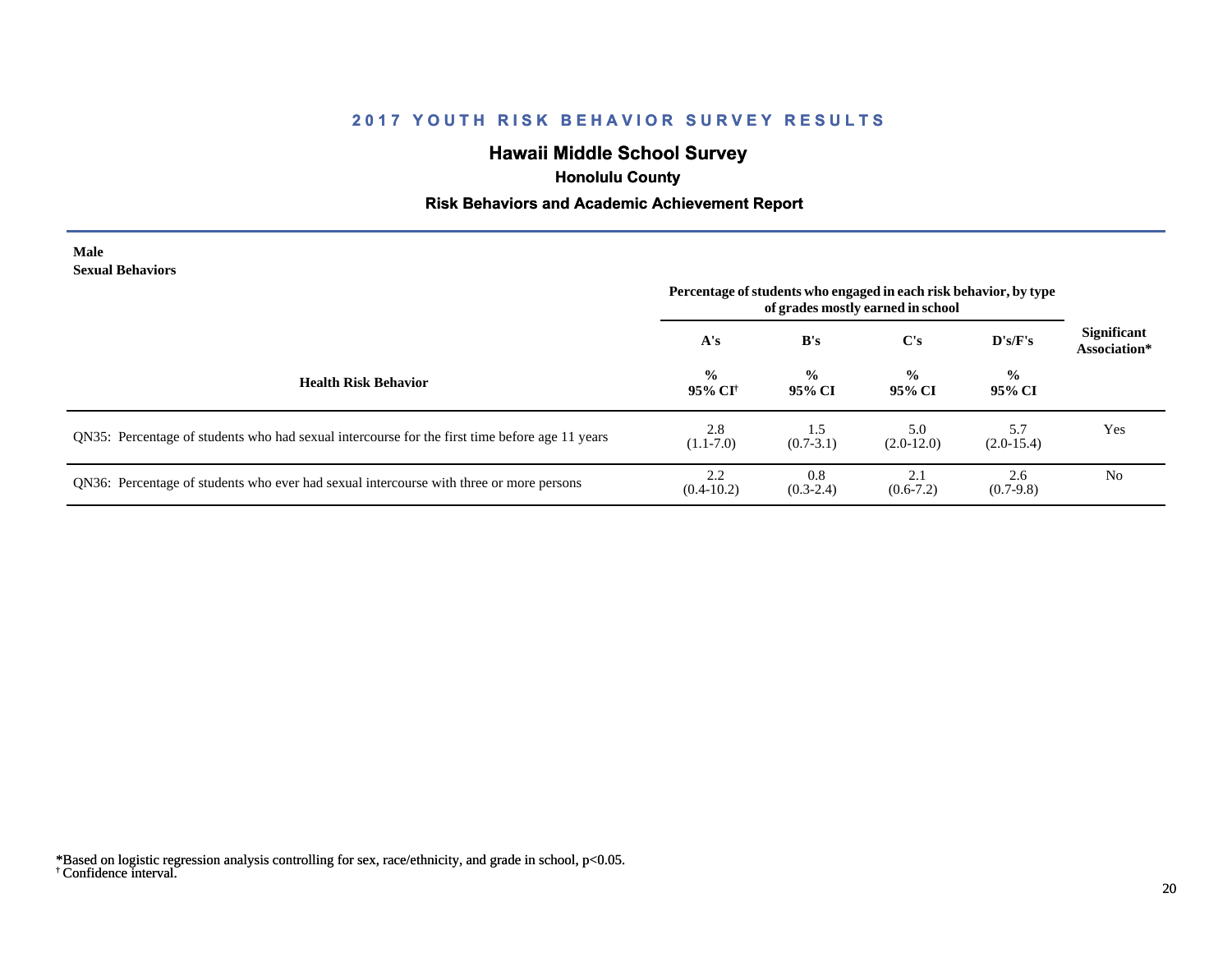# **Hawaii Middle School Survey**

 **Honolulu County**

## **Risk Behaviors and Academic Achievement Report**

#### **Male Dietary Behaviors**

|                                                                                                           | Percentage of students who engaged in each risk behavior, by type<br>of grades mostly earned in school |                         |                         |                         |                                    |
|-----------------------------------------------------------------------------------------------------------|--------------------------------------------------------------------------------------------------------|-------------------------|-------------------------|-------------------------|------------------------------------|
|                                                                                                           | A's                                                                                                    | B's                     | $\bf C's$               | D's/F's                 | <b>Significant</b><br>Association* |
| <b>Health Risk Behavior</b>                                                                               | $\frac{0}{0}$<br>95% CI <sup>+</sup>                                                                   | $\frac{0}{0}$<br>95% CI | $\frac{0}{0}$<br>95% CI | $\frac{6}{9}$<br>95% CI |                                    |
| QN38: Percentage of students who described themselves as slightly or very overweight                      | 20.3<br>$(12.9 - 30.3)$                                                                                | 28.9<br>$(22.2 - 36.7)$ | 21.0<br>$(13.6 - 31.0)$ | 42.6<br>$(26.3 - 60.8)$ | Yes                                |
| ON39: Percentage of students who were trying to lose weight                                               | 27.8<br>$(17.8 - 40.7)$                                                                                | 34.9<br>$(28.5 - 42.0)$ | 46.0<br>$(32.8 - 59.8)$ | 41.6<br>$(30.3 - 53.9)$ | Yes                                |
| QN40: Percentage of students who did not eat breakfast (during the 7 days before the survey)              | 3.6<br>$(1.9-6.9)$                                                                                     | 12.5<br>$(8.0-19.0)$    | 9.5<br>$(5.1 - 17.1)$   | 13.4<br>$(6.2 - 26.6)$  | Yes                                |
| QNBK7DAY: Percentage of students who ate breakfast on all 7 days (during the 7 days before the<br>survey) | 57.7<br>$(51.6-63.6)$                                                                                  | 51.0<br>$(44.7 - 57.3)$ | 46.1<br>$(33.3 - 59.5)$ | 33.8<br>$(20.4 - 50.4)$ | Yes                                |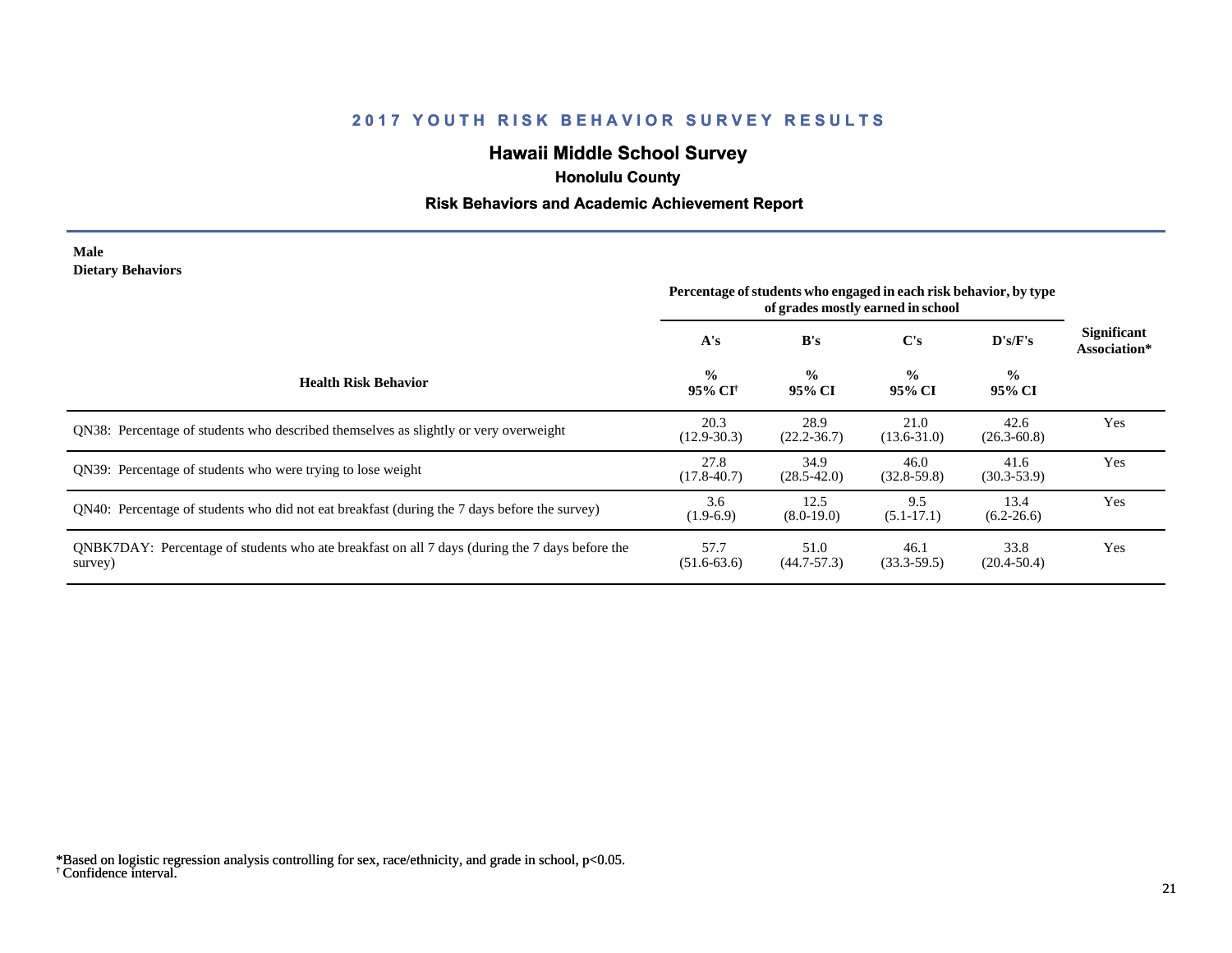# **Hawaii Middle School Survey**

 **Honolulu County**

## **Risk Behaviors and Academic Achievement Report**

#### **Male Physical Activity**

|                                                                                                                                                                                                                                                                                                                                                      | Percentage of students who engaged in each risk behavior, by type<br>of grades mostly earned in school |                         |                         |                         |                                    |
|------------------------------------------------------------------------------------------------------------------------------------------------------------------------------------------------------------------------------------------------------------------------------------------------------------------------------------------------------|--------------------------------------------------------------------------------------------------------|-------------------------|-------------------------|-------------------------|------------------------------------|
|                                                                                                                                                                                                                                                                                                                                                      | A's                                                                                                    | B's                     | C's                     | D's/F's                 | <b>Significant</b><br>Association* |
| <b>Health Risk Behavior</b>                                                                                                                                                                                                                                                                                                                          | $\frac{0}{0}$<br>95% CI <sup>+</sup>                                                                   | $\frac{0}{0}$<br>95% CI | $\frac{0}{0}$<br>95% CI | $\frac{0}{0}$<br>95% CI |                                    |
| QN41: Percentage of students who were physically active at least 60 minutes per day on 5 or more<br>days (in any kind of physical activity that increased their heart rate and made them breathe hard some<br>of the time during the 7 days before the survey)                                                                                       | 64.2<br>$(58.6 - 69.5)$                                                                                | 56.1<br>$(48.9 - 63.2)$ | 55.0<br>$(41.8 - 67.5)$ | 47.6<br>$(33.6 - 62.1)$ | N <sub>0</sub>                     |
| QNPA0DAY: Percentage of students who did not participate in at least 60 minutes of physical activity<br>on at least 1 day (in any kind of physical activity that increased their heart rate and made them breathe<br>hard some of the time during the 7 days before the survey)                                                                      | 8.0<br>$(6.1 - 10.5)$                                                                                  | 12.3<br>$(9.0-16.7)$    | 13.4<br>$(6.6 - 25.3)$  | 13.0<br>$(3.8-36.5)$    | N <sub>0</sub>                     |
| QNPA7DAY: Percentage of students who were physically active at least 60 minutes per day on all 7<br>days (in any kind of physical activity that increased their heart rate and made them breathe hard some<br>of the time during the 7 days before the survey)                                                                                       | 38.7<br>$(33.9 - 43.8)$                                                                                | 32.9<br>$(24.0 - 43.2)$ | 38.2<br>$(25.2 - 53.2)$ | 23.5<br>$(18.7 - 29.1)$ | N <sub>0</sub>                     |
| QN42: Percentage of students who watched television 3 or more hours per day (on an average school<br>day)                                                                                                                                                                                                                                            | 21.5<br>$(14.7 - 30.4)$                                                                                | 18.3<br>$(14.4 - 23.0)$ | 18.6<br>$(11.4 - 28.8)$ | 40.9<br>$(20.8-64.5)$   | No                                 |
| QN43: Percentage of students who played video or computer games or used a computer 3 or more<br>hours per day (counting time spent on things such as Xbox, PlayStation, an iPad or other tablet, a<br>smartphone, texting, YouTube, Instagram, Facebook, or other social media, for something that was not<br>school work, on an average school day) | 40.9<br>$(31.6 - 50.9)$                                                                                | 42.2<br>$(35.7 - 48.9)$ | 42.8<br>$(35.9 - 49.9)$ | 38.6<br>$(30.6 - 47.4)$ | N <sub>0</sub>                     |
| QN44: Percentage of students who attended physical education (PE) classes on 1 or more days (in an<br>average week when they were in school)                                                                                                                                                                                                         | 59.3<br>$(51.6-66.6)$                                                                                  | 60.6<br>$(49.0 - 71.1)$ | 65.9<br>$(49.9 - 78.9)$ | 42.4<br>$(23.9-63.3)$   | N <sub>0</sub>                     |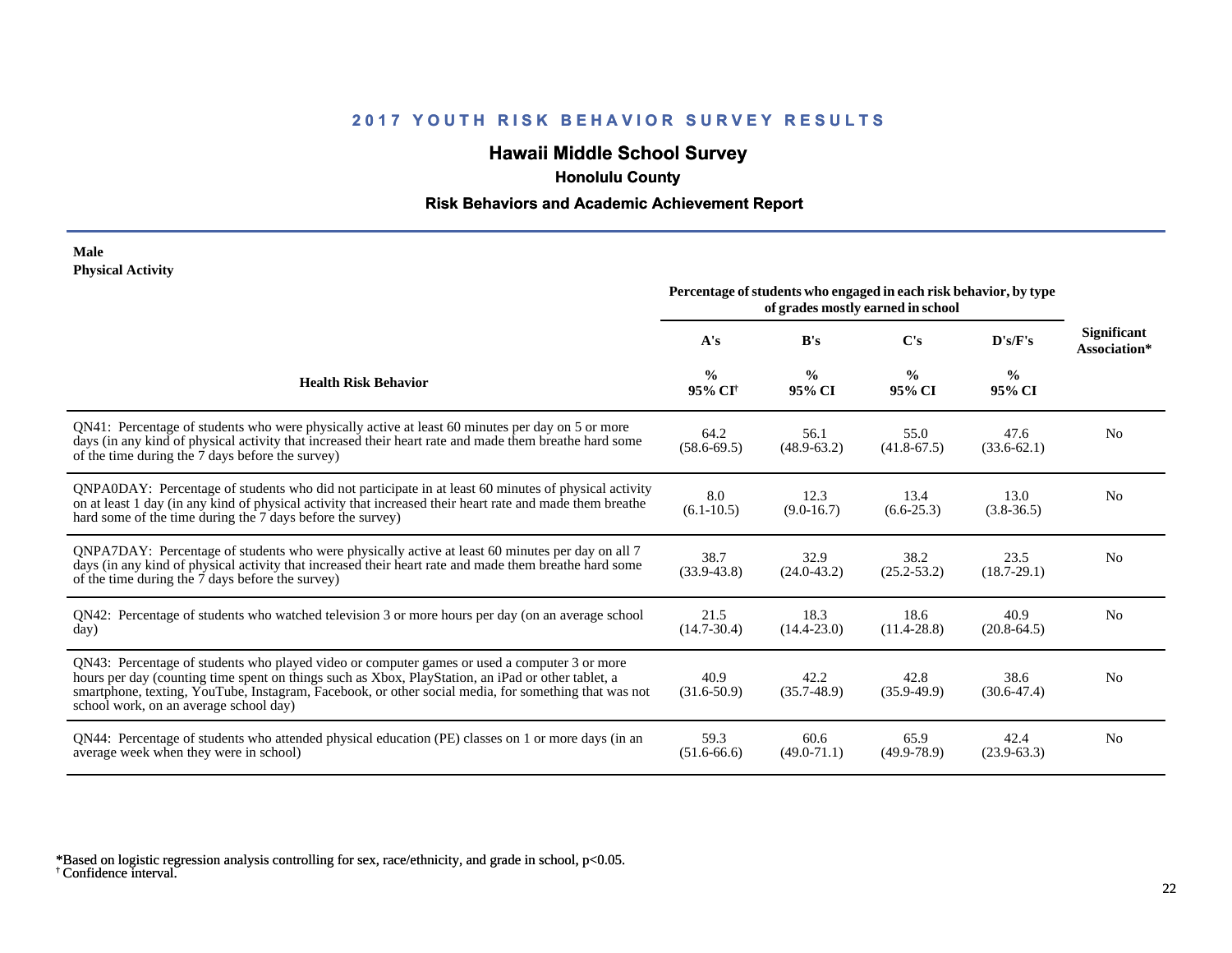# **Hawaii Middle School Survey**

 **Honolulu County**

## **Risk Behaviors and Academic Achievement Report**

#### **Male Physical Activity**

|                                                                                                                                                                                  | Percentage of students who engaged in each risk behavior, by type<br>of grades mostly earned in school |                         |                         |                          |                                    |
|----------------------------------------------------------------------------------------------------------------------------------------------------------------------------------|--------------------------------------------------------------------------------------------------------|-------------------------|-------------------------|--------------------------|------------------------------------|
|                                                                                                                                                                                  | A's                                                                                                    | B's                     | C's                     | $\bf{D}$ 's/ $\bf{F}$ 's | <b>Significant</b><br>Association* |
| <b>Health Risk Behavior</b>                                                                                                                                                      | $\frac{0}{0}$<br>95% CI†                                                                               | $\frac{0}{0}$<br>95% CI | $\frac{0}{0}$<br>95% CI | $\frac{0}{0}$<br>95% CI  |                                    |
| ONDLYPE: Percentage of students who attended physical education (PE) classes on all 5 days (in an<br>average week when they were in school)                                      | 11.7<br>$(6.7-19.8)$                                                                                   | 16.6<br>$(12.6-21.6)$   | 19.1<br>$(12.8 - 27.7)$ | 8.9<br>$(3.2 - 22.4)$    | N <sub>0</sub>                     |
| QN45: Percentage of students who played on at least one sports team (counting any teams run by their<br>school or community groups, during the past 12 months before the survey) | 60.7<br>$(54.0 - 67.0)$                                                                                | 57.1<br>$(52.4 - 61.7)$ | 49.0<br>$(37.9 - 60.2)$ | 52.4<br>$(23.9-79.3)$    | N <sub>0</sub>                     |
| QN46: Percentage of students who had a concussion from playing a sport or being physically active<br>(one or more times during the 12 months before the survey)                  | 15.2<br>$(11.0 - 20.6)$                                                                                | 13.3<br>$(8.4 - 20.5)$  | 26.7<br>$(16.2 - 40.8)$ | 27.7<br>$(12.4 - 51.1)$  | N <sub>0</sub>                     |
| QN48: Percentage of students who got 8 or more hours of sleep (on an average school night)                                                                                       | 61.9<br>$(49.0 - 73.4)$                                                                                | 63.2<br>$(51.3 - 73.6)$ | 50.5<br>$(39.2 - 61.7)$ | 48.5<br>$(27.6 - 69.9)$  | N <sub>0</sub>                     |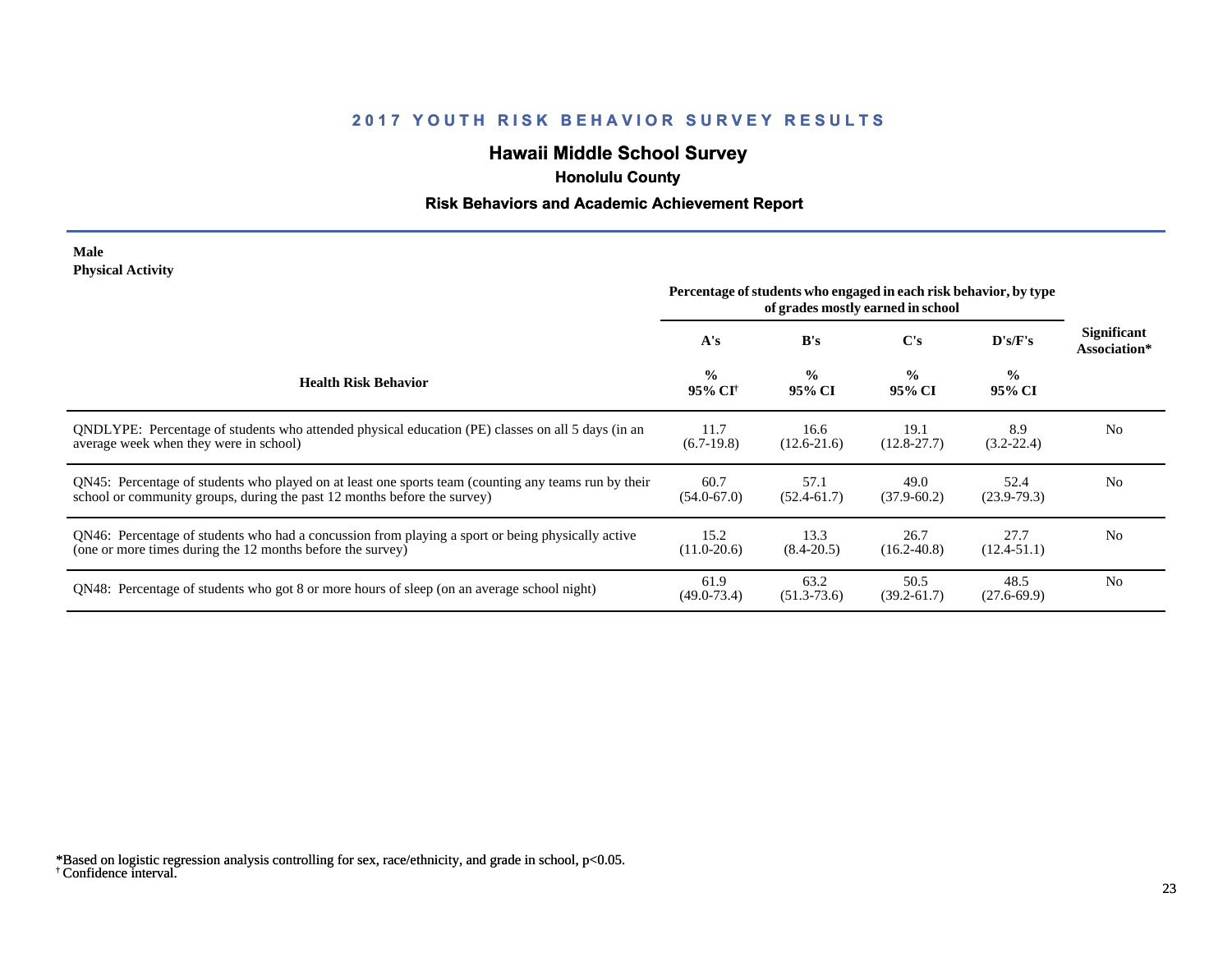# **Hawaii Middle School Survey**

 **Honolulu County**

## **Risk Behaviors and Academic Achievement Report**

| Male<br>Other                                                                                 | Percentage of students who engaged in each risk behavior, by type<br>of grades mostly earned in school |                         |                         |                         |                                    |
|-----------------------------------------------------------------------------------------------|--------------------------------------------------------------------------------------------------------|-------------------------|-------------------------|-------------------------|------------------------------------|
|                                                                                               | A's                                                                                                    | B's                     | $\bf C's$               | $\bf{D's/F's}$          | <b>Significant</b><br>Association* |
| <b>Health Risk Behavior</b>                                                                   | $\frac{0}{0}$<br>95% CI <sup>†</sup>                                                                   | $\frac{0}{0}$<br>95% CI | $\frac{0}{0}$<br>95% CI | $\frac{0}{0}$<br>95% CI |                                    |
| QN47: Percentage of students who had ever been told by a doctor or nurse that they had asthma | 30.6<br>$(25.9 - 35.7)$                                                                                | 22.0<br>$(17.3 - 27.5)$ | 25.9<br>$(20.2 - 32.5)$ | 21.7<br>$(7.7-47.9)$    | N <sub>0</sub>                     |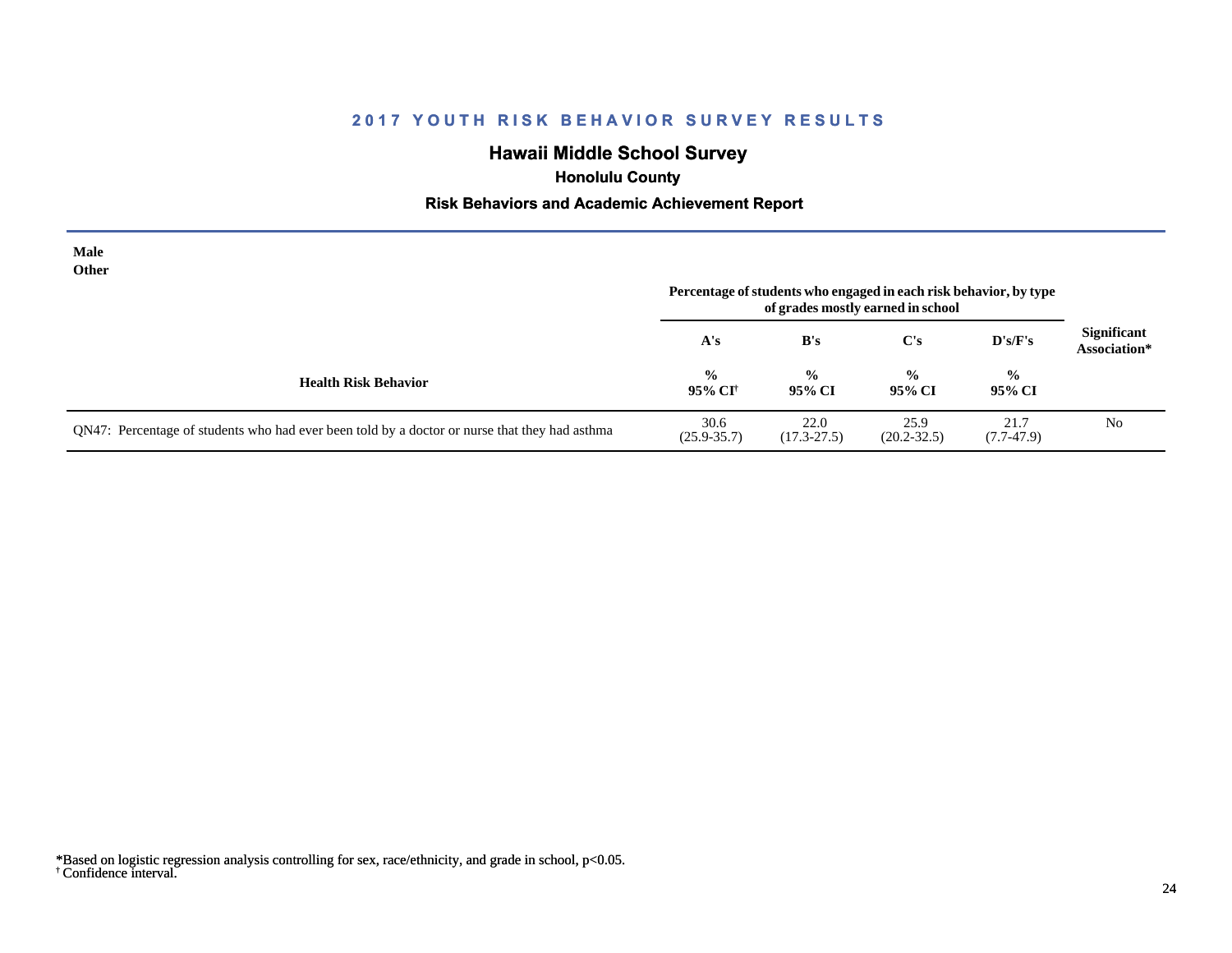# **Hawaii Middle School Survey**

 **Honolulu County**

## **Risk Behaviors and Academic Achievement Report**

| Male       |  |
|------------|--|
| Site-Added |  |

| one-Augu                                                                                               | Percentage of students who engaged in each risk behavior, by type<br>of grades mostly earned in school |                         |                         |                         |                                    |  |
|--------------------------------------------------------------------------------------------------------|--------------------------------------------------------------------------------------------------------|-------------------------|-------------------------|-------------------------|------------------------------------|--|
|                                                                                                        | A's                                                                                                    | B's                     | C's                     | D's/F's                 | <b>Significant</b><br>Association* |  |
| <b>Health Risk Behavior</b>                                                                            | $\frac{0}{0}$<br>95% CI <sup>+</sup>                                                                   | $\frac{0}{0}$<br>95% CI | $\frac{6}{9}$<br>95% CI | $\frac{0}{0}$<br>95% CI |                                    |  |
| QN50: Percentage of students who report they do not describe themselves as only one race or ethnicity  | 13.9<br>$(8.7 - 21.4)$                                                                                 | 21.2<br>$(13.4 - 31.8)$ | 14.5<br>$(9.1 - 22.3)$  | 21.9<br>$(7.6-48.8)$    | N <sub>0</sub>                     |  |
| QN51: Percentage of students who reported that either of their parents or other adults in their family | 25.2                                                                                                   | 28.8                    | 34.6                    | 39.3                    | N <sub>0</sub>                     |  |
| are serving on active duty in the military                                                             | $(14.9-39.3)$                                                                                          | $(17.7-43.3)$           | $(21.2 - 51.1)$         | $(21.0-61.2)$           |                                    |  |
| ON52: Percentage of students who have serious difficulty concentrating, remembering, or making         | 11.4                                                                                                   | 16.9                    | 21.5                    | 11.2                    | N <sub>0</sub>                     |  |
| decisions (because of a physical, mental, or emotional problem)                                        | $(7.7-16.6)$                                                                                           | $(13.3 - 21.1)$         | $(14.4 - 30.6)$         | $(5.2 - 22.6)$          |                                    |  |
| QN53: Percentage of students who carried a weapon (such as a gun, knife, or club, during the 12        | 20.5                                                                                                   | 15.4                    | 16.3                    | 22.2                    | N <sub>0</sub>                     |  |
| months before the survey)                                                                              | $(16.2 - 25.5)$                                                                                        | $(11.0-21.3)$           | $(10.0 - 25.3)$         | $(8.3 - 47.5)$          |                                    |  |
| QN54: Percentage of students who did not go to school because they felt they would be unsafe at        | 4.2                                                                                                    | 4.8                     | 6.0                     | 15.3                    | N <sub>0</sub>                     |  |
| school or on their way to or from school (during the 12 months before the survey)                      | $(2.2 - 7.9)$                                                                                          | $(3.6-6.3)$             | $(3.0-11.7)$            | $(7.4-28.9)$            |                                    |  |
| QN55: Percentage of students who have been in a physical fight (during the 12 months before the        | 18.0                                                                                                   | 18.0                    | 21.1                    | 30.9                    | Yes                                |  |
| survey)                                                                                                | $(12.2 - 25.7)$                                                                                        | $(12.5 - 25.3)$         | $(15.4 - 28.3)$         | $(18.4 - 47.0)$         |                                    |  |
| QN56: Percentage of students who were ever physically forced to have sexual intercourse (when they     | 2.6                                                                                                    | 1.3                     | 1.1                     | 2.7                     | N <sub>0</sub>                     |  |
| did not want to)                                                                                       | $(1.0-6.5)$                                                                                            | $(0.4-4.5)$             | $(0.2-6.1)$             | $(0.4-16.2)$            |                                    |  |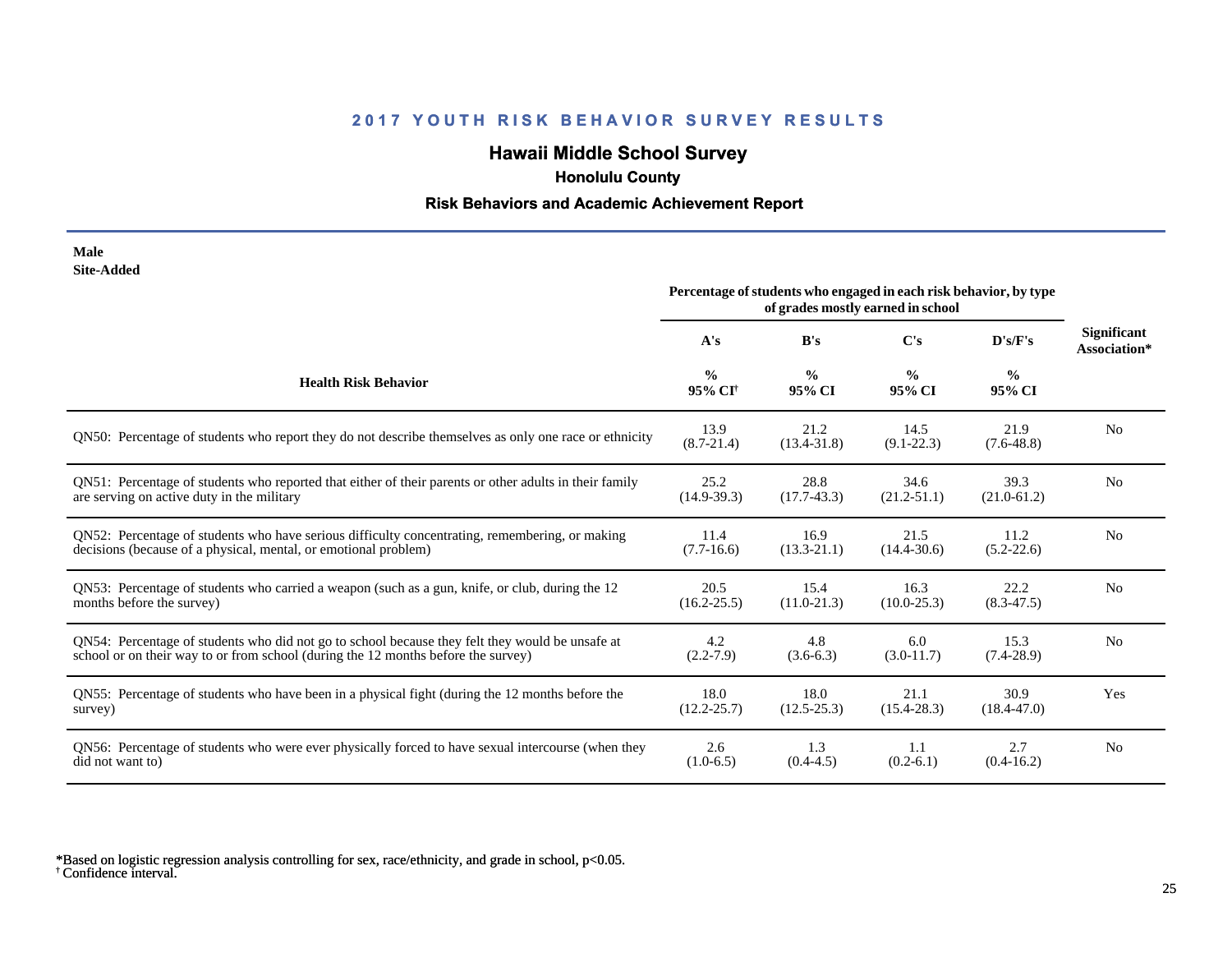# **Hawaii Middle School Survey**

## **Honolulu County**

## **Risk Behaviors and Academic Achievement Report**

| Male              |
|-------------------|
| <b>Site-Added</b> |

| one Agged<br>Percentage of students who engaged in each risk behavior, by type<br>of grades mostly earned in school                                                                                                                                                                                                                                                                                                                                                         |                                      |                         |                         |                         |                             |  |
|-----------------------------------------------------------------------------------------------------------------------------------------------------------------------------------------------------------------------------------------------------------------------------------------------------------------------------------------------------------------------------------------------------------------------------------------------------------------------------|--------------------------------------|-------------------------|-------------------------|-------------------------|-----------------------------|--|
|                                                                                                                                                                                                                                                                                                                                                                                                                                                                             | A's                                  | B's                     | C's                     | D's/F's                 | Significant<br>Association* |  |
| <b>Health Risk Behavior</b>                                                                                                                                                                                                                                                                                                                                                                                                                                                 | $\frac{0}{0}$<br>95% CI <sup>+</sup> | $\frac{0}{0}$<br>95% CI | $\frac{0}{0}$<br>95% CI | $\frac{0}{0}$<br>95% CI |                             |  |
| QN57: Percentage of students who had someone force them to do sexual things that they did not want<br>to do (counting such things as kissing, touching, or being physically forced to have sexual intercourse)                                                                                                                                                                                                                                                              | 3.2<br>$(1.0-10.1)$                  | 3.0<br>$(1.5-6.2)$      | 3.0<br>$(0.8-10.2)$     | 8.4<br>$(2.4 - 25.5)$   | N <sub>0</sub>              |  |
| QN58: Percentage of students who had someone they were dating or going out with purposely try to<br>control them or emotionally hurt them (counting such things as being told who they could and could<br>not spend time with, being humiliated in front of others, or being threatened if they did not do what<br>they wanted, during the 12 months before the survey, among students who were dating or going out<br>with someone during the 12 months before the survey) | 27.9<br>$(16.1 - 43.8)$              | 30.5<br>$(20.4 - 42.9)$ | 37.4<br>$(22.8 - 54.7)$ | 30.6<br>$(15.3 - 51.9)$ | N <sub>0</sub>              |  |
| QN59: Percentage of students who had someone they were dating or going out with physically hurt<br>them on purpose (counting such things as being hit, slammed into something, or injured with an object<br>or weapon, during the 12 months before the survey, among students who were dating or going out with<br>someone during the 12 months before the survey)                                                                                                          | 19.7<br>$(9.2 - 37.3)$               | 20.5<br>$(11.9-33.1)$   | 31.1<br>$(17.6 - 48.8)$ | 26.1<br>$(12.8 - 45.9)$ | Yes                         |  |
| QN60: Percentage of students who physically hurt someone they were dating or going out with<br>(counting such things as hitting them, slamming them into something, or injuring them with an object<br>or weapon, during the 12 months before the survey, among students who were dating or going out with<br>someone during the 12 months before the survey)                                                                                                               | 21.9<br>$(9.6-42.4)$                 | 19.8<br>$(12.4 - 30.0)$ | 31.4<br>$(16.7 - 51.1)$ | 20.8<br>$(11.0 - 35.8)$ | Yes                         |  |
| QN61: Percentage of students who had texted, e-mailed, or posted electronically a revealing or sexual<br>photo of themselves (during the 30 days before the survey)                                                                                                                                                                                                                                                                                                         | 1.9<br>$(0.8-4.5)$                   | 3.0<br>$(1.3-6.6)$      | 2.0<br>$(0.5 - 8.0)$    | 1.9<br>$(0.5-6.4)$      | N <sub>0</sub>              |  |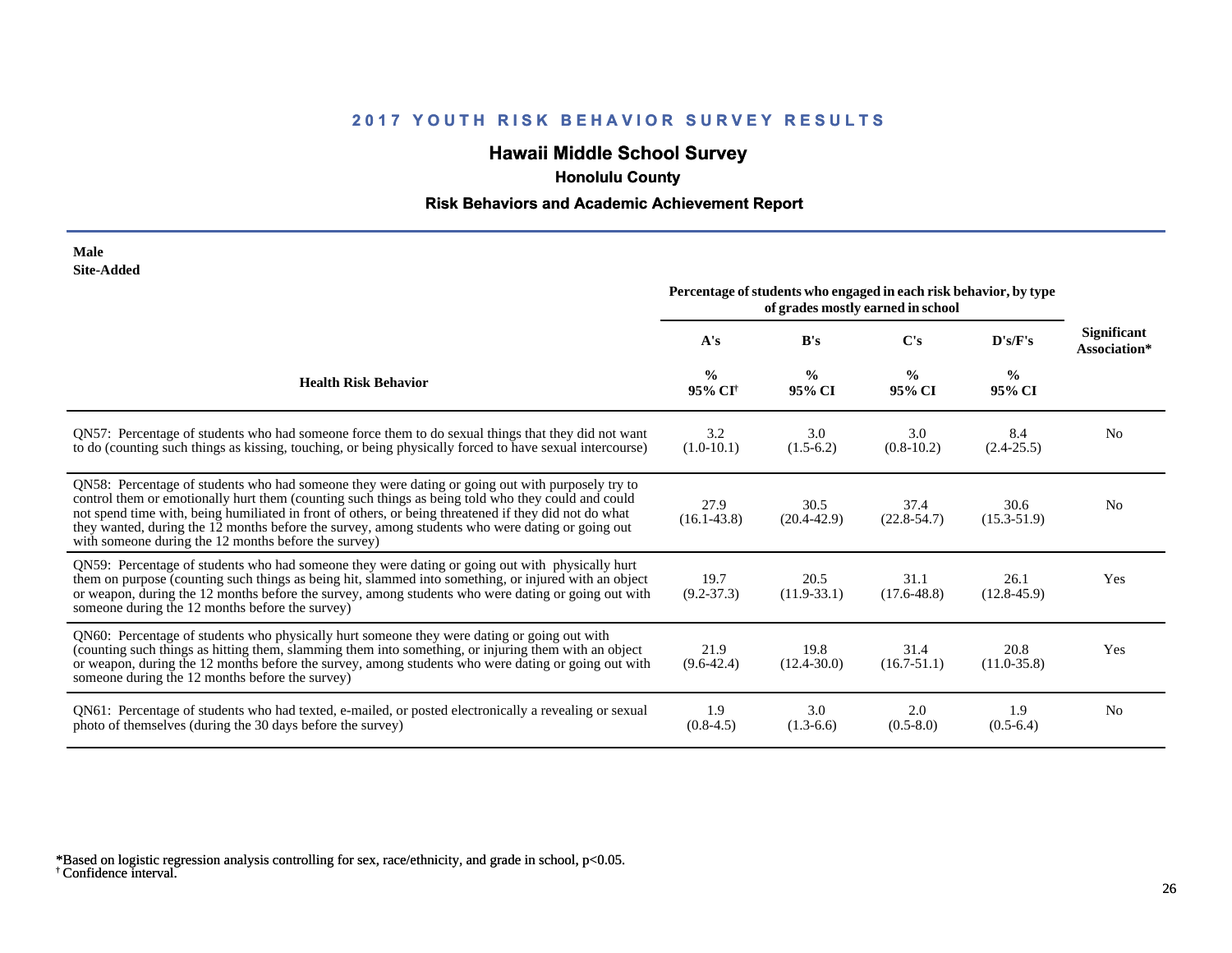# **Hawaii Middle School Survey**

 **Honolulu County**

## **Risk Behaviors and Academic Achievement Report**

| Male              |
|-------------------|
| <b>Site-Added</b> |

|                                                                                                      | Percentage of students who engaged in each risk behavior, by type<br>of grades mostly earned in school |                         |                         |                         |                                    |  |
|------------------------------------------------------------------------------------------------------|--------------------------------------------------------------------------------------------------------|-------------------------|-------------------------|-------------------------|------------------------------------|--|
|                                                                                                      | A's                                                                                                    | B's                     | $\bf C's$               | D's/F's                 | <b>Significant</b><br>Association* |  |
| <b>Health Risk Behavior</b>                                                                          | $\frac{0}{0}$<br>95% CI <sup>+</sup>                                                                   | $\frac{0}{0}$<br>95% CI | $\frac{0}{0}$<br>95% CI | $\frac{0}{0}$<br>95% CI |                                    |  |
| QN62: Percentage of students who ever electronically bullied someone (counting being bullied         | 6.0                                                                                                    | 8.5                     | 7.0                     | 16.1                    | N <sub>0</sub>                     |  |
| through texting, Instagram, Facebook, or other social media)                                         | $(2.4 - 14.3)$                                                                                         | $(5.0-14.1)$            | $(3.2 - 14.6)$          | $(7.2 - 32.1)$          |                                    |  |
| QN63: Percentage of students who disagree or strongly disagree that harassment and bullying by other | 17.4                                                                                                   | 22.1                    | 21.9                    | 15.2                    | N <sub>0</sub>                     |  |
| students is a problem at their school                                                                | $(10.3 - 28.0)$                                                                                        | $(14.6 - 32.0)$         | $(12.7 - 35.0)$         | $(5.4 - 35.9)$          |                                    |  |
| QN64: Percentage of students who have ever done something to purposely hurt themselves without       | 14.2                                                                                                   | 8.9                     | 10.2                    | 12.1                    | N <sub>0</sub>                     |  |
| wanting to die (such as cutting or burning themselves on purpose)                                    | $(9.7 - 20.3)$                                                                                         | $(6.5-12.1)$            | $(5.1-19.6)$            | $(5.4-24.9)$            |                                    |  |
| QN65: Percentage of students who have ever felt so sad or hopeless almost every day for two weeks or | 19.2                                                                                                   | 10.6                    | 22.1                    | 21.9                    | Yes                                |  |
| more in a row that they stopped doing some usual activities                                          | $(13.2 - 27.1)$                                                                                        | $(7.9-14.1)$            | $(14.9-31.6)$           | $(12.5 - 35.4)$         |                                    |  |
| QN66: Percentage of students who reported their attempt to kill themselves resulted in an injury,    | 10.0                                                                                                   | 13.6                    | 15.0                    | 8.3                     | N <sub>0</sub>                     |  |
| poisoning, or overdose that had to be treated by a doctor or nurse                                   | $(3.8-23.8)$                                                                                           | $(7.4 - 23.5)$          | $(6.5-30.9)$            | $(3.3-19.4)$            |                                    |  |
| QN67: Percentage of students who had at least one drink of alcohol (during the 30 days before the    | 11.2                                                                                                   | 5.5                     | 14.5                    | 11.1                    | N <sub>0</sub>                     |  |
| survey)                                                                                              | $(7.3-16.9)$                                                                                           | $(2.9-10.0)$            | $(7.2 - 27.1)$          | $(3.4 - 30.3)$          |                                    |  |
| QN68: Percentage of students who had five or more drinks of alcohol in a row (within a couple of     | 2.8                                                                                                    | 2.1                     | 6.0                     | 10.4                    | N <sub>0</sub>                     |  |
| hours on at least one day during the 30 days before the survey)                                      | $(0.7-10.5)$                                                                                           | $(1.2 - 3.5)$           | $(2.4-14.1)$            | $(2.8 - 32.0)$          |                                    |  |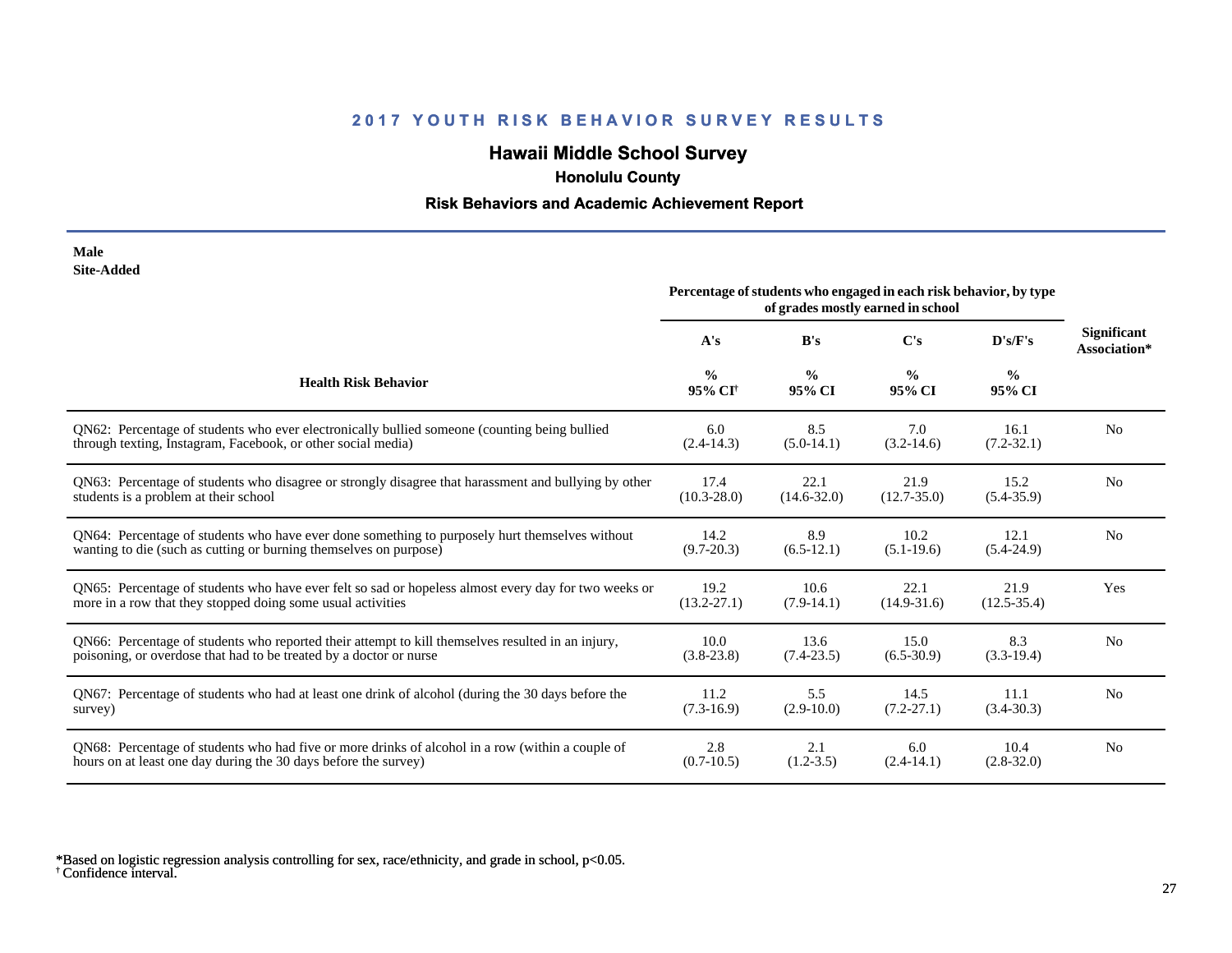# **Hawaii Middle School Survey**

 **Honolulu County**

## **Risk Behaviors and Academic Achievement Report**

| Male              |
|-------------------|
| <b>Site-Added</b> |

|                                                                                                                                                                                                                                                                                              | Percentage of students who engaged in each risk behavior, by type<br>of grades mostly earned in school |                         |                         |                         |                                    |  |
|----------------------------------------------------------------------------------------------------------------------------------------------------------------------------------------------------------------------------------------------------------------------------------------------|--------------------------------------------------------------------------------------------------------|-------------------------|-------------------------|-------------------------|------------------------------------|--|
|                                                                                                                                                                                                                                                                                              | A's                                                                                                    | B's                     | $\bf C's$               | D's/F's                 | <b>Significant</b><br>Association* |  |
| <b>Health Risk Behavior</b>                                                                                                                                                                                                                                                                  | $\frac{0}{0}$<br>95% CI <sup>+</sup>                                                                   | $\frac{0}{0}$<br>95% CI | $\frac{0}{0}$<br>95% CI | $\frac{0}{0}$<br>95% CI |                                    |  |
| QN69: Percentage of students who report their parents would feel it is a little bit wrong, wrong, or very                                                                                                                                                                                    | 89.0                                                                                                   | 85.8                    | 86.4                    | 82.4                    | N <sub>0</sub>                     |  |
| wrong for them to drink beer, wine, or hard liquor regularly                                                                                                                                                                                                                                 | $(78.3 - 94.8)$                                                                                        | $(78.4 - 91.0)$         | $(79.3 - 91.3)$         | $(54.1 - 94.9)$         |                                    |  |
| QN70: Percentage of students who currently used marijuana (one or more times during the 30 days                                                                                                                                                                                              | 4.2                                                                                                    | 4.9                     | 6.9                     | 8.0                     | N <sub>0</sub>                     |  |
| before the survey)                                                                                                                                                                                                                                                                           | $(1.1 - 15.2)$                                                                                         | $(2.2 - 10.7)$          | $(2.1 - 20.5)$          | $(3.6-17.1)$            |                                    |  |
| QN71: Percentage of students who ever used methamphetamines (also called "speed," "crystal,"                                                                                                                                                                                                 | 2.1                                                                                                    | 1.2                     | 2.1                     | 0.5                     | N <sub>o</sub>                     |  |
| "crank," or "ice")                                                                                                                                                                                                                                                                           | $(0.9-5.0)$                                                                                            | $(0.3 - 5.0)$           | $(0.5 - 8.7)$           | $(0.1-2.6)$             |                                    |  |
| QN72: Percentage of students who ever used ecstasy (also called MDMA)                                                                                                                                                                                                                        | 1.9<br>$(0.6-6.0)$                                                                                     | 0.4<br>$(0.1-1.6)$      | 0.3<br>$(0.2 - 0.7)$    | 0.5<br>$(0.1 - 2.7)$    | N <sub>o</sub>                     |  |
| QN73: Percentage of students who ever injected any illegal drug (used a needle to inject any illegal                                                                                                                                                                                         | 11.8                                                                                                   | 6.9                     | 8.4                     | 9.9                     | N <sub>0</sub>                     |  |
| drug into their body, one or more times during their life)                                                                                                                                                                                                                                   | $(6.7 - 20.1)$                                                                                         | $(3.1 - 14.9)$          | $(3.0-21.5)$            | $(2.6 - 31.5)$          |                                    |  |
| QN76: Percentage of students who tried to lose weight or keep from gaining weight by going without<br>eating for 24 hours or more; taking any diet pills, powders, or liquids; vomiting or taking laxatives;<br>smoking cigarettes; or skipping meals (during the 30 days before the survey) | 9.5<br>$(3.9-21.0)$                                                                                    | 9.6<br>$(7.4-12.5)$     | 11.1<br>$(5.8-20.4)$    | 9.9<br>$(4.7-19.6)$     | N <sub>0</sub>                     |  |
| QN77: Percentage of students who most of the time or always went hungry because there was not                                                                                                                                                                                                | 3.1                                                                                                    | 3.2                     | 4.7                     | 17.1                    | Yes                                |  |
| enough food in their home (during the 30 days before the survey)                                                                                                                                                                                                                             | $(1.4-6.7)$                                                                                            | $(1.4-7.3)$             | $(1.8-11.7)$            | $(10.6 - 26.4)$         |                                    |  |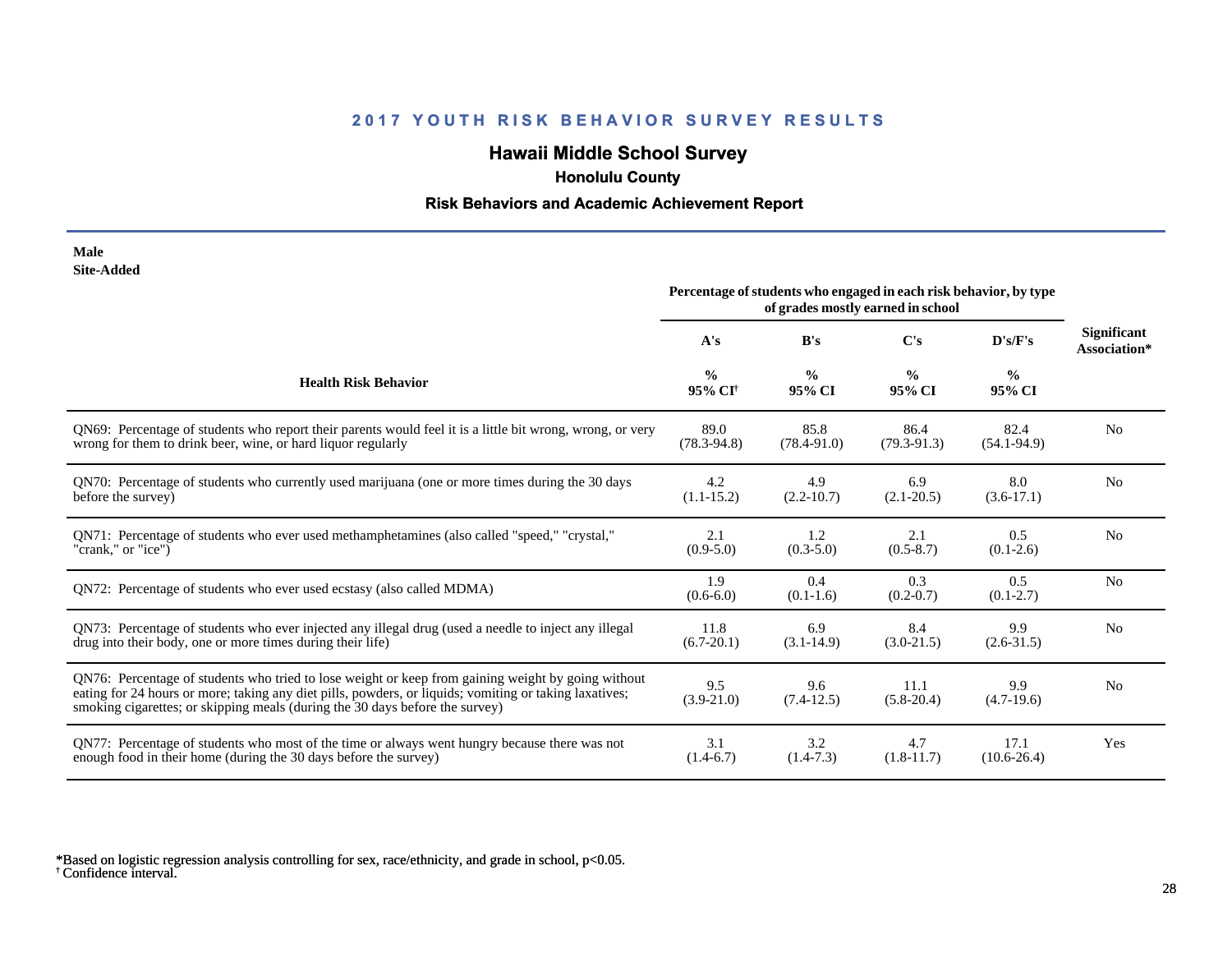# **Hawaii Middle School Survey**

 **Honolulu County**

## **Risk Behaviors and Academic Achievement Report**

| Male       |
|------------|
| Site-Added |

|                                                                                                       | Percentage of students who engaged in each risk behavior, by type<br>of grades mostly earned in school |                         |                                                            |                         |                |  |
|-------------------------------------------------------------------------------------------------------|--------------------------------------------------------------------------------------------------------|-------------------------|------------------------------------------------------------|-------------------------|----------------|--|
|                                                                                                       | A's                                                                                                    | B's                     | <b>Significant</b><br>$\bf C's$<br>D's/F's<br>Association* |                         |                |  |
| <b>Health Risk Behavior</b>                                                                           | $\frac{0}{0}$<br>95% CI <sup>†</sup>                                                                   | $\frac{0}{0}$<br>95% CI | $\frac{6}{9}$<br>95% CI                                    | $\frac{0}{0}$<br>95% CI |                |  |
| QN78: Percentage of students who did exercises to strengthen or tone their muscles on three or more   | 56.2                                                                                                   | 53.0                    | 65.3                                                       | 61.5                    | N <sub>0</sub> |  |
| days (such as push-ups, sit-ups, or weight lifting, during the 7 days before the survey)              | $(47.4 - 64.7)$                                                                                        | $(45.8 - 59.9)$         | $(51.7 - 76.8)$                                            | $(43.8 - 76.6)$         |                |  |
| ON79: Percentage of students who walk or ride their bike to or from school (one or more days during   | 42.6                                                                                                   | 42.6                    | 46.3                                                       | 49.7                    | N <sub>0</sub> |  |
| an average week when they are in school and weather allows them to do so)                             | $(31.8-54.2)$                                                                                          | $(35.2 - 50.5)$         | $(35.4 - 57.6)$                                            | $(24.9 - 74.6)$         |                |  |
| QN80: Percentage of students who have been taught about AIDS or HIV infection in school               | 42.5<br>$(29.7 - 56.3)$                                                                                | 36.0<br>$(27.7-45.3)$   | 51.2<br>$(41.9 - 60.4)$                                    | 42.1<br>$(32.7 - 52.1)$ | Yes            |  |
| QN81: Percentage of students who most of the time or always wear sunscreen (with an SPF of 15 or      | 20.6                                                                                                   | 10.5                    | 5.3                                                        | 6.8                     | N <sub>0</sub> |  |
| higher when they are outside for more than one hour on a sunny day)                                   | $(12.8 - 31.6)$                                                                                        | $(6.7-16.1)$            | $(1.8-14.6)$                                               | $(1.3-29.1)$            |                |  |
| QN82: Percentage of students who did not go to school because they were sick (on one or more days     | 33.7                                                                                                   | 35.4                    | 43.8                                                       | 50.5                    | Yes            |  |
| during the 30 days before the survey)                                                                 | $(26.9 - 41.3)$                                                                                        | $(29.6 - 41.7)$         | $(34.0 - 54.1)$                                            | $(32.0 - 68.9)$         |                |  |
| QN83: Percentage of students who saw a doctor or nurse (for a check-up or physical exam when they     | 57.2                                                                                                   | 50.1                    | 49.6                                                       | 40.2                    | N <sub>0</sub> |  |
| were not sick or injured during the 12 months before the survey)                                      | $(48.6 - 65.4)$                                                                                        | $(45.0 - 55.3)$         | $(37.1 - 62.2)$                                            | $(20.5 - 63.7)$         |                |  |
| QN84: Percentage of students who saw a dentist (for a check-up, exam, teeth cleaning, or other dental | 66.7                                                                                                   | 63.6                    | 51.7                                                       | 39.0                    | Yes            |  |
| work, during the 12 months before the survey)                                                         | $(58.6 - 74.0)$                                                                                        | $(55.5 - 71.0)$         | $(40.2 - 63.1)$                                            | $(20.9 - 60.8)$         |                |  |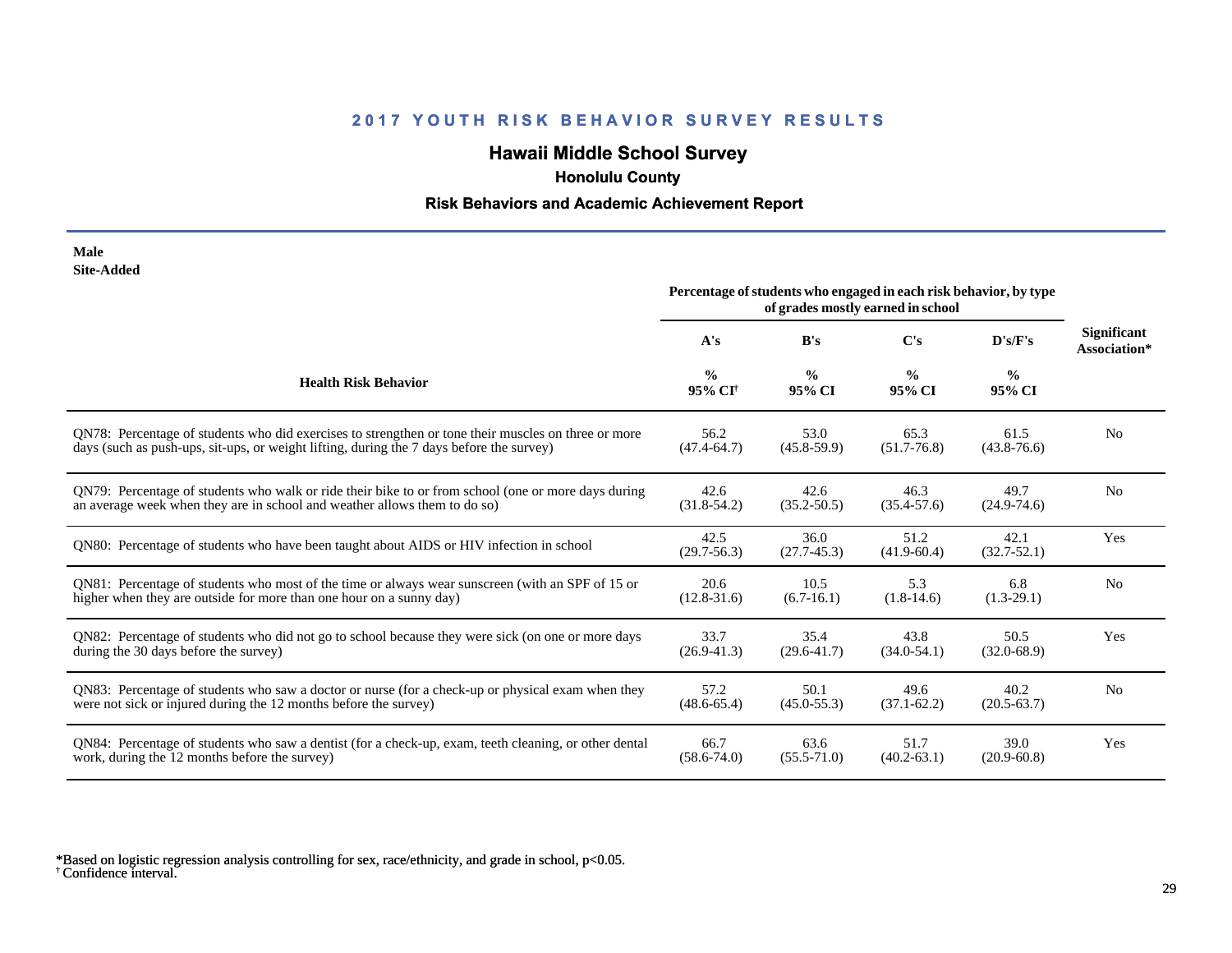# **Hawaii Middle School Survey**

 **Honolulu County**

## **Risk Behaviors and Academic Achievement Report**

| Male       |
|------------|
| Site-Added |

|                                                                                                                                                                                                                                            | Percentage of students who engaged in each risk behavior, by type<br>of grades mostly earned in school |                         |                         |                         |                                    |  |
|--------------------------------------------------------------------------------------------------------------------------------------------------------------------------------------------------------------------------------------------|--------------------------------------------------------------------------------------------------------|-------------------------|-------------------------|-------------------------|------------------------------------|--|
|                                                                                                                                                                                                                                            | A's                                                                                                    | B's                     | C's                     | D's/F's                 | <b>Significant</b><br>Association* |  |
| <b>Health Risk Behavior</b>                                                                                                                                                                                                                | $\frac{0}{0}$<br>95% CI <sup>+</sup>                                                                   | $\frac{0}{0}$<br>95% CI | $\frac{0}{0}$<br>95% CI | $\frac{0}{0}$<br>95% CI |                                    |  |
| QN85: Percentage of students who had a toothache (during the 12 months before the survey)                                                                                                                                                  | 21.8<br>$(15.4 - 30.0)$                                                                                | 15.7<br>$(11.2 - 21.5)$ | 21.5<br>$(12.4 - 34.7)$ | 12.5<br>$(6.2 - 23.5)$  | N <sub>0</sub>                     |  |
| QN86: Percentage of students who had been told by a doctor or nurse that they had asthma and who<br>still have asthma                                                                                                                      | 13.4<br>$(7.0-24.3)$                                                                                   | 6.1<br>$(2.7-13.2)$     | 11.1<br>$(5.4-21.4)$    | 4.6<br>$(1.1 - 17.7)$   | Yes                                |  |
| QN87: Percentage of students who think they definitely will not complete high school                                                                                                                                                       | 3.7<br>$(1.3-10.3)$                                                                                    | 4.7<br>$(2.1 - 10.1)$   | 0.6<br>$(0.1 - 3.3)$    | 6.6<br>$(4.1 - 10.4)$   | Yes                                |  |
| QN88: Percentage of students who usually slept in the home of a friend, family member, or other<br>person because they had to leave their home or their parent or guardian cannot afford housing (during<br>the 30 days before the survey) | 2.4<br>$(0.8-6.8)$                                                                                     | 4.9<br>$(2.6-9.2)$      | 3.1<br>$(0.7-12.1)$     | 4.3<br>$(2.0-8.8)$      | Yes                                |  |
| QN89: Percentage of students who reported there is at least one teacher or other adult in their school<br>that they can talk to if they have a problem                                                                                     | 68.6<br>$(62.6 - 73.9)$                                                                                | 73.1<br>$(65.6 - 79.4)$ | 72.0<br>$(64.1 - 78.8)$ | 60.6<br>$(37.8-79.6)$   | N <sub>0</sub>                     |  |
| QN90: Percentage of students who have a teacher or other adult at their school who really cares about<br>them                                                                                                                              | 44.4<br>$(35.2 - 53.9)$                                                                                | 57.3<br>$(44.9 - 68.9)$ | 50.8<br>$(38.2 - 63.3)$ | 49.5<br>$(32.0 - 67.1)$ | N <sub>0</sub>                     |  |
| QN91: Percentage of students who have an adult outside of school they can talk to about things that<br>are important to them                                                                                                               | 73.1<br>$(64.2 - 80.5)$                                                                                | 73.1<br>$(64.9 - 80.0)$ | 70.7<br>$(58.7 - 80.3)$ | 65.4<br>$(44.7 - 81.6)$ | N <sub>0</sub>                     |  |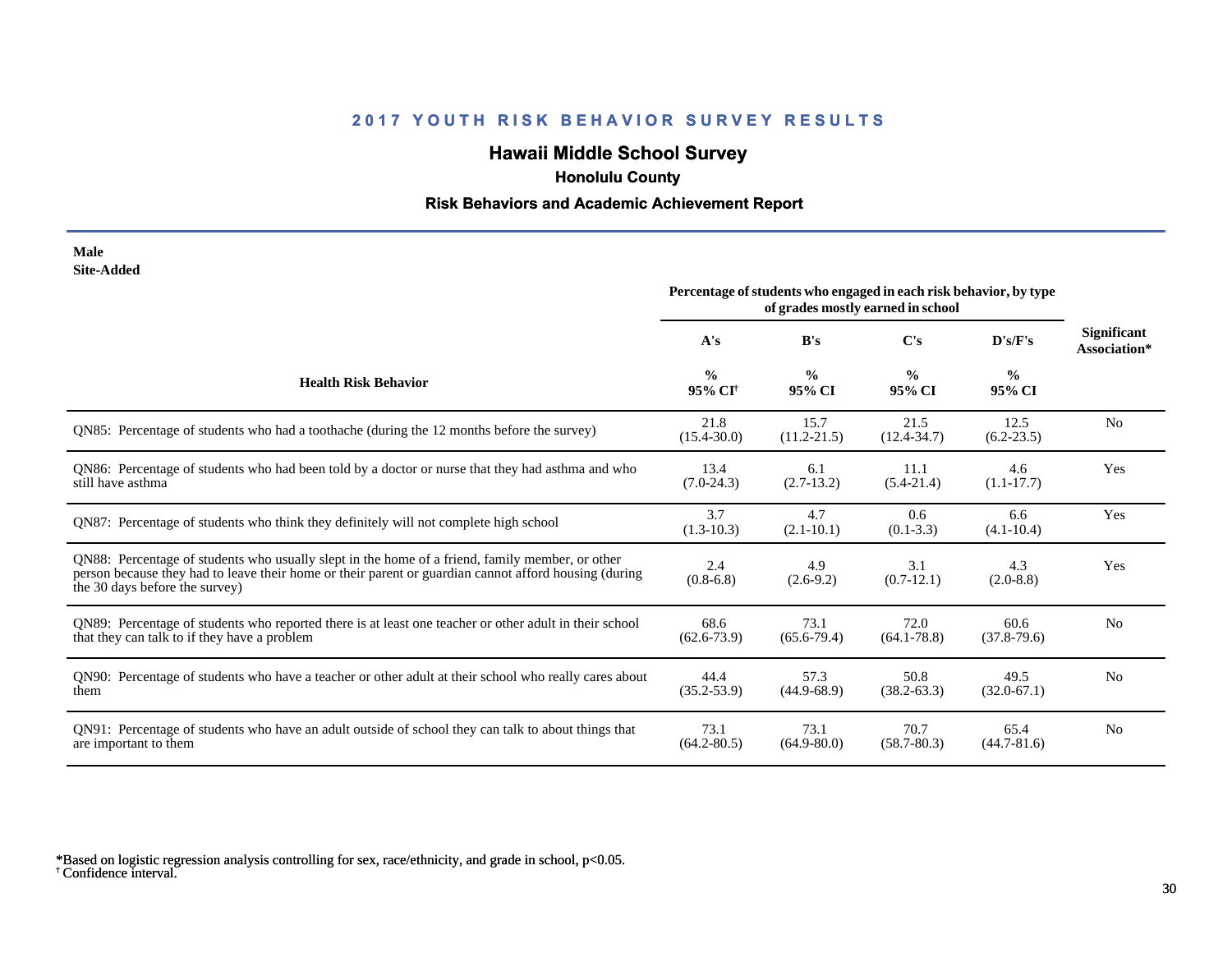# **Hawaii Middle School Survey**

 **Honolulu County**

## **Risk Behaviors and Academic Achievement Report**

| Male       |
|------------|
| Site-Added |

| one-Augu                                                                                                 | Percentage of students who engaged in each risk behavior, by type<br>of grades mostly earned in school |                         |                         |                         |                                    |
|----------------------------------------------------------------------------------------------------------|--------------------------------------------------------------------------------------------------------|-------------------------|-------------------------|-------------------------|------------------------------------|
|                                                                                                          | A's                                                                                                    | B's                     | $\bf C's$               | D's/F's                 | <b>Significant</b><br>Association* |
| <b>Health Risk Behavior</b>                                                                              | $\frac{0}{0}$<br>95% CI <sup>†</sup>                                                                   | $\frac{0}{0}$<br>95% CI | $\frac{0}{0}$<br>95% CI | $\frac{0}{0}$<br>95% CI |                                    |
| QN92: Percentage of students who have talked with at least one of their parents or another adult in      | 44.0                                                                                                   | 32.8                    | 28.3                    | 26.0                    | N <sub>0</sub>                     |
| their family about the dangers of tobacco, alcohol, or drug use (during the 12 months before the survey) | $(33.9 - 54.7)$                                                                                        | $(25.4 - 41.2)$         | $(22.3 - 35.2)$         | $(16.8 - 37.8)$         |                                    |
| QN93: Percentage of students who reported their parents or other adults in their family talked with      | 24.8                                                                                                   | 23.9                    | 21.7                    | 27.1                    | N <sub>0</sub>                     |
| them about what they expect them to do or not to do when it comes to sex                                 | $(14.7 - 38.7)$                                                                                        | $(19.4 - 29.0)$         | $(14.0 - 32.2)$         | $(11.4 - 51.8)$         |                                    |
| QN94: Percentage of students who ever talked with their parents or other adults in their family about    | 19.3                                                                                                   | 19.2                    | 16.3                    | 15.0                    | N <sub>0</sub>                     |
| how to say no to having sex                                                                              | $(10.2 - 33.5)$                                                                                        | $(14.2 - 25.3)$         | $(7.6 - 31.8)$          | $(8.2 - 25.8)$          |                                    |
| QN95: Percentage of students who most of the time or always get the kind of help they need (among        | 26.4                                                                                                   | 34.8                    | 31.8                    | 11.2                    | Yes                                |
| students who report having felt sad, empty, hopeless, angry, or anxious)                                 | $(16.8 - 38.9)$                                                                                        | $(25.7 - 45.1)$         | $(20.3 - 46.0)$         | $(5.3-22.3)$            |                                    |
| QN96: Percentage of students who have ever ridden in a car driven by someone, including the student,     | 16.6                                                                                                   | 18.9                    | 12.2                    | 28.2                    | N <sub>0</sub>                     |
| who was "high" or had been using alcohol or drugs                                                        | $(7.3-33.4)$                                                                                           | $(13.8 - 25.2)$         | $(6.0-23.1)$            | $(15.3 - 46.0)$         |                                    |
| QN97: Percentage of students who ever use alcohol or drugs to relax, feel better about themselves, or    | 6.5                                                                                                    | 4.5                     | 8.7                     | 11.5                    | Yes                                |
| fit in                                                                                                   | $(3.0-13.6)$                                                                                           | $(2.8-7.2)$             | $(4.1 - 17.6)$          | $(4.3-27.2)$            |                                    |
| QN98: Percentage of students who ever use alcohol or drugs while they are alone                          | 5.7<br>$(3.8-8.4)$                                                                                     | 4.6<br>$(2.5-8.2)$      | 5.7<br>$(2.6-11.8)$     | 10.9<br>$(5.6-20.3)$    | Yes                                |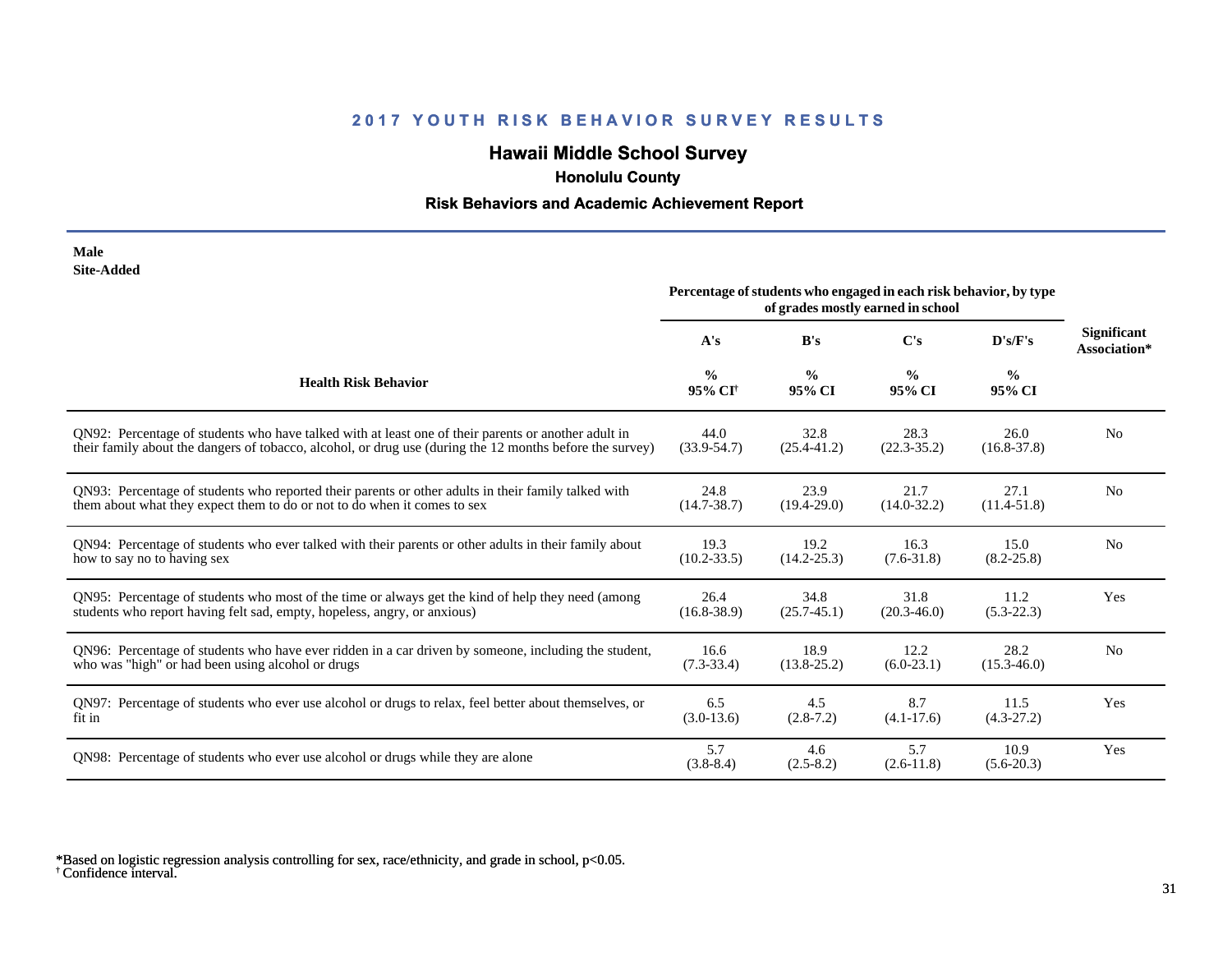# **Hawaii Middle School Survey**

 **Honolulu County**

## **Risk Behaviors and Academic Achievement Report**

| Male       |
|------------|
| Site-Added |

|                                                                                                      | Percentage of students who engaged in each risk behavior, by type<br>of grades mostly earned in school |                         |                         |                         |                                    |
|------------------------------------------------------------------------------------------------------|--------------------------------------------------------------------------------------------------------|-------------------------|-------------------------|-------------------------|------------------------------------|
|                                                                                                      | A's                                                                                                    | B's                     | C's                     | D's/F's                 | <b>Significant</b><br>Association* |
| <b>Health Risk Behavior</b>                                                                          | $\frac{0}{0}$<br>95% CI <sup>+</sup>                                                                   | $\frac{0}{0}$<br>95% CI | $\frac{0}{0}$<br>95% CI | $\frac{0}{0}$<br>95% CI |                                    |
| QN99: Percentage of students who ever forget things they did while using alcohol or drugs            | 5.9<br>$(2.5-13.4)$                                                                                    | 2.6<br>$(1.2 - 5.8)$    | 5.7<br>$(2.1 - 14.4)$   | 6.5<br>$(2.0-19.0)$     | N <sub>0</sub>                     |
| QN100: Percentage of students who have family or friends that have told them that they should cut    | 4.8                                                                                                    | 12.1                    | 8.5                     | 8.9                     | N <sub>0</sub>                     |
| down on their drinking or drug use                                                                   | $(1.9-11.4)$                                                                                           | $(8.6 - 16.8)$          | $(4.3-16.3)$            | $(5.0-15.4)$            |                                    |
| QN101: Percentage of students who have ever gotten into trouble while they were using alcohol or     | 5.9                                                                                                    | 5.0                     | 7.8                     | 3.5                     | N <sub>0</sub>                     |
| drugs                                                                                                | $(2.6-12.7)$                                                                                           | $(2.7-8.9)$             | $(4.0-14.8)$            | $(1.1 - 10.7)$          |                                    |
| QN102: Percentage of students who have attended school under the influence of alcohol, marijuana, or | 2.7                                                                                                    | 6.9                     | 7.8                     | 8.9                     | Yes                                |
| other drugs (during the 12 months before the survey)                                                 | $(1.2-6.0)$                                                                                            | $(4.4 - 10.6)$          | $(3.3-17.3)$            | $(2.9-24.0)$            |                                    |
| QNNODNT: Percentage of students who never saw a dentist (for a check-up, exam, teeth cleaning, or    | 2.3                                                                                                    | 1.7                     | 0.4                     | 5.9                     | Yes                                |
| other dental work)                                                                                   | $(0.9-5.5)$                                                                                            | $(0.5-5.4)$             | $(0.2-1.1)$             | $(1.8-17.6)$            |                                    |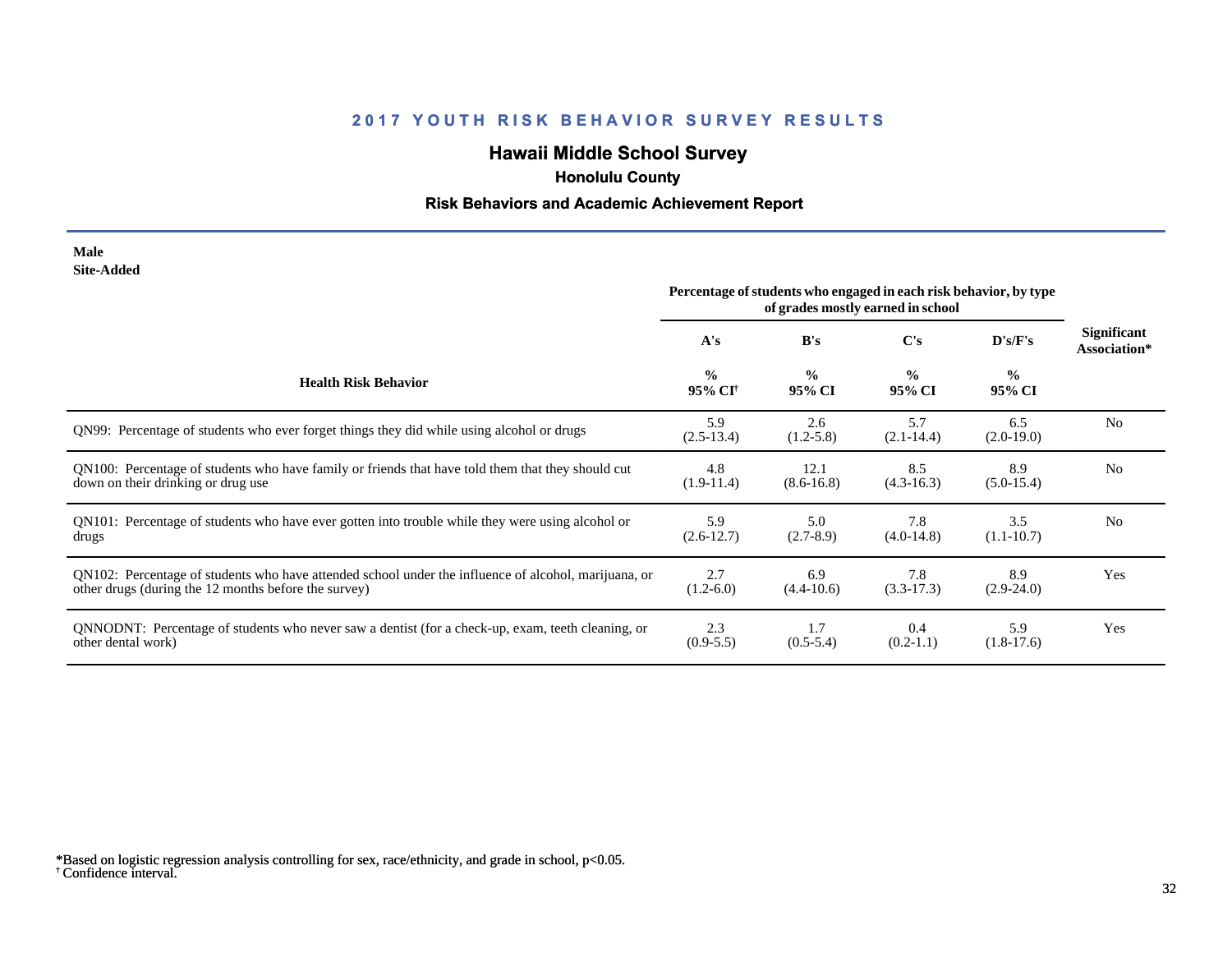# **Hawaii Middle School Survey**

 **Honolulu County**

## **Risk Behaviors and Academic Achievement Report**

#### **Female Unintentional Injuries/Violence**

|                                                                                                                                                           | Percentage of students who engaged in each risk behavior, by type<br>of grades mostly earned in school |                         |                         |                         |                             |
|-----------------------------------------------------------------------------------------------------------------------------------------------------------|--------------------------------------------------------------------------------------------------------|-------------------------|-------------------------|-------------------------|-----------------------------|
|                                                                                                                                                           | A's                                                                                                    | B's                     | $\bf C's$               | D's/F's                 | Significant<br>Association* |
| <b>Health Risk Behavior</b>                                                                                                                               | $\frac{0}{0}$<br>95% CI <sup>+</sup>                                                                   | $\frac{0}{0}$<br>95% CI | $\frac{0}{0}$<br>95% CI | $\frac{0}{0}$<br>95% CI |                             |
| QN12: Percentage of students who were ever bullied on school property                                                                                     | 37.8<br>$(32.2 - 43.7)$                                                                                | 39.8<br>$(26.2 - 55.1)$ | 54.0<br>$(41.0 - 66.5)$ | 51.8<br>$(32.0 - 71.2)$ | N <sub>0</sub>              |
| QN13: Percentage of students who were ever electronically bullied (counting being bullied through<br>texting, Instagram, Facebook, or other social media) | 23.0<br>$(17.0 - 30.4)$                                                                                | 31.5<br>$(20.1 - 45.5)$ | 34.6<br>$(26.7 - 43.5)$ | 49.3<br>$(26.6 - 72.3)$ | Yes                         |
| QN14: Percentage of students who ever seriously thought about killing themselves                                                                          | 20.4<br>$(14.6 - 27.7)$                                                                                | 30.0<br>$(21.0-41.0)$   | 33.8<br>$(23.1 - 46.5)$ | 60.5<br>$(40.8 - 77.2)$ | Yes                         |
| QN15: Percentage of students who ever made a plan about how they would kill themselves                                                                    | 15.1<br>$(12.0-18.9)$                                                                                  | 21.9<br>$(17.3 - 27.2)$ | 19.7<br>$(13.0 - 28.7)$ | 49.4<br>$(37.3 - 61.6)$ | Yes                         |
| QN16: Percentage of students who ever tried to kill themselves                                                                                            | 7.7<br>$(4.7-12.3)$                                                                                    | 18.5<br>$(15.3 - 22.2)$ | 28.3<br>$(21.0 - 36.9)$ | 40.4<br>$(29.7 - 52.0)$ | Yes                         |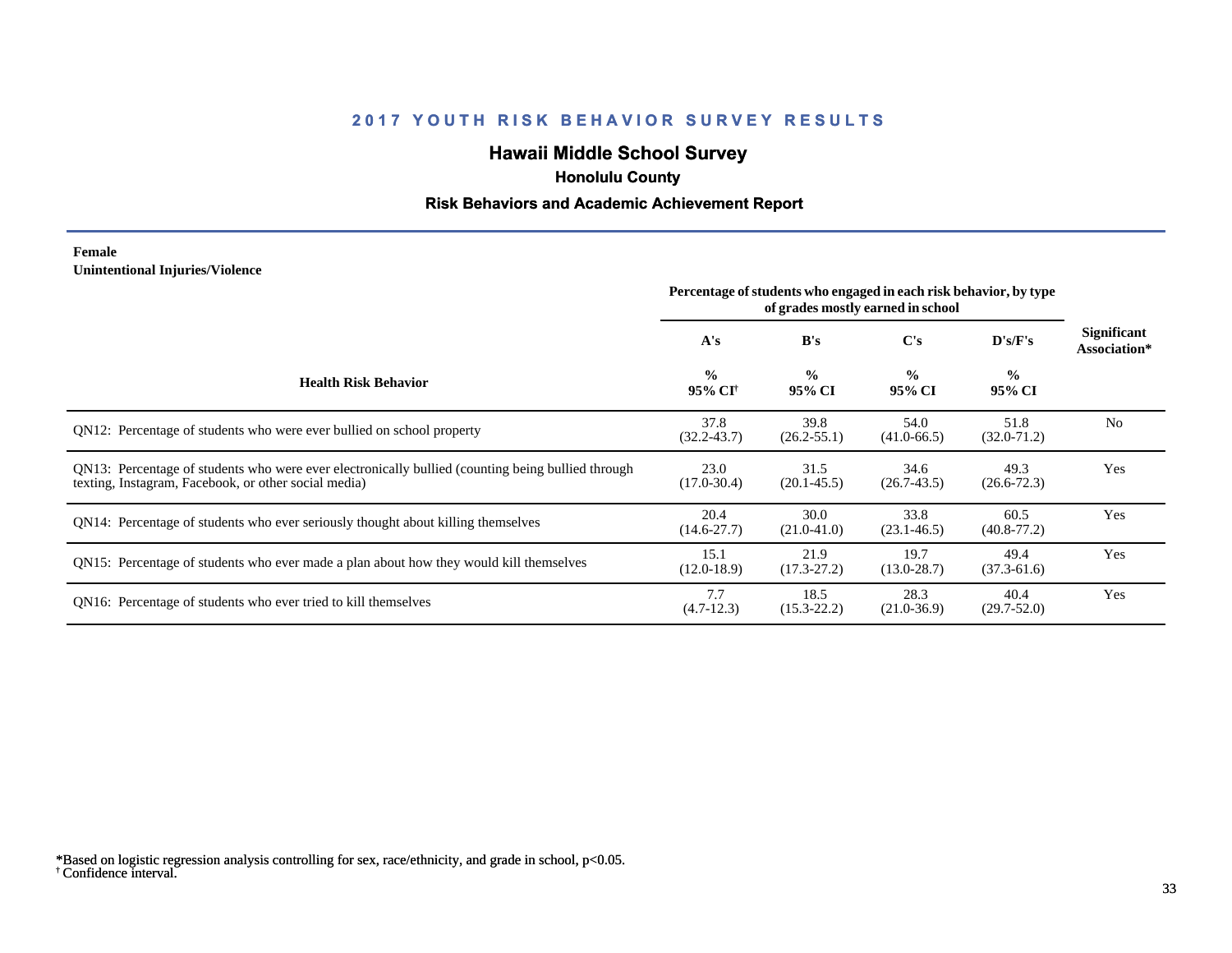# **Hawaii Middle School Survey**

 **Honolulu County**

## **Risk Behaviors and Academic Achievement Report**

| Female             |  |
|--------------------|--|
| <b>Tobacco Use</b> |  |

|                                                                                                                                                                                                                                                                                                                 | Percentage of students who engaged in each risk behavior, by type<br>of grades mostly earned in school |                         |                         |                         |                                    |
|-----------------------------------------------------------------------------------------------------------------------------------------------------------------------------------------------------------------------------------------------------------------------------------------------------------------|--------------------------------------------------------------------------------------------------------|-------------------------|-------------------------|-------------------------|------------------------------------|
|                                                                                                                                                                                                                                                                                                                 | A's                                                                                                    | B's                     | $\bf C's$               | D's/F's                 | <b>Significant</b><br>Association* |
| <b>Health Risk Behavior</b>                                                                                                                                                                                                                                                                                     | $\frac{0}{0}$<br>95% CI <sup>+</sup>                                                                   | $\frac{0}{0}$<br>95% CI | $\frac{0}{0}$<br>95% CI | $\frac{0}{0}$<br>95% CI |                                    |
| QN18: Percentage of students who tried cigarette smoking for the first time before age 11 years (even<br>one or two puffs)                                                                                                                                                                                      | 2.7<br>$(1.0-6.9)$                                                                                     | 4.2<br>$(1.4-11.6)$     | 7.9<br>$(4.3-13.8)$     | 8.0<br>$(2.4-23.3)$     | N <sub>0</sub>                     |
| QN19: Percentage of students who currently smoked cigarettes (on at least 1 day during the 30 days<br>before the survey)                                                                                                                                                                                        | 1.1<br>$(0.4-2.8)$                                                                                     | 6.1<br>$(3.9-9.4)$      | 5.7<br>$(2.2 - 13.9)$   | 20.9<br>$(12.8 - 32.4)$ | Yes                                |
| QNFRCIG: Percentage of students who currently smoked cigarettes frequently (on 20 or more days<br>during the 30 days before the survey)                                                                                                                                                                         | 0.0                                                                                                    | 0.0                     | 0.3<br>$(0.0-1.9)$      | 1.5<br>$(0.2 - 10.7)$   | Yes                                |
| QNDAYCIG: Percentage of students who currently smoked cigarettes daily (on all 30 days during the<br>30 days before the survey)                                                                                                                                                                                 | 0.0                                                                                                    | 0.0                     | 0.3<br>$(0.0-1.9)$      | 0.2<br>$(0.0-1.9)$      | N <sub>0</sub>                     |
| QN21: Percentage of students who ever used an electronic vapor product (including e-cigarettes,<br>e-cigars, e-pipes, vape pipes, vaping pens, e-hookahs, and hookah pens [such as blu, NJOY, Vuse,<br>MarkTen, Logic, Vapin Plus, eGo, and Halo])                                                              | 12.6<br>$(8.9-17.6)$                                                                                   | 28.8<br>$(20.3 - 39.0)$ | 28.1<br>$(16.6 - 43.5)$ | 47.8<br>$(31.9-64.2)$   | Yes                                |
| QN22: Percentage of students who currently used an electronic vapor product (including e-cigarettes,<br>e-cigars, e-pipes, vape pipes, vaping pens, e-hookahs, and hookah pens [such as blu, NJOY, Vuse,<br>MarkTen, Logic, Vapin Plus, eGo, and Halo], on at least 1 day during the 30 days before the survey) | 6.1<br>$(3.6-10.0)$                                                                                    | 16.4<br>$(12.8 - 20.7)$ | 19.3<br>$(10.4 - 33.0)$ | 37.8<br>$(21.7 - 57.1)$ | Yes                                |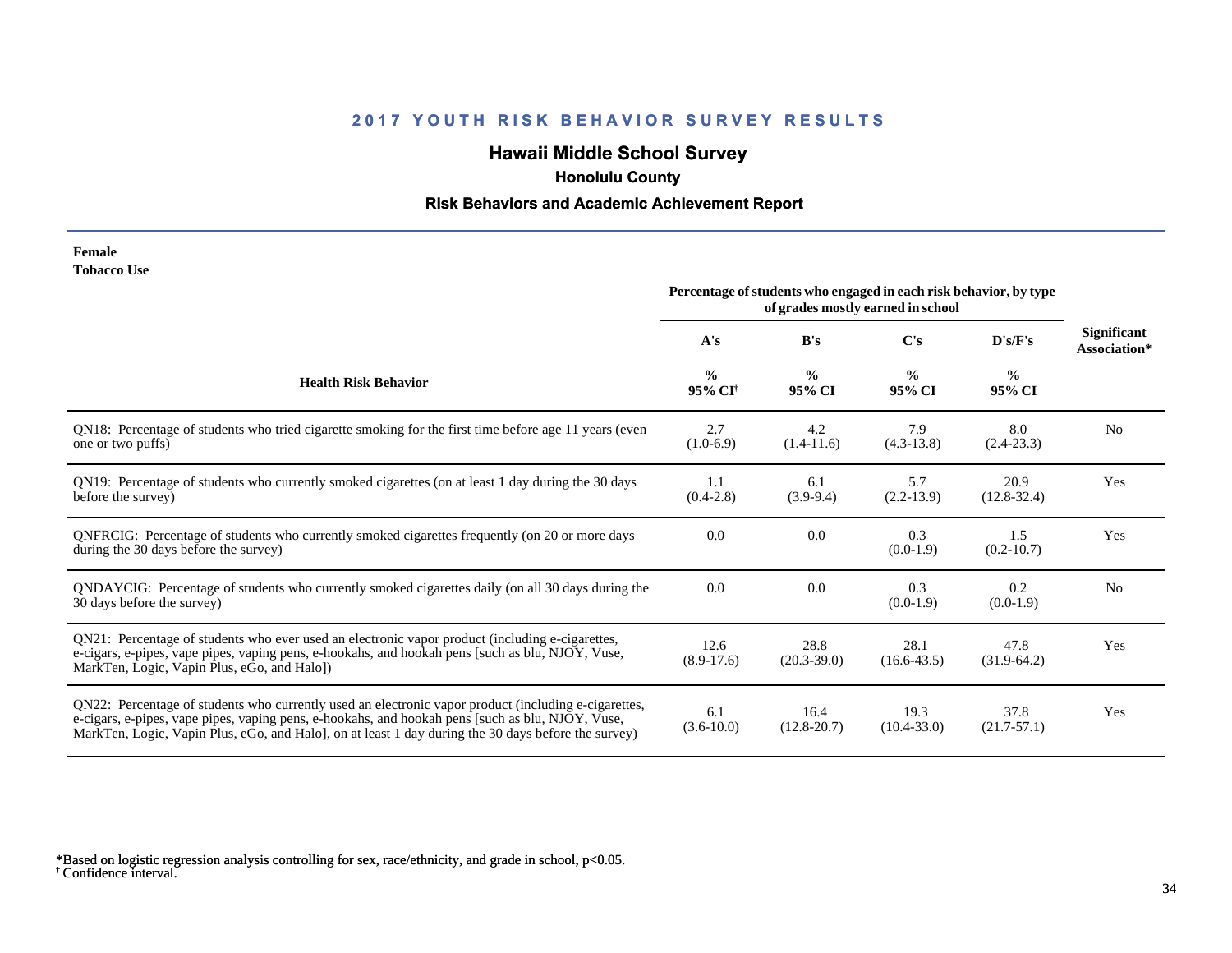# **Hawaii Middle School Survey**

 **Honolulu County**

## **Risk Behaviors and Academic Achievement Report**

#### **Female Alcohol/Other Drug Use**

|                                                                                                                                                                                                                                                  | Percentage of students who engaged in each risk behavior, by type<br>of grades mostly earned in school |                         |                         |                         |                             |
|--------------------------------------------------------------------------------------------------------------------------------------------------------------------------------------------------------------------------------------------------|--------------------------------------------------------------------------------------------------------|-------------------------|-------------------------|-------------------------|-----------------------------|
|                                                                                                                                                                                                                                                  | A's                                                                                                    | B's                     | $\bf C's$               | D's/F's                 | Significant<br>Association* |
| <b>Health Risk Behavior</b>                                                                                                                                                                                                                      | $\frac{0}{0}$<br>95% CI <sup>+</sup>                                                                   | $\frac{6}{6}$<br>95% CI | $\frac{0}{0}$<br>95% CI | $\frac{0}{0}$<br>95% CI |                             |
| QN27: Percentage of students who drank alcohol for the first time before age 11 years (other than a<br>few sips)                                                                                                                                 | 6.8<br>$(4.4 - 10.3)$                                                                                  | 11.5<br>$(8.2 - 15.9)$  | 16.1<br>$(8.0-29.9)$    | 17.4<br>$(6.4-39.6)$    | N <sub>0</sub>              |
| QN29: Percentage of students who tried marijuana for the first time before age 11 years                                                                                                                                                          | 0.5<br>$(0.1-1.9)$                                                                                     | 1.3<br>$(0.5-3.3)$      | 3.3<br>$(1.0-10.4)$     | 11.5<br>$(4.5 - 26.3)$  | Yes                         |
| QN30: Percentage of students who ever used cocaine (any form of cocaine, including powder, crack,<br>or freebase)                                                                                                                                | 1.9<br>$(0.7-4.8)$                                                                                     | 6.1<br>$(2.9-12.4)$     | 1.5<br>$(0.6-3.9)$      | 7.4<br>$(2.4 - 20.7)$   | N <sub>0</sub>              |
| QN33: Percentage of students who ever took prescription pain medicine without a doctor's<br>prescription or differently than how a doctor told them to use it (counting drugs such as codeine,<br>Vicodin, Oxycontin, hydrocodone, and Percocet) | 5.2<br>$(3.1 - 8.6)$                                                                                   | 6.5<br>$(4.0-10.4)$     | 7.0<br>$(4.1 - 11.8)$   | 12.8<br>$(8.1 - 19.5)$  | Yes                         |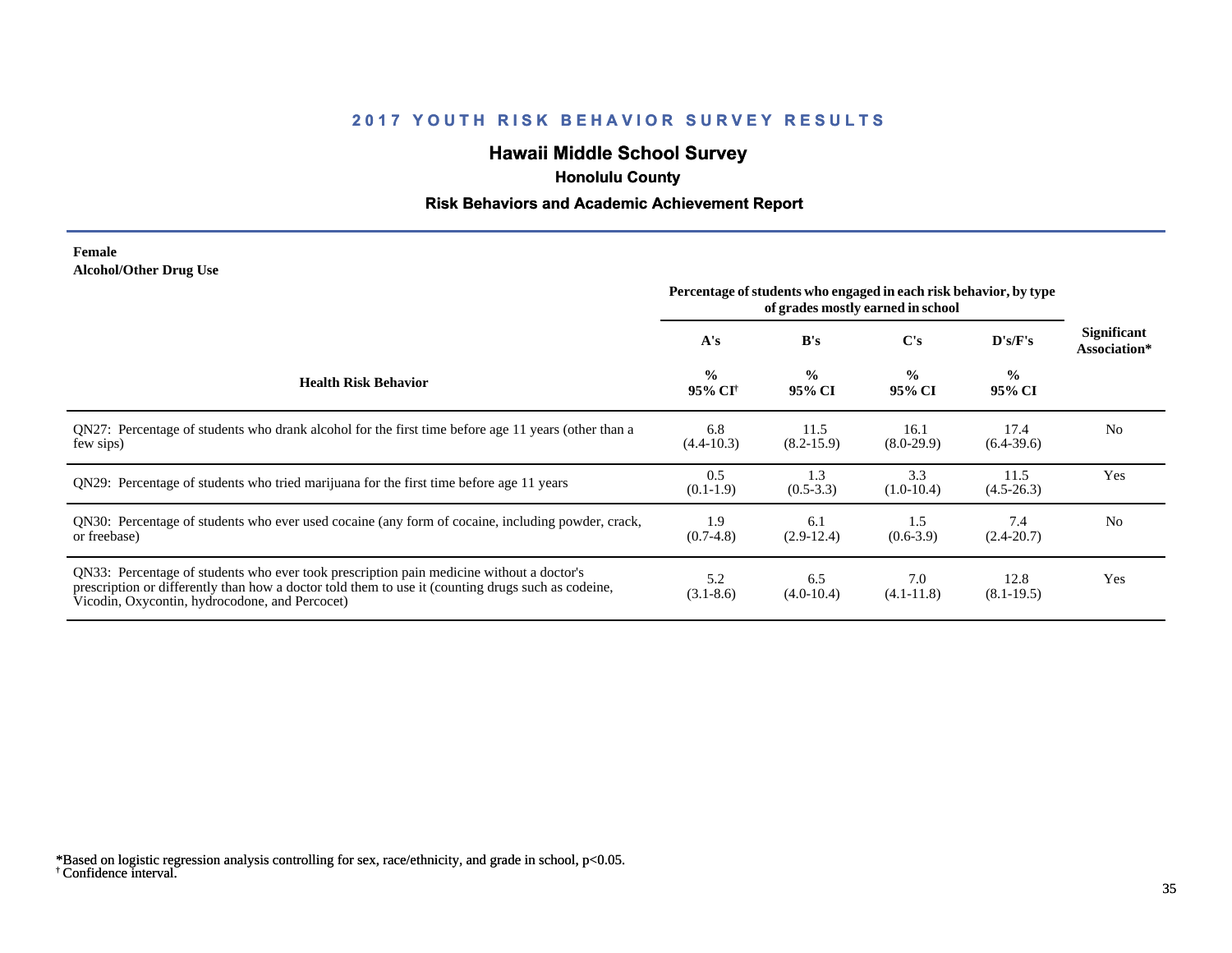# **Hawaii Middle School Survey**

 **Honolulu County**

## **Risk Behaviors and Academic Achievement Report**

| Female                  |
|-------------------------|
| <b>Sexual Behaviors</b> |

| эслий ренитогэ                                                                                 | Percentage of students who engaged in each risk behavior, by type<br>of grades mostly earned in school |                         |                         |                         |                                    |
|------------------------------------------------------------------------------------------------|--------------------------------------------------------------------------------------------------------|-------------------------|-------------------------|-------------------------|------------------------------------|
|                                                                                                | A's                                                                                                    | B's                     | $\bf C's$               | D's/F's                 | <b>Significant</b><br>Association* |
| <b>Health Risk Behavior</b>                                                                    | $\frac{0}{0}$<br>95% CI†                                                                               | $\frac{0}{0}$<br>95% CI | $\frac{6}{9}$<br>95% CI | $\frac{0}{0}$<br>95% CI |                                    |
| QN35: Percentage of students who had sexual intercourse for the first time before age 11 years | 0.9<br>$(0.2 - 5.2)$                                                                                   | 2.3<br>$(0.6-8.2)$      | 1.3<br>$(0.2 - 6.8)$    | 1.9<br>$(0.3-10.9)$     | N <sub>0</sub>                     |
| QN36: Percentage of students who ever had sexual intercourse with three or more persons        | 0.2<br>$(0.1 - 0.7)$                                                                                   | 2.5<br>$(1.6-3.9)$      | 0.6<br>$(0.1-4.1)$      | 0.2<br>$(0.0-2.0)$      | Yes                                |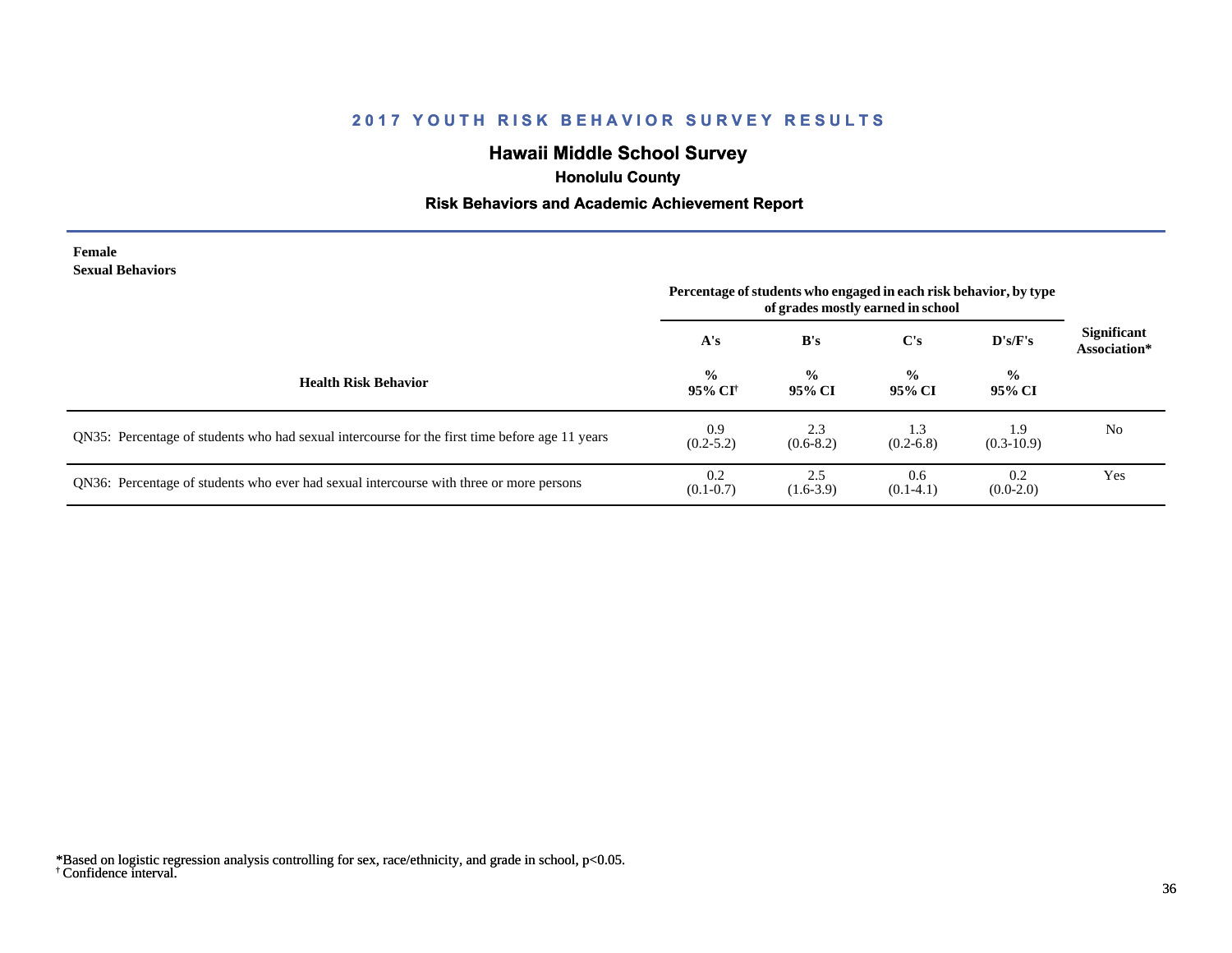# **Hawaii Middle School Survey**

 **Honolulu County**

#### **Risk Behaviors and Academic Achievement Report**

#### **Female Dietary Behaviors**

|                                                                                                           | Percentage of students who engaged in each risk behavior, by type |                         |                         |                         |                                    |
|-----------------------------------------------------------------------------------------------------------|-------------------------------------------------------------------|-------------------------|-------------------------|-------------------------|------------------------------------|
|                                                                                                           | A's                                                               | B's                     | C's                     | D's/F's                 | <b>Significant</b><br>Association* |
| <b>Health Risk Behavior</b>                                                                               | $\frac{0}{0}$<br>95% CI†                                          | $\frac{6}{6}$<br>95% CI | $\frac{0}{0}$<br>95% CI | $\frac{0}{0}$<br>95% CI |                                    |
| QN38: Percentage of students who described themselves as slightly or very overweight                      | 26.0<br>$(20.4 - 32.5)$                                           | 24.7<br>$(18.0 - 33.0)$ | 32.7<br>$(20.7-47.4)$   | 42.8<br>$(26.9 - 60.4)$ | N <sub>0</sub>                     |
| QN39: Percentage of students who were trying to lose weight                                               | 42.8<br>$(34.8 - 51.2)$                                           | 47.4<br>$(38.8 - 56.2)$ | 65.1<br>$(54.1 - 74.6)$ | 65.7<br>$(54.8 - 75.1)$ | Yes                                |
| ON40: Percentage of students who did not eat breakfast (during the 7 days before the survey)              | 8.7<br>$(5.1 - 14.3)$                                             | 12.4<br>$(8.1 - 18.6)$  | 17.2<br>$(7.6 - 34.6)$  | 23.2<br>$(13.4 - 37.1)$ | N <sub>0</sub>                     |
| QNBK7DAY: Percentage of students who ate breakfast on all 7 days (during the 7 days before the<br>survey) | 50.2<br>$(39.2 - 61.1)$                                           | 44.4<br>$(34.7 - 54.5)$ | 23.1<br>$(12.2 - 39.2)$ | 26.0<br>$(13.7-43.6)$   | Yes                                |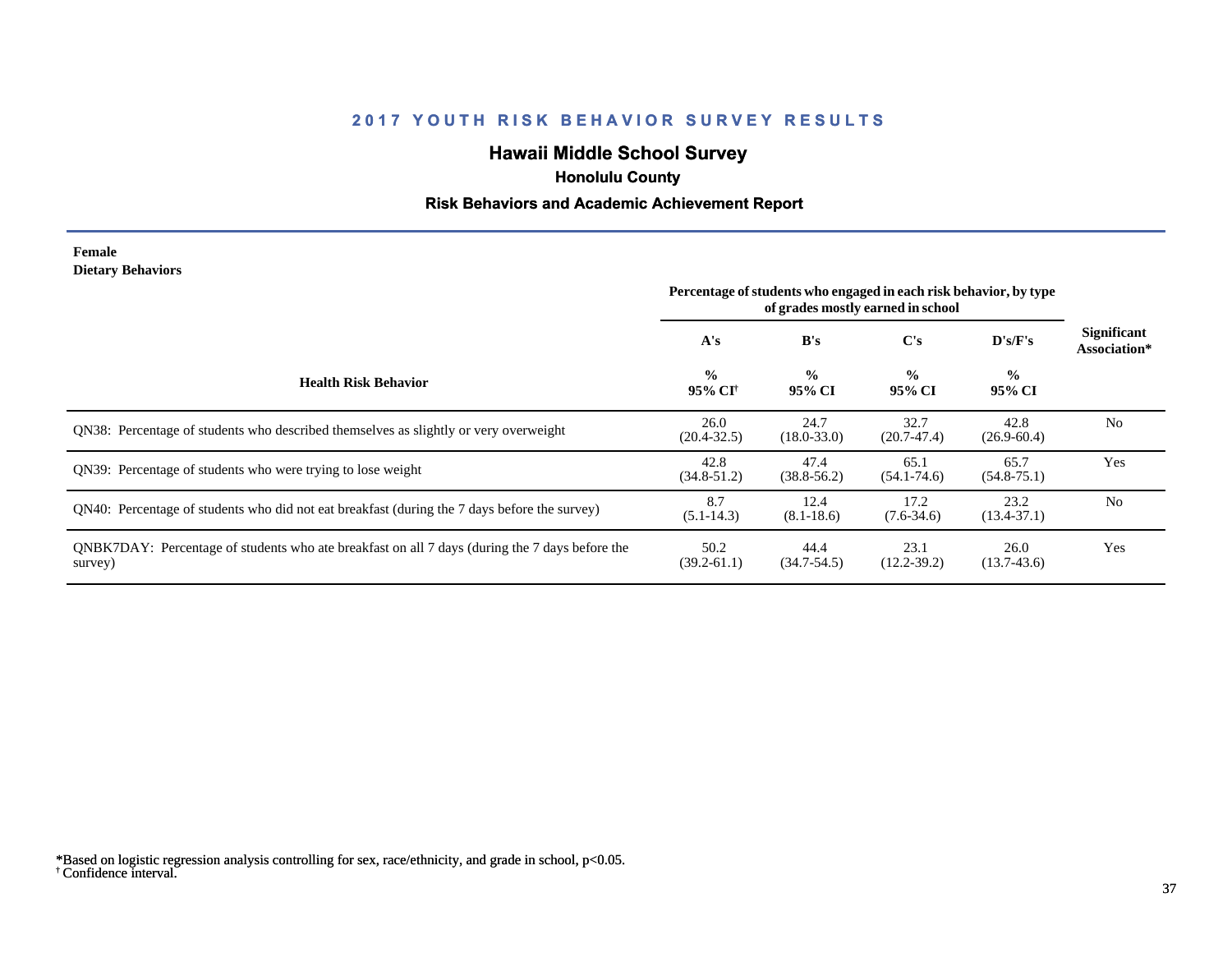# **Hawaii Middle School Survey**

 **Honolulu County**

#### **Risk Behaviors and Academic Achievement Report**

#### **Female Physical Activity**

|                                                                                                                                                                                                                                                                                                                                                      | Percentage of students who engaged in each risk behavior, by type<br>of grades mostly earned in school |                         |                         |                         |                                    |
|------------------------------------------------------------------------------------------------------------------------------------------------------------------------------------------------------------------------------------------------------------------------------------------------------------------------------------------------------|--------------------------------------------------------------------------------------------------------|-------------------------|-------------------------|-------------------------|------------------------------------|
|                                                                                                                                                                                                                                                                                                                                                      | A's                                                                                                    | B's                     | C's                     | D's/F's                 | <b>Significant</b><br>Association* |
| <b>Health Risk Behavior</b>                                                                                                                                                                                                                                                                                                                          | $\frac{0}{0}$<br>95% CI <sup>+</sup>                                                                   | $\frac{0}{0}$<br>95% CI | $\frac{0}{0}$<br>95% CI | $\frac{0}{0}$<br>95% CI |                                    |
| QN41: Percentage of students who were physically active at least 60 minutes per day on 5 or more<br>days (in any kind of physical activity that increased their heart rate and made them breathe hard some<br>of the time during the 7 days before the survey)                                                                                       | 43.6<br>$(35.3 - 52.3)$                                                                                | 34.7<br>$(24.4 - 46.6)$ | 40.3<br>$(21.7-62.2)$   | 36.1<br>$(22.6 - 52.3)$ | N <sub>0</sub>                     |
| QNPA0DAY: Percentage of students who did not participate in at least 60 minutes of physical activity<br>on at least 1 day (in any kind of physical activity that increased their heart rate and made them breathe<br>hard some of the time during the 7 days before the survey)                                                                      | 9.5<br>$(5.9-14.8)$                                                                                    | 17.5<br>$(11.7 - 25.4)$ | 18.4<br>$(9.4 - 33.0)$  | 24.3<br>$(9.8 - 48.7)$  | N <sub>0</sub>                     |
| QNPA7DAY: Percentage of students who were physically active at least 60 minutes per day on all 7<br>days (in any kind of physical activity that increased their heart rate and made them breathe hard some<br>of the time during the 7 days before the survey)                                                                                       | 17.3<br>$(12.3 - 23.8)$                                                                                | 16.0<br>$(9.7 - 25.3)$  | 21.7<br>$(11.6 - 37.1)$ | 22.2<br>$(13.9 - 33.5)$ | N <sub>0</sub>                     |
| QN42: Percentage of students who watched television 3 or more hours per day (on an average school<br>day)                                                                                                                                                                                                                                            | 18.8<br>$(12.2 - 27.8)$                                                                                | 29.1<br>$(20.0 - 40.3)$ | 27.3<br>$(13.9-46.6)$   | 15.4<br>$(8.0-27.5)$    | No                                 |
| QN43: Percentage of students who played video or computer games or used a computer 3 or more<br>hours per day (counting time spent on things such as Xbox, PlayStation, an iPad or other tablet, a<br>smartphone, texting, YouTube, Instagram, Facebook, or other social media, for something that was not<br>school work, on an average school day) | 41.6<br>$(32.1 - 51.7)$                                                                                | 51.7<br>$(41.1-62.1)$   | 44.5<br>$(34.2 - 55.3)$ | 48.8<br>$(32.1 - 65.8)$ | Yes                                |
| QN44: Percentage of students who attended physical education (PE) classes on 1 or more days (in an<br>average week when they were in school)                                                                                                                                                                                                         | 46.0<br>$(32.2 - 60.4)$                                                                                | 57.2<br>$(45.2 - 68.4)$ | 46.7<br>$(36.7 - 56.9)$ | 49.0<br>$(18.2 - 80.6)$ | N <sub>0</sub>                     |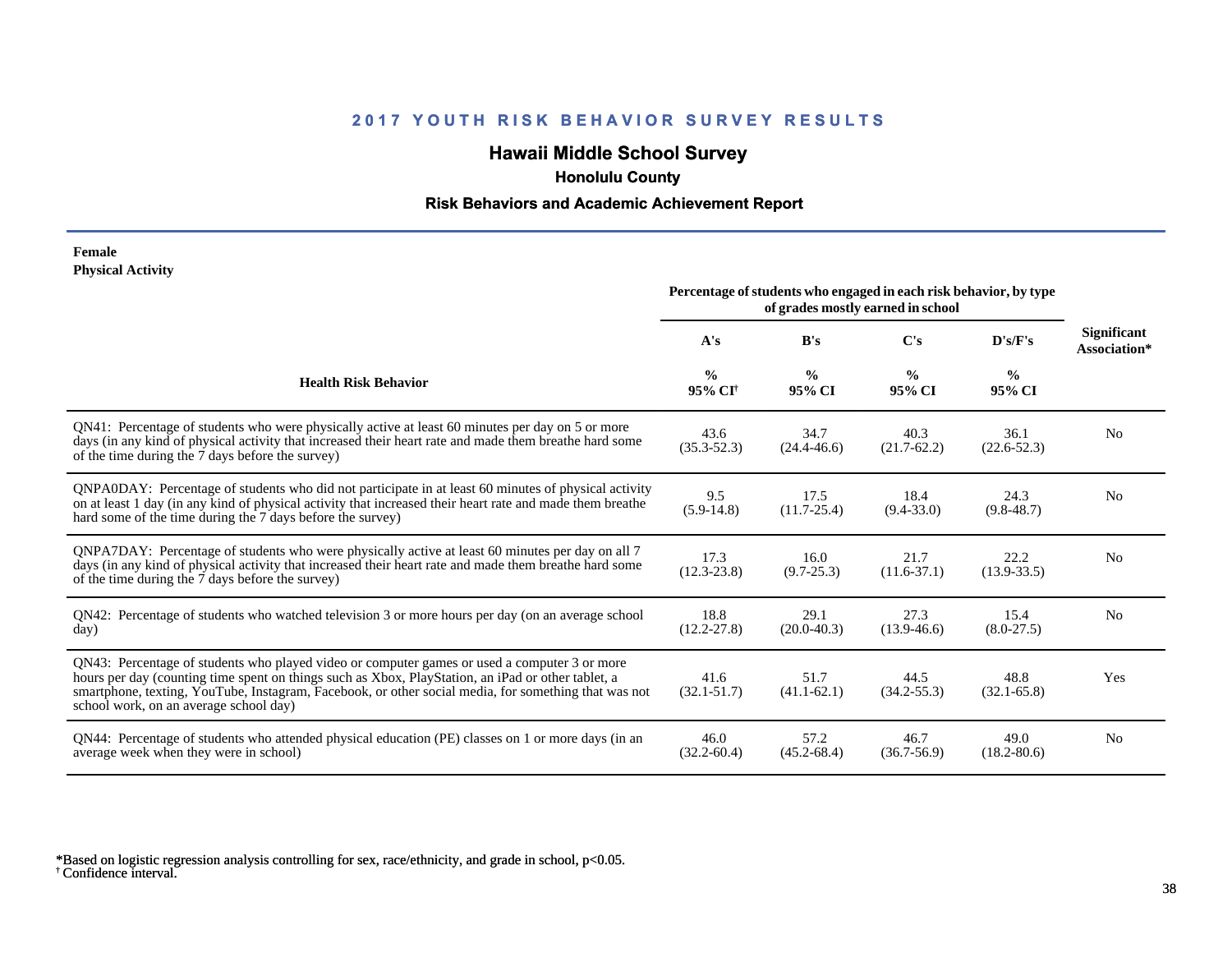# **Hawaii Middle School Survey**

 **Honolulu County**

#### **Risk Behaviors and Academic Achievement Report**

#### **Female Physical Activity**

|                                                                                                                                                                                  | Percentage of students who engaged in each risk behavior, by type<br>of grades mostly earned in school |                         |                         |                         |                             |
|----------------------------------------------------------------------------------------------------------------------------------------------------------------------------------|--------------------------------------------------------------------------------------------------------|-------------------------|-------------------------|-------------------------|-----------------------------|
|                                                                                                                                                                                  | A's                                                                                                    | B's                     | C's                     | D's/F's                 | Significant<br>Association* |
| <b>Health Risk Behavior</b>                                                                                                                                                      | $\frac{0}{0}$<br>95% CI†                                                                               | $\frac{0}{0}$<br>95% CI | $\frac{0}{0}$<br>95% CI | $\frac{0}{0}$<br>95% CI |                             |
| ONDLYPE: Percentage of students who attended physical education (PE) classes on all 5 days (in an<br>average week when they were in school)                                      | 4.7<br>$(3.3-6.8)$                                                                                     | 9.4<br>$(5.7-15.1)$     | 13.3<br>$(8.9-19.5)$    | 12.9<br>$(4.7 - 30.7)$  | Yes                         |
| QN45: Percentage of students who played on at least one sports team (counting any teams run by their<br>school or community groups, during the past 12 months before the survey) | 50.0<br>$(39.4 - 60.6)$                                                                                | 39.3<br>$(23.3 - 58.0)$ | 52.3<br>$(38.1 - 66.2)$ | 54.6<br>$(43.3 - 65.5)$ | N <sub>0</sub>              |
| QN46: Percentage of students who had a concussion from playing a sport or being physically active<br>(one or more times during the 12 months before the survey)                  | 10.9<br>$(6.4-18.0)$                                                                                   | 22.0<br>$(15.6 - 30.1)$ | 26.5<br>$(16.5 - 39.8)$ | 25.0<br>$(17.0 - 35.1)$ | N <sub>0</sub>              |
| QN48: Percentage of students who got 8 or more hours of sleep (on an average school night)                                                                                       | 54.5<br>$(44.0 - 64.6)$                                                                                | 39.4<br>$(31.1 - 48.4)$ | 43.2<br>$(33.0 - 54.0)$ | 34.2<br>$(21.5-49.7)$   | N <sub>0</sub>              |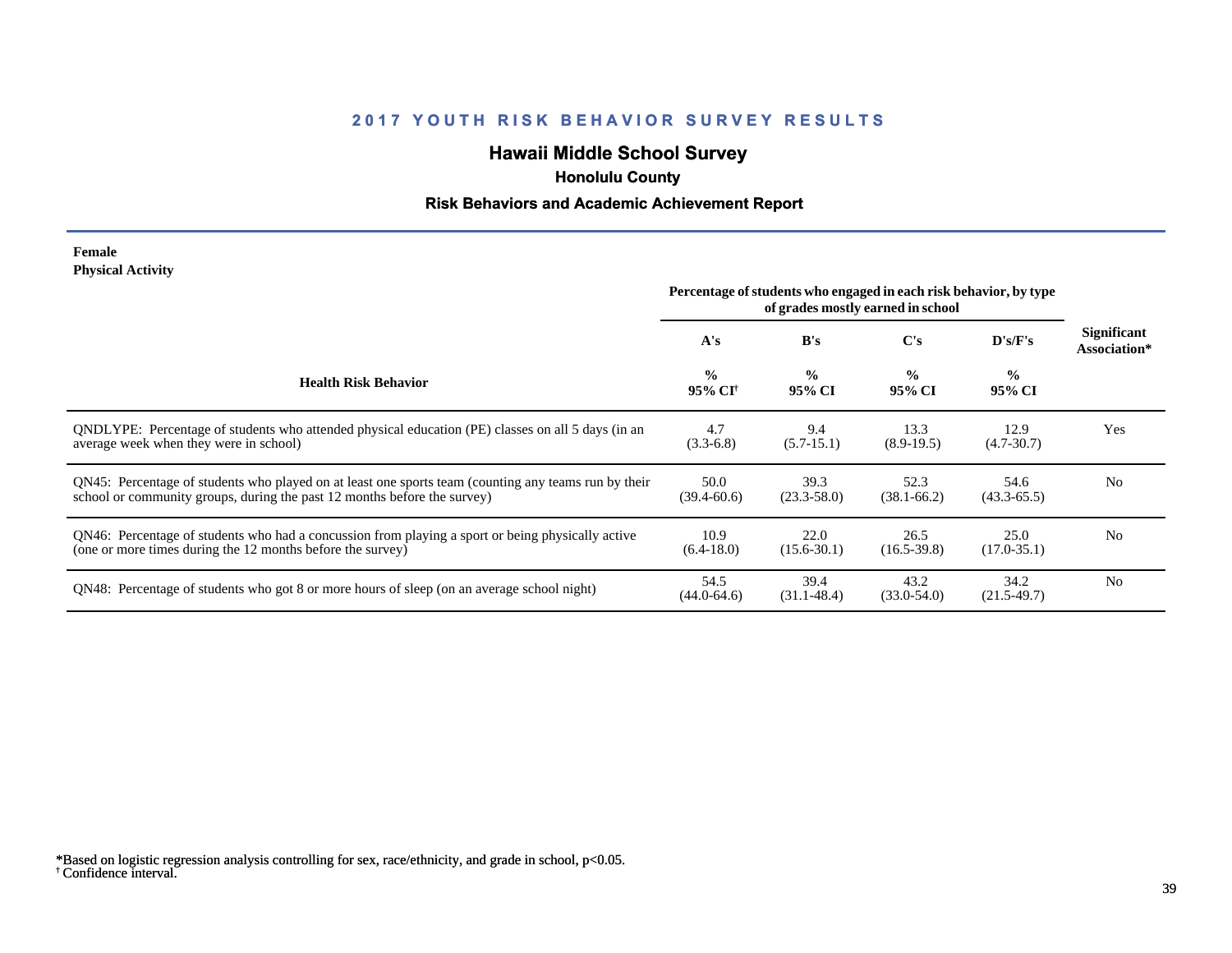# **Hawaii Middle School Survey**

 **Honolulu County**

#### **Risk Behaviors and Academic Achievement Report**

| Female<br><b>Other</b>                                                                        | Percentage of students who engaged in each risk behavior, by type |                         |                         |                         |                                    |
|-----------------------------------------------------------------------------------------------|-------------------------------------------------------------------|-------------------------|-------------------------|-------------------------|------------------------------------|
|                                                                                               | A's                                                               | B's                     | C's                     | $\bf{D's/F's}$          | <b>Significant</b><br>Association* |
| <b>Health Risk Behavior</b>                                                                   | $\frac{0}{0}$<br>95% CI†                                          | $\frac{0}{0}$<br>95% CI | $\frac{0}{0}$<br>95% CI | $\frac{6}{9}$<br>95% CI |                                    |
| QN47: Percentage of students who had ever been told by a doctor or nurse that they had asthma | 18.3<br>$(14.7 - 22.6)$                                           | 23.7<br>$(17.9 - 30.8)$ | 19.9<br>$(11.6 - 32.0)$ | 27.5<br>$(14.9 - 45.1)$ | No                                 |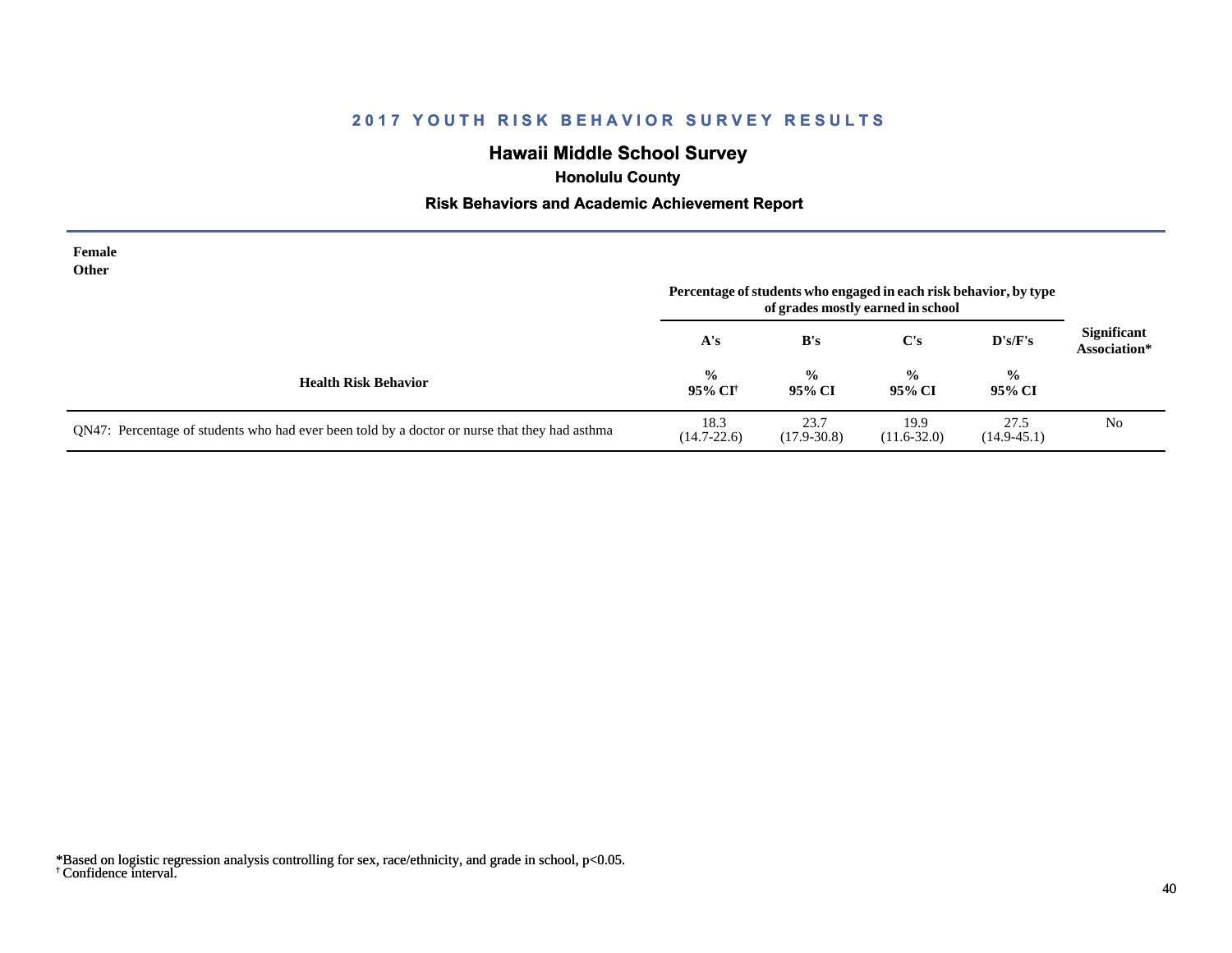# **Hawaii Middle School Survey**

 **Honolulu County**

#### **Risk Behaviors and Academic Achievement Report**

| Female     |
|------------|
| Site-Added |

|                                                                                                        | Percentage of students who engaged in each risk behavior, by type<br>of grades mostly earned in school |                         |                         |                         |                                    |
|--------------------------------------------------------------------------------------------------------|--------------------------------------------------------------------------------------------------------|-------------------------|-------------------------|-------------------------|------------------------------------|
|                                                                                                        | A's                                                                                                    | B's                     | $\bf C's$               | D's/F's                 | <b>Significant</b><br>Association* |
| <b>Health Risk Behavior</b>                                                                            | $\frac{0}{0}$<br>95% CI <sup>+</sup>                                                                   | $\frac{0}{0}$<br>95% CI | $\frac{0}{0}$<br>95% CI | $\frac{0}{0}$<br>95% CI |                                    |
| QN50: Percentage of students who report they do not describe themselves as only one race or ethnicity  | 14.7<br>$(10.5 - 20.4)$                                                                                | 15.8<br>$(10.0-24.0)$   | 28.1<br>$(18.6 - 40.0)$ | 29.8<br>$(19.9 - 42.0)$ | Yes                                |
| QN51: Percentage of students who reported that either of their parents or other adults in their family | 35.8                                                                                                   | 29.5                    | 36.4                    | 23.6                    | N <sub>0</sub>                     |
| are serving on active duty in the military                                                             | $(20.7 - 54.4)$                                                                                        | $(15.0-49.8)$           | $(19.2 - 58.0)$         | $(14.8 - 35.3)$         |                                    |
| QN52: Percentage of students who have serious difficulty concentrating, remembering, or making         | 16.9                                                                                                   | 31.8                    | 32.7                    | 55.9                    | Yes                                |
| decisions (because of a physical, mental, or emotional problem)                                        | $(12.7 - 22.1)$                                                                                        | $(20.1 - 46.5)$         | $(24.0 - 42.8)$         | $(41.4 - 69.4)$         |                                    |
| QN53: Percentage of students who carried a weapon (such as a gun, knife, or club, during the 12        | 5.8                                                                                                    | 9.6                     | 9.2                     | 16.8                    | N <sub>0</sub>                     |
| months before the survey)                                                                              | $(3.5-9.6)$                                                                                            | $(6.2-14.6)$            | $(3.1 - 24.3)$          | $(7.8-32.6)$            |                                    |
| QN54: Percentage of students who did not go to school because they felt they would be unsafe at        | 9.8                                                                                                    | 13.0                    | 10.2                    | 29.3                    | Yes                                |
| school or on their way to or from school (during the 12 months before the survey)                      | $(6.1 - 15.4)$                                                                                         | $(8.0-20.5)$            | $(7.1 - 14.4)$          | $(15.1 - 49.2)$         |                                    |
| QN55: Percentage of students who have been in a physical fight (during the 12 months before the        | 3.9                                                                                                    | 8.5                     | 20.5                    | 51.6                    | Yes                                |
| survey)                                                                                                | $(2.2-6.9)$                                                                                            | $(4.0-17.3)$            | $(10.4 - 36.4)$         | $(37.3 - 65.6)$         |                                    |
| QN56: Percentage of students who were ever physically forced to have sexual intercourse (when they     | 1.1                                                                                                    | 1.7                     | 6.0                     | 17.1                    | Yes                                |
| did not want to)                                                                                       | $(0.3 - 3.7)$                                                                                          | $(0.5-5.2)$             | $(3.0-11.7)$            | $(6.9-36.4)$            |                                    |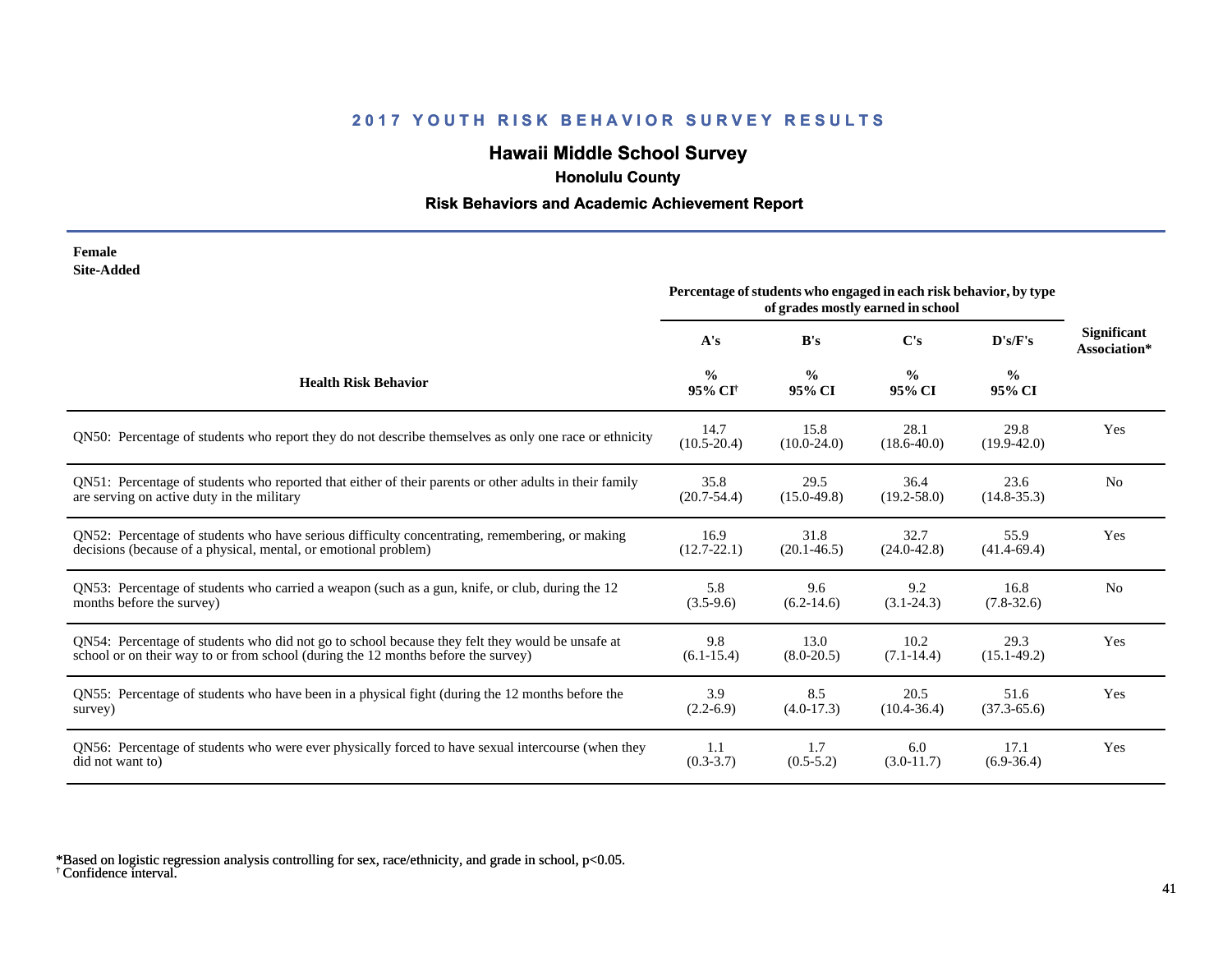# **Hawaii Middle School Survey**

 **Honolulu County**

#### **Risk Behaviors and Academic Achievement Report**

| Female            |
|-------------------|
| <b>Site-Added</b> |

|                                                                                                                                                                                                                                                                                                                                                                                                                                                                             | Percentage of students who engaged in each risk behavior, by type<br>of grades mostly earned in school |                         |                         |                         |                                    |
|-----------------------------------------------------------------------------------------------------------------------------------------------------------------------------------------------------------------------------------------------------------------------------------------------------------------------------------------------------------------------------------------------------------------------------------------------------------------------------|--------------------------------------------------------------------------------------------------------|-------------------------|-------------------------|-------------------------|------------------------------------|
|                                                                                                                                                                                                                                                                                                                                                                                                                                                                             | A's                                                                                                    | B's                     | $\bf C's$               | D's/F's                 | <b>Significant</b><br>Association* |
| <b>Health Risk Behavior</b>                                                                                                                                                                                                                                                                                                                                                                                                                                                 | $\frac{0}{0}$<br>95% CI <sup>+</sup>                                                                   | $\frac{0}{0}$<br>95% CI | $\frac{6}{9}$<br>95% CI | $\frac{0}{0}$<br>95% CI |                                    |
| QN57: Percentage of students who had someone force them to do sexual things that they did not want<br>to do (counting such things as kissing, touching, or being physically forced to have sexual intercourse)                                                                                                                                                                                                                                                              | 4.9<br>$(2.4-9.8)$                                                                                     | 5.5<br>$(3.7-8.1)$      | 9.4<br>$(5.8-14.8)$     | 24.9<br>$(8.6 - 53.7)$  | Yes                                |
| QN58: Percentage of students who had someone they were dating or going out with purposely try to<br>control them or emotionally hurt them (counting such things as being told who they could and could<br>not spend time with, being humiliated in front of others, or being threatened if they did not do what<br>they wanted, during the 12 months before the survey, among students who were dating or going out<br>with someone during the 12 months before the survey) | 25.6<br>$(13.4 - 43.3)$                                                                                | 30.3<br>$(21.9-40.2)$   | 35.1<br>$(19.1 - 55.4)$ | 11.3<br>$(3.8-29.5)$    | N <sub>0</sub>                     |
| QN59: Percentage of students who had someone they were dating or going out with physically hurt<br>them on purpose (counting such things as being hit, slammed into something, or injured with an object<br>or weapon, during the 12 months before the survey, among students who were dating or going out with<br>someone during the 12 months before the survey)                                                                                                          | 15.8<br>$(7.5-30.3)$                                                                                   | 18.6<br>$(11.5 - 28.7)$ | 26.0<br>$(12.5 - 46.3)$ | 3.1<br>$(0.5-15.4)$     | Yes                                |
| QN60: Percentage of students who physically hurt someone they were dating or going out with<br>(counting such things as hitting them, slamming them into something, or injuring them with an object<br>or weapon, during the 12 months before the survey, among students who were dating or going out with<br>someone during the 12 months before the survey)                                                                                                               | 18.2<br>$(11.0 - 28.7)$                                                                                | 15.0<br>$(8.0-26.6)$    | 22.7<br>$(7.8-50.6)$    | 8.4<br>$(3.2 - 20.4)$   | N <sub>0</sub>                     |
| QN61: Percentage of students who had texted, e-mailed, or posted electronically a revealing or sexual<br>photo of themselves (during the 30 days before the survey)                                                                                                                                                                                                                                                                                                         | 3.8<br>$(1.7-8.2)$                                                                                     | 4.9<br>$(2.3-9.9)$      | 2.7<br>$(1.1-6.8)$      | 5.8<br>$(1.0-26.8)$     | N <sub>0</sub>                     |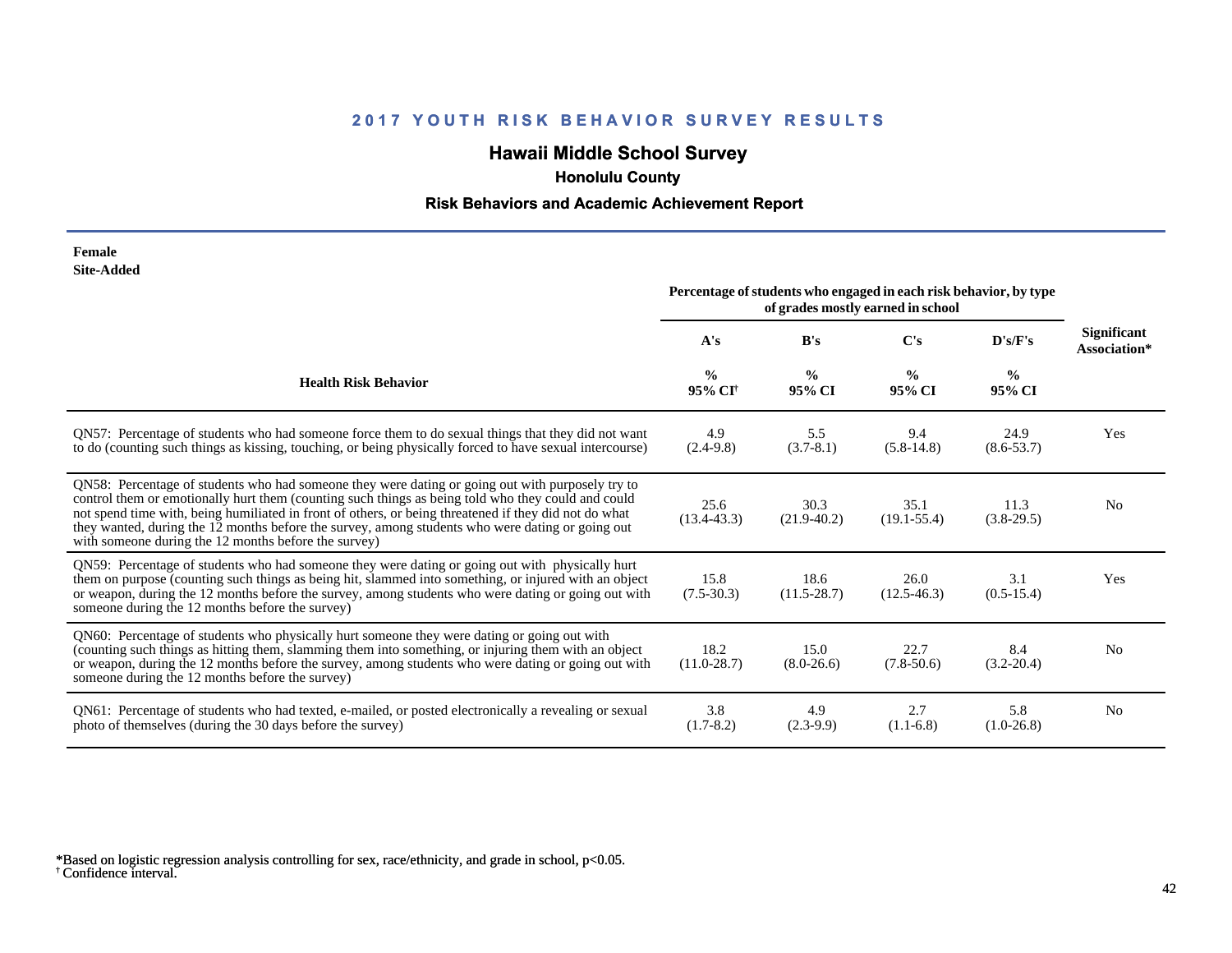# **Hawaii Middle School Survey**

 **Honolulu County**

#### **Risk Behaviors and Academic Achievement Report**

| Female     |
|------------|
| Site-Added |

|                                                                                                      | Percentage of students who engaged in each risk behavior, by type<br>of grades mostly earned in school |                         |                         |                         |                                    |
|------------------------------------------------------------------------------------------------------|--------------------------------------------------------------------------------------------------------|-------------------------|-------------------------|-------------------------|------------------------------------|
|                                                                                                      | A's                                                                                                    | B's                     | C's                     | D's/F's                 | <b>Significant</b><br>Association* |
| <b>Health Risk Behavior</b>                                                                          | $\frac{0}{0}$<br>95% CI <sup>+</sup>                                                                   | $\frac{0}{0}$<br>95% CI | $\frac{0}{0}$<br>95% CI | $\frac{0}{0}$<br>95% CI |                                    |
| QN62: Percentage of students who ever electronically bullied someone (counting being bullied         | 6.9                                                                                                    | 14.2                    | 11.7                    | 28.5                    | Yes                                |
| through texting, Instagram, Facebook, or other social media)                                         | $(3.2-14.2)$                                                                                           | $(7.8-24.4)$            | $(5.4 - 23.5)$          | $(15.2 - 46.9)$         |                                    |
| QN63: Percentage of students who disagree or strongly disagree that harassment and bullying by other | 7.7                                                                                                    | 11.1                    | 5.2                     | 13.8                    | Yes                                |
| students is a problem at their school                                                                | $(4.0-14.1)$                                                                                           | $(5.2 - 22.3)$          | $(1.0-23.2)$            | $(7.6 - 23.7)$          |                                    |
| QN64: Percentage of students who have ever done something to purposely hurt themselves without       | 24.7                                                                                                   | 30.6                    | 43.4                    | 60.5                    | Yes                                |
| wanting to die (such as cutting or burning themselves on purpose)                                    | $(15.9 - 36.3)$                                                                                        | $(23.9 - 38.2)$         | $(30.9 - 56.9)$         | $(43.3 - 75.4)$         |                                    |
| QN65: Percentage of students who have ever felt so sad or hopeless almost every day for two weeks or | 28.1                                                                                                   | 37.9                    | 46.7                    | 63.6                    | Yes                                |
| more in a row that they stopped doing some usual activities                                          | $(21.5 - 35.9)$                                                                                        | $(29.1 - 47.5)$         | $(31.5-62.6)$           | $(46.8 - 77.7)$         |                                    |
| QN66: Percentage of students who reported their attempt to kill themselves resulted in an injury,    | 5.3                                                                                                    | 12.3                    | 20.8                    | 10.8                    | Yes                                |
| poisoning, or overdose that had to be treated by a doctor or nurse                                   | $(3.3 - 8.5)$                                                                                          | $(6.9-21.1)$            | $(12.6 - 32.5)$         | $(4.6-23.4)$            |                                    |
| QN67: Percentage of students who had at least one drink of alcohol (during the 30 days before the    | 7.0                                                                                                    | 13.8                    | 15.2                    | 25.6                    | Yes                                |
| survey)                                                                                              | $(3.7-12.6)$                                                                                           | $(7.4 - 24.3)$          | $(9.5 - 23.3)$          | $(11.2 - 48.5)$         |                                    |
| QN68: Percentage of students who had five or more drinks of alcohol in a row (within a couple of     | 3.4                                                                                                    | 4.6                     | 7.9                     | 15.1                    | N <sub>0</sub>                     |
| hours on at least one day during the 30 days before the survey)                                      | $(1.7-6.8)$                                                                                            | $(2.2-9.5)$             | $(3.6-16.4)$            | $(4.5-40.1)$            |                                    |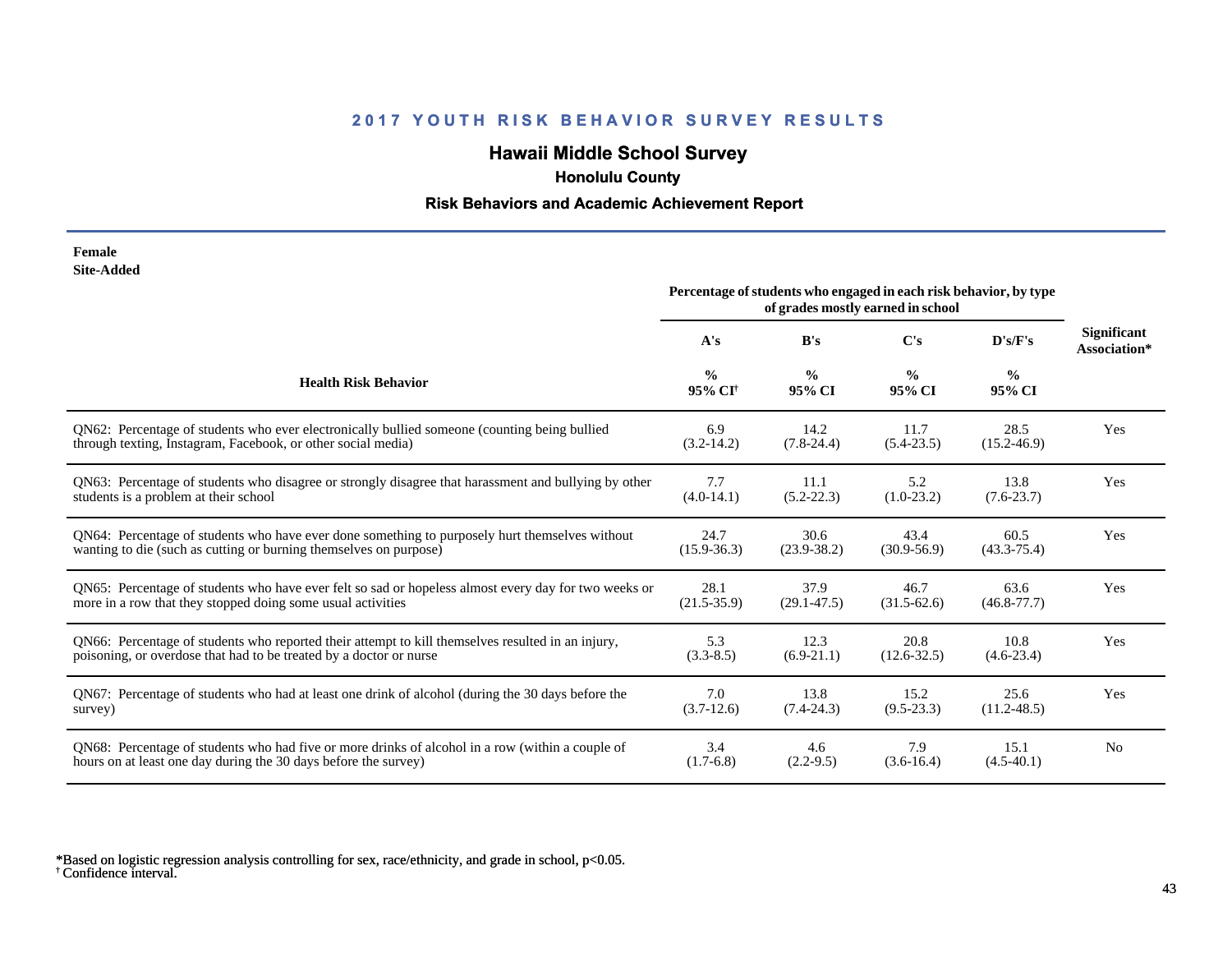# **Hawaii Middle School Survey**

 **Honolulu County**

#### **Risk Behaviors and Academic Achievement Report**

| Female     |
|------------|
| Site-Added |

| one maara                                                                                                                                                                                                                                                                                    | Percentage of students who engaged in each risk behavior, by type<br>of grades mostly earned in school |                         |                         |                         |                                    |
|----------------------------------------------------------------------------------------------------------------------------------------------------------------------------------------------------------------------------------------------------------------------------------------------|--------------------------------------------------------------------------------------------------------|-------------------------|-------------------------|-------------------------|------------------------------------|
|                                                                                                                                                                                                                                                                                              | A's                                                                                                    | B's                     | $\bf C's$               | D's/F's                 | <b>Significant</b><br>Association* |
| <b>Health Risk Behavior</b>                                                                                                                                                                                                                                                                  | $\frac{0}{0}$<br>95% CI <sup>+</sup>                                                                   | $\frac{0}{0}$<br>95% CI | $\frac{0}{0}$<br>95% CI | $\frac{0}{0}$<br>95% CI |                                    |
| QN69: Percentage of students who report their parents would feel it is a little bit wrong, wrong, or very                                                                                                                                                                                    | 91.7                                                                                                   | 88.5                    | 90.0                    | 75.1                    | N <sub>0</sub>                     |
| wrong for them to drink beer, wine, or hard liquor regularly                                                                                                                                                                                                                                 | $(84.3 - 95.8)$                                                                                        | $(73.9 - 95.4)$         | $(75.2 - 96.4)$         | $(56.6 - 87.4)$         |                                    |
| QN70: Percentage of students who currently used marijuana (one or more times during the 30 days                                                                                                                                                                                              | 2.5                                                                                                    | 7.1                     | 11.2                    | 28.8                    | Yes                                |
| before the survey)                                                                                                                                                                                                                                                                           | $(1.3-5.1)$                                                                                            | $(4.4 - 11.5)$          | $(5.4 - 21.7)$          | $(13.8 - 50.4)$         |                                    |
| ON71: Percentage of students who ever used methamphetamines (also called "speed," "crystal,"                                                                                                                                                                                                 | 1.1                                                                                                    | 2.8                     | 0.6                     | 5.7                     | Yes                                |
| "crank," or "ice")                                                                                                                                                                                                                                                                           | $(0.2 - 5.4)$                                                                                          | $(1.7-4.6)$             | $(0.1-4.0)$             | $(1.3-22.2)$            |                                    |
| QN72: Percentage of students who ever used ecstasy (also called MDMA)                                                                                                                                                                                                                        | 0.7<br>$(0.1 - 3.5)$                                                                                   | 1.6<br>$(0.4-6.0)$      | 1.8<br>$(0.5-6.7)$      | 1.8<br>$(0.4 - 7.7)$    | N <sub>o</sub>                     |
| QN73: Percentage of students who ever injected any illegal drug (used a needle to inject any illegal                                                                                                                                                                                         | 4.1                                                                                                    | 4.1                     | 6.4                     | 13.1                    | N <sub>o</sub>                     |
| drug into their body, one or more times during their life)                                                                                                                                                                                                                                   | $(2.5-6.9)$                                                                                            | $(2.0-8.3)$             | $(1.5-23.7)$            | $(5.2-29.3)$            |                                    |
| QN76: Percentage of students who tried to lose weight or keep from gaining weight by going without<br>eating for 24 hours or more; taking any diet pills, powders, or liquids; vomiting or taking laxatives;<br>smoking cigarettes; or skipping meals (during the 30 days before the survey) | 9.7<br>$(6.5-14.2)$                                                                                    | 16.5<br>$(11.3 - 23.3)$ | 29.0<br>$(17.3 - 44.2)$ | 39.5<br>$(19.9-63.1)$   | N <sub>0</sub>                     |
| QN77: Percentage of students who most of the time or always went hungry because there was not                                                                                                                                                                                                | 2.7                                                                                                    | 11.3                    | 11.8                    | 16.3                    | Yes                                |
| enough food in their home (during the 30 days before the survey)                                                                                                                                                                                                                             | $(0.8-8.8)$                                                                                            | $(4.9-24.0)$            | $(4.4 - 28.1)$          | $(9.3 - 27.0)$          |                                    |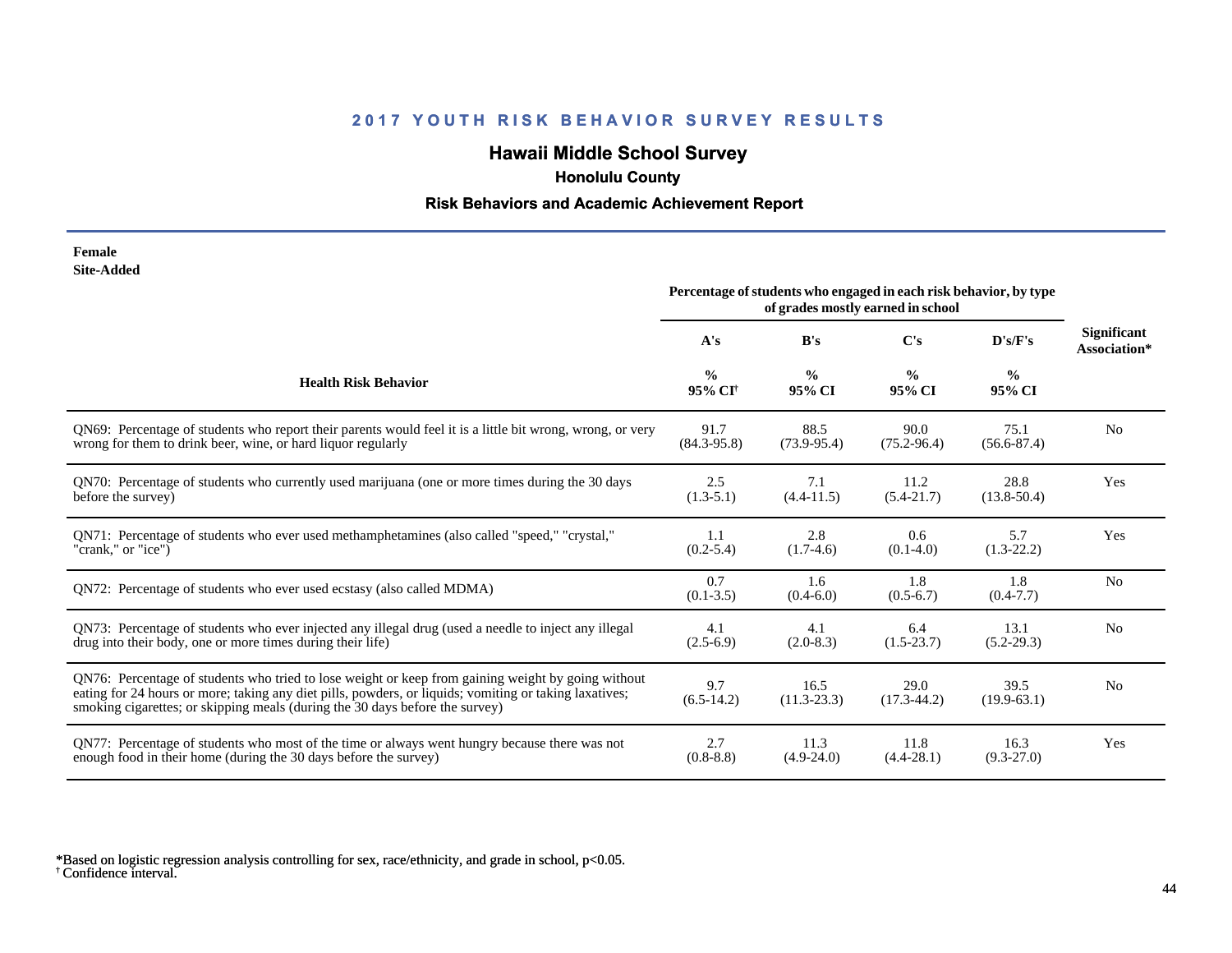# **Hawaii Middle School Survey**

 **Honolulu County**

#### **Risk Behaviors and Academic Achievement Report**

| Female            |
|-------------------|
| <b>Site-Added</b> |

|                                                                                                       | Percentage of students who engaged in each risk behavior, by type<br>of grades mostly earned in school |                         |                         |                         |                                    |
|-------------------------------------------------------------------------------------------------------|--------------------------------------------------------------------------------------------------------|-------------------------|-------------------------|-------------------------|------------------------------------|
|                                                                                                       | A's                                                                                                    | B's                     | C's                     | D's/F's                 | <b>Significant</b><br>Association* |
| <b>Health Risk Behavior</b>                                                                           | $\frac{0}{0}$<br>95% CI <sup>+</sup>                                                                   | $\frac{0}{0}$<br>95% CI | $\frac{0}{0}$<br>95% CI | $\frac{0}{0}$<br>95% CI |                                    |
| ON78: Percentage of students who did exercises to strengthen or tone their muscles on three or more   | 42.5                                                                                                   | 43.6                    | 56.2                    | 47.0                    | N <sub>0</sub>                     |
| days (such as push-ups, sit-ups, or weight lifting, during the 7 days before the survey)              | $(36.0 - 49.3)$                                                                                        | $(35.5 - 52.0)$         | $(38.9 - 72.1)$         | $(29.0 - 65.8)$         |                                    |
| QN79: Percentage of students who walk or ride their bike to or from school (one or more days during   | 46.3                                                                                                   | 44.5                    | 67.7                    | 45.6                    | N <sub>o</sub>                     |
| an average week when they are in school and weather allows them to do so)                             | $(33.0 - 60.1)$                                                                                        | $(32.2 - 57.6)$         | $(49.1 - 81.9)$         | $(26.5 - 66.0)$         |                                    |
| QN80: Percentage of students who have been taught about AIDS or HIV infection in school               | 36.0<br>$(26.0 - 47.4)$                                                                                | 41.4<br>$(34.1 - 49.2)$ | 32.9<br>$(24.5 - 42.5)$ | 32.6<br>$(10.8 - 65.8)$ | N <sub>o</sub>                     |
| QN81: Percentage of students who most of the time or always wear sunscreen (with an SPF of 15 or      | 17.2                                                                                                   | 10.0                    | 4.5                     | 5.9                     | Yes                                |
| higher when they are outside for more than one hour on a sunny day)                                   | $(11.7 - 24.6)$                                                                                        | $(5.2 - 18.5)$          | $(2.6 - 7.6)$           | $(1.6-19.4)$            |                                    |
| QN82: Percentage of students who did not go to school because they were sick (on one or more days     | 35.6                                                                                                   | 47.4                    | 51.8                    | 66.4                    | Yes                                |
| during the 30 days before the survey)                                                                 | $(26.2 - 46.4)$                                                                                        | $(40.3 - 54.6)$         | $(37.8 - 65.5)$         | $(54.6 - 76.5)$         |                                    |
| QN83: Percentage of students who saw a doctor or nurse (for a check-up or physical exam when they     | 57.2                                                                                                   | 48.4                    | 47.7                    | 40.6                    | N <sub>0</sub>                     |
| were not sick or injured during the 12 months before the survey)                                      | $(47.8 - 66.2)$                                                                                        | $(37.3 - 59.7)$         | $(33.0 - 62.8)$         | $(26.9 - 55.9)$         |                                    |
| QN84: Percentage of students who saw a dentist (for a check-up, exam, teeth cleaning, or other dental | 73.6                                                                                                   | 66.8                    | 47.2                    | 40.6                    | Yes                                |
| work, during the 12 months before the survey)                                                         | $(63.9 - 81.5)$                                                                                        | $(57.0 - 75.4)$         | $(38.5 - 56.0)$         | $(25.9 - 57.2)$         |                                    |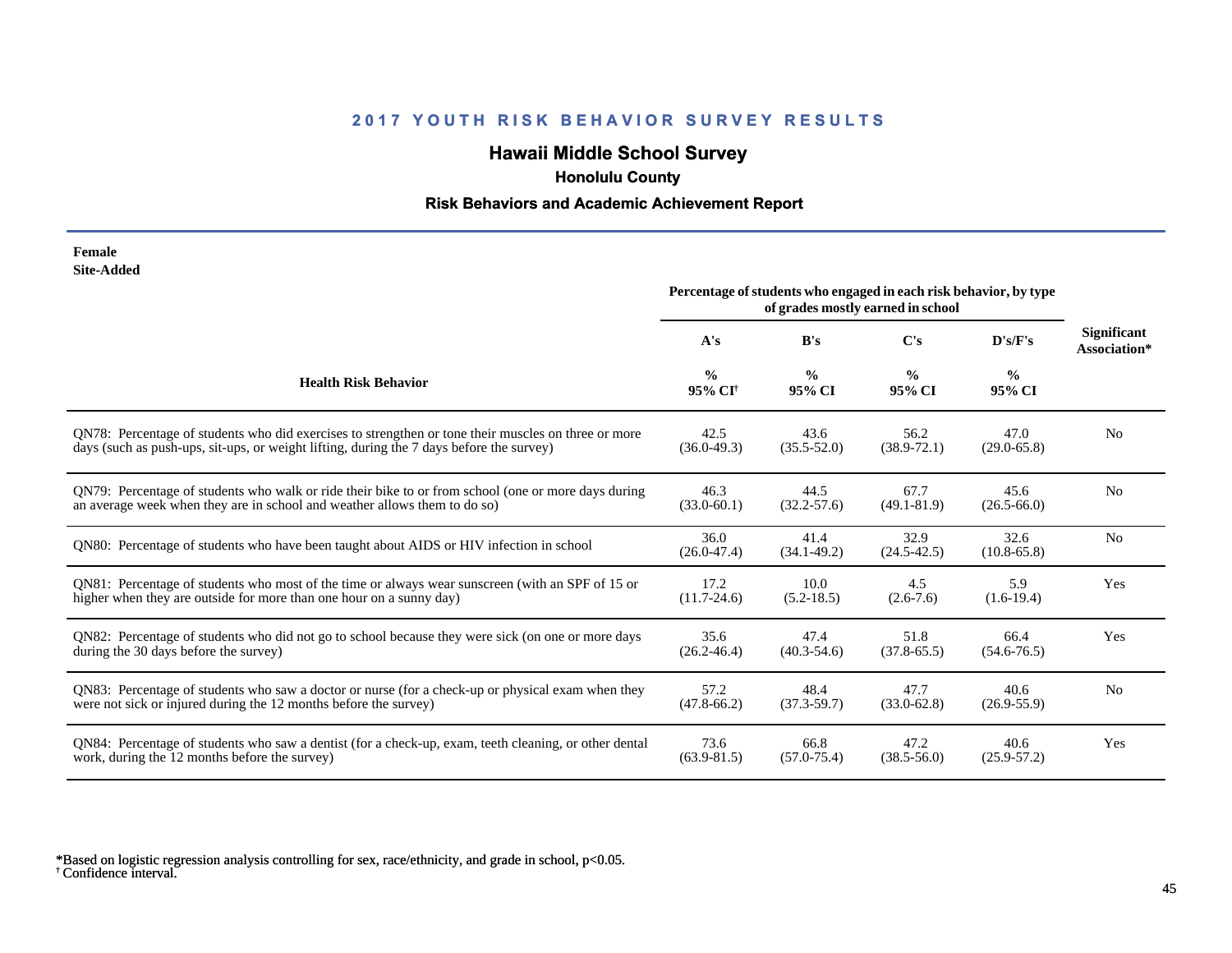# **Hawaii Middle School Survey**

 **Honolulu County**

#### **Risk Behaviors and Academic Achievement Report**

#### **Female Site-Added**

|                                                                                                                                                                                                                                            | Percentage of students who engaged in each risk behavior, by type<br>of grades mostly earned in school |                         |                         |                         |                                    |
|--------------------------------------------------------------------------------------------------------------------------------------------------------------------------------------------------------------------------------------------|--------------------------------------------------------------------------------------------------------|-------------------------|-------------------------|-------------------------|------------------------------------|
|                                                                                                                                                                                                                                            | A's                                                                                                    | B's                     | C's                     | D's/F's                 | <b>Significant</b><br>Association* |
| <b>Health Risk Behavior</b>                                                                                                                                                                                                                | $\frac{0}{0}$<br>95% CI <sup>+</sup>                                                                   | $\frac{0}{0}$<br>95% CI | $\frac{0}{0}$<br>95% CI | $\frac{0}{0}$<br>95% CI |                                    |
| QN85: Percentage of students who had a toothache (during the 12 months before the survey)                                                                                                                                                  | 24.4<br>$(16.3 - 34.8)$                                                                                | 27.2<br>$(20.4 - 35.1)$ | 34.6<br>$(21.9 - 50.0)$ | 32.0<br>$(15.2 - 55.1)$ | N <sub>0</sub>                     |
| QN86: Percentage of students who had been told by a doctor or nurse that they had asthma and who<br>still have asthma                                                                                                                      | 6.9<br>$(4.0-11.7)$                                                                                    | 10.4<br>$(5.6-18.4)$    | 6.2<br>$(2.9-12.7)$     | 17.2<br>$(7.5 - 34.8)$  | N <sub>o</sub>                     |
| QN87: Percentage of students who think they definitely will not complete high school                                                                                                                                                       | 0.9<br>$(0.4-2.1)$                                                                                     | 3.9<br>$(1.3-11.3)$     | 2.6<br>$(0.8-8.2)$      | 20.8<br>$(8.6 - 42.1)$  | Yes                                |
| QN88: Percentage of students who usually slept in the home of a friend, family member, or other<br>person because they had to leave their home or their parent or guardian cannot afford housing (during<br>the 30 days before the survey) | 0.4<br>$(0.1-1.5)$                                                                                     | 4.2<br>$(2.0-8.9)$      | 2.9<br>$(0.9-9.2)$      | 1.6<br>$(0.3-9.2)$      | Yes                                |
| QN89: Percentage of students who reported there is at least one teacher or other adult in their school<br>that they can talk to if they have a problem                                                                                     | 69.1<br>$(57.0 - 79.0)$                                                                                | 68.3<br>$(61.1 - 74.7)$ | 76.3<br>$(66.8 - 83.8)$ | 64.2<br>$(45.6 - 79.2)$ | N <sub>0</sub>                     |
| QN90: Percentage of students who have a teacher or other adult at their school who really cares about<br>them                                                                                                                              | 51.3<br>$(42.9 - 59.7)$                                                                                | 60.1<br>$(47.5 - 71.4)$ | 46.7<br>$(35.5 - 58.3)$ | 48.1<br>$(30.4 - 66.3)$ | N <sub>o</sub>                     |
| QN91: Percentage of students who have an adult outside of school they can talk to about things that<br>are important to them                                                                                                               | 75.6<br>$(67.5 - 82.3)$                                                                                | 71.6<br>$(63.0 - 78.8)$ | 62.7<br>$(49.2 - 74.5)$ | 51.7<br>$(37.6 - 65.5)$ | N <sub>0</sub>                     |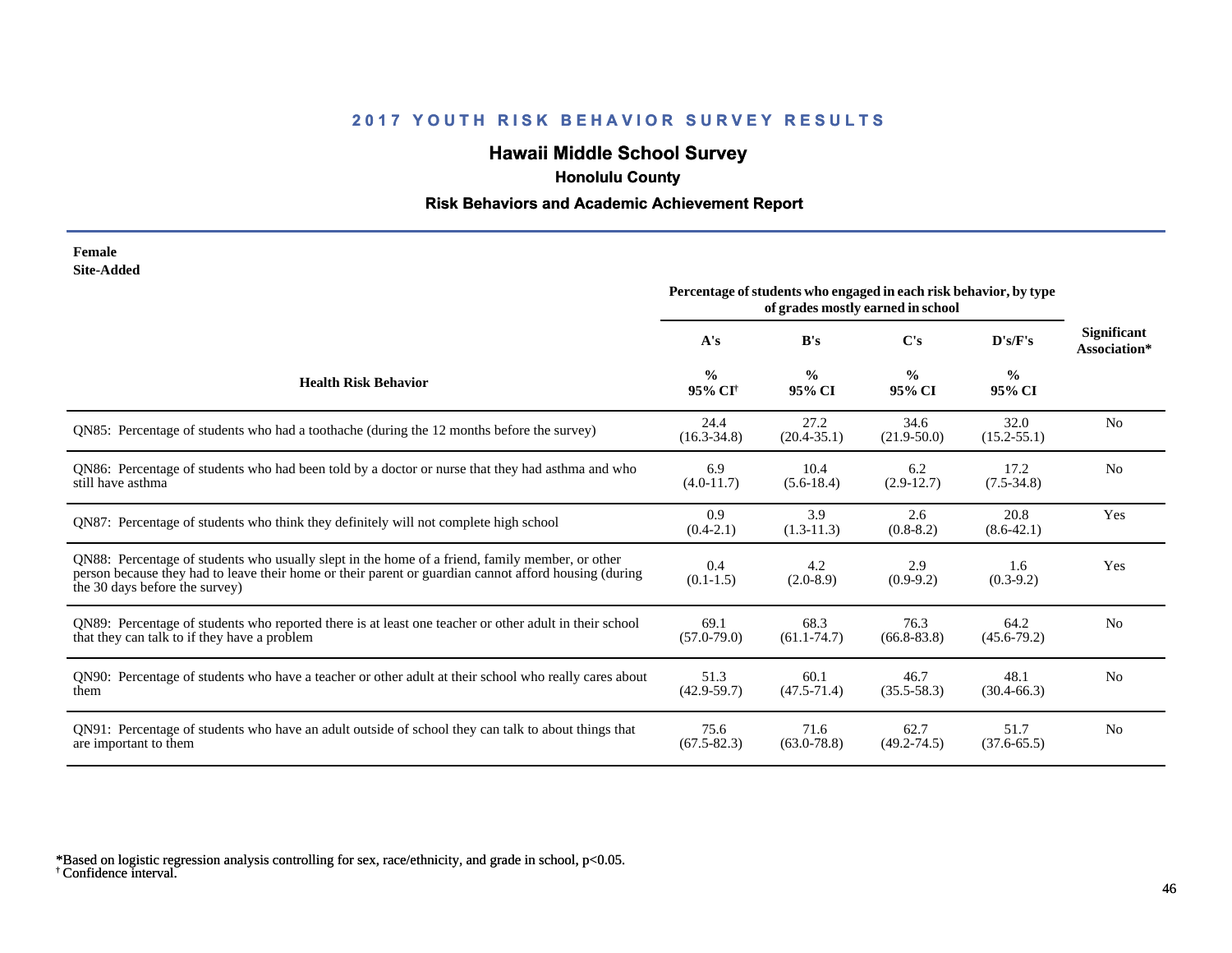# **Hawaii Middle School Survey**

 **Honolulu County**

#### **Risk Behaviors and Academic Achievement Report**

| Female            |
|-------------------|
| <b>Site-Added</b> |

| one-Augu                                                                                                 | Percentage of students who engaged in each risk behavior, by type<br>of grades mostly earned in school |                         |                         |                         |                                    |
|----------------------------------------------------------------------------------------------------------|--------------------------------------------------------------------------------------------------------|-------------------------|-------------------------|-------------------------|------------------------------------|
|                                                                                                          | A's                                                                                                    | B's                     | C's                     | D's/F's                 | <b>Significant</b><br>Association* |
| <b>Health Risk Behavior</b>                                                                              | $\frac{0}{0}$<br>95% CI <sup>+</sup>                                                                   | $\frac{0}{0}$<br>95% CI | $\frac{6}{6}$<br>95% CI | $\frac{6}{6}$<br>95% CI |                                    |
| ON92: Percentage of students who have talked with at least one of their parents or another adult in      | 47.2                                                                                                   | 42.9                    | 47.8                    | 36.6                    | N <sub>0</sub>                     |
| their family about the dangers of tobacco, alcohol, or drug use (during the 12 months before the survey) | $(36.6 - 58.1)$                                                                                        | $(28.8 - 58.4)$         | $(35.0 - 60.8)$         | $(21.8 - 54.5)$         |                                    |
| QN93: Percentage of students who reported their parents or other adults in their family talked with      | 27.8                                                                                                   | 27.6                    | 33.5                    | 38.4                    | N <sub>o</sub>                     |
| them about what they expect them to do or not to do when it comes to sex                                 | $(17.6 - 40.8)$                                                                                        | $(21.3 - 35.0)$         | $(18.7 - 52.4)$         | $(26.8 - 51.4)$         |                                    |
| QN94: Percentage of students who ever talked with their parents or other adults in their family about    | 24.9                                                                                                   | 27.8                    | 31.7                    | 34.8                    | N <sub>o</sub>                     |
| how to say no to having sex                                                                              | $(16.7 - 35.3)$                                                                                        | $(20.3 - 36.9)$         | $(18.4 - 48.7)$         | $(20.7 - 52.1)$         |                                    |
| QN95: Percentage of students who most of the time or always get the kind of help they need (among        | 33.9                                                                                                   | 28.4                    | 23.5                    | 21.9                    | N <sub>o</sub>                     |
| students who report having felt sad, empty, hopeless, angry, or anxious)                                 | $(23.3 - 46.4)$                                                                                        | $(23.6 - 33.6)$         | $(10.1 - 45.8)$         | $(4.4-63.0)$            |                                    |
| QN96: Percentage of students who have ever ridden in a car driven by someone, including the student,     | 14.5                                                                                                   | 22.4                    | 33.4                    | 44.1                    | Yes                                |
| who was "high" or had been using alcohol or drugs                                                        | $(9.5-21.3)$                                                                                           | $(15.3 - 31.6)$         | $(22.4 - 46.5)$         | $(30.5 - 58.7)$         |                                    |
| QN97: Percentage of students who ever use alcohol or drugs to relax, feel better about themselves, or    | 5.6                                                                                                    | 10.5                    | 14.1                    | 29.5                    | Yes                                |
| fit in                                                                                                   | $(3.2-9.8)$                                                                                            | $(7.3-15.0)$            | $(7.1 - 25.9)$          | $(15.0-49.8)$           |                                    |
| QN98: Percentage of students who ever use alcohol or drugs while they are alone                          | 3.7<br>$(1.4-9.2)$                                                                                     | 9.2<br>$(5.9-14.0)$     | 9.1<br>$(3.9-19.9)$     | 28.5<br>$(14.4 - 48.5)$ | Yes                                |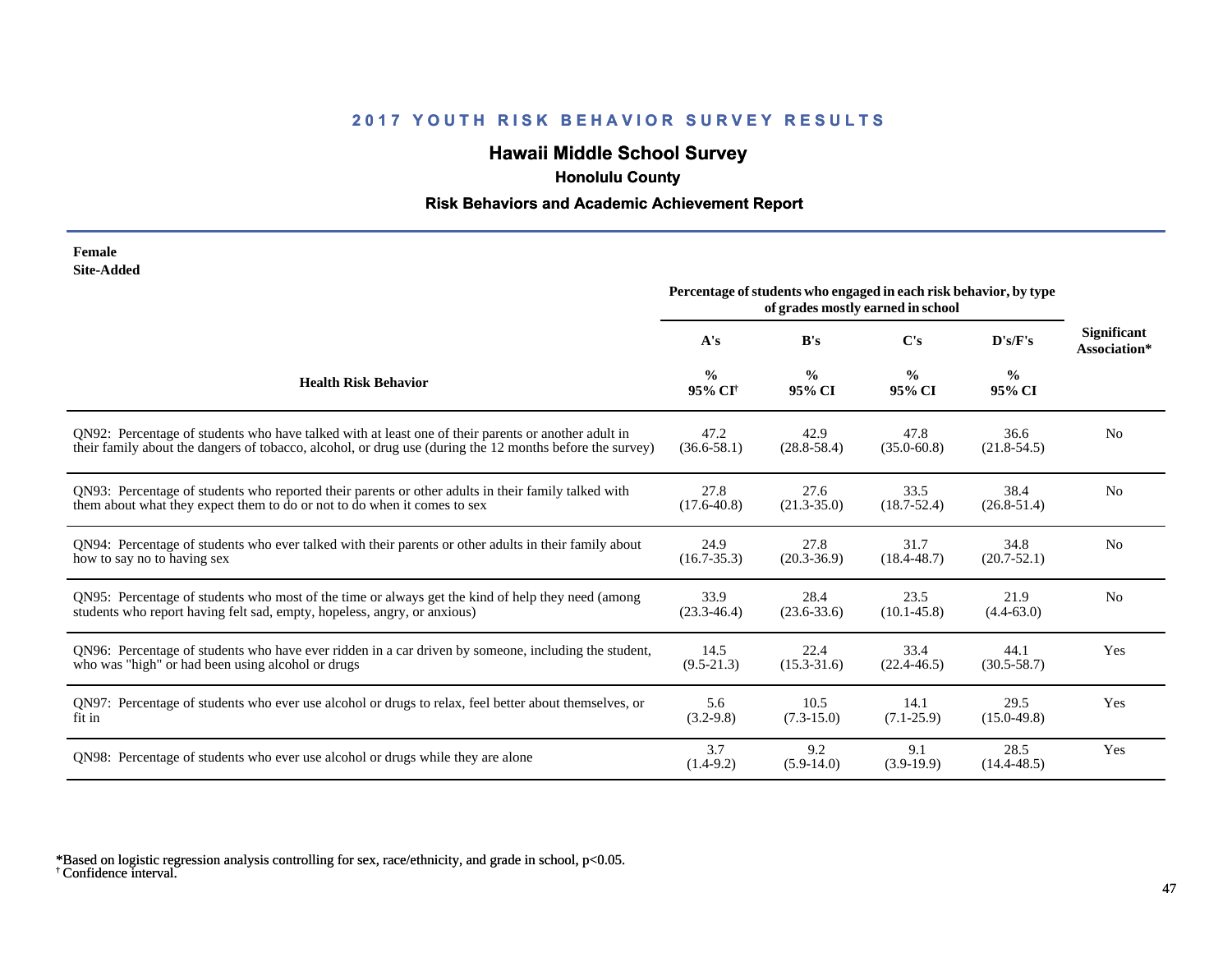# **Hawaii Middle School Survey**

 **Honolulu County**

#### **Risk Behaviors and Academic Achievement Report**

#### **Female Site-Added**

|                                                                                                      | Percentage of students who engaged in each risk behavior, by type<br>of grades mostly earned in school |                         |                         |                         |                                    |
|------------------------------------------------------------------------------------------------------|--------------------------------------------------------------------------------------------------------|-------------------------|-------------------------|-------------------------|------------------------------------|
|                                                                                                      | A's                                                                                                    | B's                     | C's                     | D's/F's                 | <b>Significant</b><br>Association* |
| <b>Health Risk Behavior</b>                                                                          | $\frac{0}{0}$<br>95% CI <sup>†</sup>                                                                   | $\frac{0}{0}$<br>95% CI | $\frac{0}{0}$<br>95% CI | $\frac{0}{0}$<br>95% CI |                                    |
| QN99: Percentage of students who ever forget things they did while using alcohol or drugs            | 2.4<br>$(0.7 - 7.8)$                                                                                   | 8.3<br>$(6.4-10.6)$     | 4.9<br>$(3.0-8.0)$      | 24.0<br>$(14.2 - 37.7)$ | Yes                                |
| QN100: Percentage of students who have family or friends that have told them that they should cut    | 6.3                                                                                                    | 7.5                     | 10.2                    | 22.4                    | No                                 |
| down on their drinking or drug use                                                                   | $(2.9-13.3)$                                                                                           | $(4.1 - 13.4)$          | $(3.3-27.4)$            | $(11.9 - 38.0)$         |                                    |
| QN101: Percentage of students who have ever gotten into trouble while they were using alcohol or     | 2.4                                                                                                    | 7.4                     | 3.1                     | 21.6                    | Yes                                |
| drugs                                                                                                | $(1.0-5.7)$                                                                                            | $(4.5-12.0)$            | $(1.5-6.4)$             | $(13.5 - 32.7)$         |                                    |
| QN102: Percentage of students who have attended school under the influence of alcohol, marijuana, or | 3.0                                                                                                    | 7.4                     | 10.3                    | 20.2                    | Yes                                |
| other drugs (during the 12 months before the survey)                                                 | $(1.1-8.1)$                                                                                            | $(3.5-14.9)$            | $(5.6-18.2)$            | $(11.7 - 32.6)$         |                                    |
| QNNODNT: Percentage of students who never saw a dentist (for a check-up, exam, teeth cleaning, or    | 2.0                                                                                                    | 2.1                     | 8.6                     | 0.6                     | N <sub>0</sub>                     |
| other dental work)                                                                                   | $(0.7 - 5.5)$                                                                                          | $(0.5-8.1)$             | $(2.3-27.6)$            | $(0.1 - 3.0)$           |                                    |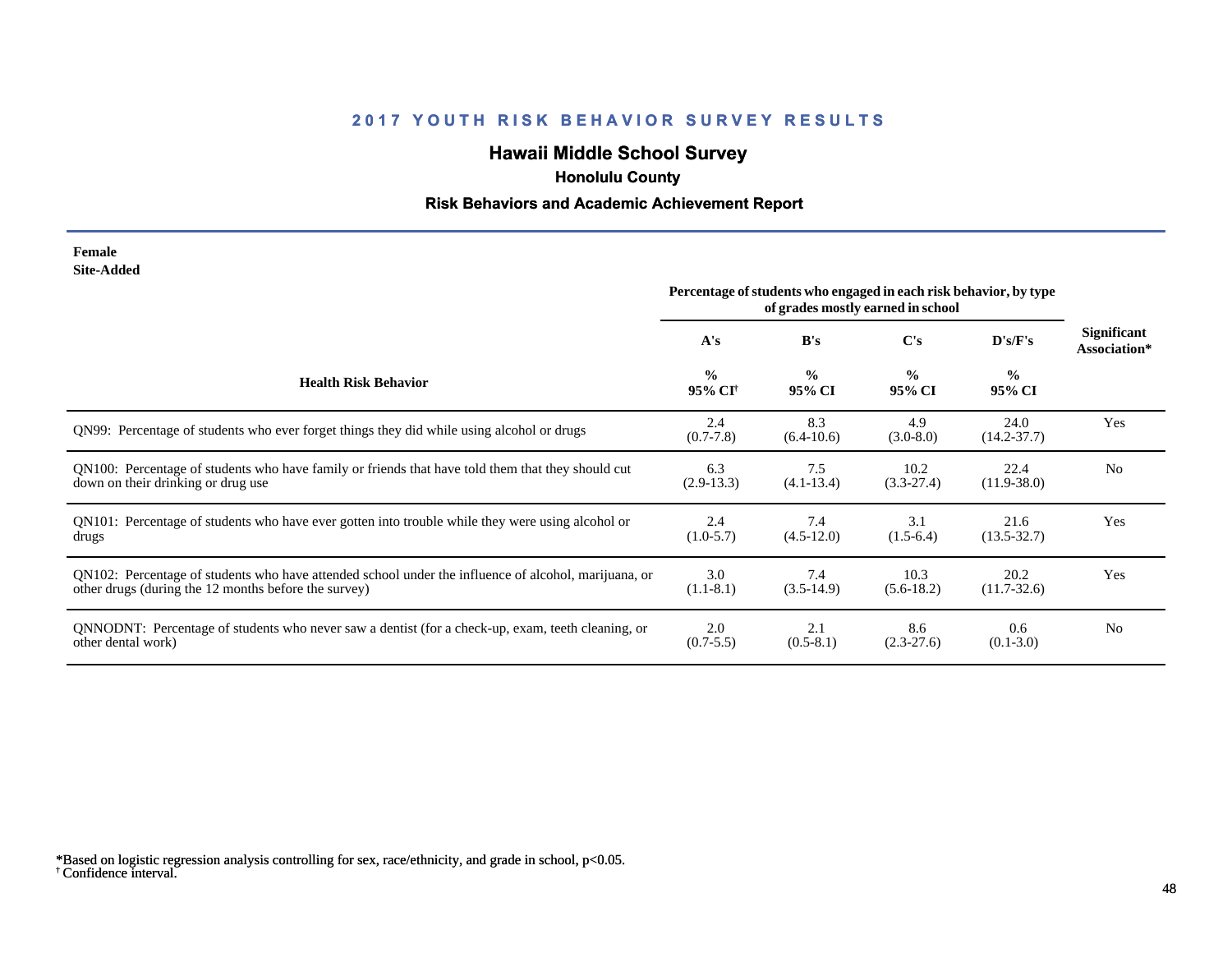# **Hawaii Middle School Survey**

 **Honolulu County**

#### **Risk Behaviors and Academic Achievement Report**

#### **Hispanic/Latino Unintentional Injuries/Violence**

|                                                                                                                                                           | Percentage of students who engaged in each risk behavior, by type<br>of grades mostly earned in school |                         |                         |                         |                             |
|-----------------------------------------------------------------------------------------------------------------------------------------------------------|--------------------------------------------------------------------------------------------------------|-------------------------|-------------------------|-------------------------|-----------------------------|
|                                                                                                                                                           | A's                                                                                                    | B's                     | C's                     | D's/F's                 | Significant<br>Association* |
| <b>Health Risk Behavior</b>                                                                                                                               | $\frac{0}{0}$<br>95% CI†                                                                               | $\frac{0}{0}$<br>95% CI | $\frac{0}{0}$<br>95% CI | $\frac{0}{0}$<br>95% CI |                             |
| QN12: Percentage of students who were ever bullied on school property                                                                                     | 40.1<br>$(29.2 - 52.1)$                                                                                | 39.0<br>$(29.6 - 49.3)$ | 49.9<br>$(37.8-61.9)$   | 54.0<br>$(42.9 - 64.8)$ | Yes                         |
| QN13: Percentage of students who were ever electronically bullied (counting being bullied through<br>texting, Instagram, Facebook, or other social media) | 28.5<br>$(22.4 - 35.6)$                                                                                | 21.2<br>$(14.7-29.4)$   | 41.1<br>$(30.5 - 52.6)$ | 39.3<br>$(28.6 - 51.3)$ | Yes                         |
| QN14: Percentage of students who ever seriously thought about killing themselves                                                                          | 25.0<br>$(16.5 - 35.9)$                                                                                | 31.5<br>$(23.8-40.4)$   | 28.8<br>$(19.2 - 40.7)$ | 53.2<br>$(30.0 - 75.1)$ | N <sub>0</sub>              |
| QN15: Percentage of students who ever made a plan about how they would kill themselves                                                                    | 17.7<br>$(11.3 - 26.6)$                                                                                | 25.4<br>$(19.3 - 32.6)$ | 26.4<br>$(12.7-46.9)$   | 32.8<br>$(14.2 - 58.9)$ | N <sub>0</sub>              |
| QN16: Percentage of students who ever tried to kill themselves                                                                                            | 12.9<br>$(6.6-23.5)$                                                                                   | 18.1<br>$(12.4 - 25.6)$ | 24.4<br>$(15.3 - 36.6)$ | 38.2<br>$(26.1 - 51.9)$ | Yes                         |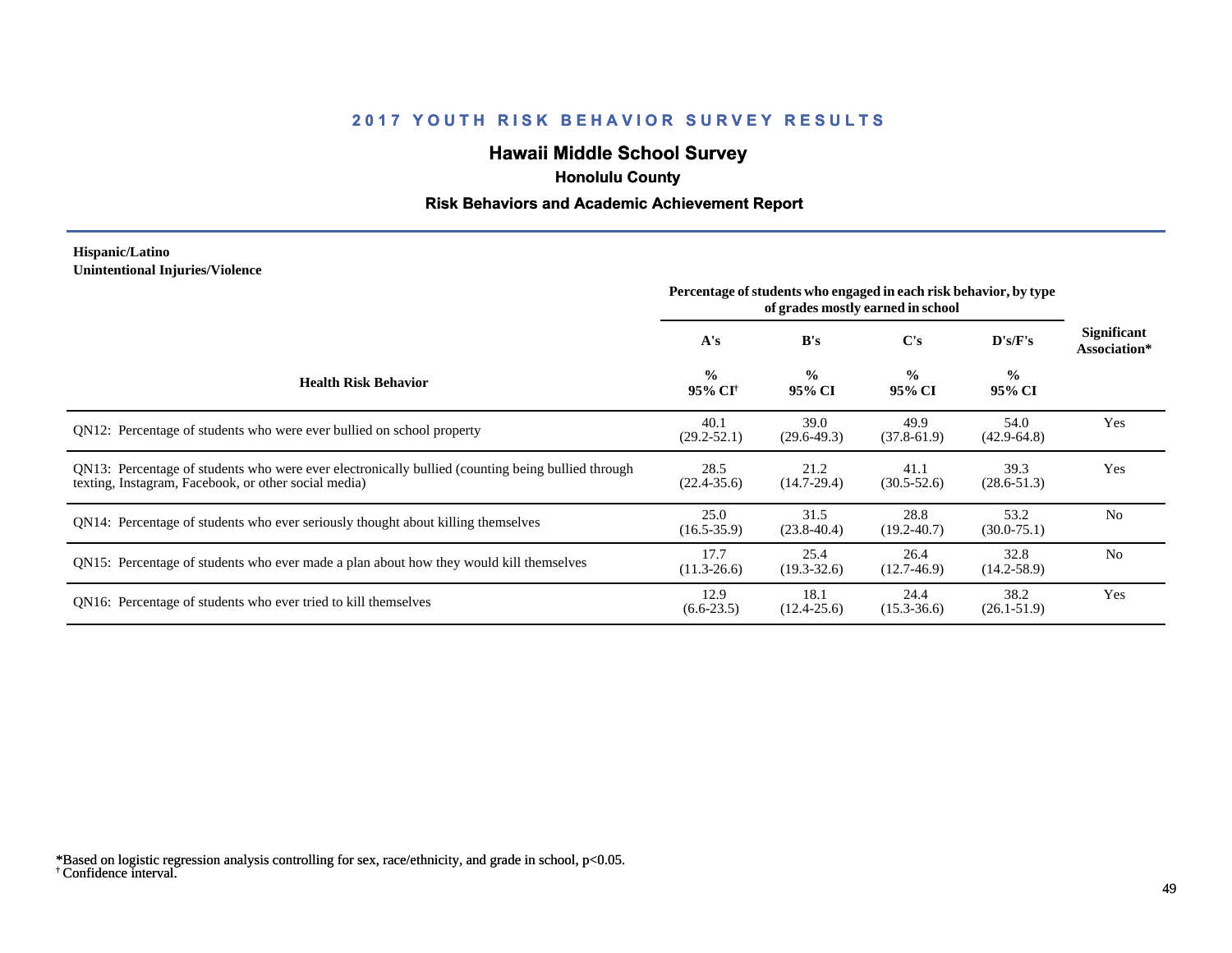# **Hawaii Middle School Survey**

 **Honolulu County**

#### **Risk Behaviors and Academic Achievement Report**

#### **Hispanic/Latino Tobacco Use**

|                                                                                                                                                                                                                                                                                                                | Percentage of students who engaged in each risk behavior, by type<br>of grades mostly earned in school |                         |                         |                         |                                    |
|----------------------------------------------------------------------------------------------------------------------------------------------------------------------------------------------------------------------------------------------------------------------------------------------------------------|--------------------------------------------------------------------------------------------------------|-------------------------|-------------------------|-------------------------|------------------------------------|
|                                                                                                                                                                                                                                                                                                                | A's                                                                                                    | B's                     | $\bf C's$               | D's/F's                 | <b>Significant</b><br>Association* |
| <b>Health Risk Behavior</b>                                                                                                                                                                                                                                                                                    | $\frac{0}{0}$<br>95% CI <sup>+</sup>                                                                   | $\frac{0}{0}$<br>95% CI | $\frac{0}{0}$<br>95% CI | $\frac{0}{0}$<br>95% CI |                                    |
| QN18: Percentage of students who tried cigarette smoking for the first time before age 11 years (even<br>one or two puffs)                                                                                                                                                                                     | 6.8<br>$(2.3-18.8)$                                                                                    | 9.2<br>$(5.1 - 16.0)$   | 15.8<br>$(6.1 - 35.0)$  | 7.3<br>$(1.5-29.3)$     | N <sub>0</sub>                     |
| QN19: Percentage of students who currently smoked cigarettes (on at least 1 day during the 30 days<br>before the survey)                                                                                                                                                                                       | 4.8<br>$(1.5-14.4)$                                                                                    | 10.9<br>$(5.4-20.9)$    | 10.0<br>$(2.2 - 36.0)$  | 9.9<br>$(2.5 - 31.8)$   | N <sub>o</sub>                     |
| QNFRCIG: Percentage of students who currently smoked cigarettes frequently (on 20 or more days<br>during the 30 days before the survey)                                                                                                                                                                        | 1.5<br>$(0.2-11.6)$                                                                                    | 0.0                     | 0.0                     | 1.7<br>$(0.2 - 14.3)$   | N <sub>o</sub>                     |
| QNDAYCIG: Percentage of students who currently smoked cigarettes daily (on all 30 days during the<br>30 days before the survey)                                                                                                                                                                                | 0.0                                                                                                    | 0.0                     | 0.0                     | 1.7<br>$(0.2 - 14.3)$   | N <sub>o</sub>                     |
| QN21: Percentage of students who ever used an electronic vapor product (including e-cigarettes,<br>e-cigars, e-pipes, vape pipes, vaping pens, e-hookahs, and hookah pens [such as blu, NJOY, Vuse,<br>MarkTen, Logic, Vapin Plus, eGo, and Halo])                                                             | 26.0<br>$(14.8 - 41.4)$                                                                                | 37.0<br>$(23.7 - 52.7)$ | 41.7<br>$(27.7 - 57.2)$ | 61.1<br>$(46.2 - 74.2)$ | Yes                                |
| QN22: Percentage of students who currently used an electronic vapor product (including e-cigarettes,<br>e-cigars, e-pipes, vape pipes, vaping pens, e-hookahs, and hookah pens [such as blu, NJOY, Vuse,<br>MarkTen, Logic, Vapin Plus, eGo, and Halo, on at least 1 day during the 30 days before the survey) | 13.3<br>$(6.8-24.6)$                                                                                   | 30.9<br>$(20.0-44.6)$   | 32.2<br>$(23.1 - 42.9)$ | 41.3<br>$(26.6 - 57.7)$ | Yes                                |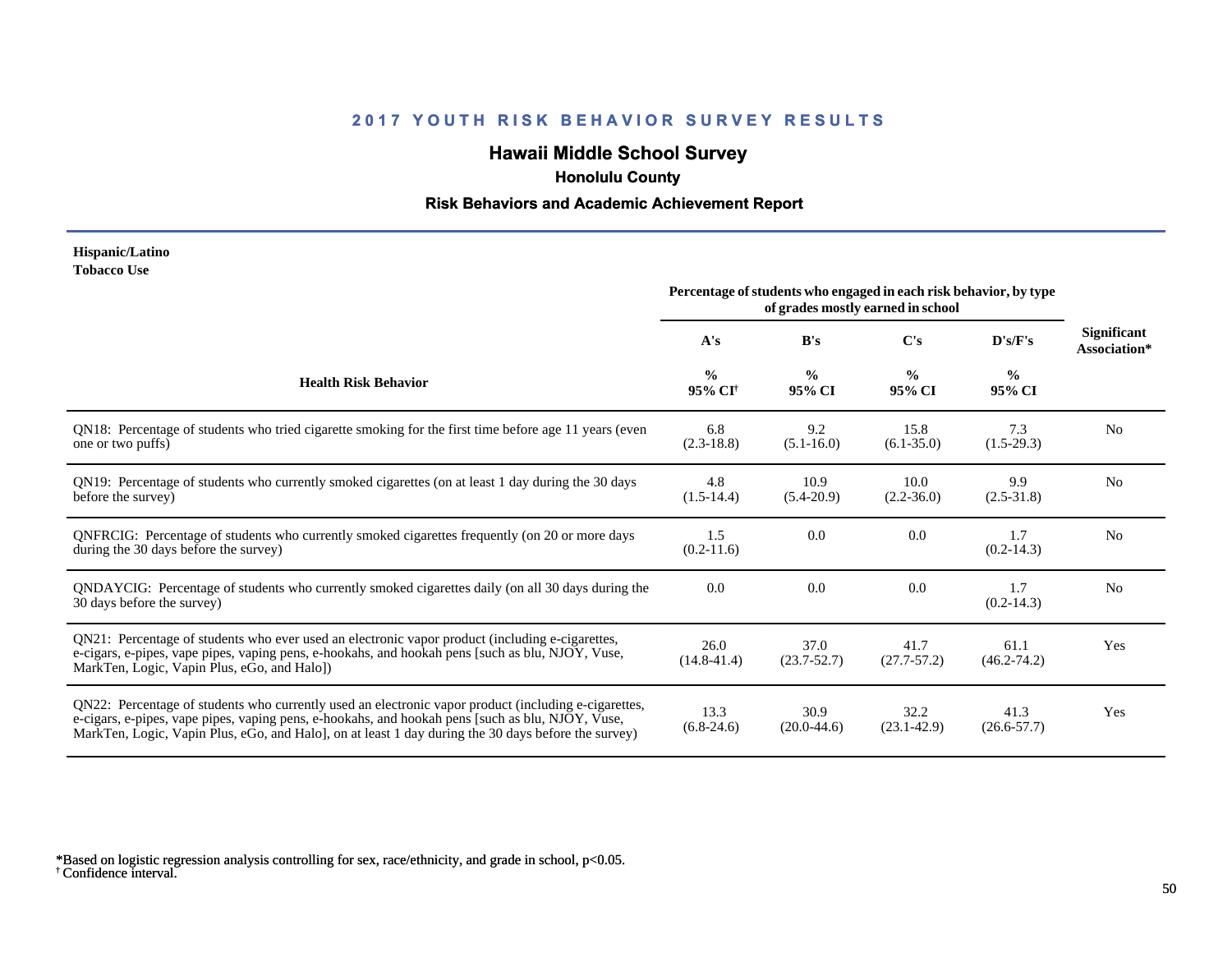# **Hawaii Middle School Survey**

 **Honolulu County**

#### **Risk Behaviors and Academic Achievement Report**

#### **Hispanic/Latino Alcohol/Other Drug Use**

|                                                                                                                                                                                                                                                  | Percentage of students who engaged in each risk behavior, by type<br>of grades mostly earned in school |                         |                         |                          |                             |
|--------------------------------------------------------------------------------------------------------------------------------------------------------------------------------------------------------------------------------------------------|--------------------------------------------------------------------------------------------------------|-------------------------|-------------------------|--------------------------|-----------------------------|
|                                                                                                                                                                                                                                                  | A's                                                                                                    | B's                     | C's                     | $\bf{D}$ 's/ $\bf{F}$ 's | Significant<br>Association* |
| <b>Health Risk Behavior</b>                                                                                                                                                                                                                      | $\frac{0}{0}$<br>95% CI†                                                                               | $\frac{0}{0}$<br>95% CI | $\frac{0}{0}$<br>95% CI | $\frac{6}{10}$<br>95% CI |                             |
| ON27: Percentage of students who drank alcohol for the first time before age 11 years (other than a<br>few sips)                                                                                                                                 | 14.8<br>$(6.9-29.1)$                                                                                   | 22.8<br>$(14.1 - 34.6)$ | 18.9<br>$(8.5 - 36.8)$  | 24.2<br>$(10.0-47.8)$    | N <sub>0</sub>              |
| QN29: Percentage of students who tried marijuana for the first time before age 11 years                                                                                                                                                          | 3.3<br>$(0.7-14.8)$                                                                                    | 3.8<br>$(1.9-7.7)$      | 14.4<br>$(4.9 - 35.5)$  | 8.3<br>$(2.2 - 26.4)$    | N <sub>0</sub>              |
| QN30: Percentage of students who ever used cocaine (any form of cocaine, including powder, crack,<br>or freebase)                                                                                                                                | 4.1<br>$(1.2 - 12.8)$                                                                                  | 4.9<br>$(1.8-12.8)$     | 5.2<br>$(1.5 - 16.0)$   | 7.4<br>$(1.8-25.5)$      | N <sub>0</sub>              |
| QN33: Percentage of students who ever took prescription pain medicine without a doctor's<br>prescription or differently than how a doctor told them to use it (counting drugs such as codeine,<br>Vicodin, Oxycontin, hydrocodone, and Percocet) | 6.6<br>$(4.7-9.2)$                                                                                     | 8.4<br>$(4.6 - 15.0)$   | 18.4<br>$(10.7-29.9)$   | 22.1<br>$(8.5-46.4)$     | Yes                         |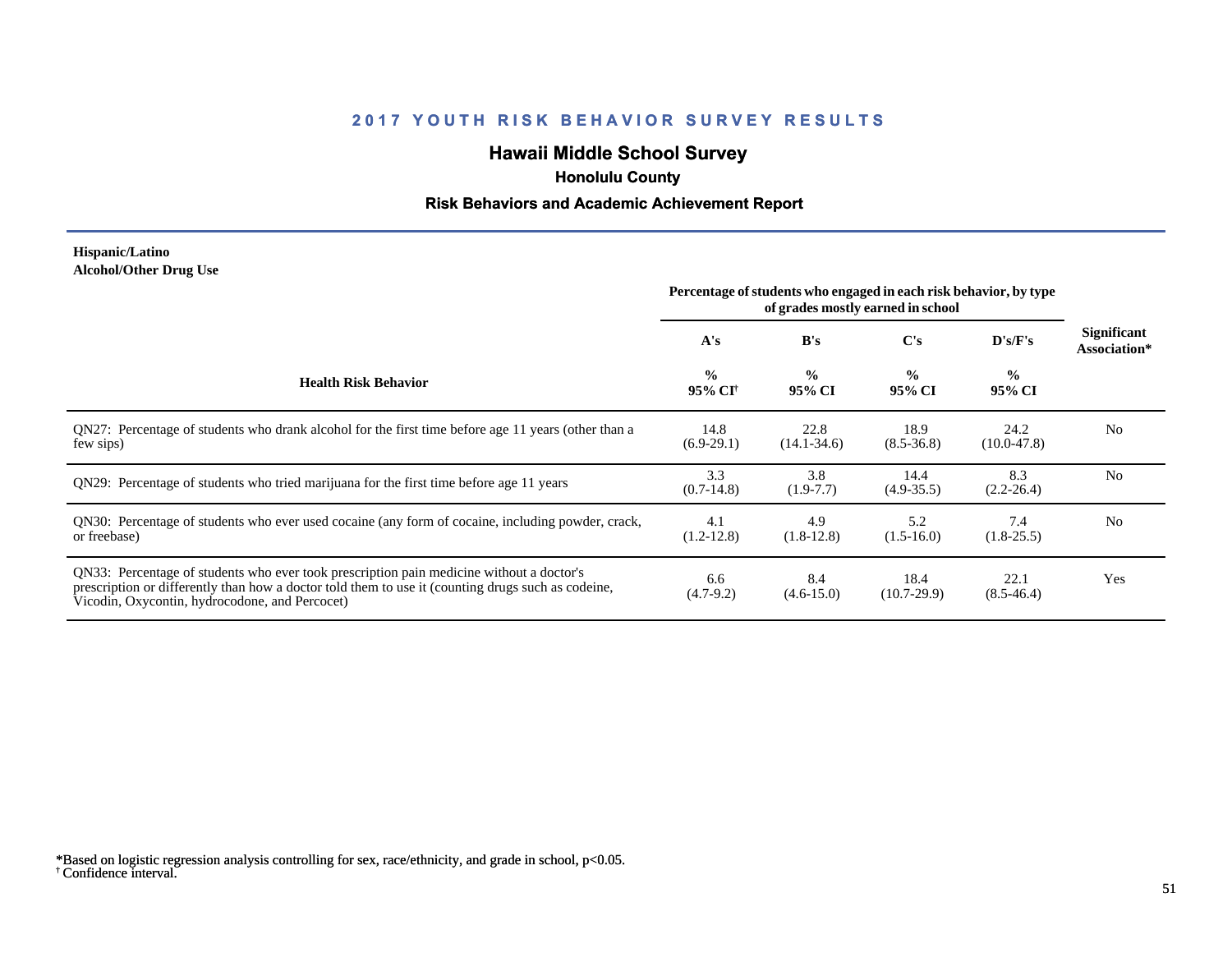# **Hawaii Middle School Survey**

 **Honolulu County**

#### **Risk Behaviors and Academic Achievement Report**

#### **Hispanic/Latino Sexual Behaviors**

|                                                                                                | Percentage of students who engaged in each risk behavior, by type<br>of grades mostly earned in school |                         |                         |                         |                                    |
|------------------------------------------------------------------------------------------------|--------------------------------------------------------------------------------------------------------|-------------------------|-------------------------|-------------------------|------------------------------------|
|                                                                                                | A's                                                                                                    | B's                     | $\bf C's$               | D's/F's                 | <b>Significant</b><br>Association* |
| <b>Health Risk Behavior</b>                                                                    | $\frac{0}{0}$<br>95% CI†                                                                               | $\frac{0}{0}$<br>95% CI | $\frac{6}{9}$<br>95% CI | $\frac{0}{0}$<br>95% CI |                                    |
| QN35: Percentage of students who had sexual intercourse for the first time before age 11 years | 3.5<br>$(0.7-15.8)$                                                                                    | 2.8<br>$(0.5-12.9)$     | 15.8<br>$(7.0 - 32.0)$  | 7.2<br>$(2.3 - 20.8)$   | N <sub>0</sub>                     |
| QN36: Percentage of students who ever had sexual intercourse with three or more persons        | 0.0                                                                                                    | 3.7<br>$(1.0-12.2)$     | 16.4<br>$(4.9 - 42.7)$  | 8.7<br>$(4.3-16.9)$     | N <sub>0</sub>                     |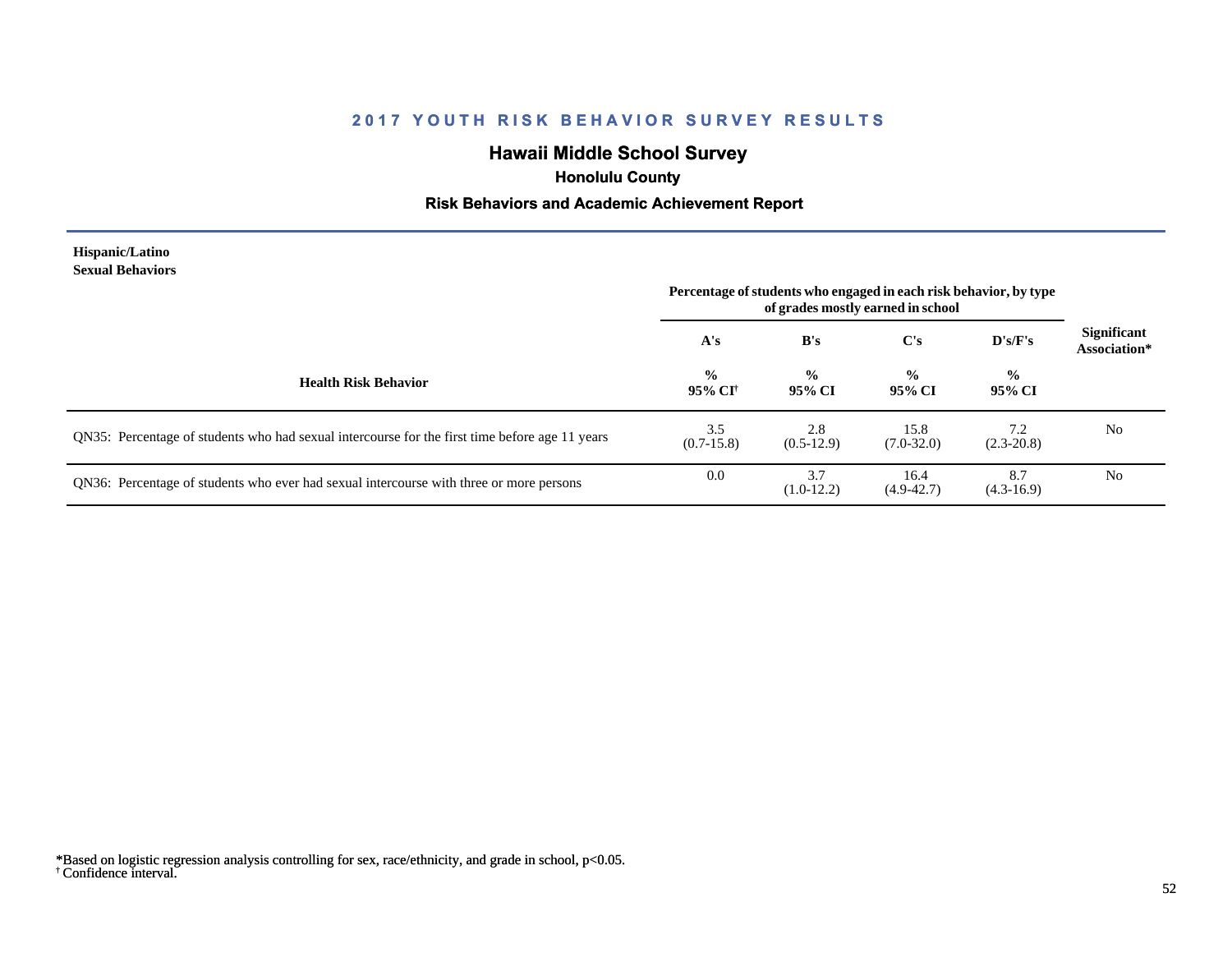# **Hawaii Middle School Survey**

 **Honolulu County**

#### **Risk Behaviors and Academic Achievement Report**

#### **Hispanic/Latino Dietary Behaviors**

|                                                                                                           | Percentage of students who engaged in each risk behavior, by type<br>of grades mostly earned in school |                         |                         |                         |                             |
|-----------------------------------------------------------------------------------------------------------|--------------------------------------------------------------------------------------------------------|-------------------------|-------------------------|-------------------------|-----------------------------|
|                                                                                                           | A's                                                                                                    | B's                     | C's                     | D's/F's                 | Significant<br>Association* |
| <b>Health Risk Behavior</b>                                                                               | $\frac{0}{0}$<br>95% CI†                                                                               | $\frac{0}{0}$<br>95% CI | $\frac{0}{0}$<br>95% CI | $\frac{6}{6}$<br>95% CI |                             |
| QN38: Percentage of students who described themselves as slightly or very overweight                      | 25.2<br>$(18.1 - 33.8)$                                                                                | 23.0<br>$(15.9 - 31.9)$ | 31.3<br>$(23.8-39.8)$   | 25.3<br>$(13.4 - 42.5)$ | N <sub>0</sub>              |
| QN39: Percentage of students who were trying to lose weight                                               | 50.7<br>$(43.3 - 58.1)$                                                                                | 52.0<br>$(39.8-63.9)$   | 45.4<br>$(31.8-59.7)$   | 50.9<br>$(41.7-59.9)$   | N <sub>0</sub>              |
| QN40: Percentage of students who did not eat breakfast (during the 7 days before the survey)              | 13.4<br>$(9.0-19.5)$                                                                                   | 17.9<br>$(11.2 - 27.4)$ | 19.5<br>$(8.6 - 38.4)$  | 20.6<br>$(13.0 - 31.1)$ | N <sub>0</sub>              |
| QNBK7DAY: Percentage of students who ate breakfast on all 7 days (during the 7 days before the<br>survey) | 30.9<br>$(18.3 - 47.1)$                                                                                | 36.4<br>$(25.4 - 49.1)$ | 26.4<br>$(21.9 - 31.3)$ | 35.5<br>$(22.0-51.9)$   | Yes                         |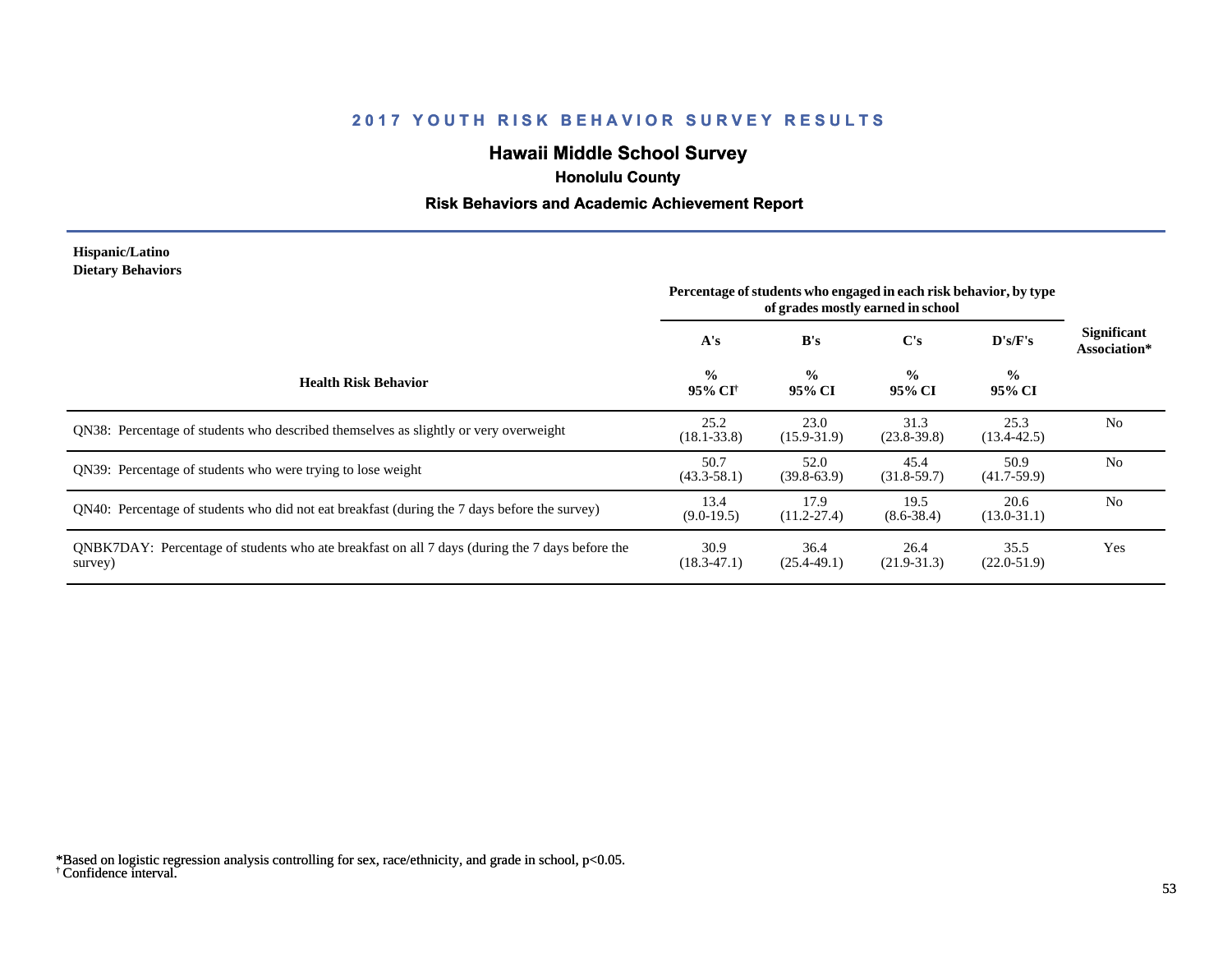# **Hawaii Middle School Survey**

 **Honolulu County**

#### **Risk Behaviors and Academic Achievement Report**

#### **Hispanic/Latino Physical Activity**

|                                                                                                                                                                                                                                                                                                                                                      | Percentage of students who engaged in each risk behavior, by type<br>of grades mostly earned in school |                         |                         |                         |                                    |
|------------------------------------------------------------------------------------------------------------------------------------------------------------------------------------------------------------------------------------------------------------------------------------------------------------------------------------------------------|--------------------------------------------------------------------------------------------------------|-------------------------|-------------------------|-------------------------|------------------------------------|
|                                                                                                                                                                                                                                                                                                                                                      | A's                                                                                                    | B's                     | $\bf C's$               | D's/F's                 | <b>Significant</b><br>Association* |
| <b>Health Risk Behavior</b>                                                                                                                                                                                                                                                                                                                          | $\frac{0}{0}$<br>95% CI <sup>†</sup>                                                                   | $\frac{0}{0}$<br>95% CI | $\frac{0}{0}$<br>95% CI | $\frac{0}{0}$<br>95% CI |                                    |
| QN41: Percentage of students who were physically active at least 60 minutes per day on 5 or more<br>days (in any kind of physical activity that increased their heart rate and made them breathe hard some<br>of the time during the 7 days before the survey)                                                                                       | 51.2<br>$(42.1 - 60.1)$                                                                                | 40.8<br>$(27.2 - 56.0)$ | 58.3<br>$(45.1 - 70.4)$ | 48.9<br>$(32.0 - 66.1)$ | N <sub>0</sub>                     |
| QNPA0DAY: Percentage of students who did not participate in at least 60 minutes of physical activity<br>on at least 1 day (in any kind of physical activity that increased their heart rate and made them breathe<br>hard some of the time during the 7 days before the survey)                                                                      | 8.4<br>$(4.1 - 16.4)$                                                                                  | 13.8<br>$(7.7 - 23.5)$  | 7.3<br>$(3.5-14.7)$     | 24.3<br>$(11.6-43.8)$   | No                                 |
| QNPA7DAY: Percentage of students who were physically active at least 60 minutes per day on all 7<br>days (in any kind of physical activity that increased their heart rate and made them breathe hard some<br>of the time during the 7 days before the survey)                                                                                       | 28.4<br>$(20.7 - 37.6)$                                                                                | 19.7<br>$(12.9 - 28.9)$ | 38.3<br>$(22.8 - 56.5)$ | 35.3<br>$(18.9 - 56.2)$ | N <sub>0</sub>                     |
| QN42: Percentage of students who watched television 3 or more hours per day (on an average school<br>day)                                                                                                                                                                                                                                            | 23.0<br>$(15.8 - 32.3)$                                                                                | 26.3<br>$(17.3 - 37.8)$ | 28.8<br>$(16.9 - 44.5)$ | 32.2<br>$(18.9-49.2)$   | N <sub>0</sub>                     |
| QN43: Percentage of students who played video or computer games or used a computer 3 or more<br>hours per day (counting time spent on things such as Xbox, PlayStation, an iPad or other tablet, a<br>smartphone, texting, YouTube, Instagram, Facebook, or other social media, for something that was not<br>school work, on an average school day) | 46.2<br>$(37.4 - 55.2)$                                                                                | 47.1<br>$(39.6 - 54.8)$ | 45.9<br>$(34.9 - 57.3)$ | 44.4<br>$(34.4 - 54.8)$ | No                                 |
| QN44: Percentage of students who attended physical education (PE) classes on 1 or more days (in an<br>average week when they were in school)                                                                                                                                                                                                         | 50.3<br>$(34.9 - 65.7)$                                                                                | 61.5<br>$(41.8 - 78.0)$ | 56.4<br>$(43.3 - 68.7)$ | 53.5<br>$(42.9 - 63.9)$ | N <sub>0</sub>                     |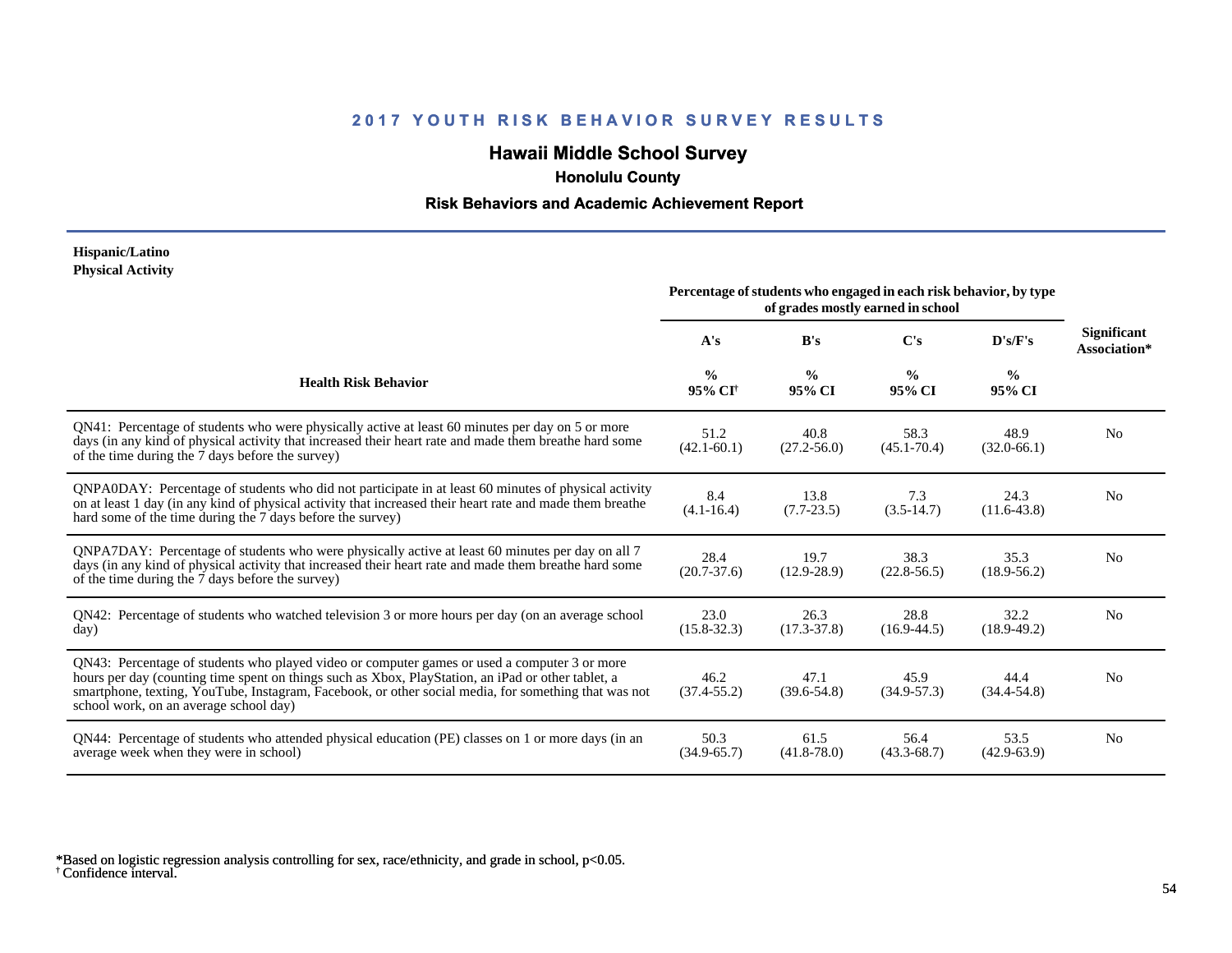# **Hawaii Middle School Survey**

## **Honolulu County**

#### **Risk Behaviors and Academic Achievement Report**

#### **Hispanic/Latino Physical Activity**

|                                                                                                                                                                                  | Percentage of students who engaged in each risk behavior, by type<br>of grades mostly earned in school |                         |                         |                          |                                    |
|----------------------------------------------------------------------------------------------------------------------------------------------------------------------------------|--------------------------------------------------------------------------------------------------------|-------------------------|-------------------------|--------------------------|------------------------------------|
|                                                                                                                                                                                  | A's                                                                                                    | B's                     | C's                     | $\bf{D's/F's}$           | <b>Significant</b><br>Association* |
| <b>Health Risk Behavior</b>                                                                                                                                                      | $\frac{0}{0}$<br>95% CI†                                                                               | $\frac{0}{0}$<br>95% CI | $\frac{0}{0}$<br>95% CI | $\frac{6}{10}$<br>95% CI |                                    |
| QNDLYPE: Percentage of students who attended physical education (PE) classes on all 5 days (in an<br>average week when they were in school)                                      | 13.8<br>$(7.2 - 24.9)$                                                                                 | 16.8<br>$(10.6 - 25.5)$ | 14.0<br>$(9.4 - 20.4)$  | 13.3<br>$(3.6 - 38.7)$   | N <sub>0</sub>                     |
| QN45: Percentage of students who played on at least one sports team (counting any teams run by their<br>school or community groups, during the past 12 months before the survey) | 65.8<br>$(61.0 - 70.2)$                                                                                | 49.1<br>$(39.0 - 59.3)$ | 53.9<br>$(41.8-65.6)$   | 48.9<br>$(36.4 - 61.6)$  | Yes                                |
| QN46: Percentage of students who had a concussion from playing a sport or being physically active<br>(one or more times during the 12 months before the survey)                  | 15.5<br>$(8.2 - 27.5)$                                                                                 | 19.9<br>$(11.6 - 32.0)$ | 22.3<br>$(12.1 - 37.3)$ | 18.4<br>$(5.2 - 48.4)$   | N <sub>0</sub>                     |
| QN48: Percentage of students who got 8 or more hours of sleep (on an average school night)                                                                                       | 50.0<br>$(38.9 - 61.0)$                                                                                | 40.9<br>$(30.8 - 51.7)$ | 34.1<br>$(22.8 - 47.6)$ | 29.3<br>$(14.2 - 50.9)$  | Yes                                |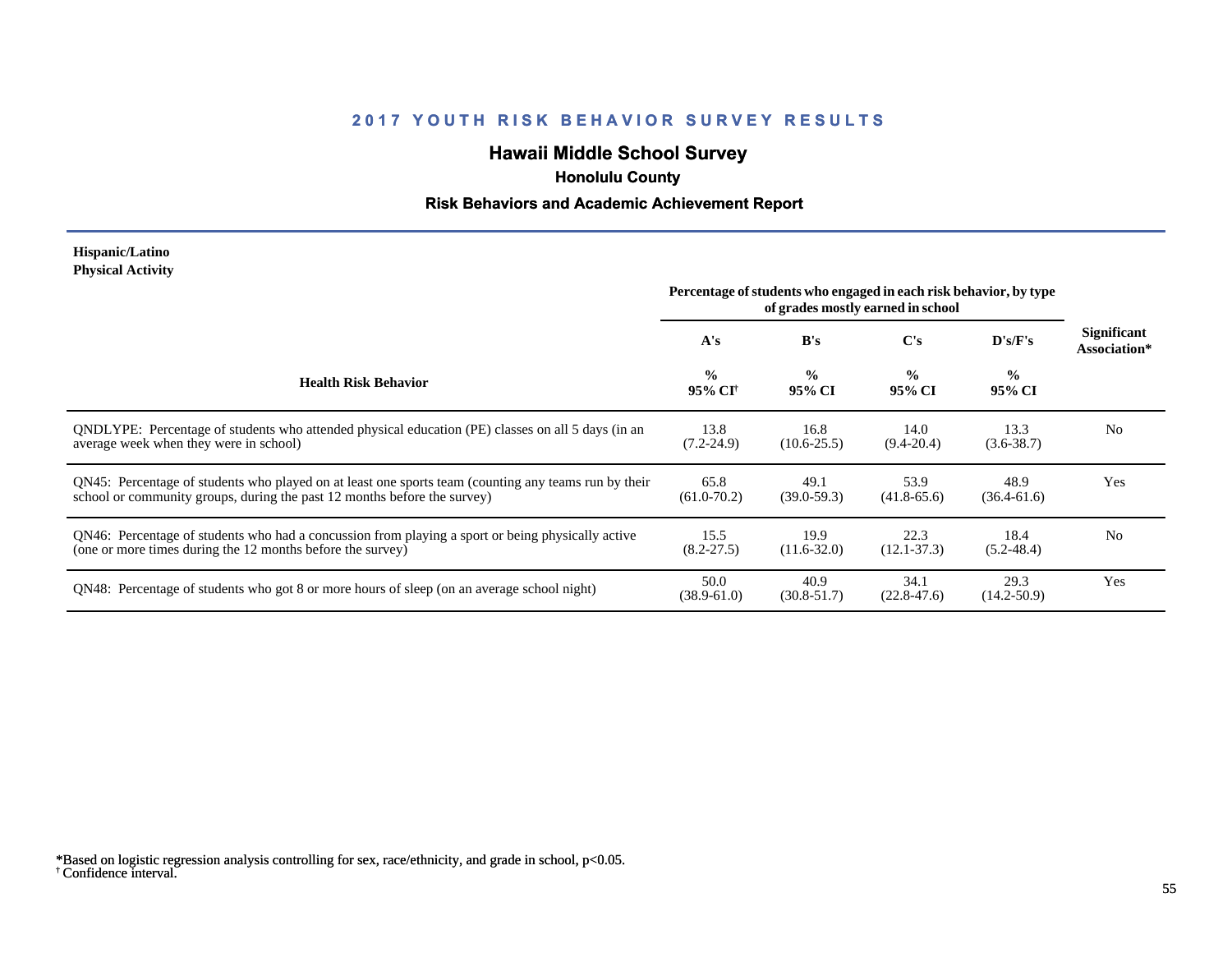# **Hawaii Middle School Survey**

 **Honolulu County**

#### **Risk Behaviors and Academic Achievement Report**

| Hispanic/Latino<br>Other                                                                      |                          |                         | Percentage of students who engaged in each risk behavior, by type<br>of grades mostly earned in school |                         |                                    |
|-----------------------------------------------------------------------------------------------|--------------------------|-------------------------|--------------------------------------------------------------------------------------------------------|-------------------------|------------------------------------|
|                                                                                               | A's                      | B's                     | C's                                                                                                    | $\bf{D's/F's}$          | <b>Significant</b><br>Association* |
| <b>Health Risk Behavior</b>                                                                   | $\frac{0}{0}$<br>95% CI† | $\frac{0}{0}$<br>95% CI | $\frac{0}{0}$<br>95% CI                                                                                | $\frac{0}{0}$<br>95% CI |                                    |
| QN47: Percentage of students who had ever been told by a doctor or nurse that they had asthma | 25.9<br>$(16.1 - 39.0)$  | 27.8<br>$(18.3 - 39.8)$ | 20.8<br>$(12.6 - 32.2)$                                                                                | 41.3<br>$(25.8 - 58.7)$ | No                                 |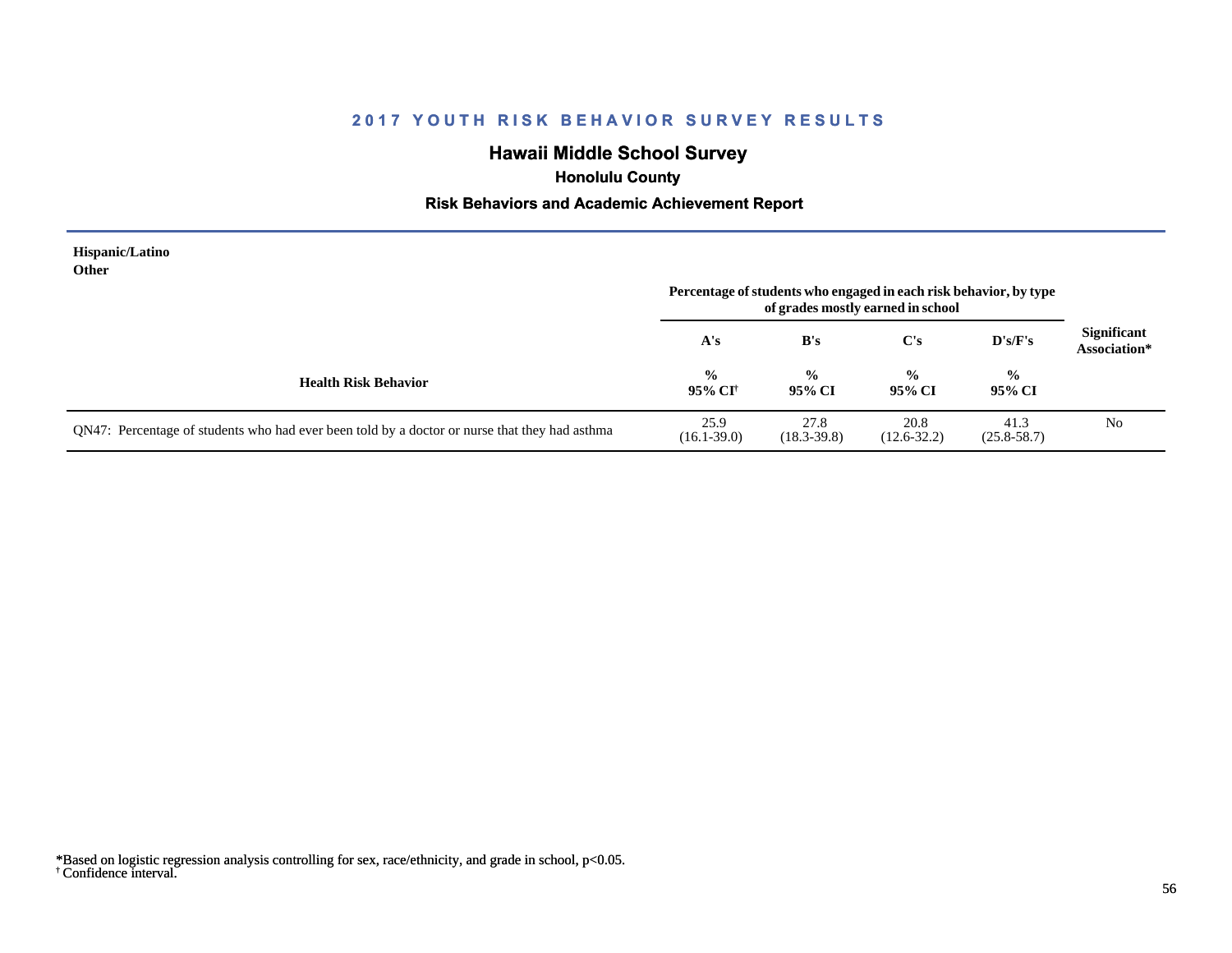# **Hawaii Middle School Survey**

 **Honolulu County**

#### **Risk Behaviors and Academic Achievement Report**

#### **Hispanic/Latino Site-Added**

|                                                                                                        | Percentage of students who engaged in each risk behavior, by type<br>of grades mostly earned in school |                         |                         |                         |                                    |
|--------------------------------------------------------------------------------------------------------|--------------------------------------------------------------------------------------------------------|-------------------------|-------------------------|-------------------------|------------------------------------|
|                                                                                                        | A's                                                                                                    | B's                     | C's                     | D's/F's                 | <b>Significant</b><br>Association* |
| <b>Health Risk Behavior</b>                                                                            | $\frac{0}{0}$<br>95% CI <sup>+</sup>                                                                   | $\frac{0}{0}$<br>95% CI | $\frac{0}{0}$<br>95% CI | $\frac{0}{0}$<br>95% CI |                                    |
| QN50: Percentage of students who report they do not describe themselves as only one race or ethnicity  | 41.0<br>$(29.9 - 53.2)$                                                                                | 43.1<br>$(32.9 - 53.9)$ | 25.9<br>$(15.5-40.0)$   | 46.4<br>$(23.5 - 71.0)$ | N <sub>0</sub>                     |
| QN51: Percentage of students who reported that either of their parents or other adults in their family | 40.2                                                                                                   | 35.4                    | 33.3                    | 37.8                    | N <sub>0</sub>                     |
| are serving on active duty in the military                                                             | $(25.8 - 56.4)$                                                                                        | $(22.9-50.1)$           | $(18.0 - 53.1)$         | $(22.2 - 56.3)$         |                                    |
| QN52: Percentage of students who have serious difficulty concentrating, remembering, or making         | 20.9                                                                                                   | 29.4                    | 38.4                    | 52.9                    | Yes                                |
| decisions (because of a physical, mental, or emotional problem)                                        | $(14.8 - 28.7)$                                                                                        | $(22.3 - 37.6)$         | $(25.2 - 53.7)$         | $(32.1 - 72.7)$         |                                    |
| QN53: Percentage of students who carried a weapon (such as a gun, knife, or club, during the 12        | 12.7                                                                                                   | 18.5                    | 20.3                    | 30.3                    | Yes                                |
| months before the survey)                                                                              | $(8.5-18.5)$                                                                                           | $(9.7 - 32.4)$          | $(9.0 - 39.8)$          | $(16.6 - 48.8)$         |                                    |
| QN54: Percentage of students who did not go to school because they felt they would be unsafe at        | 10.8                                                                                                   | 11.2                    | 7.4                     | 40.3                    | Yes                                |
| school or on their way to or from school (during the 12 months before the survey)                      | $(7.8-14.8)$                                                                                           | $(6.4-18.8)$            | $(2.3-21.7)$            | $(25.5 - 57.1)$         |                                    |
| QN55: Percentage of students who have been in a physical fight (during the 12 months before the        | 19.5                                                                                                   | 27.6                    | 39.9                    | 56.9                    | Yes                                |
| survey)                                                                                                | $(14.4 - 25.8)$                                                                                        | $(17.5-40.6)$           | $(31.6 - 48.9)$         | $(35.7 - 75.8)$         |                                    |
| QN56: Percentage of students who were ever physically forced to have sexual intercourse (when they     | 4.1                                                                                                    | 6.0                     | 4.4                     | 11.7                    | N <sub>0</sub>                     |
| did not want to)                                                                                       | $(1.1-14.4)$                                                                                           | $(2.7-12.5)$            | $(1.3-14.0)$            | $(2.1 - 45.4)$          |                                    |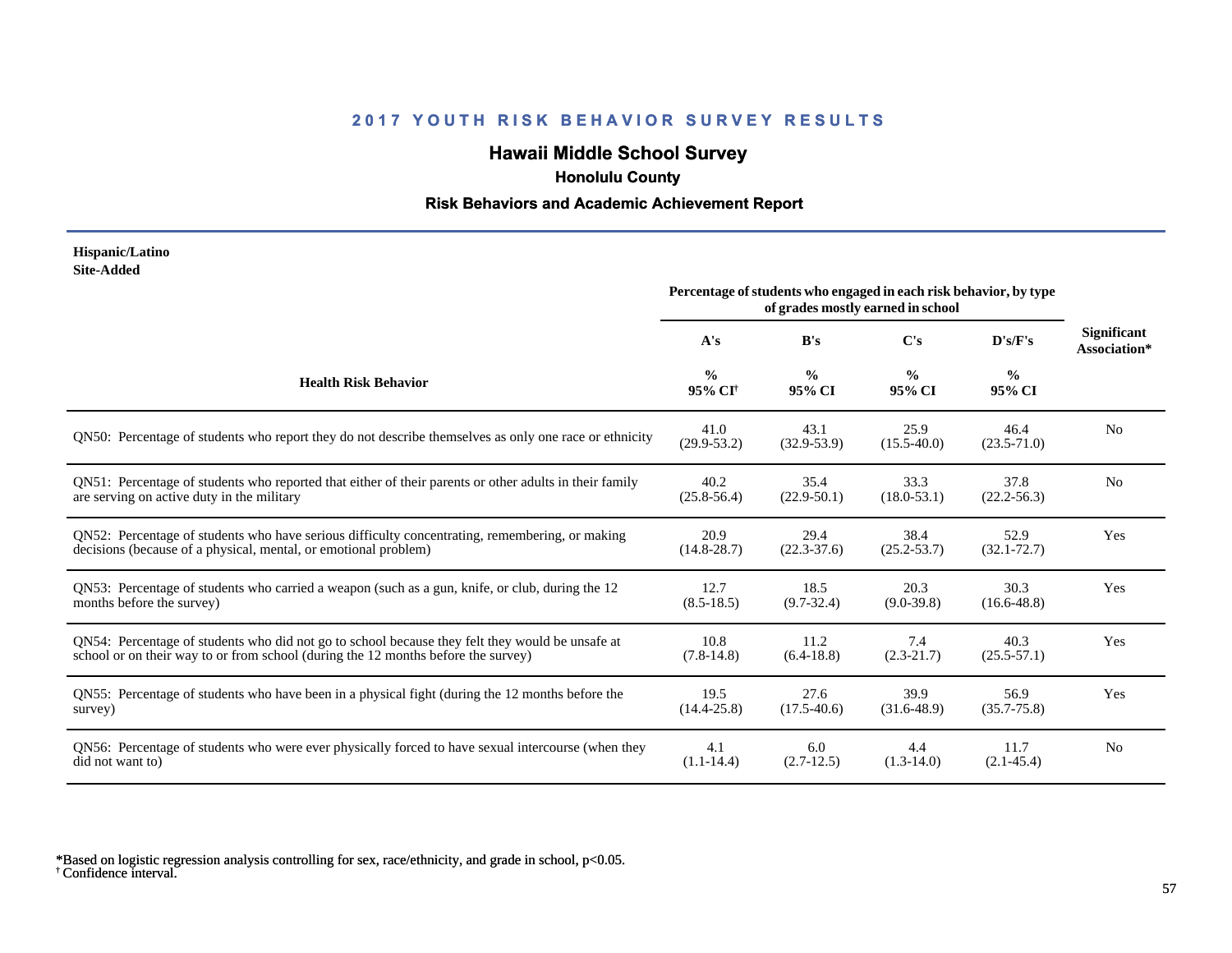# **Hawaii Middle School Survey**

 **Honolulu County**

#### **Risk Behaviors and Academic Achievement Report**

#### **Hispanic/Latino Site-Added**

|                                                                                                                                                                                                                                                                                                                                                                                                                                                                             | Percentage of students who engaged in each risk behavior, by type<br>of grades mostly earned in school |                         |                         |                         |                                    |
|-----------------------------------------------------------------------------------------------------------------------------------------------------------------------------------------------------------------------------------------------------------------------------------------------------------------------------------------------------------------------------------------------------------------------------------------------------------------------------|--------------------------------------------------------------------------------------------------------|-------------------------|-------------------------|-------------------------|------------------------------------|
|                                                                                                                                                                                                                                                                                                                                                                                                                                                                             | A's                                                                                                    | B's                     | $\bf C's$               | D's/F's                 | <b>Significant</b><br>Association* |
| <b>Health Risk Behavior</b>                                                                                                                                                                                                                                                                                                                                                                                                                                                 | $\frac{0}{0}$<br>95% CI <sup>†</sup>                                                                   | $\frac{0}{0}$<br>95% CI | $\frac{0}{0}$<br>95% CI | $\frac{0}{0}$<br>95% CI |                                    |
| QN57: Percentage of students who had someone force them to do sexual things that they did not want<br>to do (counting such things as kissing, touching, or being physically forced to have sexual intercourse)                                                                                                                                                                                                                                                              | 7.5<br>$(3.9-13.9)$                                                                                    | 7.2<br>$(2.8-17.4)$     | 13.0<br>$(5.4-27.9)$    | 18.3<br>$(9.7 - 32.1)$  | Yes                                |
| QN58: Percentage of students who had someone they were dating or going out with purposely try to<br>control them or emotionally hurt them (counting such things as being told who they could and could<br>not spend time with, being humiliated in front of others, or being threatened if they did not do what<br>they wanted, during the 12 months before the survey, among students who were dating or going out<br>with someone during the 12 months before the survey) | 24.9<br>$(16.9 - 35.2)$                                                                                | 34.2<br>$(21.5-49.8)$   | 30.0<br>$(14.3 - 52.4)$ |                         |                                    |
| QN59: Percentage of students who had someone they were dating or going out with physically hurt<br>them on purpose (counting such things as being hit, slammed into something, or injured with an object<br>or weapon, during the 12 months before the survey, among students who were dating or going out with<br>someone during the 12 months before the survey)                                                                                                          | 13.7<br>$(7.6-23.4)$                                                                                   | 23.8<br>$(13.9 - 37.7)$ | 10.8<br>$(3.7-27.9)$    |                         |                                    |
| QN60: Percentage of students who physically hurt someone they were dating or going out with<br>(counting such things as hitting them, slamming them into something, or injuring them with an object<br>or weapon, during the 12 months before the survey, among students who were dating or going out with<br>someone during the 12 months before the survey)                                                                                                               | 15.6<br>$(10.1 - 23.3)$                                                                                | 23.1<br>$(12.8 - 38.1)$ | 13.3<br>$(9.1 - 18.9)$  |                         |                                    |
| QN61: Percentage of students who had texted, e-mailed, or posted electronically a revealing or sexual<br>photo of themselves (during the 30 days before the survey)                                                                                                                                                                                                                                                                                                         | 2.8<br>$(1.0-7.5)$                                                                                     | 7.1<br>$(3.0-16.2)$     | 5.8<br>$(2.9-11.2)$     | 11.7<br>$(3.2 - 34.3)$  | N <sub>0</sub>                     |

\*Based on logistic regression analysis controlling for sex, race/ethnicity, and grade in school, p<0.05.

† Confidence interval.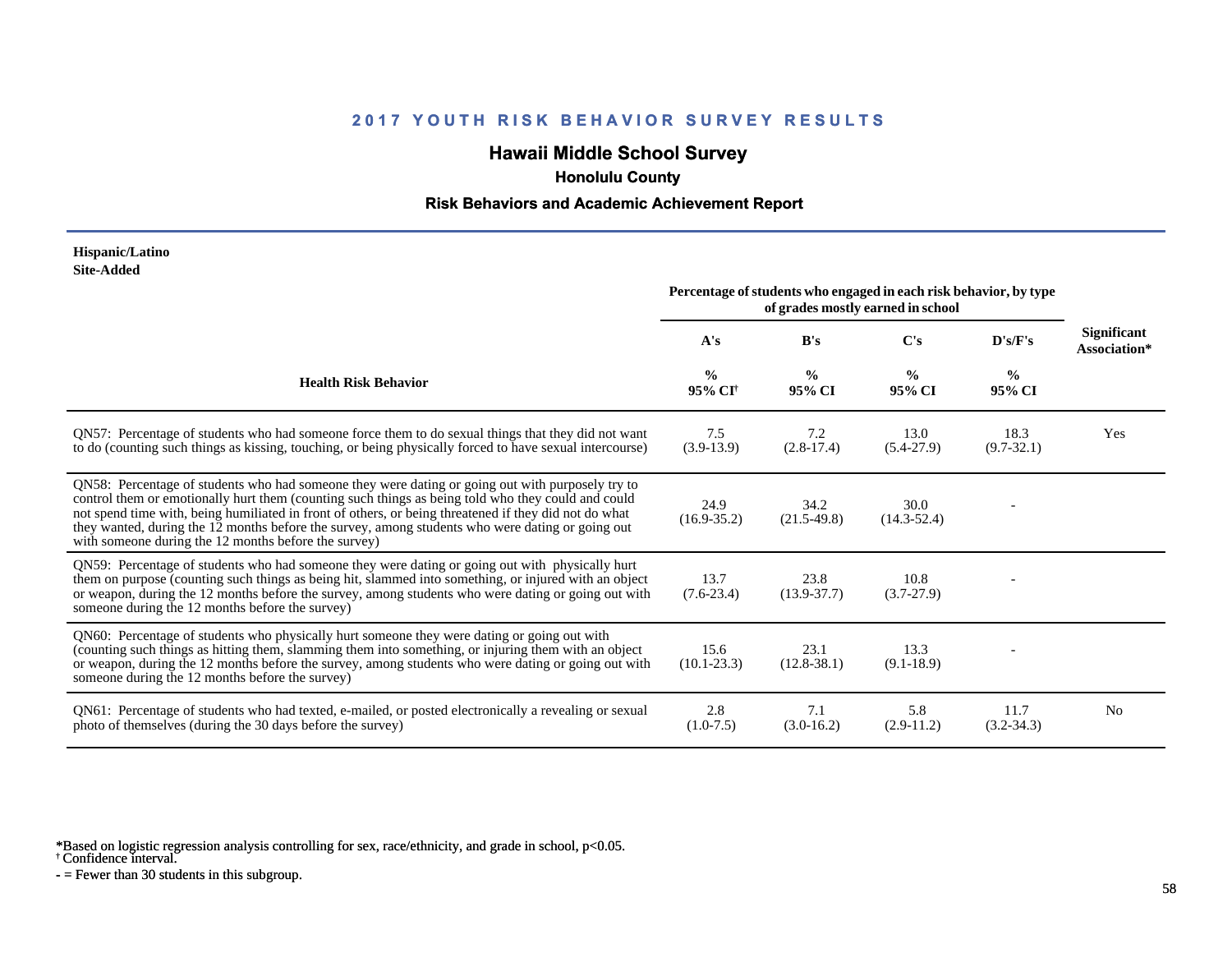# **Hawaii Middle School Survey**

 **Honolulu County**

#### **Risk Behaviors and Academic Achievement Report**

#### **Hispanic/Latino Site-Added**

|                                                                                                      | Percentage of students who engaged in each risk behavior, by type<br>of grades mostly earned in school |                         |                         |                         |                                    |
|------------------------------------------------------------------------------------------------------|--------------------------------------------------------------------------------------------------------|-------------------------|-------------------------|-------------------------|------------------------------------|
|                                                                                                      | A's                                                                                                    | B's                     | C's                     | D's/F's                 | <b>Significant</b><br>Association* |
| <b>Health Risk Behavior</b>                                                                          | $\frac{0}{0}$<br>95% CI <sup>+</sup>                                                                   | $\frac{0}{0}$<br>95% CI | $\frac{0}{0}$<br>95% CI | $\frac{6}{6}$<br>95% CI |                                    |
| QN62: Percentage of students who ever electronically bullied someone (counting being bullied         | 8.6                                                                                                    | 12.9                    | 22.9                    | 22.9                    | N <sub>0</sub>                     |
| through texting, Instagram, Facebook, or other social media)                                         | $(4.0-17.7)$                                                                                           | $(6.5-24.1)$            | $(12.5 - 38.1)$         | $(10.1 - 44.0)$         |                                    |
| QN63: Percentage of students who disagree or strongly disagree that harassment and bullying by other | 14.4                                                                                                   | 16.0                    | 14.7                    | 16.5                    | No                                 |
| students is a problem at their school                                                                | $(7.0-27.2)$                                                                                           | $(9.3 - 26.2)$          | $(5.4 - 34.1)$          | $(10.0 - 26.1)$         |                                    |
| QN64: Percentage of students who have ever done something to purposely hurt themselves without       | 27.6                                                                                                   | 31.2                    | 29.0                    | 55.9                    | N <sub>0</sub>                     |
| wanting to die (such as cutting or burning themselves on purpose)                                    | $(20.1 - 36.6)$                                                                                        | $(22.0 - 42.3)$         | $(18.0 - 43.2)$         | $(37.3 - 73.0)$         |                                    |
| QN65: Percentage of students who have ever felt so sad or hopeless almost every day for two weeks or | 39.4                                                                                                   | 31.9                    | 32.5                    | 56.5                    | N <sub>0</sub>                     |
| more in a row that they stopped doing some usual activities                                          | $(31.5 - 47.8)$                                                                                        | $(21.9-44.0)$           | $(17.8 - 51.7)$         | $(38.3 - 73.1)$         |                                    |
| QN66: Percentage of students who reported their attempt to kill themselves resulted in an injury,    | 11.1                                                                                                   | 14.6                    | 14.8                    | 22.0                    | Yes                                |
| poisoning, or overdose that had to be treated by a doctor or nurse                                   | $(5.6-20.7)$                                                                                           | $(8.8-23.1)$            | $(5.2 - 35.5)$          | $(14.8 - 31.6)$         |                                    |
| QN67: Percentage of students who had at least one drink of alcohol (during the 30 days before the    | 13.0                                                                                                   | 28.0                    | 24.1                    | 32.8                    | Yes                                |
| survey)                                                                                              | $(5.7-26.9)$                                                                                           | $(19.9 - 37.8)$         | $(17.3 - 32.6)$         | $(18.2 - 51.8)$         |                                    |
| ON68: Percentage of students who had five or more drinks of alcohol in a row (within a couple of     | 2.8                                                                                                    | 14.0                    | 19.4                    | 16.3                    | Yes                                |
| hours on at least one day during the 30 days before the survey)                                      | $(0.9-8.6)$                                                                                            | $(7.6-24.6)$            | $(9.6 - 35.3)$          | $(7.0 - 33.5)$          |                                    |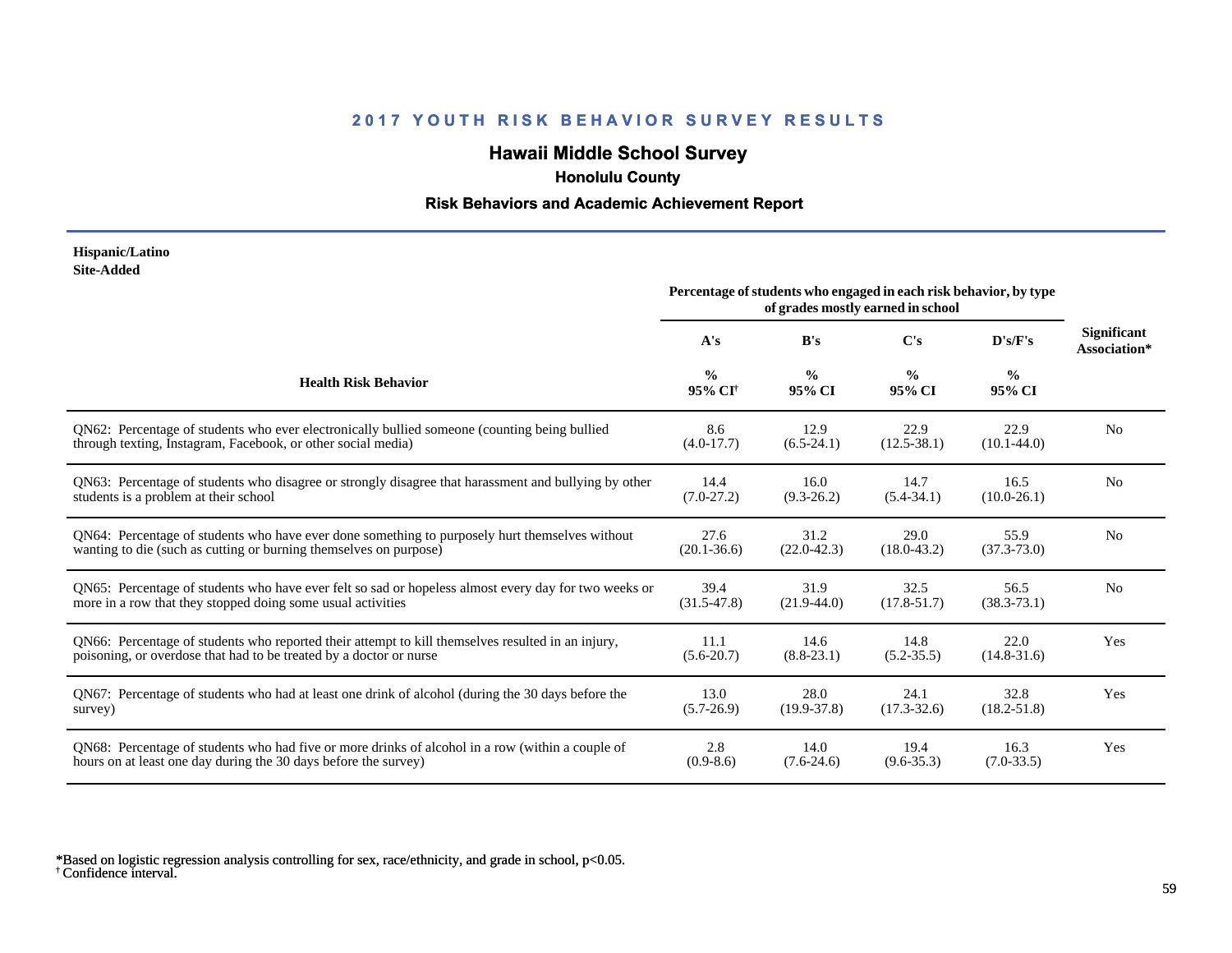# **Hawaii Middle School Survey**

 **Honolulu County**

#### **Risk Behaviors and Academic Achievement Report**

#### **Hispanic/Latino Site-Added**

|                                                                                                                                                                                                                                                                                              | Percentage of students who engaged in each risk behavior, by type<br>of grades mostly earned in school |                         |                         |                         |                                    |
|----------------------------------------------------------------------------------------------------------------------------------------------------------------------------------------------------------------------------------------------------------------------------------------------|--------------------------------------------------------------------------------------------------------|-------------------------|-------------------------|-------------------------|------------------------------------|
|                                                                                                                                                                                                                                                                                              | A's                                                                                                    | B's                     | C's                     | D's/F's                 | <b>Significant</b><br>Association* |
| <b>Health Risk Behavior</b>                                                                                                                                                                                                                                                                  | $\frac{0}{0}$<br>95% CI <sup>†</sup>                                                                   | $\frac{0}{0}$<br>95% CI | $\frac{0}{0}$<br>95% CI | $\frac{0}{0}$<br>95% CI |                                    |
| QN69: Percentage of students who report their parents would feel it is a little bit wrong, wrong, or very                                                                                                                                                                                    | 94.6                                                                                                   | 86.0                    | 90.9                    | 89.0                    | N <sub>o</sub>                     |
| wrong for them to drink beer, wine, or hard liquor regularly                                                                                                                                                                                                                                 | $(88.1 - 97.7)$                                                                                        | $(79.1 - 90.8)$         | $(79.1 - 96.3)$         | $(59.7-97.8)$           |                                    |
| QN70: Percentage of students who currently used marijuana (one or more times during the 30 days                                                                                                                                                                                              | 11.5                                                                                                   | 12.9                    | 20.1                    | 30.3                    | Yes                                |
| before the survey)                                                                                                                                                                                                                                                                           | $(6.1 - 20.5)$                                                                                         | $(5.7 - 26.6)$          | $(10.3 - 35.5)$         | $(14.9 - 51.9)$         |                                    |
| QN71: Percentage of students who ever used methamphetamines (also called "speed," "crystal,"                                                                                                                                                                                                 | 3.2                                                                                                    | 3.7                     | 5.2                     | 4.6                     | N <sub>o</sub>                     |
| "crank," or "ice")                                                                                                                                                                                                                                                                           | $(1.0-9.2)$                                                                                            | $(1.1-11.4)$            | $(2.3-11.6)$            | $(0.7-25.9)$            |                                    |
| QN72: Percentage of students who ever used ecstasy (also called MDMA)                                                                                                                                                                                                                        | 7.5<br>$(2.4 - 21.4)$                                                                                  | 3.7<br>$(1.1-11.4)$     | 4.1<br>$(1.9-8.4)$      | 4.5<br>$(0.7 - 25.2)$   | N <sub>0</sub>                     |
| QN73: Percentage of students who ever injected any illegal drug (used a needle to inject any illegal                                                                                                                                                                                         | 6.0                                                                                                    | 11.0                    | 17.9                    | 4.4                     | N <sub>0</sub>                     |
| drug into their body, one or more times during their life)                                                                                                                                                                                                                                   | $(1.7-18.6)$                                                                                           | $(5.6-20.6)$            | $(8.5 - 33.9)$          | $(0.9-19.2)$            |                                    |
| QN76: Percentage of students who tried to lose weight or keep from gaining weight by going without<br>eating for 24 hours or more; taking any diet pills, powders, or liquids; vomiting or taking laxatives;<br>smoking cigarettes; or skipping meals (during the 30 days before the survey) | 15.0<br>$(8.8-24.2)$                                                                                   | 21.2<br>$(15.4 - 28.4)$ | 22.0<br>$(12.0 - 36.7)$ | 27.0<br>$(17.3 - 39.6)$ | N <sub>0</sub>                     |
| QN77: Percentage of students who most of the time or always went hungry because there was not                                                                                                                                                                                                | 5.1                                                                                                    | 6.6                     | 7.1                     | 24.3                    | Yes                                |
| enough food in their home (during the 30 days before the survey)                                                                                                                                                                                                                             | $(1.6-15.1)$                                                                                           | $(2.7-15.0)$            | $(2.2 - 20.6)$          | $(12.6 - 41.7)$         |                                    |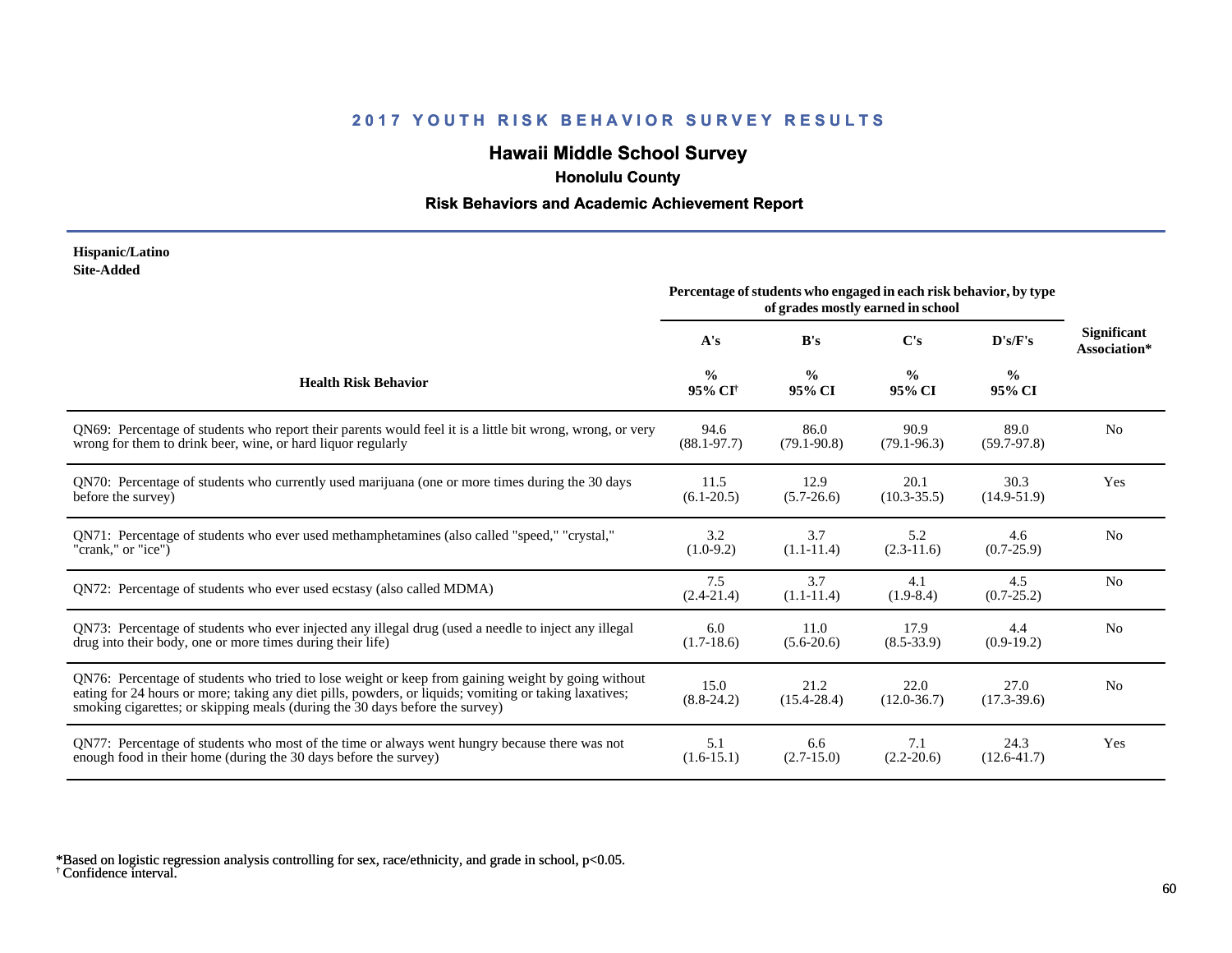# **Hawaii Middle School Survey**

 **Honolulu County**

#### **Risk Behaviors and Academic Achievement Report**

#### **Hispanic/Latino Site-Added**

|                                                                                                       | Percentage of students who engaged in each risk behavior, by type<br>of grades mostly earned in school |                         |                         |                         |                                    |
|-------------------------------------------------------------------------------------------------------|--------------------------------------------------------------------------------------------------------|-------------------------|-------------------------|-------------------------|------------------------------------|
|                                                                                                       | A's                                                                                                    | B's                     | $\bf C's$               | D's/F's                 | <b>Significant</b><br>Association* |
| <b>Health Risk Behavior</b>                                                                           | $\frac{0}{0}$<br>95% CI <sup>+</sup>                                                                   | $\frac{0}{0}$<br>95% CI | $\frac{0}{0}$<br>95% CI | $\frac{0}{0}$<br>95% CI |                                    |
| ON78: Percentage of students who did exercises to strengthen or tone their muscles on three or more   | 48.7                                                                                                   | 46.4                    | 59.6                    | 61.2                    | N <sub>0</sub>                     |
| days (such as push-ups, sit-ups, or weight lifting, during the 7 days before the survey)              | $(40.6 - 56.7)$                                                                                        | $(34.8 - 58.5)$         | $(44.6 - 73.0)$         | $(46.6 - 74.1)$         |                                    |
| QN79: Percentage of students who walk or ride their bike to or from school (one or more days during   | 43.6                                                                                                   | 46.3                    | 37.5                    | 47.5                    | N <sub>0</sub>                     |
| an average week when they are in school and weather allows them to do so)                             | $(31.4 - 56.6)$                                                                                        | $(37.6 - 55.2)$         | $(24.3 - 52.8)$         | $(26.0 - 69.9)$         |                                    |
| QN80: Percentage of students who have been taught about AIDS or HIV infection in school               | 52.5<br>$(38.9 - 65.8)$                                                                                | 47.1<br>$(38.5 - 56.0)$ | 52.0<br>$(42.5 - 61.4)$ | 45.8<br>$(32.3 - 60.0)$ | N <sub>0</sub>                     |
| QN81: Percentage of students who most of the time or always wear sunscreen (with an SPF of 15 or      | 10.9                                                                                                   | 13.9                    | 2.3                     | 3.1                     | Yes                                |
| higher when they are outside for more than one hour on a sunny day)                                   | $(5.3-21.1)$                                                                                           | $(9.1 - 20.7)$          | $(0.4-12.9)$            | $(0.2 - 29.8)$          |                                    |
| QN82: Percentage of students who did not go to school because they were sick (on one or more days     | 39.6                                                                                                   | 51.6                    | 58.6                    | 57.9                    | Yes                                |
| during the 30 days before the survey)                                                                 | $(29.5 - 50.6)$                                                                                        | $(42.2 - 60.8)$         | $(46.1 - 70.2)$         | $(48.8 - 66.6)$         |                                    |
| QN83: Percentage of students who saw a doctor or nurse (for a check-up or physical exam when they     | 57.7                                                                                                   | 67.0                    | 71.2                    | 46.9                    | N <sub>0</sub>                     |
| were not sick or injured during the 12 months before the survey)                                      | $(49.5 - 65.5)$                                                                                        | $(58.5 - 74.5)$         | $(56.9 - 82.3)$         | $(36.0 - 58.1)$         |                                    |
| QN84: Percentage of students who saw a dentist (for a check-up, exam, teeth cleaning, or other dental | 64.5                                                                                                   | 71.3                    | 63.2                    | 52.1                    | N <sub>0</sub>                     |
| work, during the 12 months before the survey)                                                         | $(57.8 - 70.7)$                                                                                        | $(62.8 - 78.6)$         | $(47.2 - 76.7)$         | $(38.8 - 65.2)$         |                                    |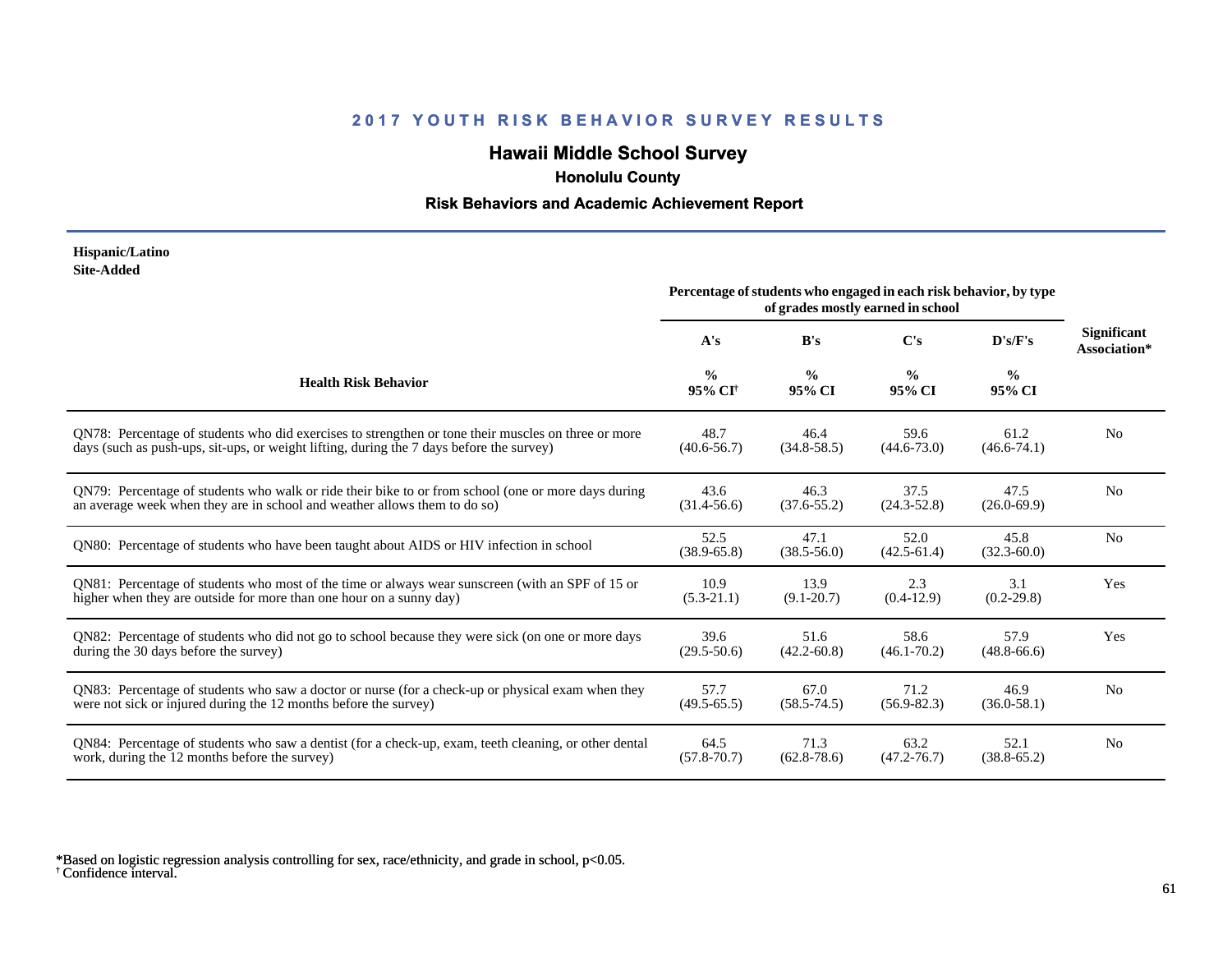# **Hawaii Middle School Survey**

 **Honolulu County**

#### **Risk Behaviors and Academic Achievement Report**

#### **Hispanic/Latino Site-Added**

|                                                                                                                                                                                                                                            | Percentage of students who engaged in each risk behavior, by type<br>of grades mostly earned in school |                         |                         |                         |                                    |
|--------------------------------------------------------------------------------------------------------------------------------------------------------------------------------------------------------------------------------------------|--------------------------------------------------------------------------------------------------------|-------------------------|-------------------------|-------------------------|------------------------------------|
|                                                                                                                                                                                                                                            | A's                                                                                                    | B's                     | $\bf C's$               | D's/F's                 | <b>Significant</b><br>Association* |
| <b>Health Risk Behavior</b>                                                                                                                                                                                                                | $\frac{0}{0}$<br>95% CI <sup>+</sup>                                                                   | $\frac{0}{0}$<br>95% CI | $\frac{0}{0}$<br>95% CI | $\frac{0}{0}$<br>95% CI |                                    |
| QN85: Percentage of students who had a toothache (during the 12 months before the survey)                                                                                                                                                  | 29.6<br>$(22.8 - 37.5)$                                                                                | 26.5<br>$(18.4 - 36.5)$ | 27.1<br>$(20.3 - 35.2)$ | 30.3<br>$(15.9 - 50.1)$ | N <sub>o</sub>                     |
| QN86: Percentage of students who had been told by a doctor or nurse that they had asthma and who<br>still have asthma                                                                                                                      | 11.1<br>$(5.2 - 22.2)$                                                                                 | 5.9<br>$(2.5-13.1)$     | 7.3<br>$(2.8-17.8)$     | 30.8<br>$(15.2 - 52.4)$ | Yes                                |
| QN87: Percentage of students who think they definitely will not complete high school                                                                                                                                                       | 1.7<br>$(0.4-7.6)$                                                                                     | 4.2<br>$(1.0-15.2)$     | 2.7<br>$(0.6-11.3)$     | 1.7<br>$(0.2 - 14.3)$   | N <sub>o</sub>                     |
| QN88: Percentage of students who usually slept in the home of a friend, family member, or other<br>person because they had to leave their home or their parent or guardian cannot afford housing (during<br>the 30 days before the survey) | 5.0<br>$(1.8-13.2)$                                                                                    | 4.0<br>$(1.1-13.7)$     | 2.9<br>$(0.5-14.3)$     | 6.0<br>$(3.9-9.0)$      | N <sub>0</sub>                     |
| QN89: Percentage of students who reported there is at least one teacher or other adult in their school<br>that they can talk to if they have a problem                                                                                     | 68.3<br>$(53.5 - 80.1)$                                                                                | 67.7<br>$(57.9 - 76.2)$ | 71.7<br>$(60.0 - 81.1)$ | 72.0<br>$(48.4 - 87.5)$ | N <sub>o</sub>                     |
| QN90: Percentage of students who have a teacher or other adult at their school who really cares about<br>them                                                                                                                              | 48.6<br>$(38.1 - 59.2)$                                                                                | 50.0<br>$(34.9 - 65.0)$ | 50.0<br>$(34.1 - 65.9)$ | 48.0<br>$(26.0 - 70.8)$ | N <sub>0</sub>                     |
| QN91: Percentage of students who have an adult outside of school they can talk to about things that<br>are important to them                                                                                                               | 75.5<br>$(65.8 - 83.1)$                                                                                | 76.7<br>$(64.1 - 85.8)$ | 80.8<br>$(67.3 - 89.6)$ | 59.3<br>$(47.2 - 70.4)$ | Yes                                |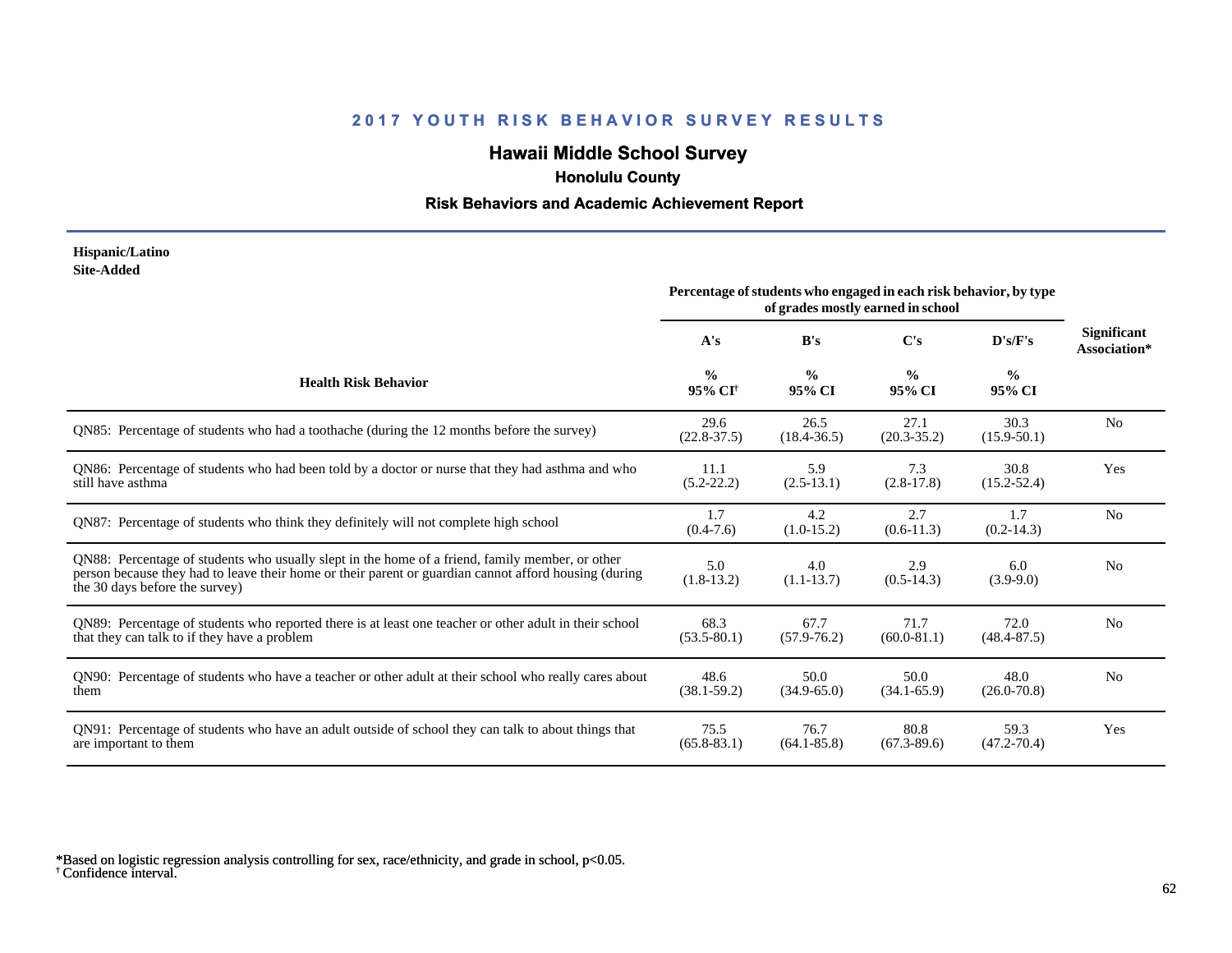# **Hawaii Middle School Survey**

 **Honolulu County**

#### **Risk Behaviors and Academic Achievement Report**

#### **Hispanic/Latino Site-Added**

|                                                                                                          | Percentage of students who engaged in each risk behavior, by type<br>of grades mostly earned in school |                         |                         |                         |                                    |
|----------------------------------------------------------------------------------------------------------|--------------------------------------------------------------------------------------------------------|-------------------------|-------------------------|-------------------------|------------------------------------|
|                                                                                                          | A's                                                                                                    | B's                     | $\bf C's$               | D's/F's                 | <b>Significant</b><br>Association* |
| <b>Health Risk Behavior</b>                                                                              | $\frac{0}{0}$<br>95% CI <sup>+</sup>                                                                   | $\frac{0}{0}$<br>95% CI | $\frac{0}{0}$<br>95% CI | $\frac{0}{0}$<br>95% CI |                                    |
| QN92: Percentage of students who have talked with at least one of their parents or another adult in      | 38.1                                                                                                   | 43.5                    | 38.4                    | 35.6                    | N <sub>0</sub>                     |
| their family about the dangers of tobacco, alcohol, or drug use (during the 12 months before the survey) | $(29.8 - 47.2)$                                                                                        | $(36.0 - 51.3)$         | $(22.5 - 57.3)$         | $(18.2 - 57.8)$         |                                    |
| QN93: Percentage of students who reported their parents or other adults in their family talked with      | 40.4                                                                                                   | 46.8                    | 45.8                    | 37.7                    | N <sub>0</sub>                     |
| them about what they expect them to do or not to do when it comes to sex                                 | $(29.9 - 51.9)$                                                                                        | $(39.3 - 54.5)$         | $(26.3 - 66.7)$         | $(18.0 - 62.5)$         |                                    |
| QN94: Percentage of students who ever talked with their parents or other adults in their family about    | 40.6                                                                                                   | 27.0                    | 35.5                    | 38.8                    | N <sub>0</sub>                     |
| how to say no to having sex                                                                              | $(29.8 - 52.5)$                                                                                        | $(18.1 - 38.1)$         | $(26.2 - 46.1)$         | $(30.5-47.9)$           |                                    |
| QN95: Percentage of students who most of the time or always get the kind of help they need (among        | 28.7                                                                                                   | 24.3                    | 13.6                    | 15.7                    | N <sub>0</sub>                     |
| students who report having felt sad, empty, hopeless, angry, or anxious)                                 | $(21.2 - 37.6)$                                                                                        | $(15.8 - 35.5)$         | $(6.2 - 27.1)$          | $(7.2 - 30.6)$          |                                    |
| QN96: Percentage of students who have ever ridden in a car driven by someone, including the student,     | 25.1                                                                                                   | 26.0                    | 35.3                    | 39.4                    | N <sub>0</sub>                     |
| who was "high" or had been using alcohol or drugs                                                        | $(17.2 - 35.1)$                                                                                        | $(17.8 - 36.4)$         | $(22.8 - 50.1)$         | $(19.0-64.4)$           |                                    |
| QN97: Percentage of students who ever use alcohol or drugs to relax, feel better about themselves, or    | 10.5                                                                                                   | 12.2                    | 25.1                    | 27.6                    | Yes                                |
| fit in                                                                                                   | $(6.1 - 17.5)$                                                                                         | $(5.9 - 23.5)$          | $(15.2 - 38.4)$         | $(9.9-57.1)$            |                                    |
| QN98: Percentage of students who ever use alcohol or drugs while they are alone                          | 7.6<br>$(3.4-16.1)$                                                                                    | 17.5<br>$(12.5 - 23.8)$ | 25.1<br>$(13.0 - 42.9)$ | 27.5<br>$(8.9 - 59.7)$  | Yes                                |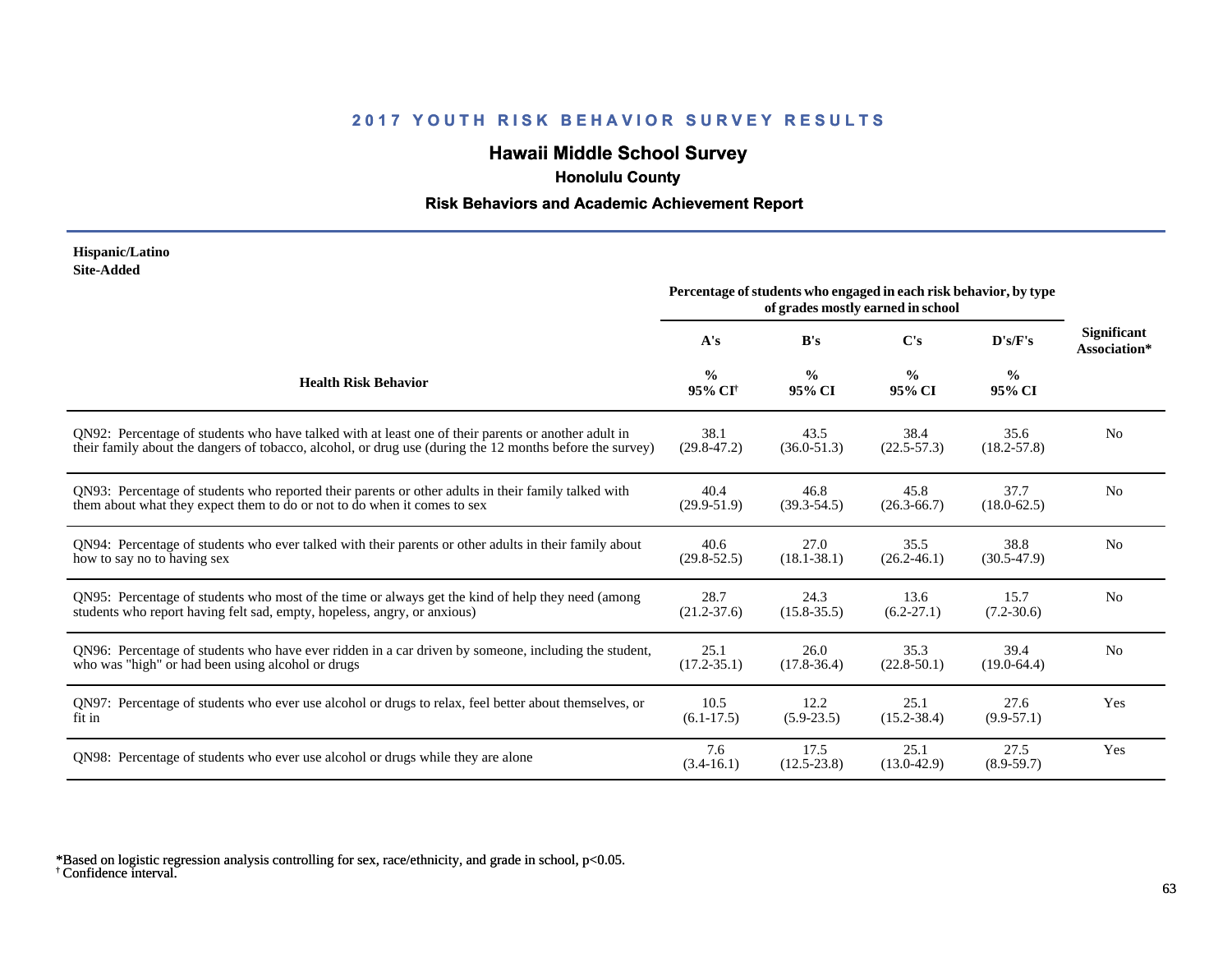# **Hawaii Middle School Survey**

 **Honolulu County**

#### **Risk Behaviors and Academic Achievement Report**

#### **Hispanic/Latino Site-Added**

|                                                                                                                                                              | Percentage of students who engaged in each risk behavior, by type<br>of grades mostly earned in school |                         |                         |                         |                                    |
|--------------------------------------------------------------------------------------------------------------------------------------------------------------|--------------------------------------------------------------------------------------------------------|-------------------------|-------------------------|-------------------------|------------------------------------|
|                                                                                                                                                              | A's                                                                                                    | B's                     | C's                     | D's/F's                 | <b>Significant</b><br>Association* |
| <b>Health Risk Behavior</b>                                                                                                                                  | $\frac{0}{0}$<br>95% CI <sup>†</sup>                                                                   | $\frac{0}{0}$<br>95% CI | $\frac{0}{0}$<br>95% CI | $\frac{0}{0}$<br>95% CI |                                    |
| QN99: Percentage of students who ever forget things they did while using alcohol or drugs                                                                    | 8.3<br>$(3.7-17.6)$                                                                                    | 14.6<br>$(6.6-29.2)$    | 15.6<br>$(5.2 - 38.3)$  | 17.9<br>$(6.3-41.4)$    | N <sub>0</sub>                     |
| QN100: Percentage of students who have family or friends that have told them that they should cut<br>down on their drinking or drug use                      | 11.3<br>$(6.6-18.8)$                                                                                   | 9.0<br>$(5.5-14.4)$     | 17.8<br>$(7.2 - 37.7)$  | 20.0<br>$(8.5-40.4)$    | N <sub>0</sub>                     |
| QN101: Percentage of students who have ever gotten into trouble while they were using alcohol or<br>drugs                                                    | 6.3<br>$(2.4 - 15.7)$                                                                                  | 10.1<br>$(4.7 - 20.5)$  | 11.1<br>$(3.6-29.2)$    | 13.7<br>$(5.3 - 30.7)$  | N <sub>0</sub>                     |
| QN102: Percentage of students who have attended school under the influence of alcohol, marijuana, or<br>other drugs (during the 12 months before the survey) | 13.8<br>$(7.9 - 23.0)$                                                                                 | 16.5<br>$(10.0 - 26.0)$ | 14.3<br>$(6.7 - 28.1)$  | 31.1<br>$(12.0-59.9)$   | N <sub>0</sub>                     |
| QNNODNT: Percentage of students who never saw a dentist (for a check-up, exam, teeth cleaning, or<br>other dental work)                                      | 2.5<br>$(1.3-4.6)$                                                                                     | 0.0                     | 3.6<br>$(1.1-11.1)$     | 4.7<br>$(0.8-23.5)$     | N <sub>0</sub>                     |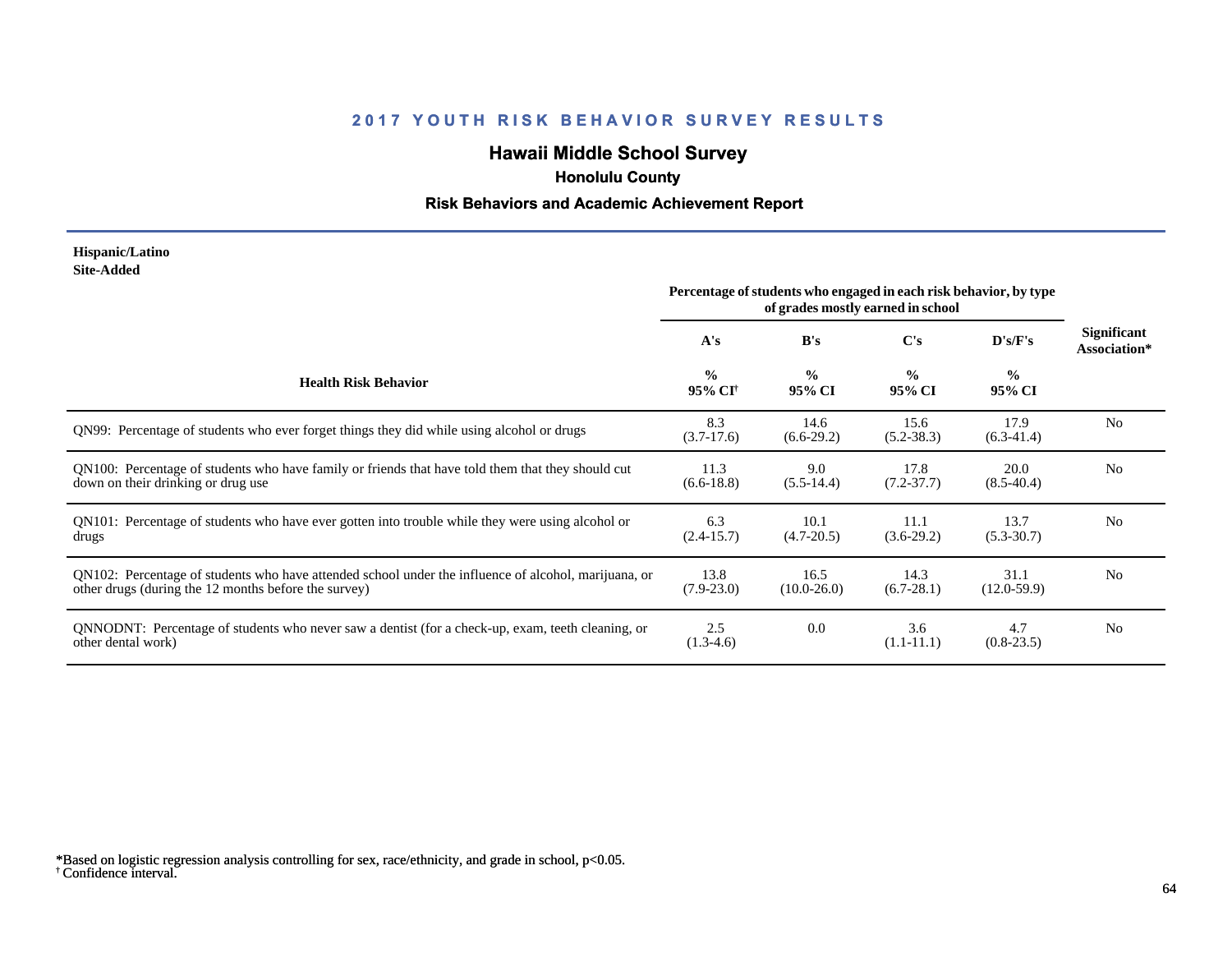## **Hawaii Middle School Survey**

 **Honolulu County**

#### **Risk Behaviors and Academic Achievement Report**

#### **White\* Unintentional Injuries/Violence**

|                                                                                                                                                           | Percentage of students who engaged in each risk behavior, by type<br>of grades mostly earned in school |                         |                         |                         |                                         |
|-----------------------------------------------------------------------------------------------------------------------------------------------------------|--------------------------------------------------------------------------------------------------------|-------------------------|-------------------------|-------------------------|-----------------------------------------|
|                                                                                                                                                           | A's                                                                                                    | B's                     | $\bf C's$               | D's/F's                 | Significant<br>Association <sup>†</sup> |
| <b>Health Risk Behavior</b>                                                                                                                               | $\frac{0}{0}$<br>95% CI <sup>§</sup>                                                                   | $\frac{0}{0}$<br>95% CI | $\frac{0}{0}$<br>95% CI | $\frac{0}{0}$<br>95% CI |                                         |
| QN12: Percentage of students who were ever bullied on school property                                                                                     | 34.9<br>$(27.3 - 43.4)$                                                                                | 52.3<br>$(33.9 - 70.2)$ |                         |                         |                                         |
| QN13: Percentage of students who were ever electronically bullied (counting being bullied through<br>texting, Instagram, Facebook, or other social media) | 17.9<br>$(9.3 - 31.7)$                                                                                 | 20.4<br>$(10.7 - 35.3)$ |                         |                         |                                         |
| QN14: Percentage of students who ever seriously thought about killing themselves                                                                          | 9.8<br>$(4.5-20.1)$                                                                                    | 16.2<br>$(4.9 - 41.7)$  |                         |                         |                                         |
| QN15: Percentage of students who ever made a plan about how they would kill themselves                                                                    | 10.4<br>$(4.8-21.2)$                                                                                   | 13.7<br>$(5.2 - 31.4)$  |                         |                         |                                         |
| QN16: Percentage of students who ever tried to kill themselves                                                                                            | 6.2<br>$(2.3-15.5)$                                                                                    | 5.4<br>$(0.7 - 30.8)$   |                         |                         |                                         |

\*Non-Hispanic.

† Based on logistic regression analysis controlling for sex, race/ethnicity, and grade in school, p<0.05.

§Confidence interval.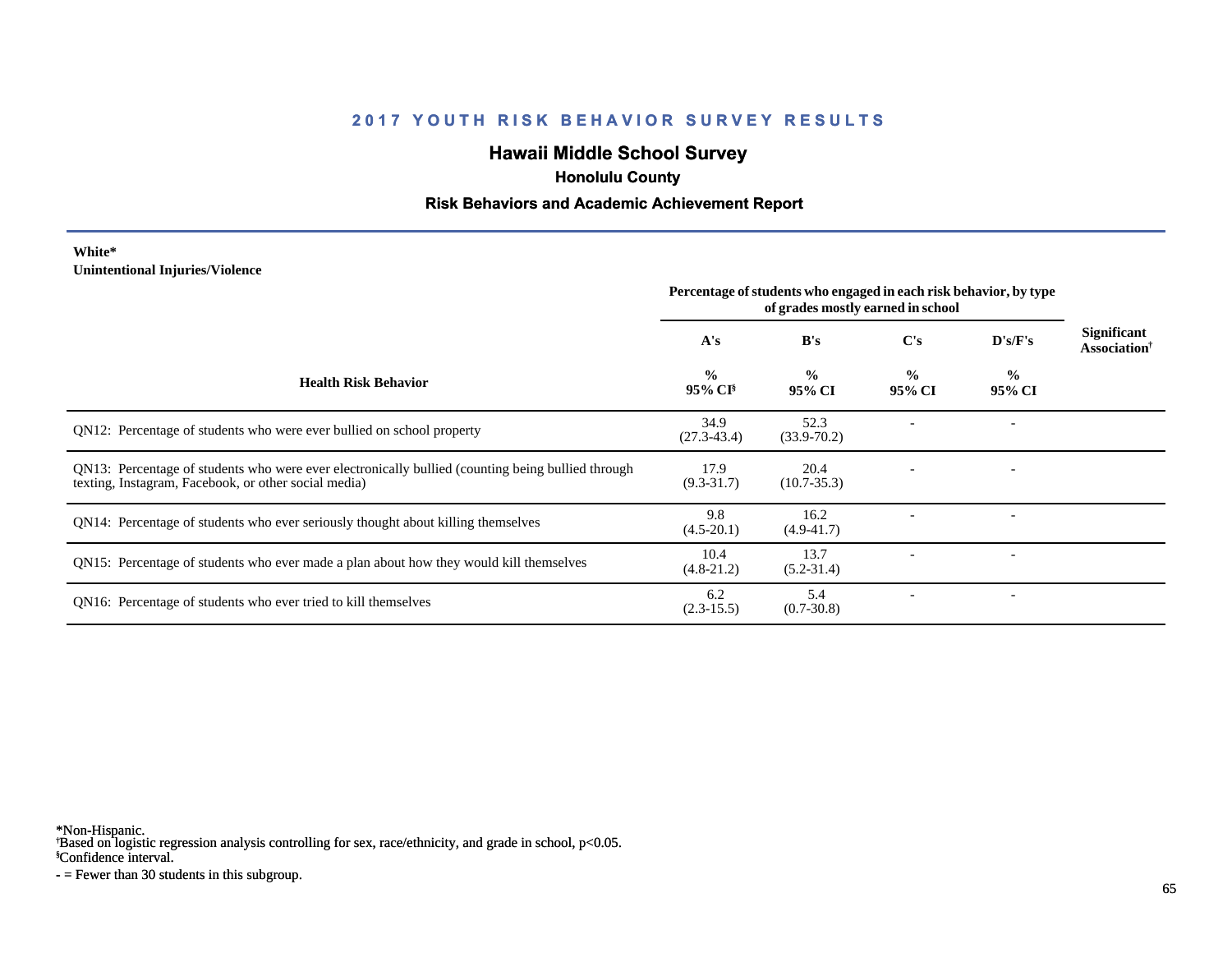## **Hawaii Middle School Survey**

 **Honolulu County**

#### **Risk Behaviors and Academic Achievement Report**

| White*      |  |
|-------------|--|
| Tobacco Use |  |

| <b>TODACCO</b> USE                                                                                                                                                                                                                                                                                             | Percentage of students who engaged in each risk behavior, by type<br>of grades mostly earned in school |                         |                         |                          |                                            |
|----------------------------------------------------------------------------------------------------------------------------------------------------------------------------------------------------------------------------------------------------------------------------------------------------------------|--------------------------------------------------------------------------------------------------------|-------------------------|-------------------------|--------------------------|--------------------------------------------|
|                                                                                                                                                                                                                                                                                                                | A's                                                                                                    | B's                     | C's                     | D's/F's                  | <b>Significant</b><br><b>Association</b> † |
| <b>Health Risk Behavior</b>                                                                                                                                                                                                                                                                                    | $\frac{0}{0}$<br>95% CI <sup>§</sup>                                                                   | $\frac{0}{0}$<br>95% CI | $\frac{0}{0}$<br>95% CI | $\frac{0}{0}$<br>95% CI  |                                            |
| QN18: Percentage of students who tried cigarette smoking for the first time before age 11 years (even<br>one or two puffs)                                                                                                                                                                                     | 0.0                                                                                                    | 0.0                     |                         |                          |                                            |
| QN19: Percentage of students who currently smoked cigarettes (on at least 1 day during the 30 days<br>before the survey)                                                                                                                                                                                       | 0.0                                                                                                    | 0.0                     |                         | $\overline{\phantom{a}}$ |                                            |
| QN21: Percentage of students who ever used an electronic vapor product (including e-cigarettes,<br>e-cigars, e-pipes, vape pipes, vaping pens, e-hookahs, and hookah pens [such as blu, NJOY, Vuse,<br>MarkTen, Logic, Vapin Plus, eGo, and Halo])                                                             | 7.7<br>$(2.2 - 23.5)$                                                                                  | 17.2<br>$(7.5 - 35.0)$  |                         |                          |                                            |
| QN22: Percentage of students who currently used an electronic vapor product (including e-cigarettes,<br>e-cigars, e-pipes, vape pipes, vaping pens, e-hookahs, and hookah pens [such as blu, NJOY, Vuse,<br>MarkTen, Logic, Vapin Plus, eGo, and Halo, on at least 1 day during the 30 days before the survey) | 0.0                                                                                                    | 2.6<br>$(0.4 - 16.5)$   |                         |                          |                                            |

\*Non-Hispanic.

† Based on logistic regression analysis controlling for sex, race/ethnicity, and grade in school, p<0.05.

§Confidence interval.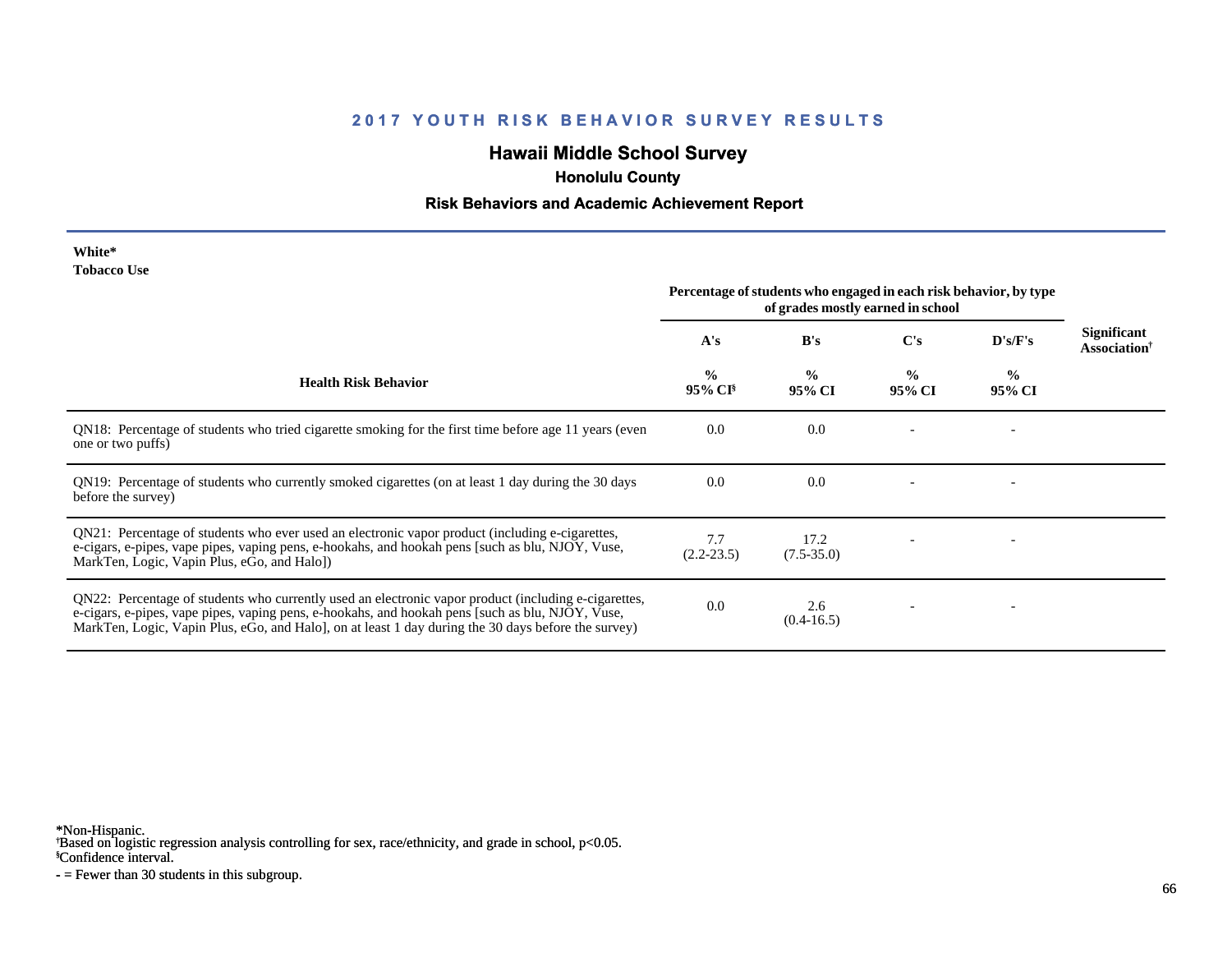## **Hawaii Middle School Survey**

 **Honolulu County**

#### **Risk Behaviors and Academic Achievement Report**

**White\* Alcohol/Other Drug Use**

|                                                                                                                                                                                                                                                  | Percentage of students who engaged in each risk behavior, by type<br>of grades mostly earned in school |                         |                         |                         |                                     |
|--------------------------------------------------------------------------------------------------------------------------------------------------------------------------------------------------------------------------------------------------|--------------------------------------------------------------------------------------------------------|-------------------------|-------------------------|-------------------------|-------------------------------------|
|                                                                                                                                                                                                                                                  | A's                                                                                                    | B's                     | $\bf C's$               | D's/F's                 | Significant<br><b>Association</b> † |
| <b>Health Risk Behavior</b>                                                                                                                                                                                                                      | $\frac{0}{0}$<br>95% CI <sup>§</sup>                                                                   | $\frac{0}{0}$<br>95% CI | $\frac{0}{0}$<br>95% CI | $\frac{1}{2}$<br>95% CI |                                     |
| QN27: Percentage of students who drank alcohol for the first time before age 11 years (other than a<br>few sips)                                                                                                                                 | 1.7<br>$(0.2 - 16.8)$                                                                                  | 9.3<br>$(1.9-35.9)$     |                         |                         |                                     |
| QN29: Percentage of students who tried marijuana for the first time before age 11 years                                                                                                                                                          | 0.0                                                                                                    | 0.0                     |                         |                         |                                     |
| QN30: Percentage of students who ever used cocaine (any form of cocaine, including powder, crack,<br>or freebase)                                                                                                                                | 0.0                                                                                                    | 0.0                     |                         |                         |                                     |
| QN33: Percentage of students who ever took prescription pain medicine without a doctor's<br>prescription or differently than how a doctor told them to use it (counting drugs such as codeine,<br>Vicodin, Oxycontin, hydrocodone, and Percocet) | 0.0                                                                                                    | 5.7<br>$(0.8 - 32.0)$   |                         |                         |                                     |

\*Non-Hispanic.

† Based on logistic regression analysis controlling for sex, race/ethnicity, and grade in school, p<0.05.

§Confidence interval.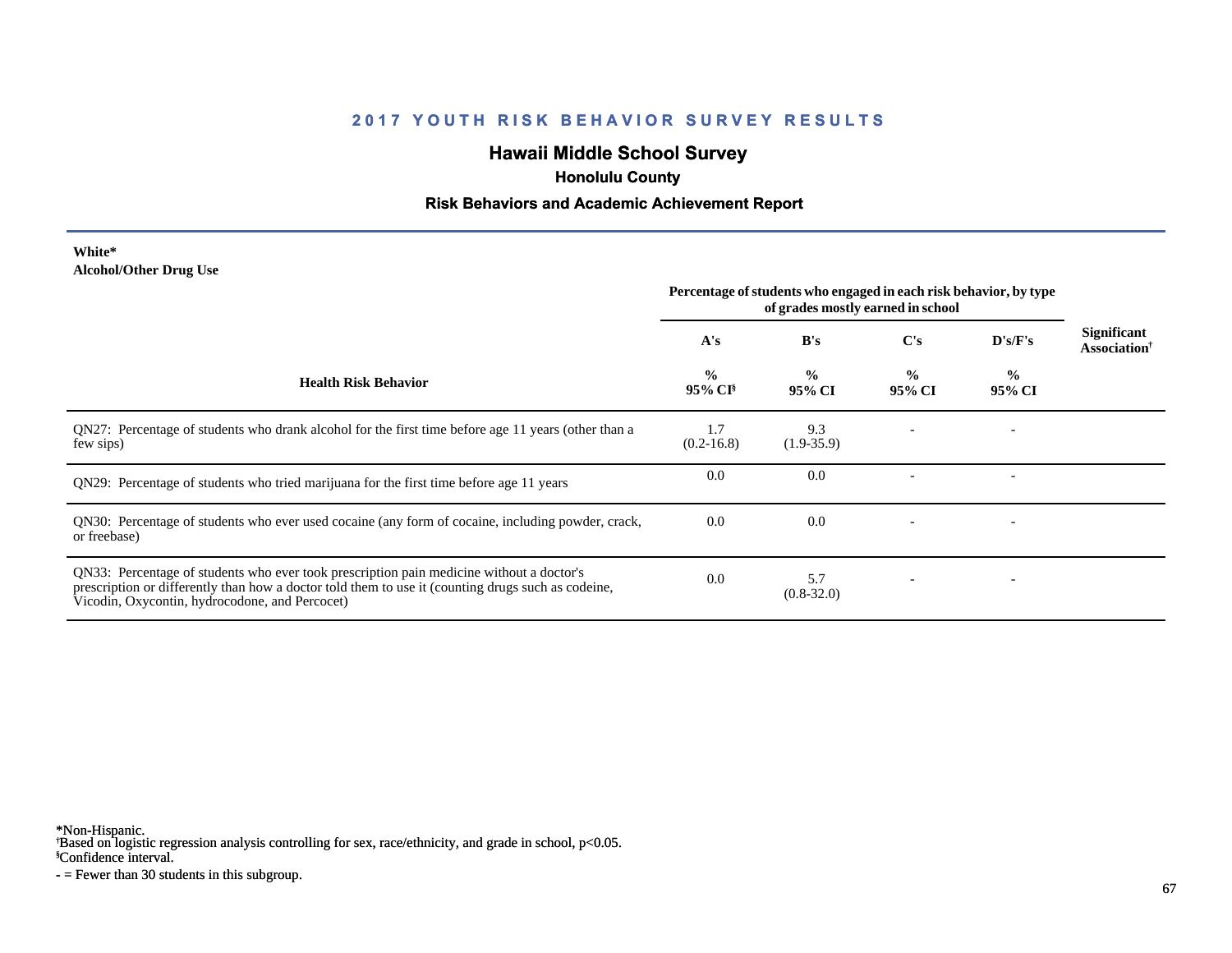## **Hawaii Middle School Survey**

 **Honolulu County**

#### **Risk Behaviors and Academic Achievement Report**

| White*<br><b>Sexual Behaviors</b>                                                              | Percentage of students who engaged in each risk behavior, by type<br>of grades mostly earned in school |                         |                         |                          |                                         |
|------------------------------------------------------------------------------------------------|--------------------------------------------------------------------------------------------------------|-------------------------|-------------------------|--------------------------|-----------------------------------------|
|                                                                                                | A's                                                                                                    | B's                     | C's                     | D's/F's                  | Significant<br>Association <sup>†</sup> |
| <b>Health Risk Behavior</b>                                                                    | $\frac{6}{10}$<br>$95\%$ CI <sup>§</sup>                                                               | $\frac{0}{0}$<br>95% CI | $\frac{6}{9}$<br>95% CI | $\frac{6}{9}$<br>95% CI  |                                         |
| QN35: Percentage of students who had sexual intercourse for the first time before age 11 years | 0.0                                                                                                    | 0.0                     |                         | $\overline{\phantom{0}}$ |                                         |
| QN36: Percentage of students who ever had sexual intercourse with three or more persons        | 0.0                                                                                                    | 0.0                     |                         | $\overline{\phantom{0}}$ |                                         |

\*Non-Hispanic.

† Based on logistic regression analysis controlling for sex, race/ethnicity, and grade in school, p<0.05.

§Confidence interval.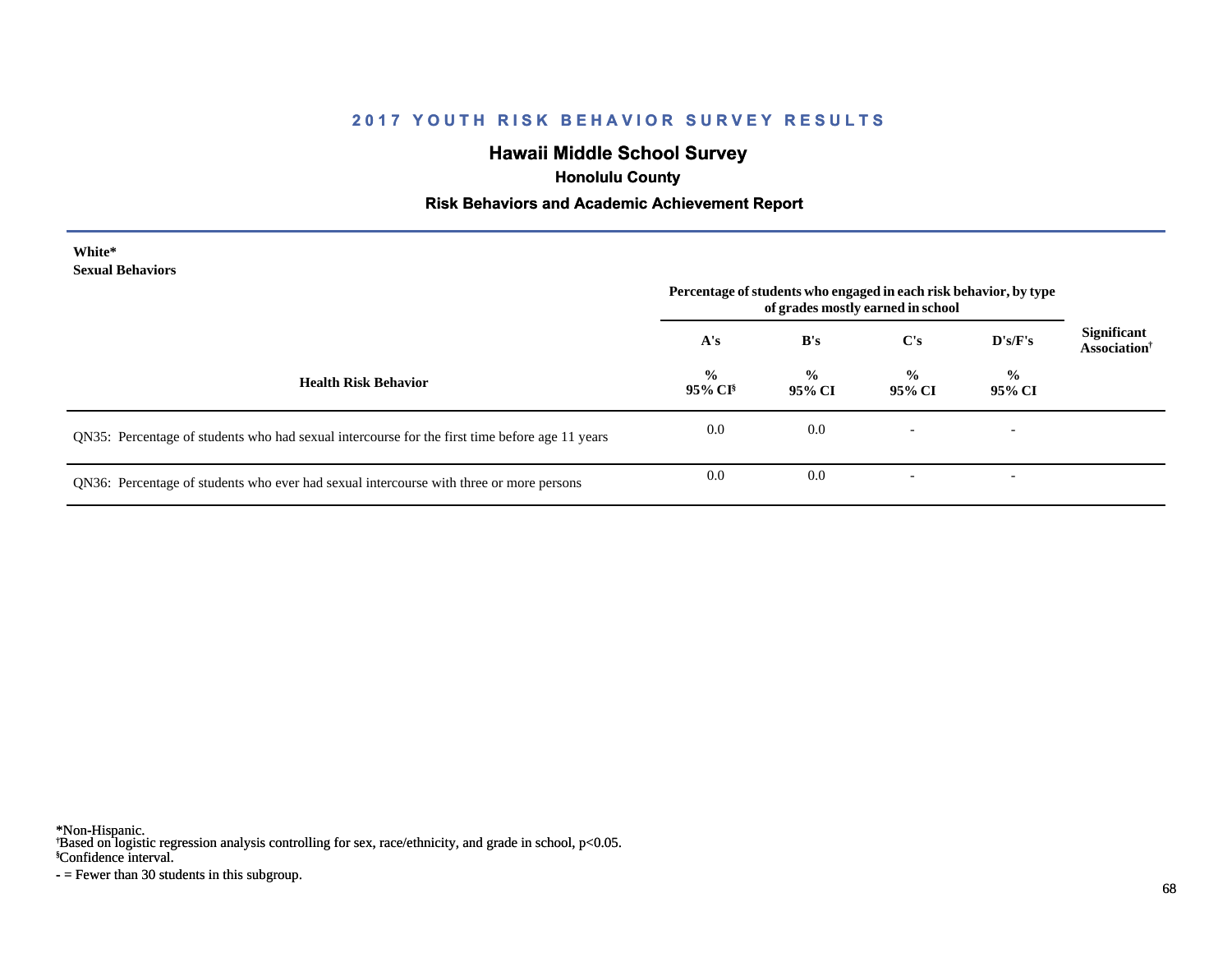## **Hawaii Middle School Survey**

 **Honolulu County**

#### **Risk Behaviors and Academic Achievement Report**

#### **White\* Dietary Behaviors**

|                                                                                                           | Percentage of students who engaged in each risk behavior, by type<br>of grades mostly earned in school |                         |                         |                          |                                         |
|-----------------------------------------------------------------------------------------------------------|--------------------------------------------------------------------------------------------------------|-------------------------|-------------------------|--------------------------|-----------------------------------------|
|                                                                                                           | A's                                                                                                    | B's                     | $\bf C's$               | D's/F's                  | Significant<br>Association <sup>†</sup> |
| <b>Health Risk Behavior</b>                                                                               | $\frac{0}{0}$<br>95% CI <sup>§</sup>                                                                   | $\frac{0}{0}$<br>95% CI | $\frac{0}{0}$<br>95% CI | $\frac{0}{0}$<br>95% CI  |                                         |
| QN38: Percentage of students who described themselves as slightly or very overweight                      | 14.4<br>$(5.6-32.2)$                                                                                   | 33.1<br>$(19.5 - 50.4)$ |                         |                          |                                         |
| QN39: Percentage of students who were trying to lose weight                                               | 19.4<br>$(8.1 - 39.8)$                                                                                 | 32.2<br>$(21.5-45.1)$   |                         |                          |                                         |
| QN40: Percentage of students who did not eat breakfast (during the 7 days before the survey)              | 0.0                                                                                                    | 8.4<br>$(2.4 - 25.7)$   |                         |                          |                                         |
| QNBK7DAY: Percentage of students who ate breakfast on all 7 days (during the 7 days before the<br>survey) | 70.5<br>$(57.0 - 81.2)$                                                                                | 50.4<br>$(30.5 - 70.2)$ |                         | $\overline{\phantom{0}}$ |                                         |

\*Non-Hispanic.

† Based on logistic regression analysis controlling for sex, race/ethnicity, and grade in school, p<0.05.

§Confidence interval.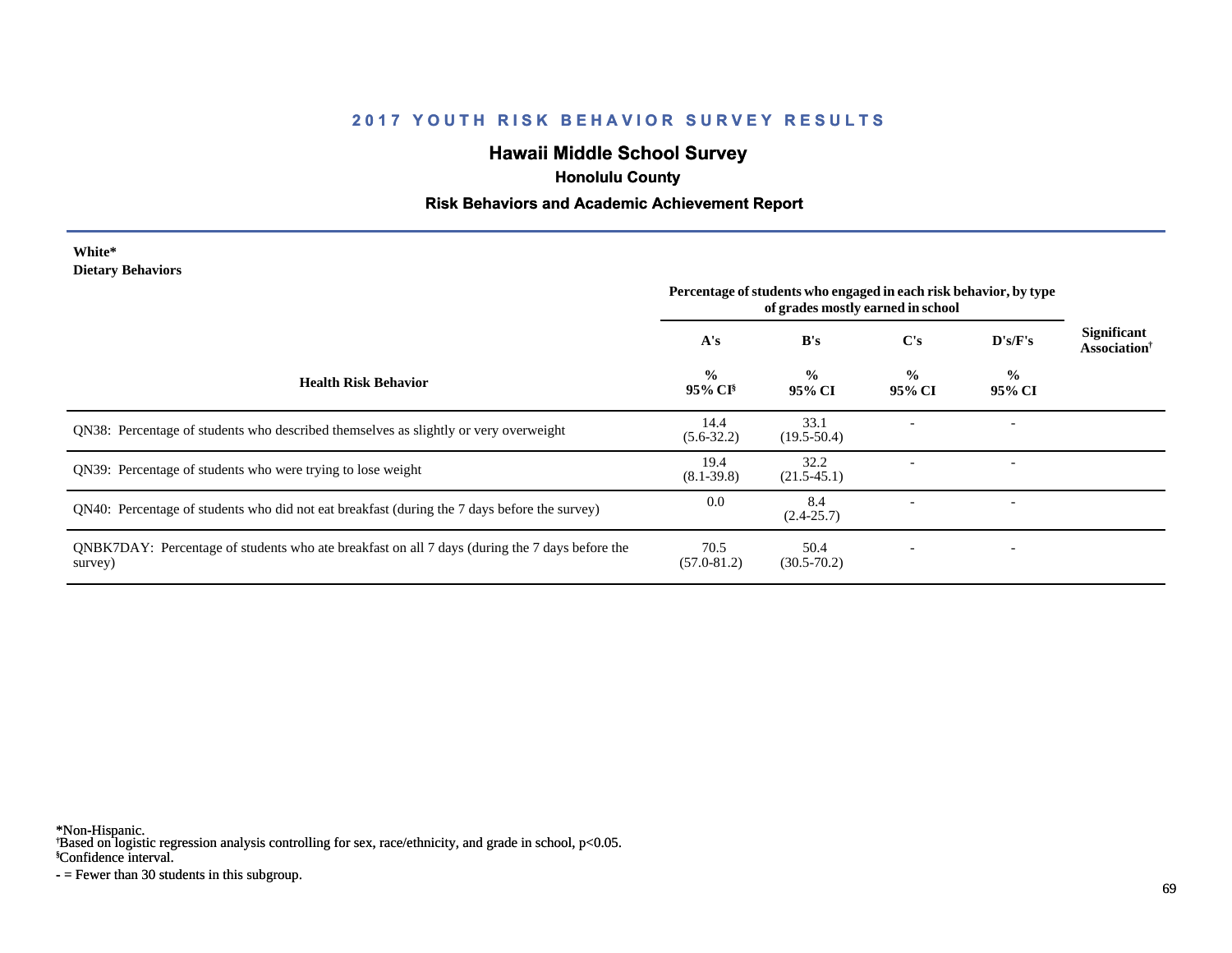## **Hawaii Middle School Survey**

 **Honolulu County**

#### **Risk Behaviors and Academic Achievement Report**

#### **White\* Physical Activity**

|                                                                                                                                                                                                                                                                                                                                                      | Percentage of students who engaged in each risk behavior, by type<br>of grades mostly earned in school |                         |                         |                         |                                                |
|------------------------------------------------------------------------------------------------------------------------------------------------------------------------------------------------------------------------------------------------------------------------------------------------------------------------------------------------------|--------------------------------------------------------------------------------------------------------|-------------------------|-------------------------|-------------------------|------------------------------------------------|
|                                                                                                                                                                                                                                                                                                                                                      | A's                                                                                                    | B's                     | C's                     | D's/F's                 | <b>Significant</b><br>Association <sup>†</sup> |
| <b>Health Risk Behavior</b>                                                                                                                                                                                                                                                                                                                          | $\frac{0}{0}$<br>95% CI <sup>§</sup>                                                                   | $\frac{0}{0}$<br>95% CI | $\frac{0}{0}$<br>95% CI | $\frac{0}{0}$<br>95% CI |                                                |
| QN41: Percentage of students who were physically active at least 60 minutes per day on 5 or more<br>days (in any kind of physical activity that increased their heart rate and made them breathe hard some<br>of the time during the 7 days before the survey)                                                                                       | 69.5<br>$(56.4 - 80.1)$                                                                                | 61.2<br>$(44.2 - 75.8)$ |                         |                         |                                                |
| QNPA0DAY: Percentage of students who did not participate in at least 60 minutes of physical activity<br>on at least 1 day (in any kind of physical activity that increased their heart rate and made them breathe<br>hard some of the time during the 7 days before the survey)                                                                      | 2.8<br>$(0.3 - 22.8)$                                                                                  | 13.3<br>$(5.9 - 27.0)$  |                         |                         |                                                |
| ONPA7DAY: Percentage of students who were physically active at least 60 minutes per day on all 7<br>days (in any kind of physical activity that increased their heart rate and made them breathe hard some<br>of the time during the 7 days before the survey)                                                                                       | 29.3<br>$(20.8-39.6)$                                                                                  | 25.8<br>$(11.7-47.6)$   |                         |                         |                                                |
| QN42: Percentage of students who watched television 3 or more hours per day (on an average school<br>day)                                                                                                                                                                                                                                            | 29.9<br>$(24.9 - 35.4)$                                                                                | 9.1<br>$(3.1 - 23.7)$   |                         |                         |                                                |
| ON43: Percentage of students who played video or computer games or used a computer 3 or more<br>hours per day (counting time spent on things such as Xbox, PlayStation, an iPad or other tablet, a<br>smartphone, texting, YouTube, Instagram, Facebook, or other social media, for something that was not<br>school work, on an average school day) | 26.5<br>$(14.0 - 44.5)$                                                                                | 41.3<br>$(28.4 - 55.4)$ |                         |                         |                                                |
| QN44: Percentage of students who attended physical education (PE) classes on 1 or more days (in an<br>average week when they were in school)                                                                                                                                                                                                         | 39.6<br>$(20.6 - 62.3)$                                                                                | 46.3<br>$(31.9-61.4)$   |                         |                         |                                                |

\*Non-Hispanic.

† Based on logistic regression analysis controlling for sex, race/ethnicity, and grade in school, p<0.05.

§Confidence interval.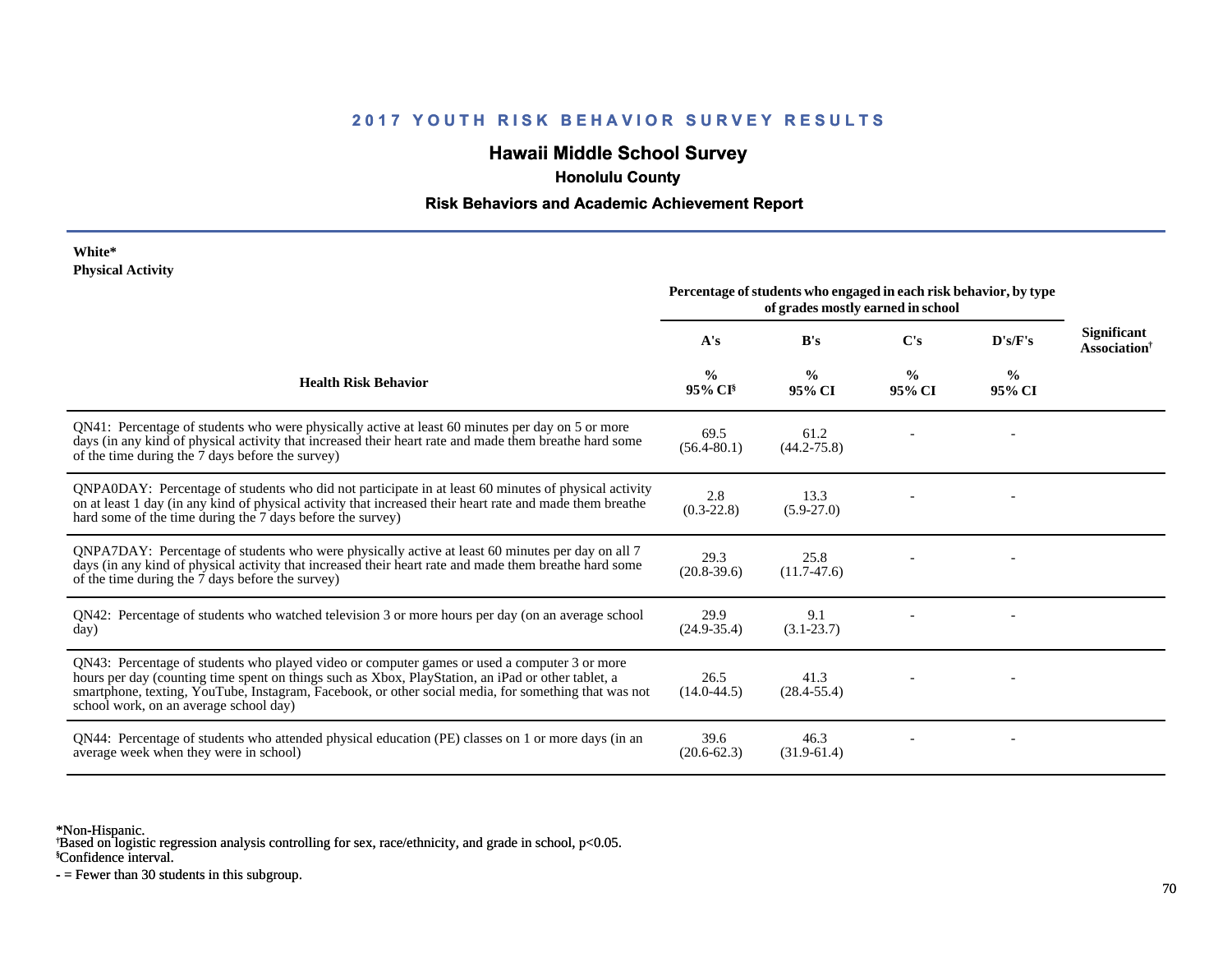## **Hawaii Middle School Survey**

 **Honolulu County**

#### **Risk Behaviors and Academic Achievement Report**

| White*                   |  |
|--------------------------|--|
| <b>Physical Activity</b> |  |

|                                                                                                                                                                                  | Percentage of students who engaged in each risk behavior, by type<br>of grades mostly earned in school |                         |                |                          |                                                |
|----------------------------------------------------------------------------------------------------------------------------------------------------------------------------------|--------------------------------------------------------------------------------------------------------|-------------------------|----------------|--------------------------|------------------------------------------------|
|                                                                                                                                                                                  | A's                                                                                                    | B's                     | $\bf C's$      | D's/F's                  | <b>Significant</b><br>Association <sup>†</sup> |
| <b>Health Risk Behavior</b>                                                                                                                                                      | $\frac{0}{0}$<br>95% CI <sup>§</sup>                                                                   | $\frac{0}{0}$<br>95% CI | $\%$<br>95% CI | $\frac{6}{10}$<br>95% CI |                                                |
| ONDLYPE: Percentage of students who attended physical education (PE) classes on all 5 days (in an<br>average week when they were in school)                                      | 9.5<br>$(3.0-26.2)$                                                                                    | 11.5<br>$(6.6-19.4)$    |                |                          |                                                |
| QN45: Percentage of students who played on at least one sports team (counting any teams run by their<br>school or community groups, during the past 12 months before the survey) | 68.5<br>$(54.1 - 80.0)$                                                                                | 41.8<br>$(31.4 - 53.0)$ |                |                          |                                                |
| QN46: Percentage of students who had a concussion from playing a sport or being physically active<br>(one or more times during the 12 months before the survey)                  | 11.9<br>$(5.0-25.7)$                                                                                   | 3.5<br>$(0.7-16.5)$     |                |                          |                                                |
| QN48: Percentage of students who got 8 or more hours of sleep (on an average school night)                                                                                       | 67.8<br>$(53.8-79.2)$                                                                                  | 79.2<br>$(65.4 - 88.5)$ |                |                          |                                                |

\*Non-Hispanic.

† Based on logistic regression analysis controlling for sex, race/ethnicity, and grade in school, p<0.05.

§Confidence interval.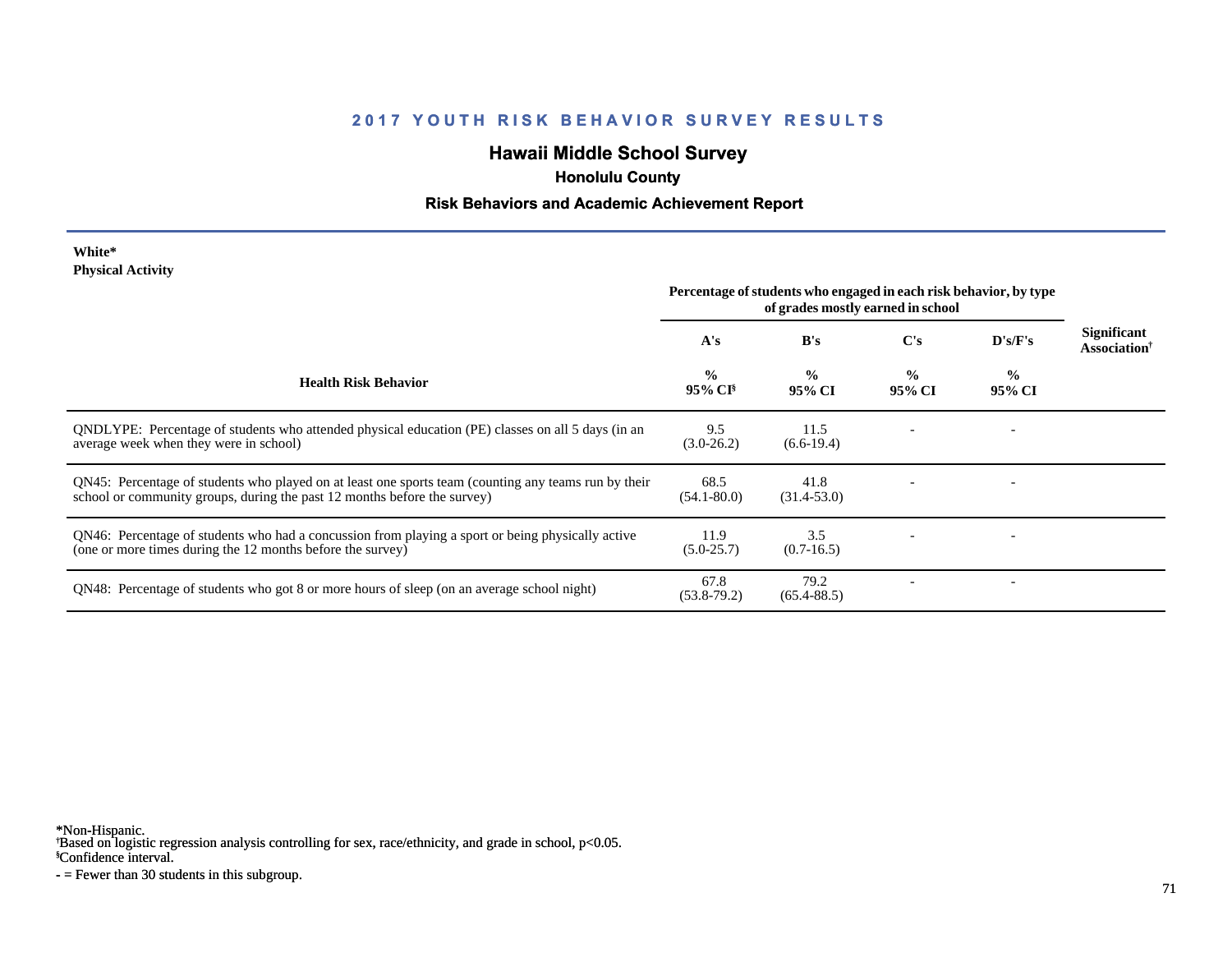## **Hawaii Middle School Survey**

 **Honolulu County**

#### **Risk Behaviors and Academic Achievement Report**

| White*<br>Other                                                                               | Percentage of students who engaged in each risk behavior, by type<br>of grades mostly earned in school |                         |                          |                         |                                                |
|-----------------------------------------------------------------------------------------------|--------------------------------------------------------------------------------------------------------|-------------------------|--------------------------|-------------------------|------------------------------------------------|
|                                                                                               | A's                                                                                                    | B's                     | C's                      | $\bf{D's/F's}$          | <b>Significant</b><br>Association <sup>†</sup> |
| <b>Health Risk Behavior</b>                                                                   | $\frac{0}{0}$<br>95% CI <sup>§</sup>                                                                   | $\frac{0}{0}$<br>95% CI | $\frac{0}{0}$<br>95% CI  | $\frac{6}{6}$<br>95% CI |                                                |
| QN47: Percentage of students who had ever been told by a doctor or nurse that they had asthma | 17.3<br>$(11.2 - 25.9)$                                                                                | 10.5<br>$(3.9-25.0)$    | $\overline{\phantom{0}}$ |                         |                                                |

\*Non-Hispanic.

† Based on logistic regression analysis controlling for sex, race/ethnicity, and grade in school, p<0.05.

§Confidence interval.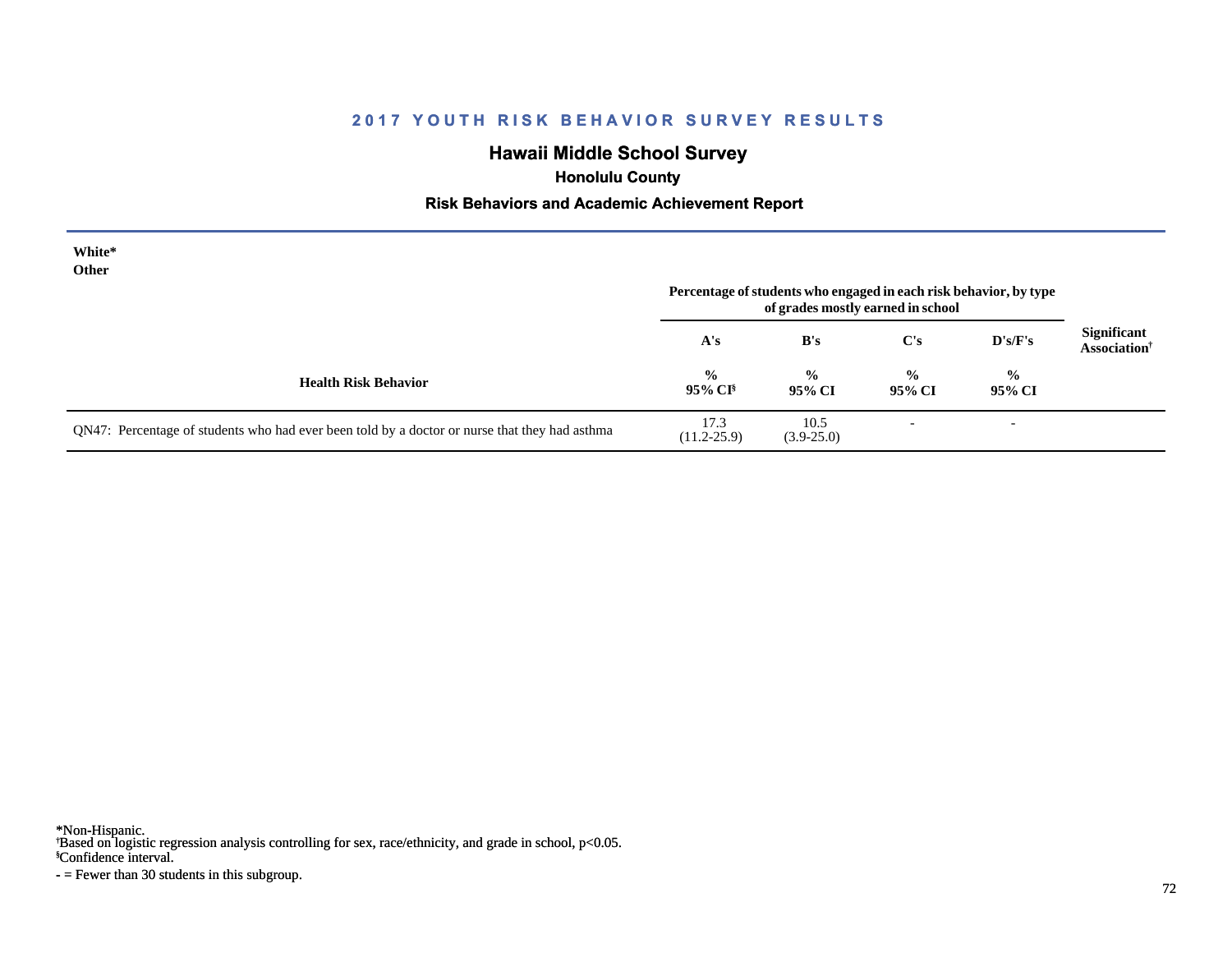## **Hawaii Middle School Survey**

 **Honolulu County**

#### **Risk Behaviors and Academic Achievement Report**

| White*<br><b>Site-Added</b>                                                                                                                                                          |                                                                                                        |                         |                         |                         |                                       |
|--------------------------------------------------------------------------------------------------------------------------------------------------------------------------------------|--------------------------------------------------------------------------------------------------------|-------------------------|-------------------------|-------------------------|---------------------------------------|
|                                                                                                                                                                                      | Percentage of students who engaged in each risk behavior, by type<br>of grades mostly earned in school |                         |                         |                         |                                       |
|                                                                                                                                                                                      | A's                                                                                                    | B's                     | C's                     | D's/F's                 | <b>Significant</b><br>Association $†$ |
| <b>Health Risk Behavior</b>                                                                                                                                                          | $\frac{0}{0}$<br>95% CI <sup>§</sup>                                                                   | $\frac{0}{0}$<br>95% CI | $\frac{0}{0}$<br>95% CI | $\frac{0}{0}$<br>95% CI |                                       |
| QN50: Percentage of students who report they do not describe themselves as only one race or ethnicity                                                                                | 15.7<br>$(9.9-24.0)$                                                                                   | 28.1<br>$(17.2 - 42.5)$ |                         |                         |                                       |
| QN51: Percentage of students who reported that either of their parents or other adults in their family<br>are serving on active duty in the military                                 | 79.7<br>$(58.4 - 91.7)$                                                                                | 58.6<br>$(21.5 - 88.0)$ |                         |                         |                                       |
| QN52: Percentage of students who have serious difficulty concentrating, remembering, or making<br>decisions (because of a physical, mental, or emotional problem)                    | 8.1<br>$(5.4-11.9)$                                                                                    | 20.9<br>$(10.6 - 37.1)$ |                         |                         |                                       |
| QN53: Percentage of students who carried a weapon (such as a gun, knife, or club, during the 12<br>months before the survey)                                                         | 13.4<br>$(7.5-22.9)$                                                                                   | 7.3<br>$(1.5-28.5)$     |                         |                         |                                       |
| QN54: Percentage of students who did not go to school because they felt they would be unsafe at<br>school or on their way to or from school (during the 12 months before the survey) | 0.0                                                                                                    | 12.3<br>$(5.9-24.0)$    |                         |                         |                                       |
| QN55: Percentage of students who have been in a physical fight (during the 12 months before the<br>survey)                                                                           | 1.7<br>$(0.2 - 15.2)$                                                                                  | 10.0<br>$(3.3-26.6)$    |                         |                         |                                       |
| QN56: Percentage of students who were ever physically forced to have sexual intercourse (when they<br>did not want to)                                                               | 0.0                                                                                                    | 0.0                     |                         |                         |                                       |

\*Non-Hispanic.

† Based on logistic regression analysis controlling for sex, race/ethnicity, and grade in school, p<0.05.

§Confidence interval.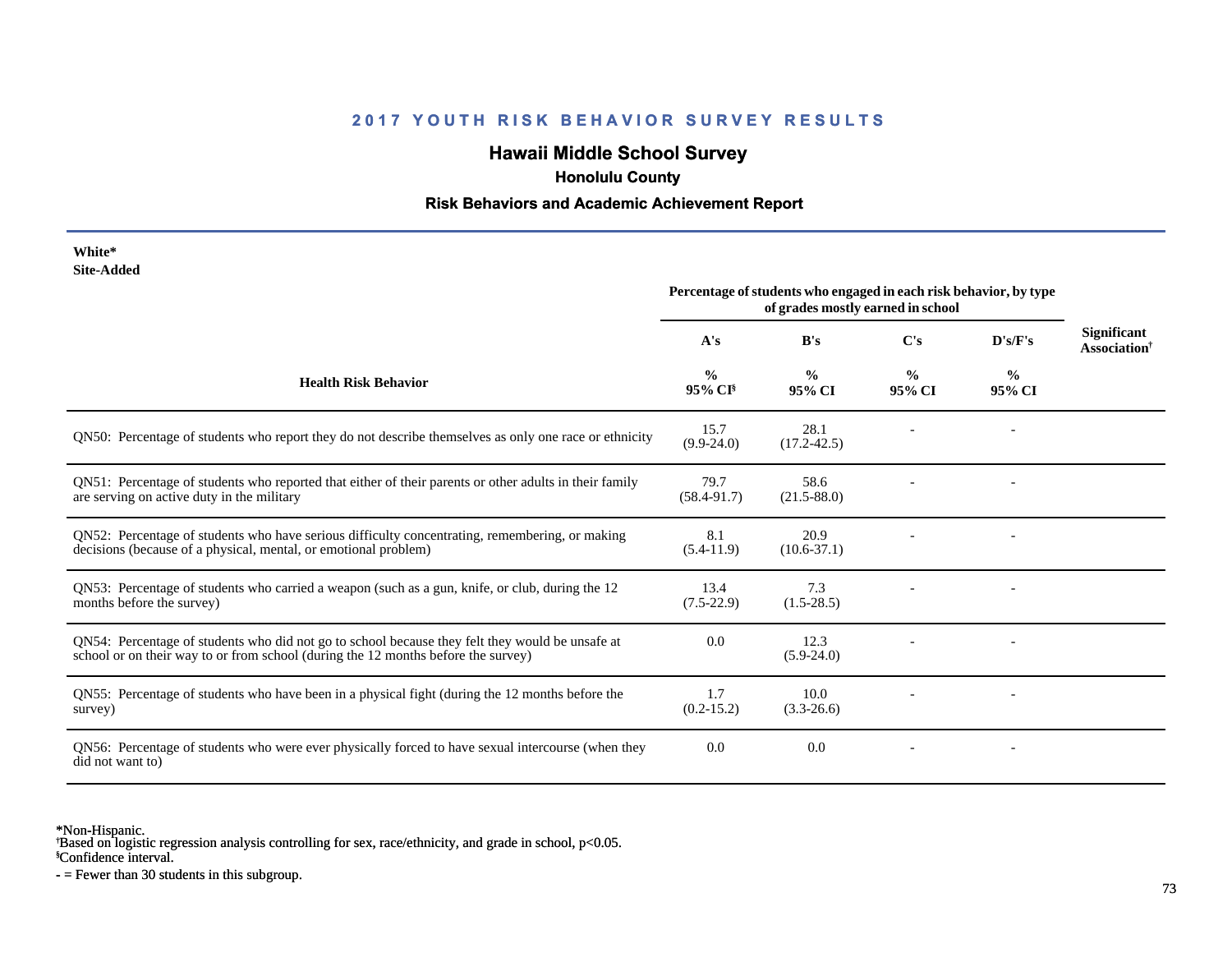## **Hawaii Middle School Survey**

 **Honolulu County**

#### **Risk Behaviors and Academic Achievement Report**

| White*<br><b>Site-Added</b>                                                                                                                                                                                                                                                                                                                                                                                                                                                 | Percentage of students who engaged in each risk behavior, by type<br>of grades mostly earned in school |                         |                         |                         |                                                       |
|-----------------------------------------------------------------------------------------------------------------------------------------------------------------------------------------------------------------------------------------------------------------------------------------------------------------------------------------------------------------------------------------------------------------------------------------------------------------------------|--------------------------------------------------------------------------------------------------------|-------------------------|-------------------------|-------------------------|-------------------------------------------------------|
|                                                                                                                                                                                                                                                                                                                                                                                                                                                                             | A's                                                                                                    | B's                     | C's                     | D's/F's                 | <b>Significant</b><br><b>Association</b> <sup>†</sup> |
| <b>Health Risk Behavior</b>                                                                                                                                                                                                                                                                                                                                                                                                                                                 | $\frac{6}{6}$<br>$95\%$ CI <sup>§</sup>                                                                | $\frac{0}{0}$<br>95% CI | $\frac{0}{0}$<br>95% CI | $\frac{6}{9}$<br>95% CI |                                                       |
| QN57: Percentage of students who had someone force them to do sexual things that they did not want<br>to do (counting such things as kissing, touching, or being physically forced to have sexual intercourse)                                                                                                                                                                                                                                                              | 0.0                                                                                                    | 0.0                     |                         |                         |                                                       |
| QN58: Percentage of students who had someone they were dating or going out with purposely try to<br>control them or emotionally hurt them (counting such things as being told who they could and could<br>not spend time with, being humiliated in front of others, or being threatened if they did not do what<br>they wanted, during the 12 months before the survey, among students who were dating or going out<br>with someone during the 12 months before the survey) |                                                                                                        |                         |                         |                         |                                                       |
| QN59: Percentage of students who had someone they were dating or going out with physically hurt<br>them on purpose (counting such things as being hit, slammed into something, or injured with an object<br>or weapon, during the 12 months before the survey, among students who were dating or going out with<br>someone during the 12 months before the survey)                                                                                                          |                                                                                                        |                         |                         |                         |                                                       |
| QN60: Percentage of students who physically hurt someone they were dating or going out with<br>(counting such things as hitting them, slamming them into something, or injuring them with an object<br>or weapon, during the 12 months before the survey, among students who were dating or going out with<br>someone during the 12 months before the survey)                                                                                                               |                                                                                                        |                         |                         |                         |                                                       |
| QN61: Percentage of students who had texted, e-mailed, or posted electronically a revealing or sexual<br>photo of themselves (during the 30 days before the survey)                                                                                                                                                                                                                                                                                                         | 9.3<br>$(6.1 - 14.0)$                                                                                  | 0.0                     |                         |                         |                                                       |

\*Non-Hispanic.

† Based on logistic regression analysis controlling for sex, race/ethnicity, and grade in school, p<0.05.

§Confidence interval.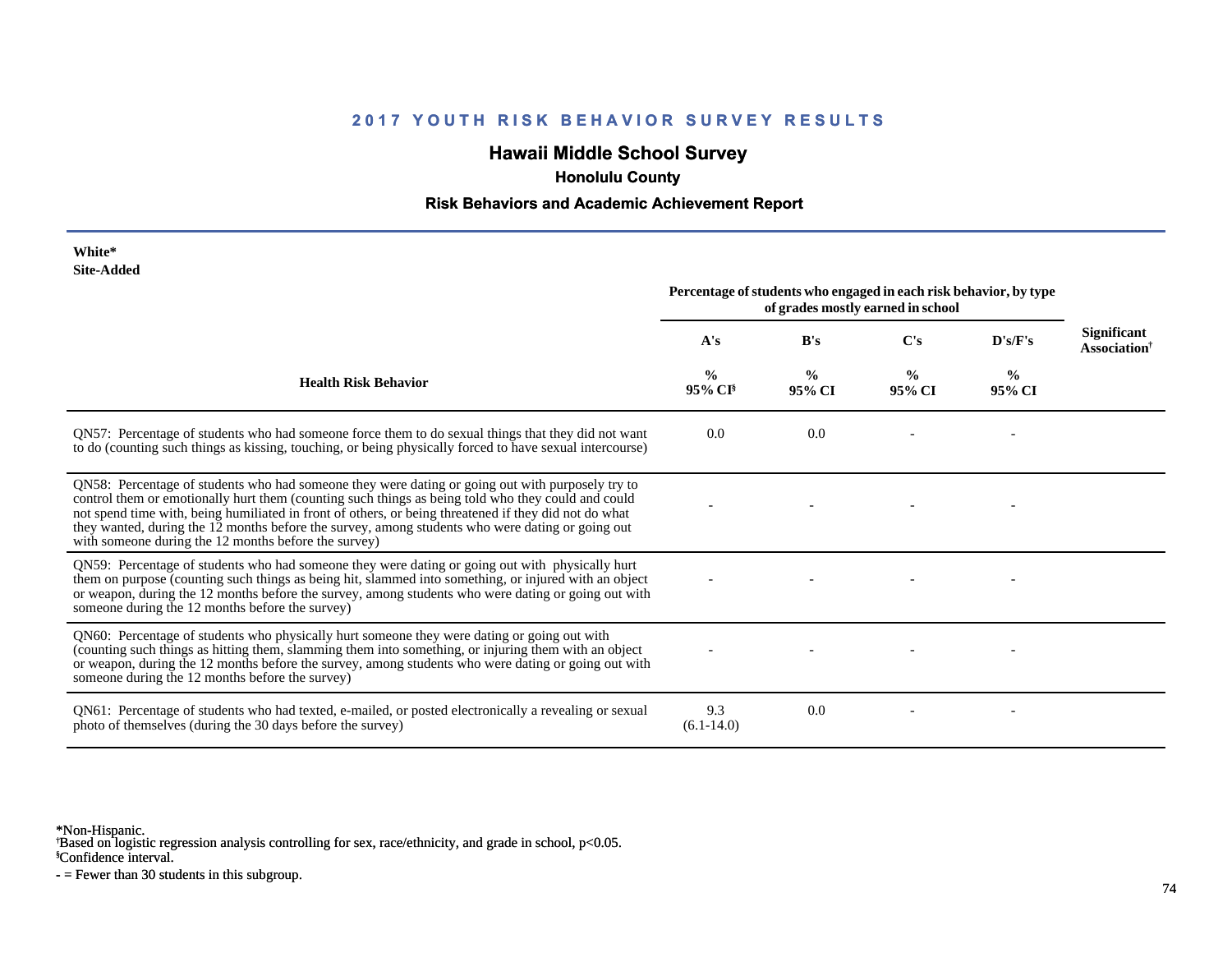## **Hawaii Middle School Survey**

 **Honolulu County**

#### **Risk Behaviors and Academic Achievement Report**

| White*     |
|------------|
| Site-Added |

|                                                                                                                                                                         | Percentage of students who engaged in each risk behavior, by type<br>of grades mostly earned in school |                         |                         |                         |                                                       |
|-------------------------------------------------------------------------------------------------------------------------------------------------------------------------|--------------------------------------------------------------------------------------------------------|-------------------------|-------------------------|-------------------------|-------------------------------------------------------|
|                                                                                                                                                                         | A's                                                                                                    | B's                     | C's                     | D's/F's                 | <b>Significant</b><br><b>Association</b> <sup>†</sup> |
| <b>Health Risk Behavior</b>                                                                                                                                             | $\frac{0}{0}$<br>95% CI <sup>§</sup>                                                                   | $\frac{0}{0}$<br>95% CI | $\frac{0}{0}$<br>95% CI | $\frac{0}{0}$<br>95% CI |                                                       |
| QN62: Percentage of students who ever electronically bullied someone (counting being bullied<br>through texting, Instagram, Facebook, or other social media)            | 3.0<br>$(0.4-19.8)$                                                                                    | 9.1<br>$(3.7 - 20.5)$   |                         |                         |                                                       |
| QN63: Percentage of students who disagree or strongly disagree that harassment and bullying by other<br>students is a problem at their school                           | 6.8<br>$(2.0-20.4)$                                                                                    | 17.0<br>$(5.4 - 42.4)$  |                         |                         |                                                       |
| QN64: Percentage of students who have ever done something to purposely hurt themselves without<br>wanting to die (such as cutting or burning themselves on purpose)     | 18.0<br>$(6.3-41.8)$                                                                                   | 18.8<br>$(6.0-45.5)$    |                         |                         |                                                       |
| QN65: Percentage of students who have ever felt so sad or hopeless almost every day for two weeks or<br>more in a row that they stopped doing some usual activities     | 20.0<br>$(12.0 - 31.4)$                                                                                | 23.7<br>$(14.5 - 36.1)$ |                         |                         |                                                       |
| QN66: Percentage of students who reported their attempt to kill themselves resulted in an injury,<br>poisoning, or overdose that had to be treated by a doctor or nurse | 1.6<br>$(0.1 - 15.9)$                                                                                  | 6.3<br>$(1.7-20.1)$     |                         |                         |                                                       |
| QN67: Percentage of students who had at least one drink of alcohol (during the 30 days before the<br>survey)                                                            | 13.2<br>$(3.8-37.1)$                                                                                   | 3.5<br>$(0.4 - 25.7)$   |                         |                         |                                                       |
| QN68: Percentage of students who had five or more drinks of alcohol in a row (within a couple of<br>hours on at least one day during the 30 days before the survey)     | 2.7<br>$(0.5-14.4)$                                                                                    | 0.0                     |                         |                         |                                                       |

\*Non-Hispanic.

† Based on logistic regression analysis controlling for sex, race/ethnicity, and grade in school, p<0.05.

§Confidence interval.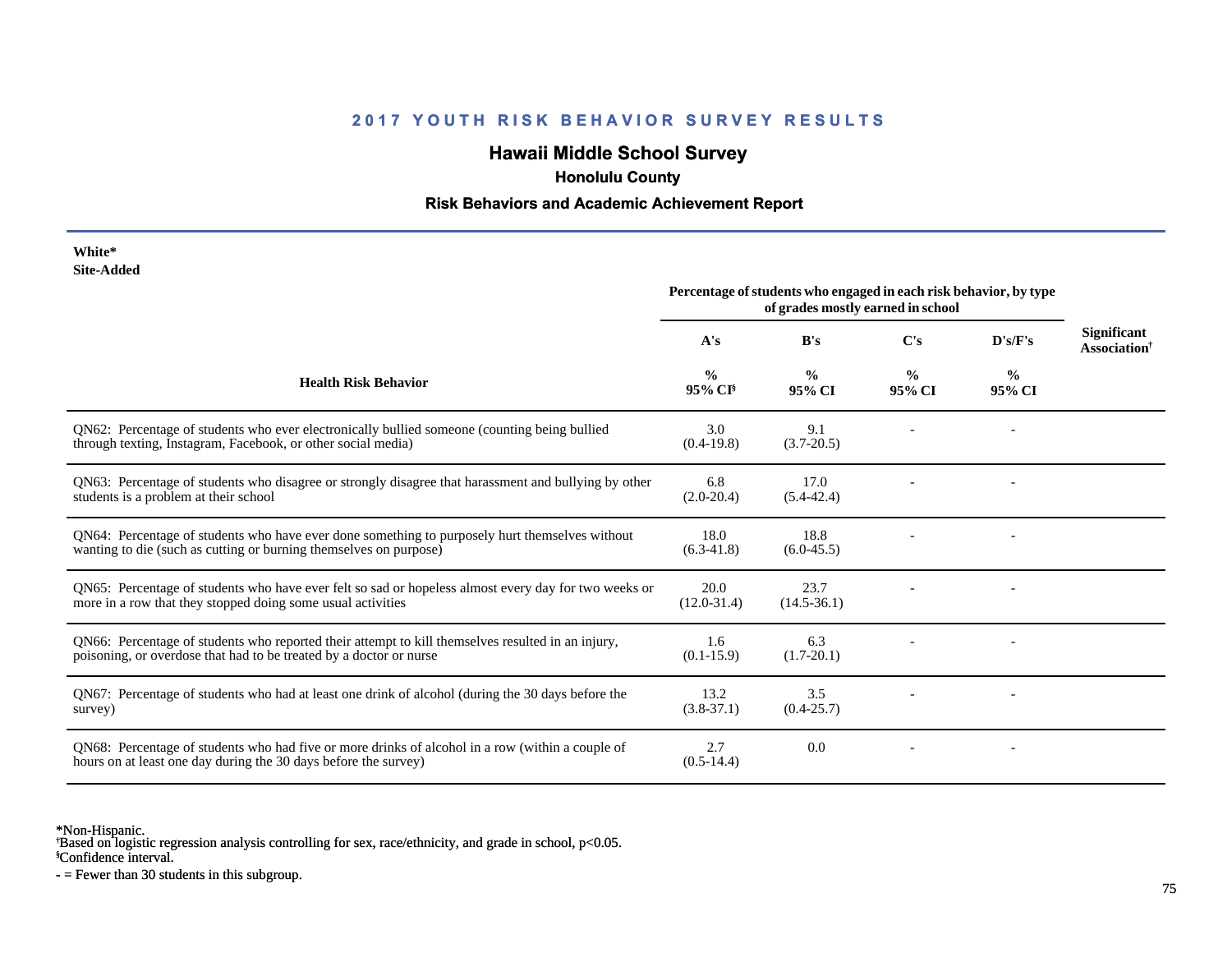## **Hawaii Middle School Survey**

 **Honolulu County**

#### **Risk Behaviors and Academic Achievement Report**

| White*     |
|------------|
| Site-Added |

|                                                                                                                                                                                                                                                                                              | Percentage of students who engaged in each risk behavior, by type<br>of grades mostly earned in school |                         |                         |                         |                                         |
|----------------------------------------------------------------------------------------------------------------------------------------------------------------------------------------------------------------------------------------------------------------------------------------------|--------------------------------------------------------------------------------------------------------|-------------------------|-------------------------|-------------------------|-----------------------------------------|
|                                                                                                                                                                                                                                                                                              | A's                                                                                                    | B's                     | $\bf C's$               | D's/F's                 | Significant<br>Association <sup>†</sup> |
| <b>Health Risk Behavior</b>                                                                                                                                                                                                                                                                  | $\frac{0}{0}$<br>95% CI <sup>§</sup>                                                                   | $\frac{0}{0}$<br>95% CI | $\frac{0}{0}$<br>95% CI | $\frac{6}{9}$<br>95% CI |                                         |
| QN69: Percentage of students who report their parents would feel it is a little bit wrong, wrong, or very<br>wrong for them to drink beer, wine, or hard liquor regularly                                                                                                                    | 97.4<br>$(86.0 - 99.6)$                                                                                | 96.7<br>$(68.6 - 99.7)$ |                         |                         |                                         |
| QN70: Percentage of students who currently used marijuana (one or more times during the 30 days<br>before the survey)                                                                                                                                                                        | 0.0                                                                                                    | 2.0<br>$(0.2 - 17.0)$   |                         |                         |                                         |
| QN71: Percentage of students who ever used methamphetamines (also called "speed," "crystal,"<br>"crank," or "ice")                                                                                                                                                                           | 0.0                                                                                                    | 2.5<br>$(0.2 - 30.0)$   |                         |                         |                                         |
| QN73: Percentage of students who ever injected any illegal drug (used a needle to inject any illegal<br>drug into their body, one or more times during their life)                                                                                                                           | 7.5<br>$(2.6-19.6)$                                                                                    | 4.0<br>$(0.7-18.8)$     |                         |                         |                                         |
| QN76: Percentage of students who tried to lose weight or keep from gaining weight by going without<br>eating for 24 hours or more; taking any diet pills, powders, or liquids; vomiting or taking laxatives;<br>smoking cigarettes; or skipping meals (during the 30 days before the survey) | 3.2<br>$(0.7-14.3)$                                                                                    | 5.3<br>$(2.0-13.2)$     |                         |                         |                                         |
| QN77: Percentage of students who most of the time or always went hungry because there was not<br>enough food in their home (during the 30 days before the survey)                                                                                                                            | 1.7<br>$(0.2-14.9)$                                                                                    | 0.0                     |                         |                         |                                         |

\*Non-Hispanic.

† Based on logistic regression analysis controlling for sex, race/ethnicity, and grade in school, p<0.05.

§Confidence interval.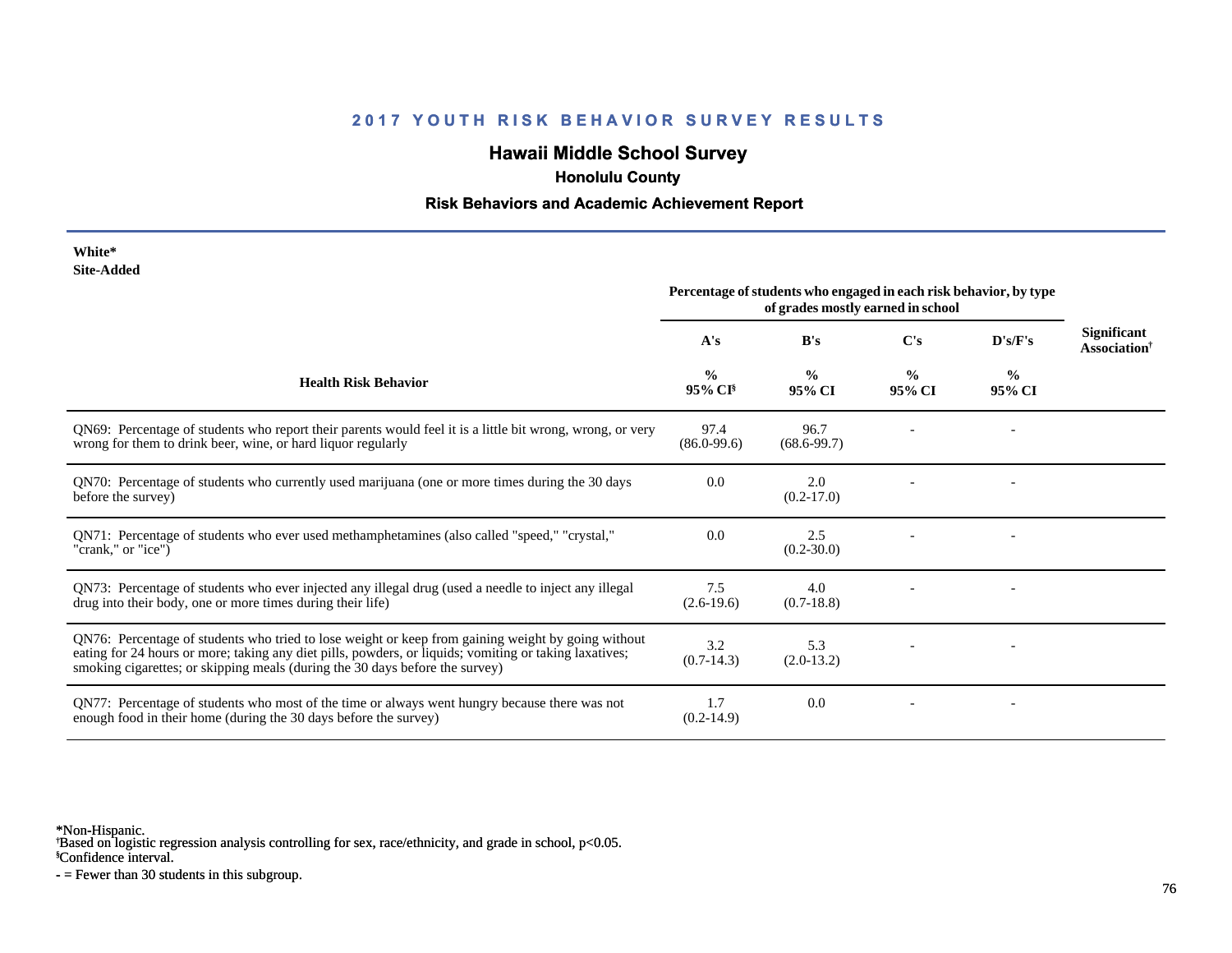## **Hawaii Middle School Survey**

 **Honolulu County**

#### **Risk Behaviors and Academic Achievement Report**

| White*     |
|------------|
| Site-Added |

|                                                                                                                                                                                                 | Percentage of students who engaged in each risk behavior, by type<br>of grades mostly earned in school |                         |                         |                         |                                                       |
|-------------------------------------------------------------------------------------------------------------------------------------------------------------------------------------------------|--------------------------------------------------------------------------------------------------------|-------------------------|-------------------------|-------------------------|-------------------------------------------------------|
|                                                                                                                                                                                                 | A's                                                                                                    | B's                     | C's                     | D's/F's                 | <b>Significant</b><br><b>Association</b> <sup>†</sup> |
| <b>Health Risk Behavior</b>                                                                                                                                                                     | $\frac{0}{0}$<br>95% CI                                                                                | $\frac{0}{0}$<br>95% CI | $\frac{6}{9}$<br>95% CI | $\frac{0}{0}$<br>95% CI |                                                       |
| QN78: Percentage of students who did exercises to strengthen or tone their muscles on three or more<br>days (such as push-ups, sit-ups, or weight lifting, during the 7 days before the survey) | 58.8<br>$(46.4 - 70.2)$                                                                                | 43.1<br>$(33.7 - 53.2)$ |                         |                         |                                                       |
| ON79: Percentage of students who walk or ride their bike to or from school (one or more days during<br>an average week when they are in school and weather allows them to do so)                | 23.9<br>$(10.0-47.2)$                                                                                  | 25.9<br>$(7.7-59.6)$    |                         |                         |                                                       |
| QN80: Percentage of students who have been taught about AIDS or HIV infection in school                                                                                                         | 39.7<br>$(29.0 - 51.5)$                                                                                | 44.1<br>$(34.5 - 54.1)$ |                         |                         |                                                       |
| QN81: Percentage of students who most of the time or always wear sunscreen (with an SPF of 15 or<br>higher when they are outside for more than one hour on a sunny day)                         | 35.6<br>$(28.0 - 44.0)$                                                                                | 16.3<br>$(4.9-42.5)$    |                         |                         |                                                       |
| QN82: Percentage of students who did not go to school because they were sick (on one or more days<br>during the 30 days before the survey)                                                      | 34.3<br>$(19.7 - 52.6)$                                                                                | 35.6<br>$(23.1 - 50.5)$ |                         |                         |                                                       |
| QN83: Percentage of students who saw a doctor or nurse (for a check-up or physical exam when they<br>were not sick or injured during the 12 months before the survey)                           | 71.9<br>$(50.9 - 86.3)$                                                                                | 52.6<br>$(40.2 - 64.7)$ |                         |                         |                                                       |
| QN84: Percentage of students who saw a dentist (for a check-up, exam, teeth cleaning, or other dental<br>work, during the 12 months before the survey)                                          | 90.1<br>$(68.9 - 97.4)$                                                                                | 77.4<br>$(66.1 - 85.7)$ |                         |                         |                                                       |

\*Non-Hispanic.

† Based on logistic regression analysis controlling for sex, race/ethnicity, and grade in school, p<0.05.

§Confidence interval.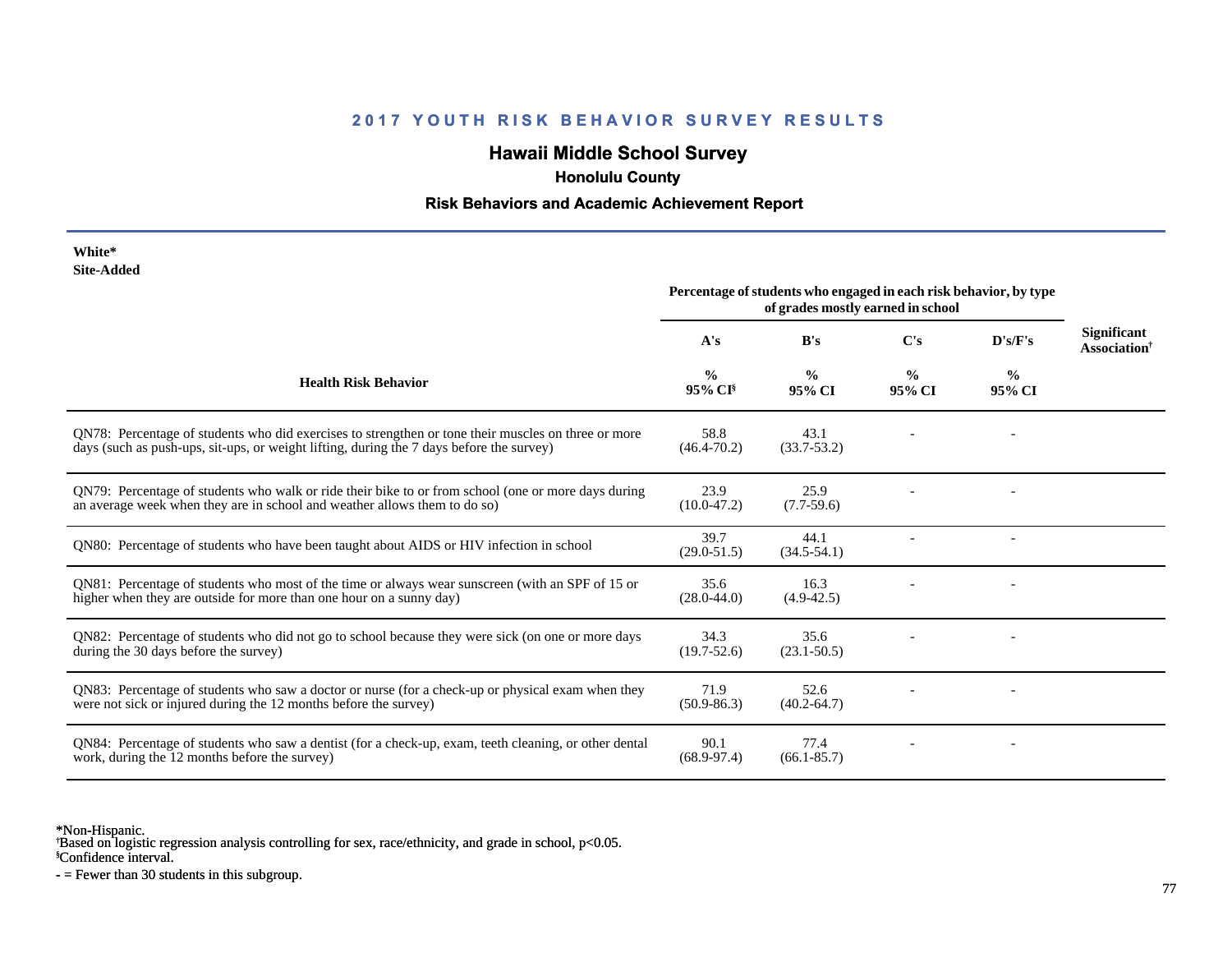## **Hawaii Middle School Survey**

 **Honolulu County**

#### **Risk Behaviors and Academic Achievement Report**

| White*     |
|------------|
| Site-Added |

|                                                                                                                                                                                                                 | Percentage of students who engaged in each risk behavior, by type<br>of grades mostly earned in school |                         |                         |                         |                                                       |
|-----------------------------------------------------------------------------------------------------------------------------------------------------------------------------------------------------------------|--------------------------------------------------------------------------------------------------------|-------------------------|-------------------------|-------------------------|-------------------------------------------------------|
|                                                                                                                                                                                                                 | A's                                                                                                    | B's                     | C's                     | D's/F's                 | <b>Significant</b><br><b>Association</b> <sup>†</sup> |
| <b>Health Risk Behavior</b>                                                                                                                                                                                     | $\frac{0}{0}$<br>$95\%$ CI <sup>§</sup>                                                                | $\frac{0}{0}$<br>95% CI | $\frac{0}{0}$<br>95% CI | $\frac{6}{9}$<br>95% CI |                                                       |
| QN85: Percentage of students who had a toothache (during the 12 months before the survey)                                                                                                                       | 34.4<br>$(24.7 - 45.5)$                                                                                | 28.3<br>$(19.7 - 38.8)$ |                         |                         |                                                       |
| QN86: Percentage of students who had been told by a doctor or nurse that they had asthma and who<br>still have asthma                                                                                           | 2.4<br>$(0.4-13.9)$                                                                                    | 0.0                     |                         |                         |                                                       |
| QN89: Percentage of students who reported there is at least one teacher or other adult in their school<br>that they can talk to if they have a problem                                                          | 74.6<br>$(50.7 - 89.4)$                                                                                | 78.5<br>$(71.3 - 84.4)$ |                         |                         |                                                       |
| QN90: Percentage of students who have a teacher or other adult at their school who really cares about<br>them                                                                                                   | 42.4<br>$(24.4 - 62.7)$                                                                                | 56.7<br>$(32.2 - 78.4)$ |                         |                         |                                                       |
| QN91: Percentage of students who have an adult outside of school they can talk to about things that<br>are important to them                                                                                    | 95.1<br>$(73.9 - 99.3)$                                                                                | 94.2<br>$(62.6-99.4)$   |                         |                         |                                                       |
| QN92: Percentage of students who have talked with at least one of their parents or another adult in<br>their family about the dangers of tobacco, alcohol, or drug use (during the 12 months before the survey) | 72.2<br>$(57.3 - 83.4)$                                                                                | 43.3<br>$(28.8 - 59.0)$ |                         |                         |                                                       |

\*Non-Hispanic.

† Based on logistic regression analysis controlling for sex, race/ethnicity, and grade in school, p<0.05.

§Confidence interval.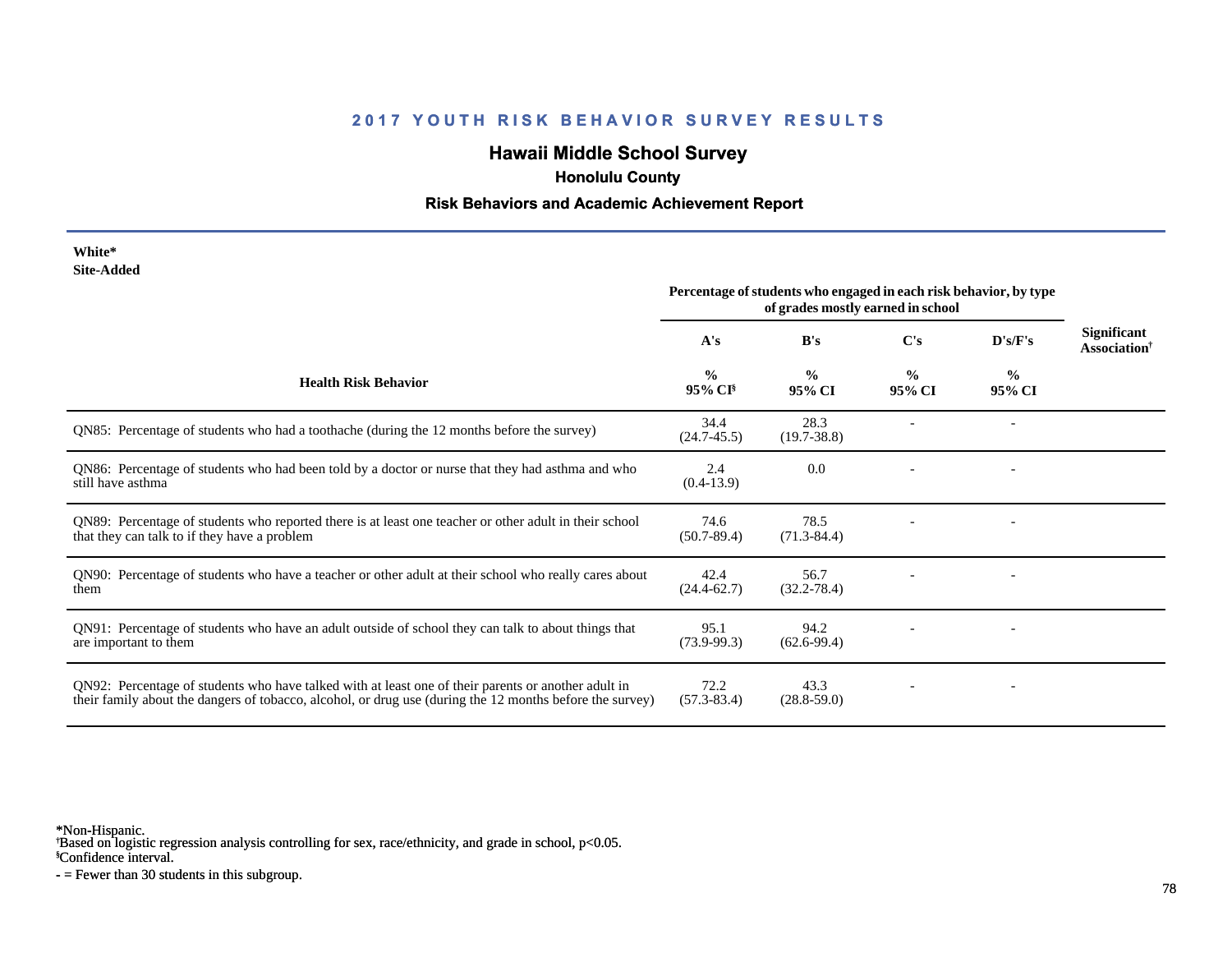## **Hawaii Middle School Survey**

 **Honolulu County**

#### **Risk Behaviors and Academic Achievement Report**

| White*     |
|------------|
| Site-Added |

|                                                                                                                                                                                 | Percentage of students who engaged in each risk behavior, by type<br>of grades mostly earned in school |                         |                         |                          |                                                |
|---------------------------------------------------------------------------------------------------------------------------------------------------------------------------------|--------------------------------------------------------------------------------------------------------|-------------------------|-------------------------|--------------------------|------------------------------------------------|
|                                                                                                                                                                                 | A's                                                                                                    | B's                     | C's                     | D's/F's                  | <b>Significant</b><br>Association <sup>†</sup> |
| <b>Health Risk Behavior</b>                                                                                                                                                     | $\frac{0}{0}$<br>95% CI                                                                                | $\frac{0}{0}$<br>95% CI | $\frac{0}{0}$<br>95% CI | $\frac{0}{0}$<br>95% CI  |                                                |
| QN93: Percentage of students who reported their parents or other adults in their family talked with<br>them about what they expect them to do or not to do when it comes to sex | 40.2<br>$(30.5 - 50.8)$                                                                                | 45.4<br>$(25.0 - 67.6)$ |                         |                          |                                                |
| QN94: Percentage of students who ever talked with their parents or other adults in their family about<br>how to say no to having sex                                            | 39.3<br>$(28.3 - 51.4)$                                                                                | 25.3<br>$(12.0 - 45.7)$ |                         |                          |                                                |
| ON95: Percentage of students who most of the time or always get the kind of help they need (among<br>students who report having felt sad, empty, hopeless, angry, or anxious)   |                                                                                                        |                         |                         |                          |                                                |
| QN96: Percentage of students who have ever ridden in a car driven by someone, including the student,<br>who was "high" or had been using alcohol or drugs                       | 8.2<br>$(2.1 - 27.1)$                                                                                  | 17.2<br>$(6.7-37.6)$    |                         |                          |                                                |
| QN97: Percentage of students who ever use alcohol or drugs to relax, feel better about themselves, or<br>fit in                                                                 | 5.7<br>$(2.6-11.9)$                                                                                    | 0.0                     |                         |                          |                                                |
| QN98: Percentage of students who ever use alcohol or drugs while they are alone                                                                                                 | 3.4<br>$(0.7-15.6)$                                                                                    | 2.0<br>$(0.2-17.0)$     |                         | $\overline{\phantom{a}}$ |                                                |
| QN99: Percentage of students who ever forget things they did while using alcohol or drugs                                                                                       | 0.0                                                                                                    | 0.0                     |                         |                          |                                                |

\*Non-Hispanic.

† Based on logistic regression analysis controlling for sex, race/ethnicity, and grade in school, p<0.05.

§Confidence interval.